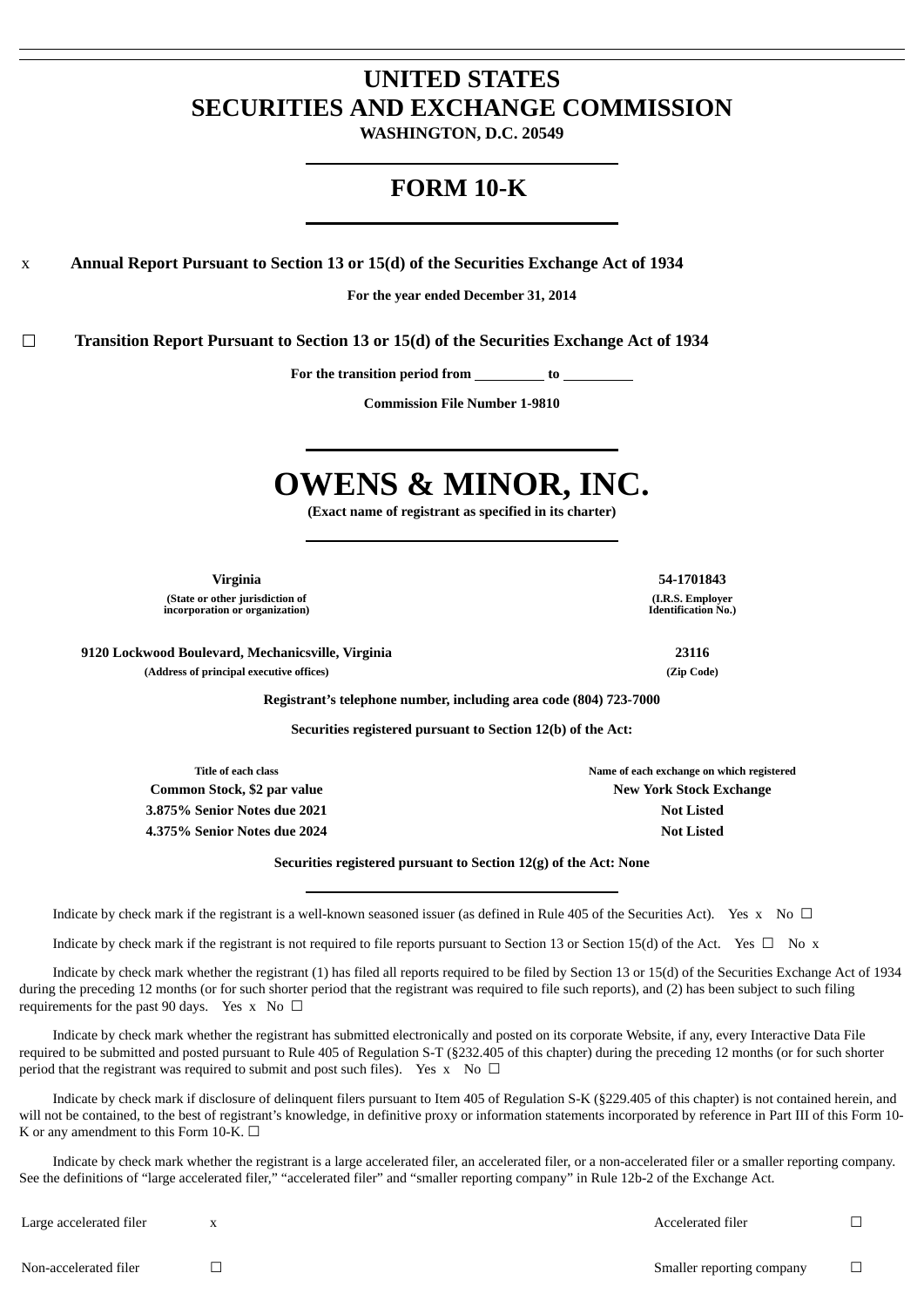Indicate by check mark whether the registrant is a shell company (as defined in Rule 12b-2 of the Exchange Act). Yes  $\Box$  No x

The aggregate market value of Common Stock held by non-affiliates (based upon the closing sales price) was approximately \$2,143,004,902 as of June 30, 2014.

The number of shares of the Company's common stock outstanding as of February 13, 2015 was 63,059,770 shares.

## **Documents Incorporated by Reference**

The proxy statement for the annual meeting of shareholders to be held on April 30, 2015, is incorporated by reference for Item 5 of Part II and Part III.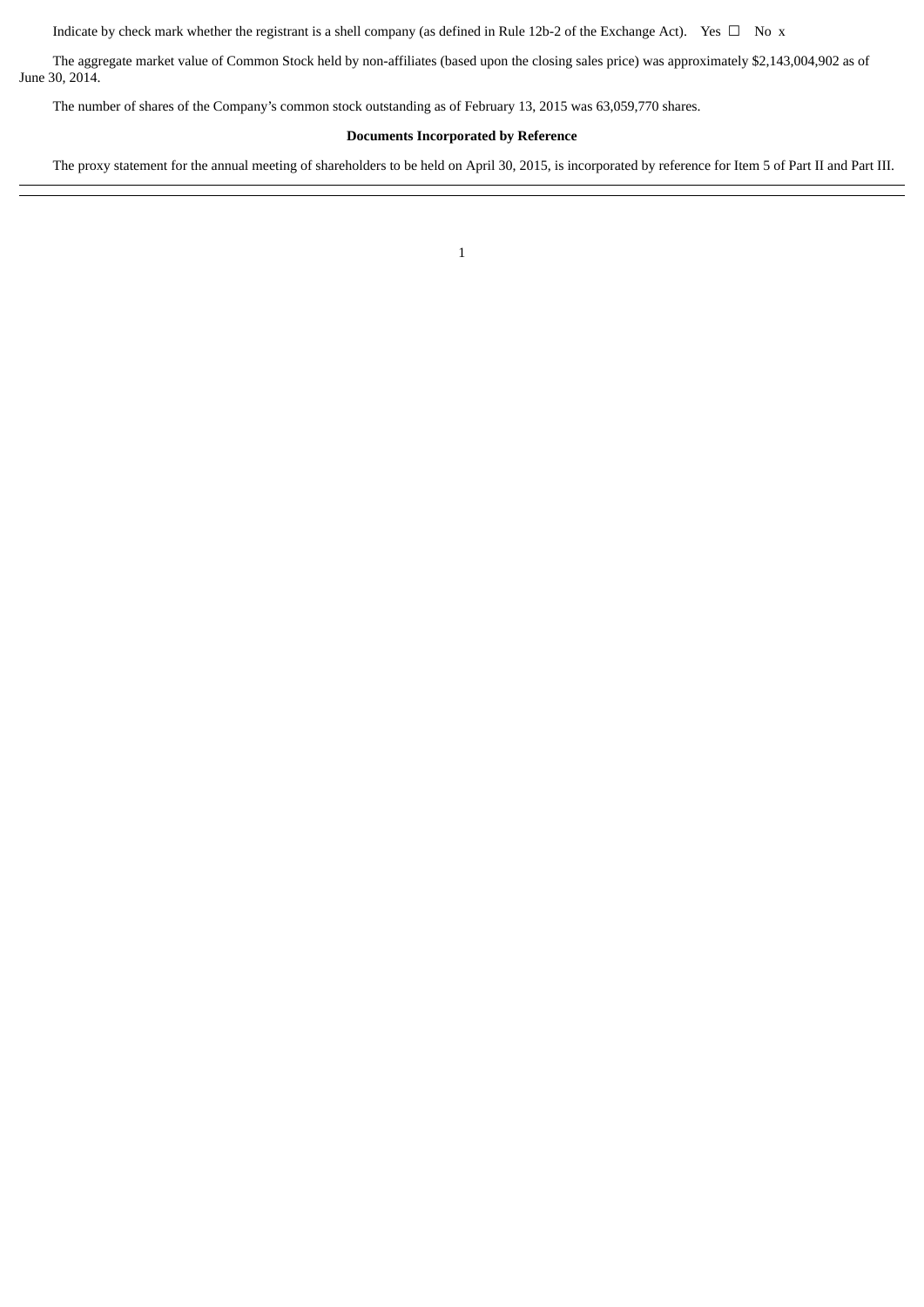| Item No.<br>Part I |                                                                                                              | Page             |
|--------------------|--------------------------------------------------------------------------------------------------------------|------------------|
|                    |                                                                                                              |                  |
| $\mathbf{1}$       | <b>Business</b>                                                                                              | $\overline{3}$   |
| 1A.                | <b>Risk Factors</b>                                                                                          | $\overline{z}$   |
| 1B.                | <b>Unresolved Staff Comments</b>                                                                             | 10               |
| 2                  | <b>Properties</b>                                                                                            | 10               |
| 3                  | <b>Legal Proceedings</b>                                                                                     | 10               |
| Part II            |                                                                                                              |                  |
| 4                  | <b>Mine Safety Disclosures</b>                                                                               | 11               |
| 5                  | Market for Registrant's Common Equity, Related Stockholder Matters and Issuer Purchases of Equity Securities | $\underline{11}$ |
| 6                  | <b>Selected Consolidated Financial Data</b>                                                                  | <u>13</u>        |
| 7                  | Management's Discussion and Analysis of Financial Condition and Results of Operations                        | 15               |
| 7A.                | <b>Quantitative and Qualitative Disclosures About Market Risk</b>                                            | $\overline{25}$  |
| 8                  | <b>Financial Statements and Supplementary Data</b>                                                           | $\overline{25}$  |
| 9                  | <b>Changes in and Disagreements with Accountants on Accounting and Financial Disclosure</b>                  | $\overline{25}$  |
| 9A.                | <b>Controls and Procedures</b>                                                                               | $\overline{25}$  |
| 9B.                | <b>Other Information</b>                                                                                     | $\frac{26}{5}$   |
|                    | <b>Management's Report on Internal Control over Financial Reporting</b>                                      | $\overline{27}$  |
|                    | Report of Independent Registered Public Accounting Firm                                                      | $\overline{28}$  |
| Part III           |                                                                                                              |                  |
| 10                 | Directors and Executive Officers of the Registrant                                                           | 29               |
| 11                 | <b>Executive Compensation</b>                                                                                | 29               |
| 12                 | <b>Security Ownership of Certain Beneficial Owners and Management</b>                                        | $\overline{29}$  |
| 13                 | <b>Certain Relationships and Related Transactions</b>                                                        | 29               |

14 Principal [Accountant](#page-29-6) Fees and Services [29](#page-29-6)

# [Part](#page-29-7) IV

15 Exhibits and Financial Statement [Schedules](#page-30-0) [30](#page-30-0) and 5 and 5 and 5 and 5 and 5 and 5 and 5 and 5 and 5 and 5 and 5 and 5 and 5 and 5 and 5 and 5 and 5 and 5 and 5 and 5 and 5 and 5 and 5 and 5 and 5 and 5 and 5 and 5 and 5

<span id="page-2-0"></span>Corporate Officers can be found at the end of this Form 10-K.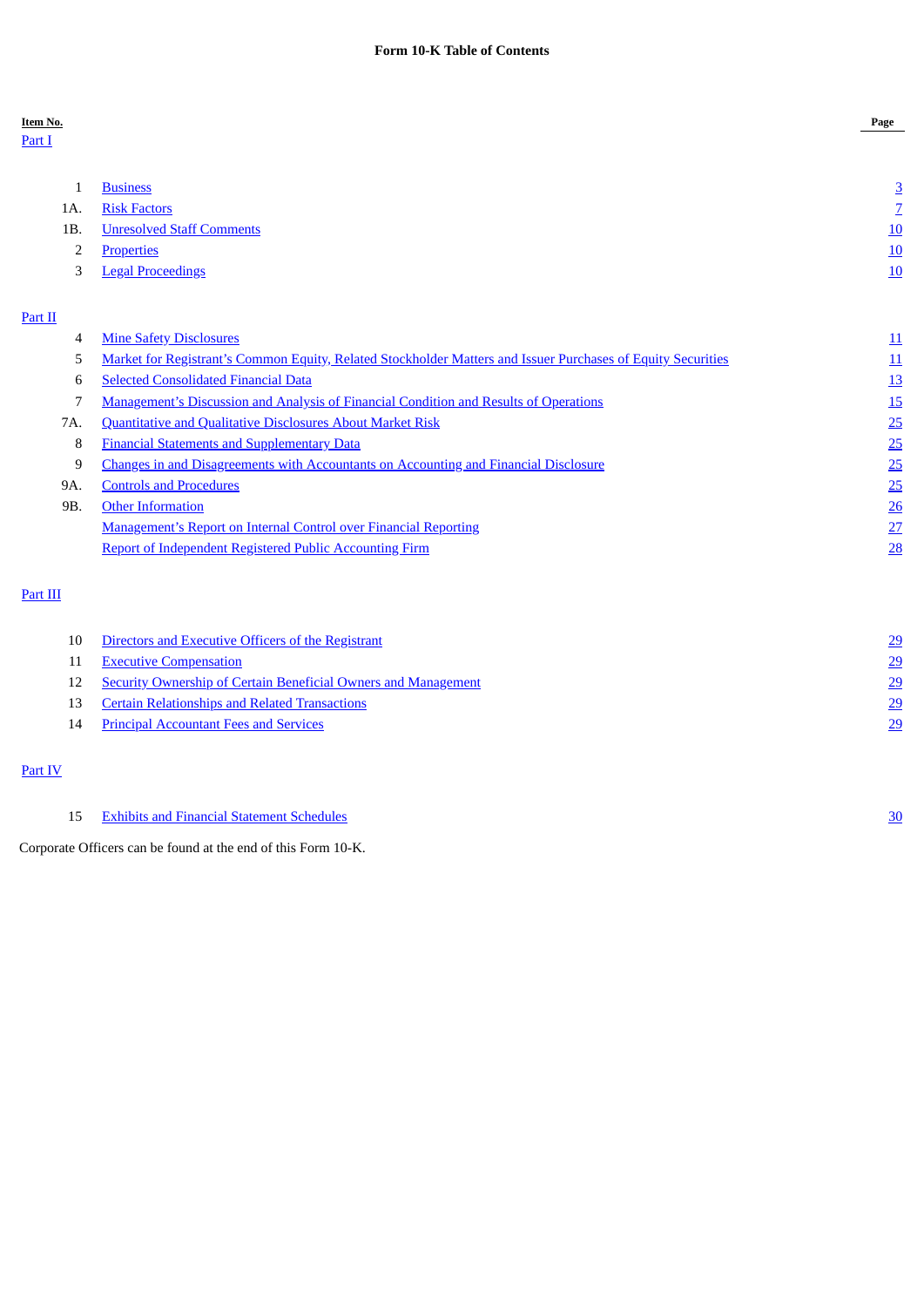#### <span id="page-3-0"></span>*Item 1. Business*

#### *General*

Owens & Minor, Inc. and subsidiaries (we, us or our), a Fortune 500 company headquartered in Richmond, Virginia, is a leading healthcare logistics company that connects the world of medical products to the point of care. We provide vital supply chain assistance to the providers of healthcare services and the manufacturers of healthcare products, supplies and devices. With fully developed networks in the United States and Europe, we are equipped to serve a customer base ranging from hospitals, integrated healthcare systems, group purchasing organizations, and the U.S. federal government, to manufacturers of life-science and medical devices and supplies, including pharmaceuticals in Europe. The description of our business should be read in conjunction with the consolidated financial statements and supplementary data included in this Form 10-K.

Founded in 1882, Owens & Minor was incorporated in 1926 in Richmond, Virginia. We focus our operations on healthcare logistics services and provide our customers with a service portfolio that covers procurement, inventory management, delivery and sourcing of products for the healthcare market. Through organic growth and acquisitions over many years, we significantly expanded and strengthened our company, achieving national scale in the United States healthcare market.

On August 31, 2012, we acquired the Movianto Group (Movianto), an established European healthcare third-party logistics provider. As a result of the acquisition, we entered into third-party logistics services for the pharmaceutical, biotechnology and medical device industries in the European market, leveraging an existing platform that also expands our ability to serve our United States-based manufacturer customers on an international level.

On October 1, 2014, we completed the acquisition of Medical Action Industries Inc. (Medical Action), a leading producer of surgical kits and procedure trays for the healthcare market. On November 1, 2014, we acquired ArcRoyal, a privately held surgical kitting company based in Ireland (ArcRoyal). These acquisitions further expanded our capabilities to provide our provider and manufacturer customers a range of packaging services, including the ability to package instruments and supplies into sterilized custom procedure trays used in a variety of clinical procedures, such as cardiac and orthopedic procedures, and sterilized minor procedure kits and trays which are used in a wide variety of minor surgical and medical procedures, such as I.V. start kits and suture removal. This packaged approach enables healthcare providers to track and manage the supply chain for products, supplies and instruments used in clinical settings. The combined consideration for these two acquisitions was \$261.6 million, net of cash acquired, and including debt assumed of \$13.4 million (capitalized lease obligations). These acquisitions did not have a material effect on operational results for 2014.

Our Domestic segment includes all functions in the United States relating to our role as a healthcare logistics company providing distribution, packaging and logistics services to healthcare providers and manufacturers. The newly acquired Medical Action operations are part of the Domestic segment. Our International segment consists of Movianto and ArcRoyal. Financial information by segment and geographic area appears in Note 20, "Segment Information," of the Notes to Consolidated Financial Statements included in this annual report.

#### *The Domestic Segment*

Healthcare product volumes in the United States are dependent on the rates of utilization of medical/surgical procedures by consumers, which are subject to fluctuation according to the condition of the domestic economy and other factors. Aside from consumer-driven activity, the healthcare industry is also experiencing growing demand for advanced logistics services from healthcare providers and manufacturers that are focused on achieving more efficient and cost-effective supply-chain operations.

In the United States, healthcare supply distributors contract with group purchasing organizations (GPOs) that negotiate distribution contracts on behalf of their healthcare provider members and also contract directly with healthcare providers and manufacturers for their services.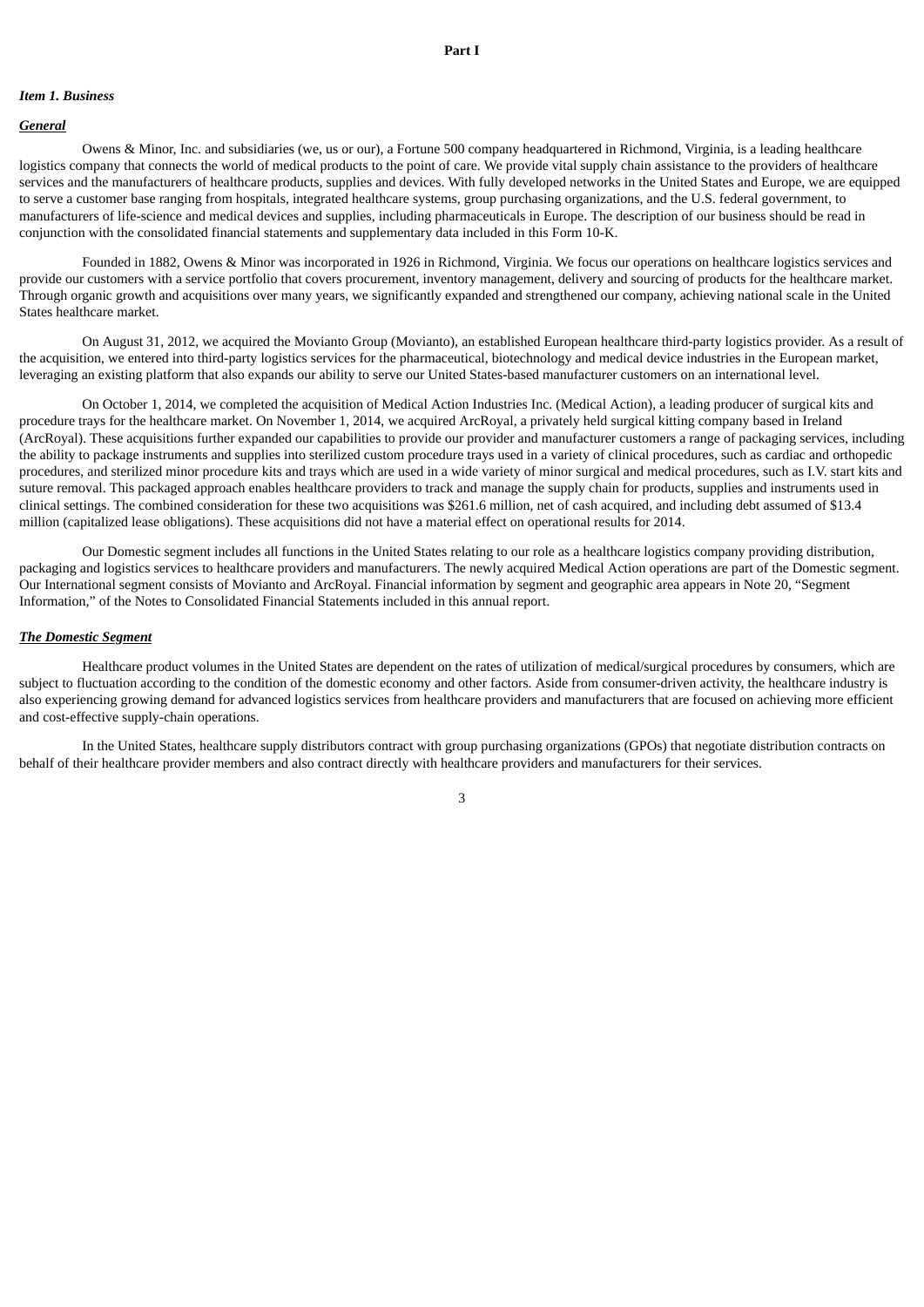Healthcare providers are increasingly consolidating into larger, more sophisticated networks that are actively seeking reductions in the total cost of delivering healthcare products. These healthcare providers face complex financial challenges, including managing the cost of purchasing, receiving, storing and tracking supplies. Economic trends have also driven significant consolidation within the healthcare products distribution and logistics industry due to the competitive advantages enjoyed by larger organizations. Among these advantages are the ability to serve customers in widespread geographic locations, purchase inventory in large volume, develop more sophisticated technology platforms and decision-support systems and provide expertise to healthcare providers and manufacturers to help reduce supply chain costs.

We offer a comprehensive portfolio of products and services to healthcare providers and manufacturers in the United States. Our portfolio of medical and surgical supplies includes branded products purchased in large volume from manufacturers and our own proprietary private-label products, which are internally sourced through our sourcing capabilities abroad or through a select group of manufacturers. We store our products at our distribution centers and provide delivery of these products, along with related services, to healthcare providers around the nation. Our packaging capabilities offer the packaging of instruments and supplies into custom and minor procedure kits and trays which are assembled and delivered based on the specifications provided by the healthcare provider customer. For sterilized kits and trays, we utilize one or more third-party sterilization contractors.

Most supplies are delivered using a leased fleet and almost all of our delivery personnel are our teammates, ensuring a consistent level of performance and customer service. In situations where they are more cost-effective and timely, we use contract carriers and parcel delivery services. We customize product deliveries, whether the orders are "just-in-time," "low-unit-of-measure," pallets, or truckloads. We also customize delivery schedules according to customers' needs to increase their efficiency in receiving and storing products. We have deployed low-unit-of-measure automated picking modules in our larger distribution centers to maximize efficiency, and our distribution center teammates use voice-pick technology to enhance speed and accuracy in performing certain warehousing processes.

We also offer additional services to healthcare providers including supplier management, analytics, inventory management, outsourced resource management, clinical supply management and business process consulting. These value-add services help providers improve their process for contracting with vendors, purchasing supplies and streamlining inventory. These services include our operating room-focused inventory management program that helps healthcare providers manage suture and endo-mechanical inventory, as well as our customizable surgical supply service that includes the packaging and delivery of surgical supplies in procedure-based totes to coincide with the healthcare providers' surgical schedule.

The majority of our distribution arrangements compensate us on a cost-plus percentage basis, under which a negotiated percentage mark-up is added to the contract cost agreed to by the customer and the supplier. We price our services for certain other arrangements under activity-based pricing models. In these cases, pricing depends upon the type, level and/or complexity of services that we provide to customers, and in some cases we do not take title to the product (although we maintain certain custodial risks). As a result, this fee-for-service pricing model aligns the fees we charge with the cost of the services provided, which is a component of selling, general and administrative expenses, rather than with the cost of the product, which is a component of cost of goods sold.

We offer a variety of programs and services dedicated to providing logistics and marketing solutions to our manufacturer customers as well. These programs and services are designed to help manufacturers increase market share, drive sales growth, and achieve operational efficiencies. Manufacturer programs are generally negotiated on an annual basis and provide for enhanced levels of support that are aligned with the manufacturer's annual objectives and growth goals. We have contractual arrangements with manufacturers participating in these programs that provide performance-based incentives to us, as well as cash discounts for prompt payment. Program incentives can be earned on a monthly, quarterly or annual basis.

All of our distribution and logistics services utilize a common infrastructure of distribution centers, equipment, technology, and delivery methods (internal fleet, common carrier or parcel services). We operate a network of 42 distribution centers located throughout the continental United States, which are strategically located to efficiently serve our provider and manufacturer customers, and two packaging facilities for the production of custom and minor procedure kits and trays. A significant investment in information technology supports our business including warehouse management systems, customer service and ordering functions, demand forecasting programs, electronic commerce, data warehousing, decision support and supply-chain management. During 2014, we completed a three-year, \$54 million investment in our information technology infrastructure in the United States designed to achieve operational and data-management efficiencies, improve customer service, and reduce increases in future operating expenses.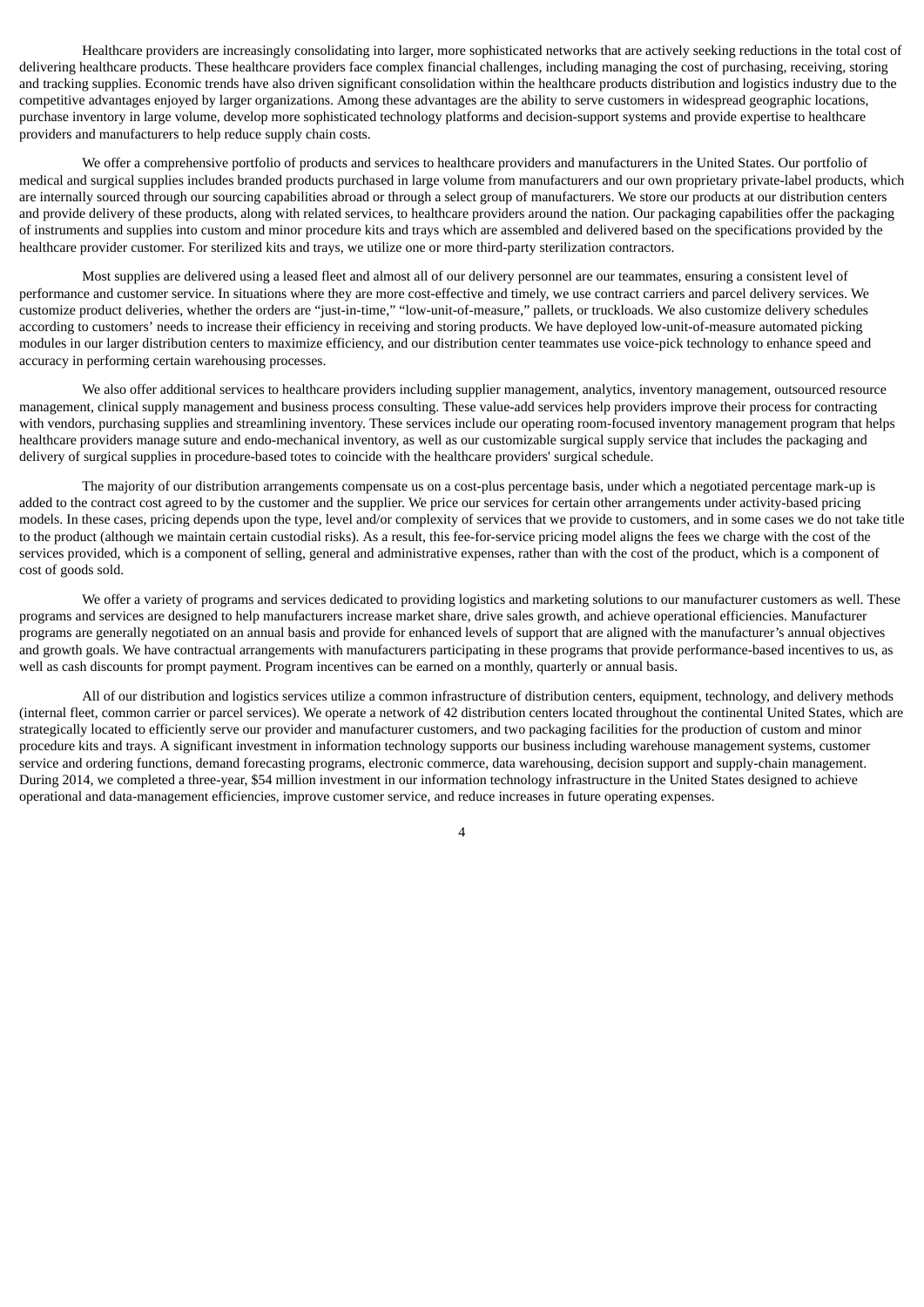#### *The International Segment*

Our International segment represented 5.2% of our consolidated net revenues during 2014. The segment includes Movianto and ArcRoyal. Through Movianto, we provide contract logistics services to the pharmaceutical, biotechnology and healthcare industry, offering a broad range of supply chain logistics services to manufacturers. Our warehousing and transportation offerings include storage, controlled-substance handling, cold-chain, emergency and export delivery, inventory management and pick & pack services. Our other services include order-to-cash, re-labeling, kitting, customer service and returns management. Through our packaging operations, we offer custom procedure trays to manufacturers and healthcare provider customers throughout Europe.

Our International segment has a network of 26 logistics centers and one packaging facility in 12 European countries, including Belgium, Czech Republic, Denmark, France, Germany, Ireland, Netherlands, Portugal, Slovakia, Spain, Switzerland and the United Kingdom. To serve our clients, we use a fleet of leased and owned trucks, including cold-chain delivery trucks. The majority of our drivers are our International teammates, although contract carriers and parcel services are used in situations where they are more cost-effective and timely.

Client logistics contracts in our International segment are generally for three-year terms with rolling automatic one- year extension periods. The tendering or competitive bidding process typically takes 12 to 18 months from the initial client request for proposal until becoming operational. We offer significant flexibility to tailor contracts to specific client requirements, and benefit from the expansion of clients into additional European countries. Pricing may be activity-based, with fees determined by clients' particular requirements for warehousing, handling and delivery services, or it may be based on buysell wholesaler arrangements for product distribution.

#### *Our Customers*

We currently provide distribution, outsourced resource management and/or consulting services to thousands of healthcare provider customers. These customers include multi-facility networks of healthcare providers offering a broad spectrum of healthcare services to a particular market or markets (IHNs) as well as smaller, independent hospitals in the United States. In addition to contracting with healthcare providers at the IHN level and through GPOs, we also contract with other types of healthcare providers including surgery centers, physicians' practices and smaller networks of hospitals that have joined together to negotiate terms. We have contracts to provide distribution services to the members of a number of national GPOs, including Novation, LLC (Novation), MedAssets Inc. (MedAssets), Premier, Inc. (Premier) and HealthTrust Purchasing Group (HPG). In 2012 and 2013, we renewed the distribution agreements with all four GPOs to continue our status as an authorized distributor for their member healthcare providers and allow us to compete with other authorized distributors for the business of individual members. Below is a summary of these agreements:

|                 |                        |          | Sales to Members as a % of<br><b>Consolidated Net Revenue</b> |
|-----------------|------------------------|----------|---------------------------------------------------------------|
| <b>GPO</b>      | <b>Year of Renewal</b> | Term     | in 2014                                                       |
| <b>Novation</b> | 2012                   | 5 years* | 32%                                                           |
| MedAssets       | 2013                   | 3 years  | 25%                                                           |
| Premier         | 2013                   | 3 years* | 24%                                                           |
| <b>HPG</b>      | 2013                   | 5 years  | 11%                                                           |

\* Agreement also includes two one-year renewal options after the initial term

We have our own independent relationships with most of our hospital customers through separate contractual commitments that may or may not be based upon the terms of our agreement with the GPO. As a result, the termination or expiration of an agreement with a particular GPO would not necessarily mean that we would lose the members of such GPO as our customers.

Our supplier and manufacturer customers represent the largest and most influential healthcare manufacturers in the industry. We have long-term relationships with these important companies in the healthcare supply chain and have long provided traditional distribution services to them. We currently have relationships with approximately 1,300 of these supplier and manufacturer customers. In the Domestic segment, sales of products supplied by subsidiaries of Covidien Ltd. accounted for approximately 14% of our consolidated net revenue for 2014. Sales of products supplied by Johnson & Johnson Health Care Systems, Inc. were approximately 10% of our consolidated net revenue for 2014.

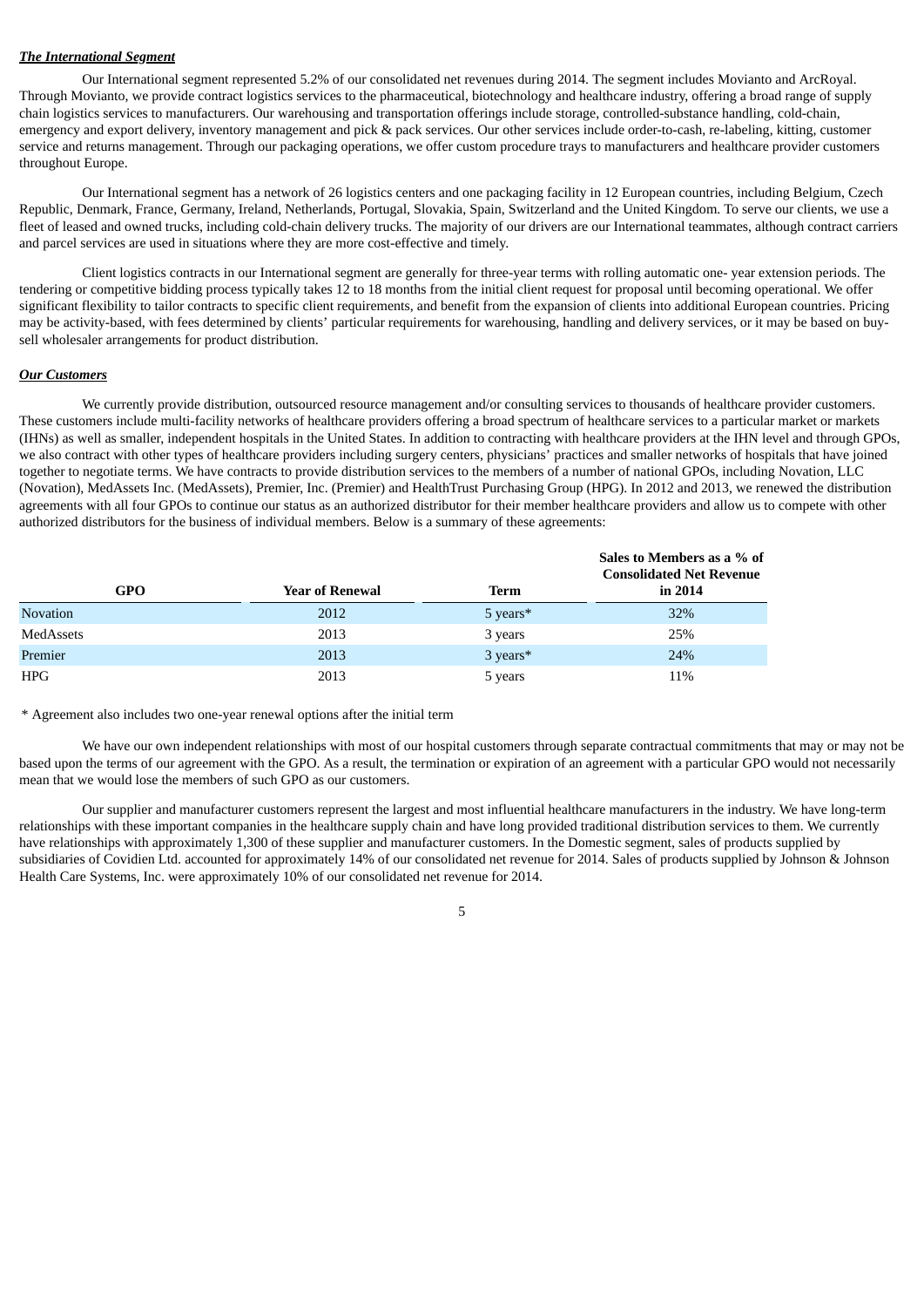In Europe, we serve a diverse customer base of approximately 600 manufacturer clients, including pharmaceutical, biotechnology and medical device manufacturers.

#### *Asset Management*

In the healthcare supply distribution industry, a significant investment in inventory and accounts receivable is required to meet the rapid delivery requirements of customers and provide high-quality service. As a result, efficient asset management is essential to our profitability. We continually work to refine our processes to optimize inventory and collect accounts receivable.

#### **Inventory**

We are focused in our efforts to optimize inventory and continually consolidate products and collaborate with supply-chain partners on inventory productivity initiatives. When we convert large-scale, multi-state IHN customers to our distribution network, an additional investment in inventory in advance of expected sales is generally required. We actively monitor inventory for obsolescence and use inventory turnover and other operational metrics to measure our performance in managing inventory.

#### **Accounts Receivable**

In the normal course of business, we provide credit to our domestic and European customers and use credit management techniques to evaluate customers' creditworthiness and facilitate collection. These techniques may include performing initial and ongoing credit evaluations of customers based primarily on financial information provided by them and from sources available to the general public. We also use third-party information from sources such as credit reporting agencies, banks and other credit references. We actively manage our accounts receivable to minimize credit risk, days sales outstanding (DSO) and accounts receivable carrying costs. Our ability to accurately invoice and ship product to customers enhances our collection results and drives our positive DSO performance. We also have arrangements with certain customers under which they make deposits on account, either because they do not meet our standards for creditworthiness or in order to obtain more favorable pricing.

#### *Competition*

The medical/surgical supply distribution and healthcare logistics industries are highly competitive in the United States and Europe. The U.S. sector includes Owens & Minor, Inc., as well as two major nationwide manufacturers who also provide distribution services, Cardinal Health, Inc. and privatelyheld Medline, Inc. In addition, we compete with a number of regional and local distributors and customer self-distribution models. Major logistics competitors serving healthcare manufacturers in the United States and in Europe include United Parcel Service, FedEx Corporation, Deutsche Post DHL and Alloga, as well as local competitors in specific countries.

#### *Regulation*

The medical/surgical supply distribution industry in the United States is subject to regulation by federal, state and local government agencies. Each of our distribution centers is licensed to distribute medical and surgical supplies, as well as certain pharmaceutical and related products, and each of our packaging facilities is licensed to perform kit assembly operations. We must comply with laws and regulations, including those governing operations, storage, transportation, safety and security standards for each of our distribution centers and packaging facilities, of the Food and Drug Administration, the Centers for Medicare and Medicaid Services, the Drug Enforcement Agency, the Department of Transportation, the Environmental Protection Agency, the Department of Homeland Security, the Occupational Safety and Health Administration, and state boards of pharmacy, or similar state licensing boards and regulatory agencies. We are also subject to various federal and state laws intended to protect the privacy of health or other personal information and to prevent healthcare fraud and abuse. We believe we are in material compliance with all statutes and regulations applicable to our operations, including the Healthcare Insurance Portability and Accountability Act of 1996 (HIPAA), Medicare and Medicaid, as well as applicable general employment and employee health and safety laws and regulations.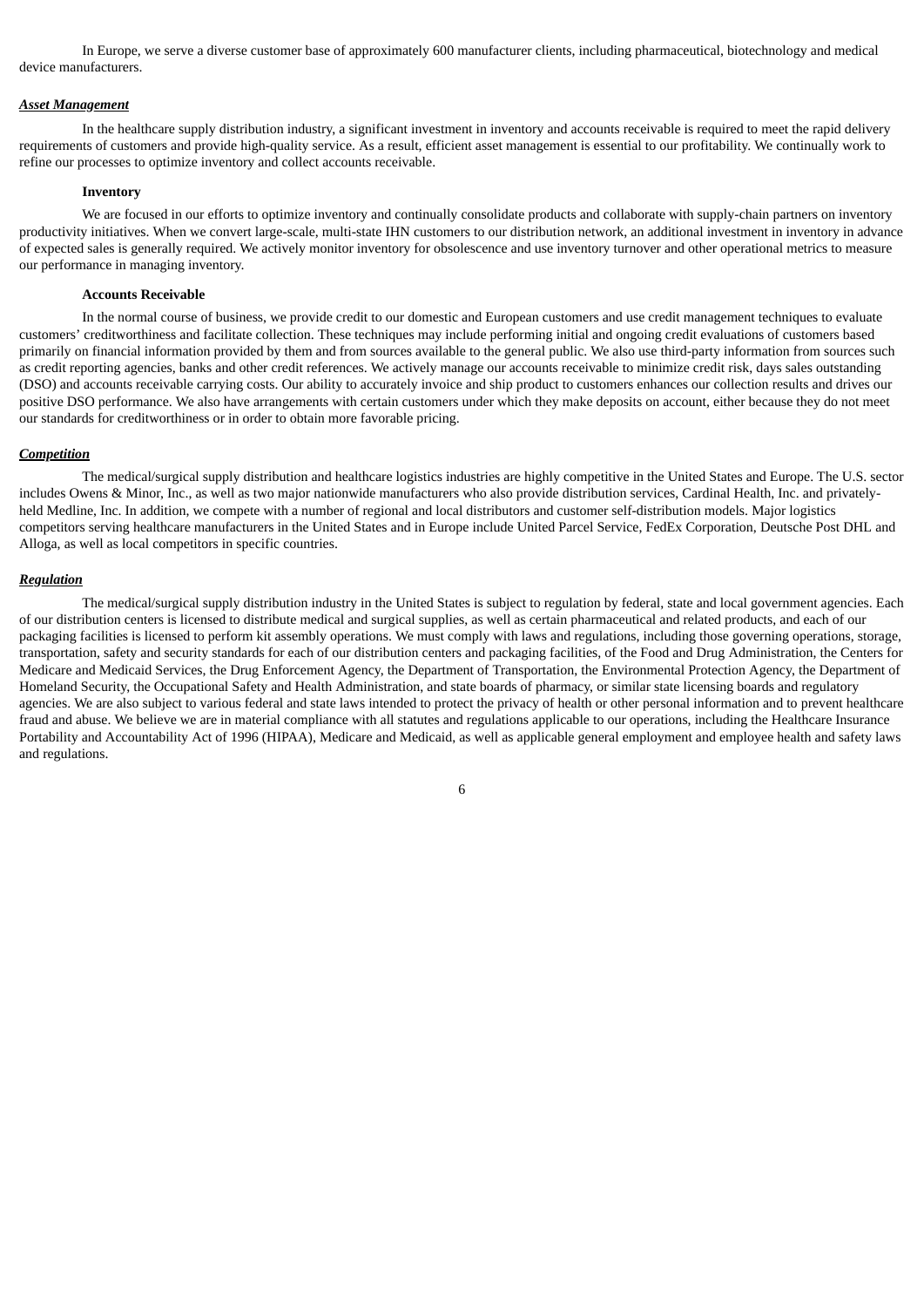Our International business is subject to local, country and European-wide regulations, including those promulgated by the European Medicines Agency (EMA) and the Medical Devices Directive. In addition, quality requirements are imposed by healthcare industry manufacturers which audit our operations on a regular basis. Each of our logistics centers in Europe is licensed to distribute medicinal, medical and surgical supplies, as well as certain pharmaceutical and related products, according to the country-specific requirements. Our logistics centers in Europe are able to store ambient, cold chain or deep frozen products, are licensed to distribute narcotic products and pharmaceutical products included in clinical trials and are licensed for secondary packaging activities for medicinal products. Movianto is also ISO 9001:2008 certified across the entire enterprise. Our Ireland-based packaging facility is licensed to assemble kits and sell them in the markets we serve and operates in compliance with the requirements of ISO 9001:2008 and ISO/EU 13485:2012 standards. We believe we are in material compliance with all statutes and regulations, including Good Distribution Practices sponsored by the European Commission.

#### *Employees*

At the end of 2014, we employed approximately 5,700 full- and part-time teammates in the Domestic segment and 2,100 in the International segment. Most of our international teammates are covered by collective bargaining agreements. Ongoing teammate training is critical to performance and we use Owens & Minor University®, an in-house training facility, to offer classes in leadership, management development, finance, operations, safety and sales. We continue to have positive relationships with teammates and European works councils.

#### *Available Information*

We make our Forms 10-K, Forms 10-Q and Forms 8-K (and all amendments to these reports) available free of charge through the SEC Filings link in the Investor Relations content section on our website located at www.owens-minor.com as soon as reasonably practicable after they are filed with or furnished to the SEC. Information included on our website is not incorporated by reference into this Annual Report on Form 10-K.

You may read and copy any materials we file with the SEC at the SEC's Public Reference Room at 100 F Street, NE, Washington, DC 20549. You may obtain information on the operation of the Public Reference Room by calling the SEC at 1-800-SEC-0330. The SEC also maintains an Internet site that contains reports, proxy and information statements, and other information regarding the company (http://www.sec.gov).

Additionally, we have adopted a written Code of Honor that applies to all of our directors, officers and teammates, including our principal executive officer and senior financial officers. This Code of Honor (including any amendments to or waivers of a provision thereof) and our Corporate Governance Guidelines are available on our website at www.owens-minor.com.

#### <span id="page-7-0"></span>*Item 1A. Risk Factors*

Set forth below are certain risk factors that we currently believe could materially and adversely affect our business, financial condition and prospects. These risk factors are in addition to those mentioned in other parts of this report and are not all of the risks that we face. We could also be affected by risks that we currently are not aware of or that we currently do not consider material to our business.

#### *Competition*

The medical/surgical supply distribution industry in the United States is highly competitive and characterized by intense pricing pressure. We compete with other national distributors and a number of regional and local distributors, as well as customer self-distribution models and, to a lesser extent, certain third-party logistics companies. Competitive factors within the medical/surgical supply distribution industry include market pricing, total delivered product cost, product availability, the ability to fill and invoice orders accurately, delivery time, range of services provided, efficient product sourcing, inventory management, information technology, electronic commerce capabilities, and the ability to meet customer-specific requirements. Our success is dependent on the ability to compete on the above factors, while managing internal costs and expenses. These competitive pressures could have a material adverse effect on our results of operations.

In addition, in recent years, the healthcare industry in the United States has experienced and continues to experience significant consolidation in response to cost containment legislation and general market pressures to reduce costs. This consolidation of our customers and suppliers generally gives them greater bargaining power to reduce the pricing available to them, which may adversely impact our results of operations.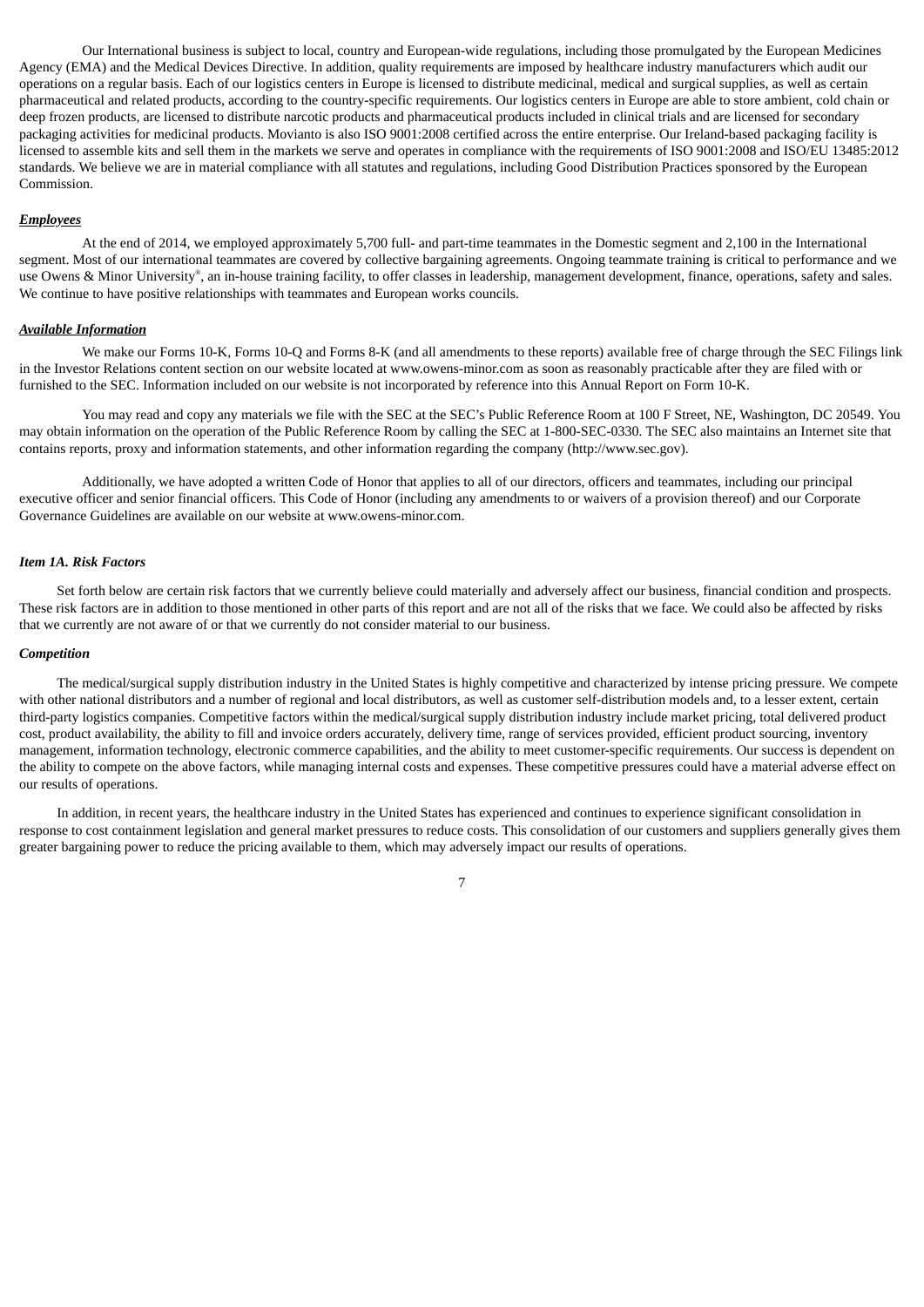The healthcare third-party logistics business in both the United States and abroad also is characterized by intense competition from a number of international, regional and local companies, including large conventional logistics companies that are moving into the healthcare and pharmaceutical distribution business. This competitive market places continuous pricing pressure on us from customers and manufacturers that could adversely affect our results of operations and financial condition if we are unable to continue to increase our revenues and to offset margin reductions caused by pricing pressures through cost control measures.

#### *Dependence on Significant Healthcare Provider Customers*

In 2014, our top ten customers in the United States represented approximately 26% of our consolidated net revenue. In addition, in 2014, approximately 82% of our consolidated net revenue was from sales to member hospitals under contract with our largest group purchasing organizations (GPO): Novation, MedAssets and Premier. We could lose a significant customer or GPO relationship if an existing contract expires without being replaced or is terminated by the customer or GPO prior to its expiration. Although the termination of our relationship with a given GPO would not necessarily result in the loss of all of the member hospitals as customers, any such termination of a GPO relationship, or a significant individual customer relationship, could have a material adverse effect on our results of operations.

#### *Dependence on Significant Domestic Suppliers*

In the United States, we distribute products from nearly 1,300 suppliers and are dependent on these suppliers for the continuing supply of products. In 2014, sales of products of our ten largest domestic suppliers accounted for approximately 57% of consolidated net revenue. We rely on suppliers to provide agreeable purchasing and delivery terms and performance incentives. Our ability to sustain adequate operating earnings has been, and will continue to be, partially dependent upon our ability to obtain favorable terms and incentives from suppliers, as well as suppliers continuing use of third-party distributors to sell and deliver their products. A change in terms by a significant supplier, or the decision of such a supplier to distribute its products directly to healthcare providers rather than through third-party distributors, could have a material adverse effect on our results of operations.

#### *Integration of Acquisitions*

In connection with our growth strategy, we from time to time acquire other businesses that we believe will expand or complement our existing businesses and operations. The integration of acquisitions involves a number of significant risks, which may include but are not limited to, the following:

- Expenses and difficulties in the transition and integration of operations and systems;
- Retention of current customers and the ability to obtain new customers;
- The assimilation and retention of personnel, including management personnel, in the acquired businesses;
- Accounting, tax, regulatory and compliance issues that could arise;
- Difficulties in implementing uniform controls, procedures and policies in our acquired companies, or in remediating control deficiencies in acquired companies not formerly subject to the Sarbanes-Oxley Act of 2002;
- Unanticipated expenses incurred or charges to earnings based on unknown circumstances or liabilities;
- Failure to realize the synergies and other benefits we expect from the acquisition at the pace we anticipate;
- General economic conditions in the markets in which the acquired businesses operate; and
- Difficulties encountered in conducting business in markets where we have limited experience and expertise.

If we are unable to successfully complete and integrate our strategic acquisitions in a timely manner, our business, growth strategies and results of operations could be adversely affected.

#### *International Operations*

Operations outside the United States involve issues and risks, including but not limited to the following, any of which could have an adverse effect on our business and results of operations:

- Lack of familiarity with and expertise in conducting business in foreign markets;
- Foreign currency fluctuations and exchange risk;
- Unexpected changes in foreign regulations or conditions relating to labor, economic or political environment, and social norms or requirements;
- Adverse tax consequences and difficulties in repatriating cash generated or held abroad;
- Local economic environments, such as in the European markets served by Movianto and ArcRoyal, including recession, inflation, indebtedness, currency volatility and competition; and

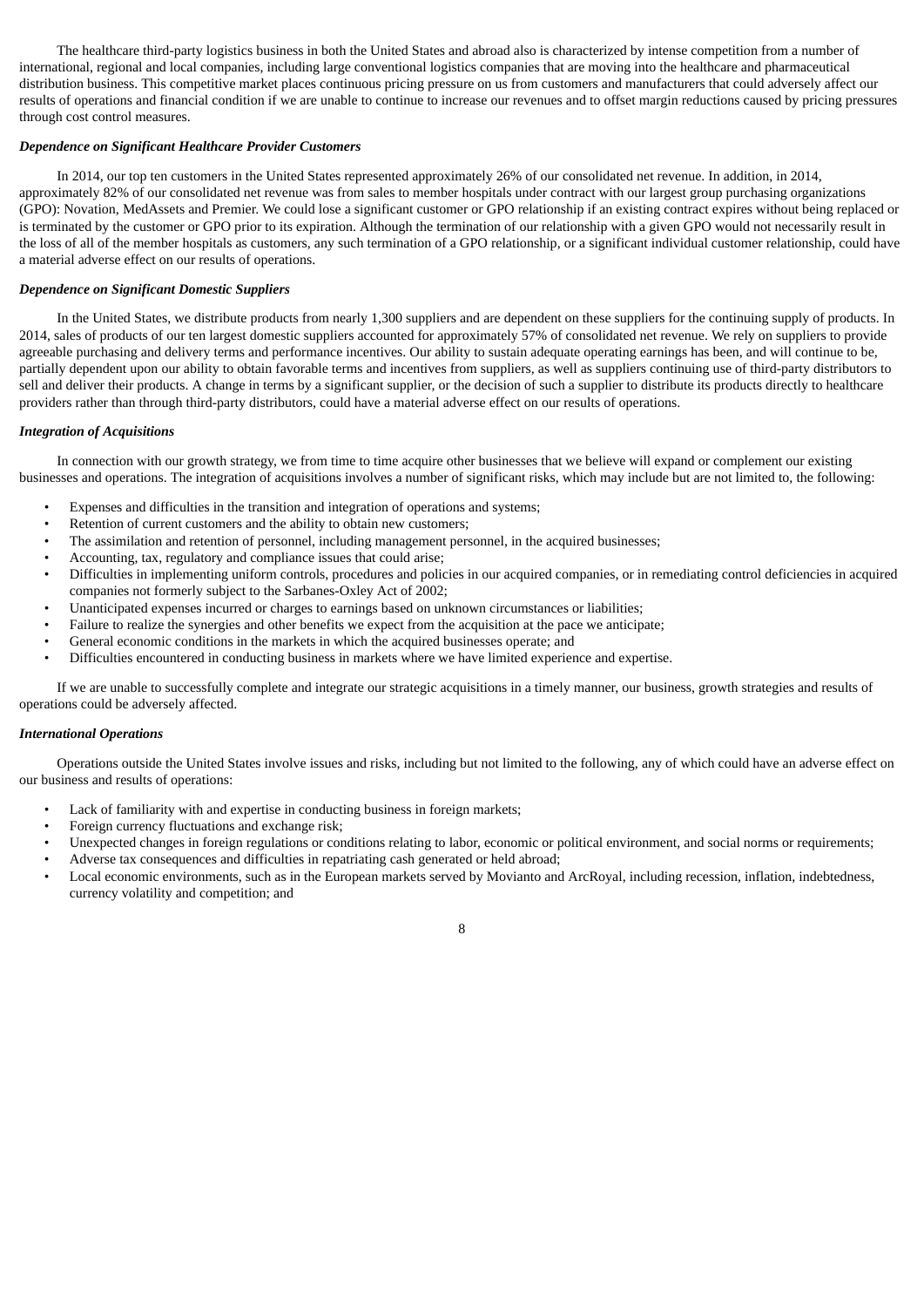• Changes in trade protection laws and other laws affecting trade and investment, including import/export regulations in both the United States and foreign countries.

International operations are also subject to risks of violation of laws that prohibit improper payments to and bribery of government officials and other individuals and organizations. These laws include the U.S. Foreign Corrupt Practices Act, the U.K. Bribery Act and other similar laws and regulations in foreign jurisdictions, any violation of which could result in substantial liability and a loss of reputation in the marketplace. Failure to comply with these laws also could subject us to civil and criminal penalties that could adversely affect our business and results of operations.

#### *Changes in the Healthcare Environment in the United States*

We, along with our customers and suppliers, are subject to extensive federal and state regulations relating to healthcare as well as the policies and practices of the private healthcare insurance industry. In recent years, there have been a number of government and private initiatives to reduce healthcare costs and government spending. These changes have included an increased reliance on managed care; reductions in Medicare and Medicaid reimbursement levels; consolidation of competitors, suppliers and customers; a shift in healthcare provider venues from acute care settings to clinics, physician offices and home care; and the development of larger, more sophisticated purchasing groups. All of these changes place additional financial pressure on healthcare provider customers, who in turn seek to reduce the costs and pricing of products and services provided by us. We expect the healthcare industry to continue to change significantly and these potential changes, which may include a reduction in government support of healthcare services, adverse changes in legislation or regulations, and further reductions in healthcare reimbursement practices, could have a material adverse effect on our results of operations.

The Affordable Care Act, enacted in 2010 includes, among other things, provisions for expanded Medicaid eligibility and access to healthcare insurance as well as increased taxes and fees on certain corporations and medical products. The provisions of the Affordable Care Act will not be fully implemented until 2018 and, although there is no way to predict the full impact of the law on the healthcare industry and our operations, its implementation may have an adverse effect on both customer purchasing and payment behavior and supplier product prices and terms of sale, all of which could adversely affect our results of operations.

#### *Regulatory Requirements*

We must comply with numerous laws and regulations in the United States, Europe, Asia and other countries where we operate. We also are required to hold permits and licenses and to comply with the operational and security standards of various governmental bodies and agencies. Any failure to comply with these laws and regulations or any failure to maintain the necessary permits, licenses or approvals, or to comply with the required standards, could disrupt our operations and/or adversely affect our results of operations and financial condition. In addition, we are subject to various federal and state laws intended to prevent healthcare fraud and abuse. The requirements of these fraud and abuse laws are complicated and subject to interpretation and may be applied by a regulator, prosecutor or judge in a manner that could negatively impact us financially or operationally.

#### *Recalls and Product Liability Claims*

Certain of the products that we sell and distribute are sourced and sold under one or more private labels or are assembled by us into custom trays and minor procedure kits. If these products do not function as designed, are inappropriately designed or are not properly produced, we may have to withdraw such products from the market and/or be subject to product liability claims. Although we maintain insurance against product liability and defense costs in amounts believed to be reasonable, there is no assurance that we can successfully defend any such claims or that the insurance we carry will be sufficient. A successful claim against us in excess of insurance coverage could have a material adverse impact on our business and results of operations.

#### *General Economic Climate*

Poor or deteriorating economic conditions in the United States and the other countries in which we conduct business could adversely affect the demand for healthcare services and consequently, the demand for our products and services. Poor economic conditions also could lead our suppliers to offer less favorable terms of purchase to distributors, which would negatively affect our profitability. These and other possible consequences of financial and economic decline could materially and adversely affect our business and results of operations.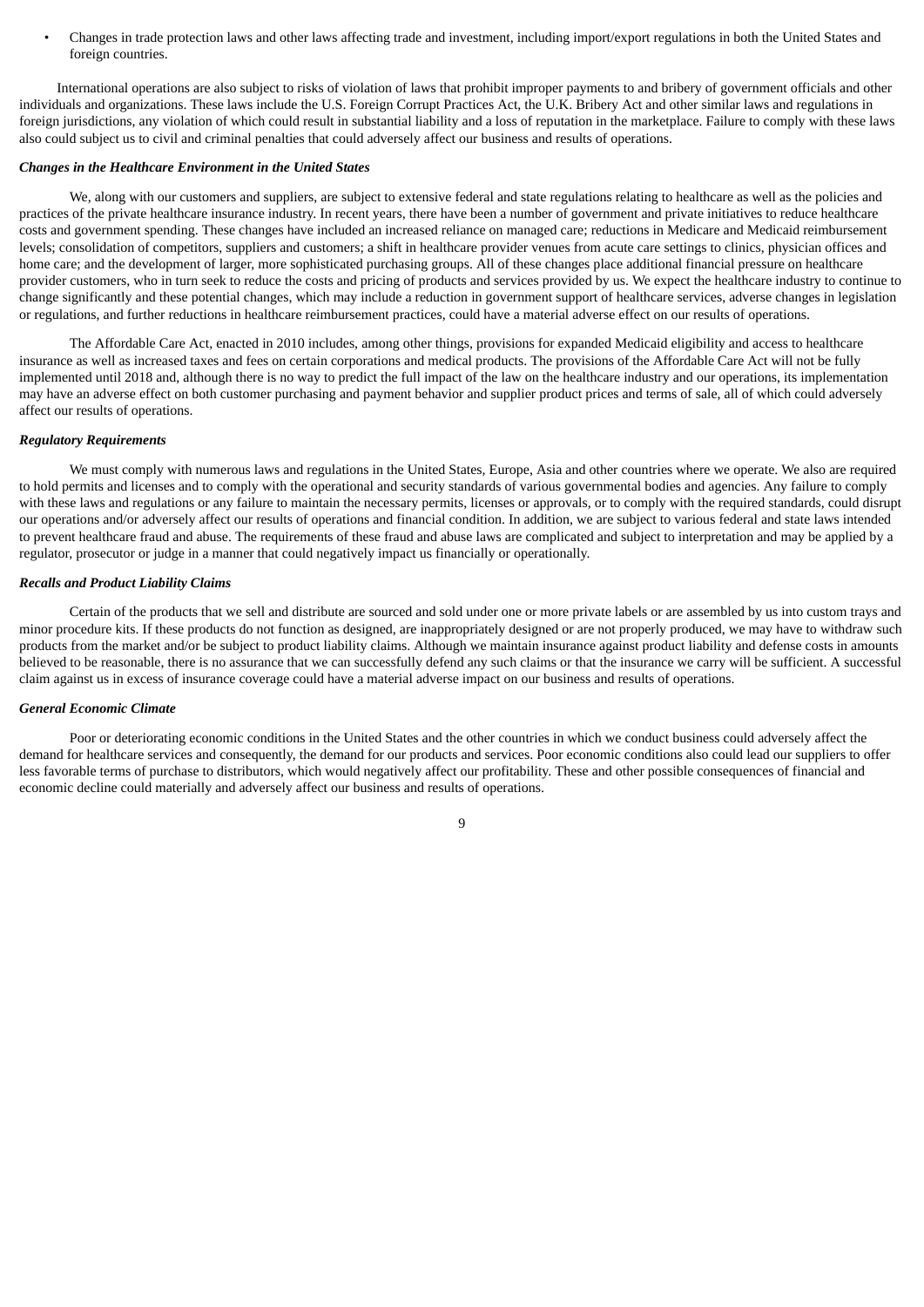#### *Bankruptcy, Insolvency or other Credit Failure of Customers*

We provide credit in the normal course of business to customers. We perform initial and ongoing credit evaluations of customers and maintain reserves for credit losses. The bankruptcy, insolvency or other credit failure of one or more customers with substantial balances due to us could have a material adverse effect on our results of operations.

#### *Reliance on Information Systems and Technological Advancement*

We rely on information systems to receive, process, analyze and manage data in distributing thousands of inventory items to customers from numerous distribution and logistics centers. These systems are also relied upon for billings to and collections from customers, as well as the purchase of and payment for inventory and related transactions from our suppliers. In addition, the success of our long-term growth strategy is dependent upon the ability to continually monitor and upgrade our information systems to provide better service to customers. Our business and results of operations may be materially adversely affected if systems are interrupted or damaged by unforeseen events (including cyber attacks) or fail to operate for an extended period of time, or if we fail to appropriately enhance our systems to support growth and strategic initiatives.

#### *Changes in Tax Laws*

We operate throughout the United States and Europe as well as in China. As a result, we are subjected to the tax laws and regulations of the United States federal, state and local governments and of various foreign jurisdictions. From time to time, legislative and regulatory initiatives are proposed, including but not limited to proposals to repeal LIFO (last-in, first-out) treatment of domestic inventory or changes in tax accounting methods for inventory or other tax items, that could adversely affect our tax positions, tax rate or cash payments for taxes.

#### <span id="page-10-0"></span>*Item 1B. Unresolved Staff Comments*

None.

#### <span id="page-10-1"></span>*Item 2. Properties*

Our Domestic segment had 42 distribution centers as well as office and warehouse space across the United States as of December 31, 2014. We lease all of the centers from unaffiliated third parties with the exception of one location which we own. We also lease offices in China and Malaysia as well as small offices for sales and consulting personnel across the United States. In addition, we have a warehousing arrangement in Honolulu, Hawaii, with an unaffiliated third party, and lease space on a temporary basis from time to time to meet our inventory storage needs. We also operate two packaging facilities in our Domestic segment, one of which is owned and the other is subject to a capital lease. We own an office building in Brentwood, New York which is held for sale as of December 31, 2014. We also own our corporate headquarters building, and adjacent acreage, in Mechanicsville, Virginia, a suburb of Richmond, Virginia.

Our International segment properties span 12 European countries and include 26 logistics centers (22 leased and four owned) and one packaging facility that is owned. We also operate seven transport depots, of which we lease six and own one. We also lease office space in Bedford, UK.

We regularly assess our business needs and make changes to the capacity and location of distribution and logistics centers. We believe that our facilities are adequate to carry on our business as currently conducted. A number of leases are scheduled to terminate within the next several years. We believe that, if necessary, we could find facilities to replace these leased premises without suffering a material adverse effect on our business.

#### <span id="page-10-2"></span>*Item 3. Legal Proceedings*

<span id="page-10-3"></span>We are subject to various legal actions that are ordinary and incidental to our business, including contract disputes, employment, workers' compensation, product liability, regulatory and other matters. We establish reserves from time to time based upon periodic assessment of the potential outcomes of pending matters. In addition, we believe that any potential liability arising from employment, product liability, workers' compensation and other personal injury litigation matters would be adequately covered by our insurance coverage, subject to policy limits, applicable deductibles and insurer solvency. While the outcome of legal actions cannot be predicted with certainty, we believe, based on current knowledge and the advice of counsel, that the outcome of these currently pending matters, individually or in the aggregate, will not have a material adverse effect on our financial condition or results of operations.

**Part II**

<sup>10</sup>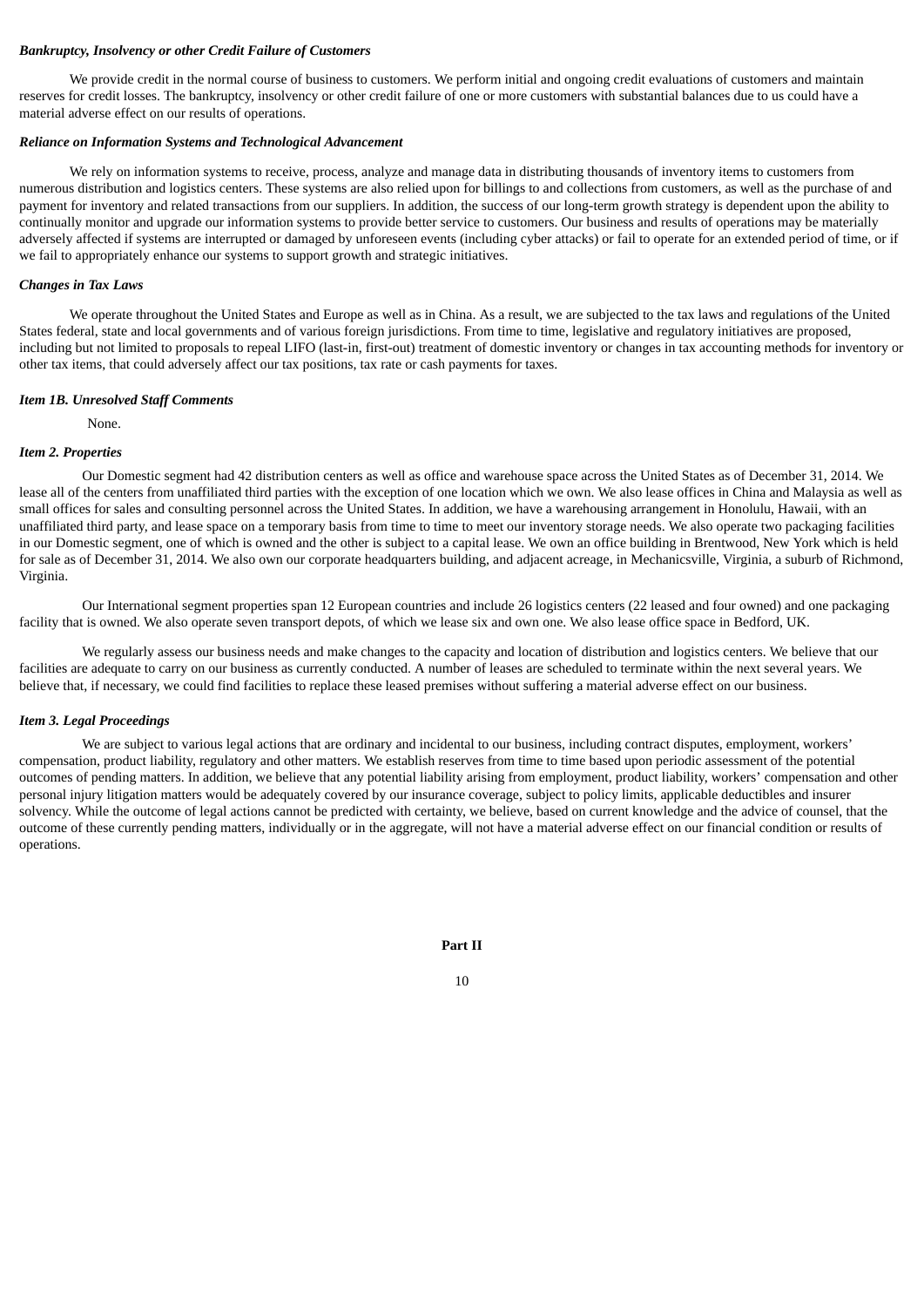#### <span id="page-11-0"></span>*Item 4. Mine Safety Disclosures*

Not applicable.

#### <span id="page-11-1"></span>Item 5. Market for Registrant's Common Equity, Related Stockholder Matters, and Issuer Purchases of Equity Securities

Owens & Minor, Inc.'s common stock trades on the New York Stock Exchange under the symbol OMI. As of January 27, 2015, there were approximately 3,382 common shareholders of record. We believe there are an estimated additional 26,920 beneficial holders of our common stock. See Selected Quarterly Financial Information in Item 15 of this report for high and low closing sales prices of our common stock and quarterly cash dividends per common share and Item 7, Management's Discussion and Analysis of Financial Condition and Results of Operations, for a discussion of our dividend payments.

#### **5-Year Total Shareholder Return**

In the past, we have presented line graphs comparing the cumulative total return of our common shares with the cumulative total return of the Standard & Poor's Composite- 500 Index (S&P 500 Index) and an Industry Peer Group (which includes the companies listed below). This year we have also included a comparison against the Standard & Poor's Composite-500 Healthcare Index (S&P 500 Healthcare Index), an independently prepared index that includes more than 50 companies in the healthcare industry. Next year, we do not intend to include the Industry Peer Group in our comparison. We are changing to the S&P 500 Healthcare Index because we believe it provides a better alignment with industry changes and less focus on specific business models or practices. We also believe it to be a commonly used index by large healthcare industry companies. This graph assumes that the value of the investment in the common stock and each index was \$100 on December 31, 2009, and that all dividends were reinvested.

The Industry Peer Group, weighted by market capitalization, consists of pharmaceutical and/or medical product distribution companies: AmerisourceBergen Corporation, Cardinal Health, Inc., McKesson Corporation, Henry Schein, Inc., and Patterson Companies, Inc.



|                             | <b>Base</b><br>Period |         |         | <b>Years Ended</b> |         |         |
|-----------------------------|-----------------------|---------|---------|--------------------|---------|---------|
| <b>Company Name / Index</b> | 12/2009               | 12/2010 | 12/2011 | 12/2012            | 12/2013 | 12/2014 |
| Owens & Minor, Inc.         | 100.00                | 105.42  | 102.24  | 108.13             | 142.63  | 140.99  |
| S&P 500 Index               | 100.00                | 115.06  | 117.49  | 136.30             | 180.44  | 205.14  |
| S&P 500 Healthcare          | 100.00                | 102.90  | 116.00  | 136.75             | 193.45  | 242.47  |
| Peer Group                  | 100.00                | 119.02  | 129.37  | 152.33             | 244.92  | 309.12  |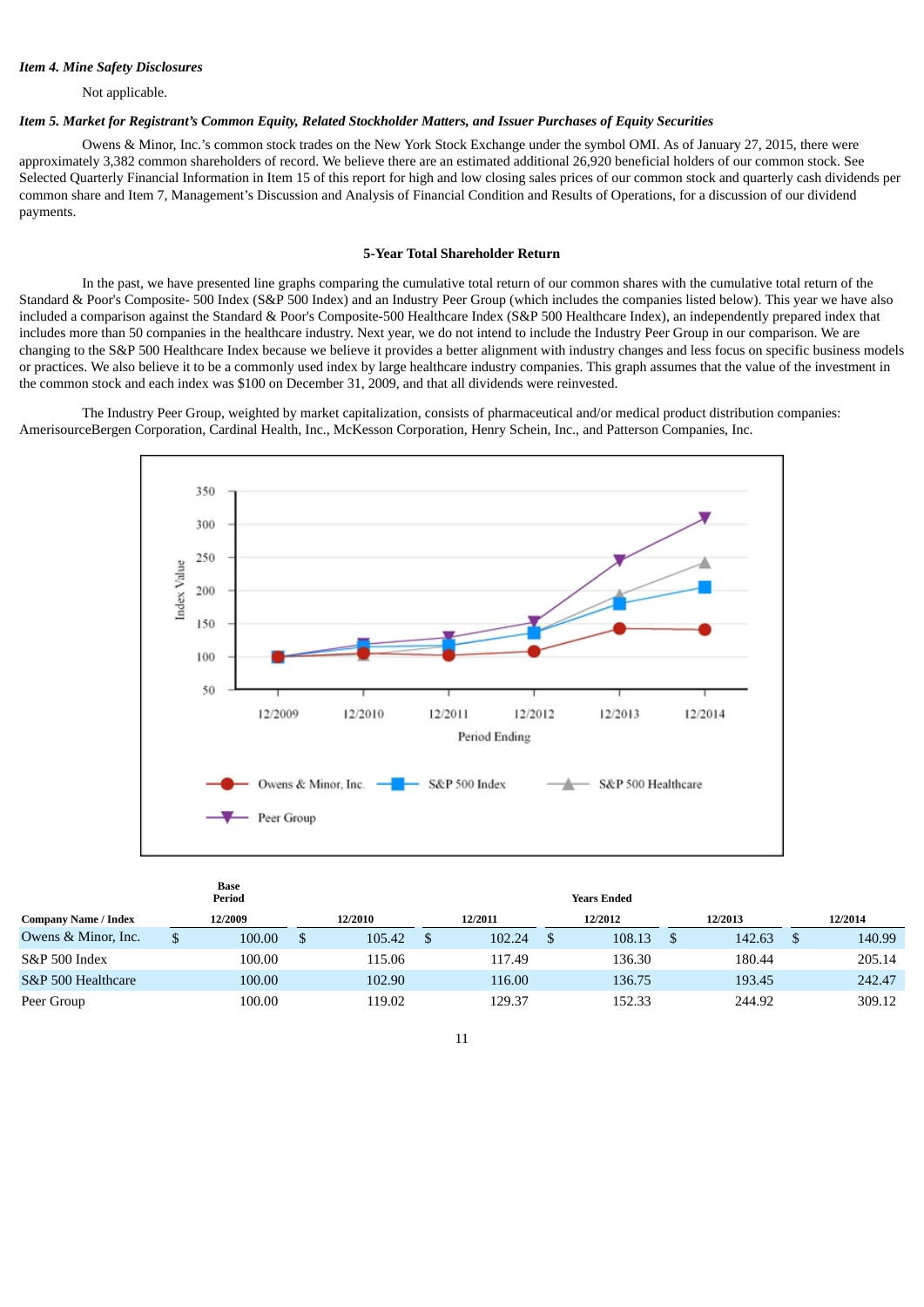*Share Repurchase Program.* In February 2014, our Board of Directors authorized a share repurchase program of up to \$100 million of our outstanding common stock to be executed at the discretion of management over a three-year period, expiring in February 2017. The program is intended to offset shares issued in conjunction with our stock incentive plan and return capital to shareholders. The program may be suspended or discontinued at any time. During the year ended December 31, 2014, we repurchased in open-market transactions and retired approximately 0.3 million shares at an average price per share of \$34.31.

<span id="page-12-0"></span>We did not repurchase any shares during the fourth quarter of 2014.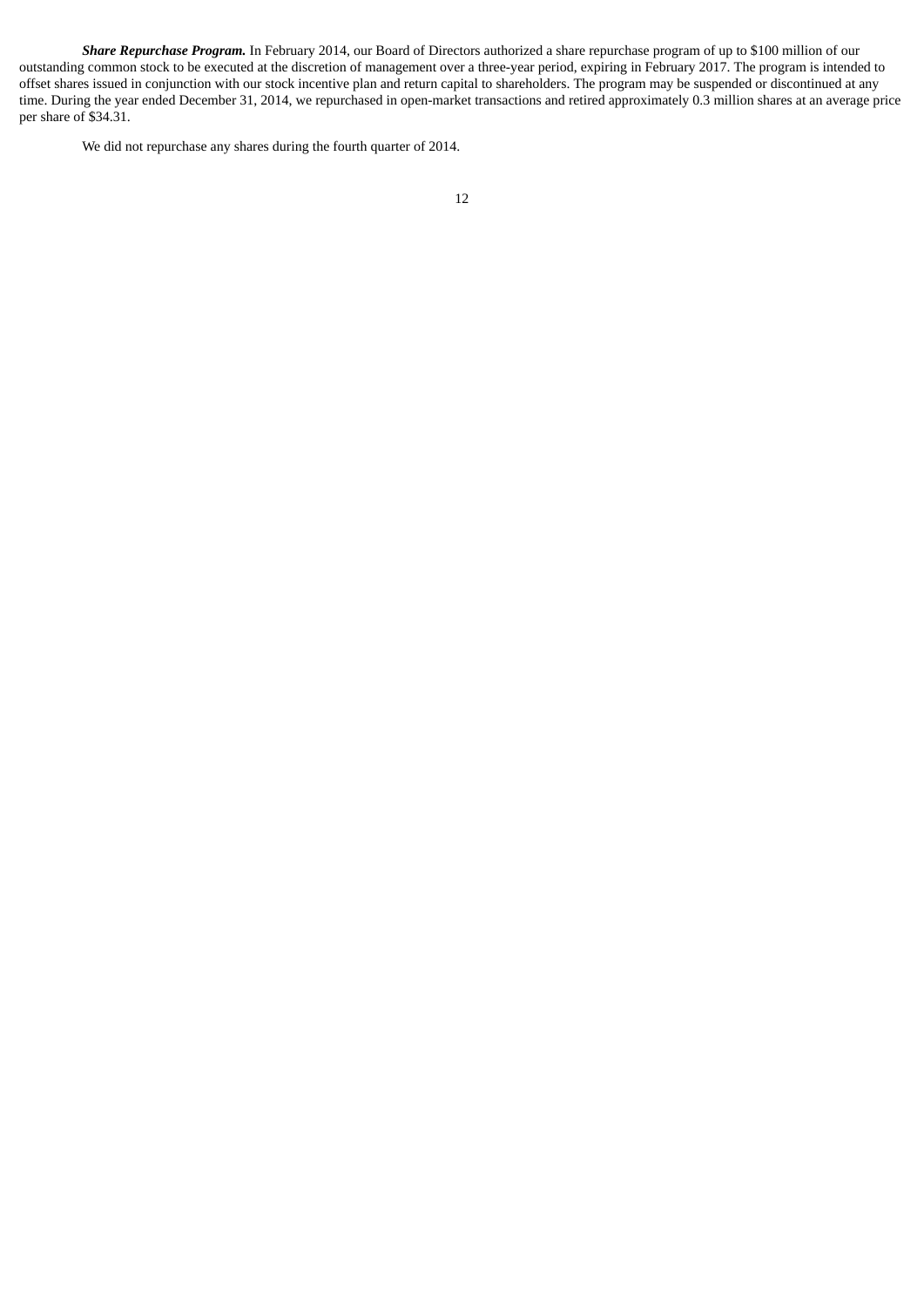#### *Item 6. Selected Consolidated Financial Data*

*(in thousands, except ratios and per share data)*

|                                                                          | At or for the Year Ended December 31. |           |              |              |              |           |                |              |              |              |  |  |
|--------------------------------------------------------------------------|---------------------------------------|-----------|--------------|--------------|--------------|-----------|----------------|--------------|--------------|--------------|--|--|
|                                                                          |                                       | 2014(1)   |              | $2013^{(2)}$ |              | 2012(3)   |                | $2011^{(4)}$ |              | $2010^{(5)}$ |  |  |
| <b>Summary of Operations:</b>                                            |                                       |           |              |              |              |           |                |              |              |              |  |  |
| Net revenue                                                              | \$                                    | 9,440,182 | \$           | 9,071,532    | \$           | 8,868,324 | \$             | 8,627,912    | \$           | 8,123,608    |  |  |
| Net income                                                               | \$                                    | 66,503    | \$           | 110,882      | $\mathbb{S}$ | 109,003   | $\mathfrak{S}$ | 115,198      | $\mathbb{S}$ | 110,579      |  |  |
|                                                                          |                                       |           |              |              |              |           |                |              |              |              |  |  |
| Per Common Share <sup>(6)</sup> :                                        |                                       |           |              |              |              |           |                |              |              |              |  |  |
| Net income per share-basic                                               | \$                                    | 1.06      | \$           | 1.76         | \$           | 1.72      | \$             | 1.82         | \$           | 1.76         |  |  |
| Net income per share-diluted                                             | \$                                    | 1.06      | \$           | 1.76         | \$           | 1.72      | \$             | 1.81         | \$           | 1.75         |  |  |
| Cash dividends                                                           | \$                                    | 1.000     | \$           | 0.960        | \$           | 0.880     | \$             | 0.800        | \$           | 0.708        |  |  |
| Stock price at year end                                                  | \$                                    | 35.11     | \$           | 36.56        | \$           | 28.51     | \$             | 27.79        | \$           | 29.43        |  |  |
|                                                                          |                                       |           |              |              |              |           |                |              |              |              |  |  |
| <b>Summary of Financial Position:</b>                                    |                                       |           |              |              |              |           |                |              |              |              |  |  |
| <b>Total assets</b>                                                      | \$                                    | 2,735,406 | \$           | 2,324,042    | \$           | 2,214,398 | \$             | 1,946,815    | \$           | 1,822,039    |  |  |
| Cash and cash equivalents                                                | \$                                    | 56,772    | \$           | 101,905      | \$           | 97,888    | \$             | 135,938      | $\mathbb{S}$ | 159,213      |  |  |
| Total debt                                                               | \$                                    | 613,809   | \$           | 216,243      | \$           | 217,591   | \$             | 214,556      | \$           | 210,906      |  |  |
| Total Owens & Minor, Inc. shareholders' equity                           | \$                                    | 990,838   | $\mathbb{S}$ | 1,023,913    | \$           | 972,526   | \$             | 918,087      | $\mathbb{S}$ | 857,518      |  |  |
|                                                                          |                                       |           |              |              |              |           |                |              |              |              |  |  |
| <b>Selected Ratios:</b>                                                  |                                       |           |              |              |              |           |                |              |              |              |  |  |
| Gross margin as a percent of revenue                                     |                                       | 12.39%    |              | 12.31%       |              | 10.43%    |                | 9.94%        |              | 9.94%        |  |  |
| Selling, general, and administrative expenses as a<br>percent of revenue |                                       | 9.82%     |              | 9.52%        |              | 7.70%     |                | 7.08%        |              | 6.94%        |  |  |
| Operating earnings as a percent of revenue                               |                                       | 1.69%     |              | 2.18%        |              | 2.22%     |                | 2.36%        |              | 2.41%        |  |  |
| Days sales outstanding (DSO) <sup>(7)</sup>                              |                                       | 22.1      |              | 22.1         |              | 20.8      |                | 20.7         |              | 19.6         |  |  |
| Average annual inventory turnover (8)                                    |                                       | 10.1      |              | 10.4         |              | 10.1      |                | 10.2         |              | 10.4         |  |  |

(1) We incurred charges of \$42.8 million (\$35.3 million after tax, or \$0.56 per common share) associated with acquisition-related and exit and realignment activities in 2014, a loss on estimated claim settlement of \$3.9 million (\$3.9 million after tax, or \$0.06 per common share), a net gain of \$3.7 million (\$4.7 million after tax, or \$0.07 per common share) associated with fair value adjustments related to purchase accounting, and a loss on early retirement of debt of \$14.9 million (\$9.1 million after tax or \$0.14 per common share). See Notes 3 and 9 of Notes to *Consolidated Financial Statements.*

(2) We incurred charges of \$12.4 million (\$8.9 million after tax, or \$0.14 per common share) associated with acquisition-related and exit and *realignment activities in 2013. See Notes 3 and 9 of Notes to Consolidated Financial Statements.*

(3) We incurred charges of \$10.2 million (\$8.2 million after tax, or \$0.13 per common share) associated with acquisition-related and exit and *realignment activities in 2012. See Notes 3 and 9 of Notes to Consolidated Financial Statements.*

(4) We incurred charges of \$13.2 million (\$8.0 million after tax, or \$0.13 per common share) associated with acquisition-related and exit and *realignment activities in 2011. See Note 9 of Notes to Consolidated Financial Statements.*

(5) We terminated our frozen defined benefit pension plan in the fourth quarter of 2010 and recognized a settlement charge of \$19.6 million (\$11.9 *million after tax, or \$0.19 per common share).*

(6) On March 31, 2010, we effected a three-for-two stock split of our outstanding shares of common stock in the form of a stock dividend of one share of common stock for every two shares outstanding to stockholders of record on March 15, 2010. The common stock began trading on a post-split basis on April 1, 2010. All share and per-share data (except par value) have been adjusted to reflect this split.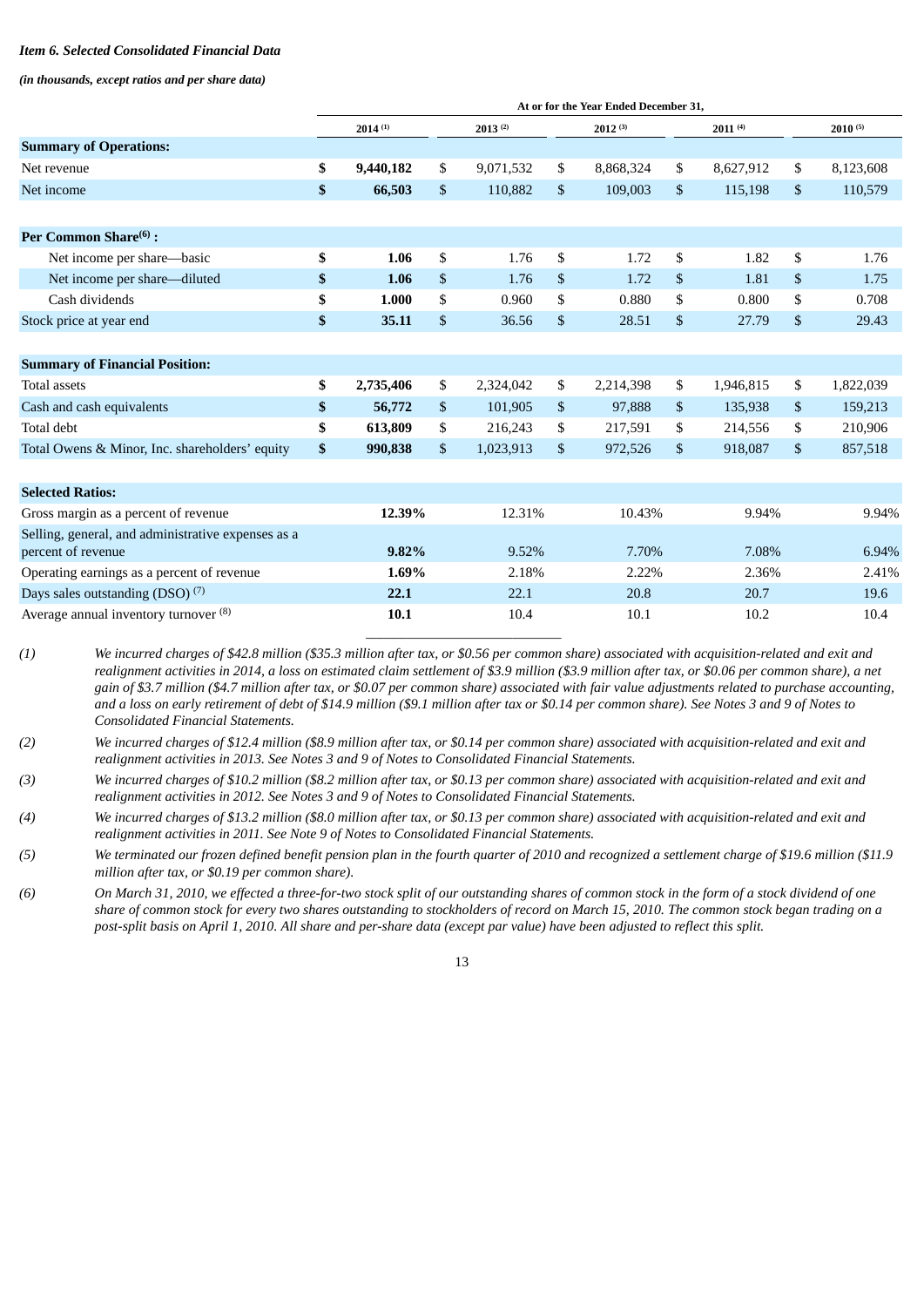- *(7) Based on net revenue for the fourth quarter of the year.*
- <span id="page-14-0"></span>*(8) Based on cost of goods sold for the preceding 12 months.*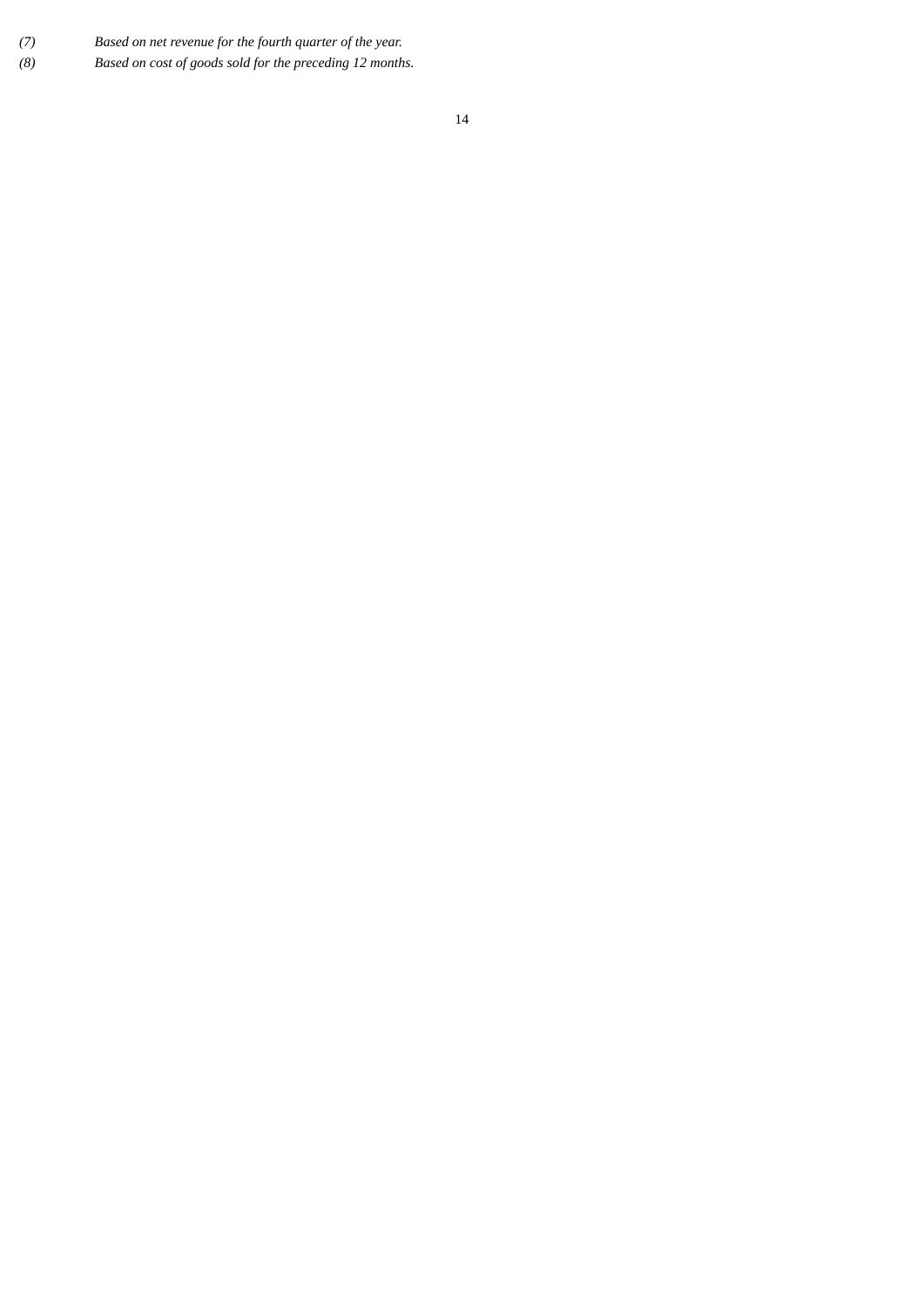#### *Item 7. Management's Discussion and Analysis of Financial Condition and Results of Operations*

Management's discussion and analysis of financial condition and results of operations is intended to assist the reader in the understanding and assessment of significant changes and trends related to the results of operations of the Company together with its subsidiaries. The discussion and analysis presented below refers to, and should be read in conjunction with, the consolidated financial statements and accompanying notes included in Item 8 of Part II of this Annual Report on Form 10-K.

#### **Overview**

Owens & Minor, Inc., along with its subsidiaries, (we, us, or our) is a leading national distributor of name-brand medical and surgical supplies and a healthcare logistics company. We report our business under two segments: Domestic and International. Our Domestic segment includes all operations in the United States relating to our role as a healthcare logistics company providing distribution, packaging and logistics services to healthcare providers and manufacturers. The International segment consists of our European third-party logistics and packaging businesses. Segment financial information is provided in Note 20 of Notes to Consolidated Financial Statements included in this annual report.

#### *Financial Highlights.*

The following table provides a reconciliation of reported operating earnings, net income and diluted net income per common share to non-GAAP measures used by management:

| (Dollars in thousands, except per share data)                           |    | 2014    |                | 2013    |              | 2012    |
|-------------------------------------------------------------------------|----|---------|----------------|---------|--------------|---------|
| Operating earnings, as reported (GAAP)                                  | \$ | 159,536 | $\mathfrak{S}$ | 198,083 | $\mathbb{S}$ | 196,753 |
| Acquisition-related and exit and realignment charges (1)                |    | 42,801  |                | 12,444  |              | 10,164  |
| Fair value adjustments related to purchase accounting (2)               |    | (3,706) |                |         |              |         |
| Other $(3)$                                                             |    | 3,907   |                |         |              |         |
| Operating earnings, adjusted (non-GAAP) (Adjusted Operated Earnings)    | \$ | 202,538 | $\mathfrak{S}$ | 210,527 | $\mathbb{S}$ | 206,917 |
| Adjusted Operating Earnings as a percent of revenue (non-GAAP)          |    | 2.15%   |                | 2.32%   |              | 2.33%   |
| Net income as reported (GAAP)                                           | \$ | 66,503  | \$             | 110,882 | \$           | 109,003 |
| Acquisition-related and exit and realignment charges, net of tax $(1)$  |    | 35,302  |                | 8,856   |              | 8,200   |
| Fair value adjustments related to purchase accounting, net of tax (2)   |    | (4,703) |                |         |              |         |
| Other, net of tax $(3)$                                                 |    | 3,907   |                |         |              |         |
| Loss on early retirement of debt, net of tax $(4)$                      |    | 9,092   |                |         |              |         |
| Net income, adjusted (non-GAAP) (Adjusted Net Income)                   | \$ | 110,101 | \$             | 119,738 | \$           | 117,203 |
| Net income per diluted common share, as reported (GAAP)                 | \$ | 1.06    | \$             | 1.76    | \$           | 1.72    |
| Acquisition-related and exit and realignment charges, net of tax $(1)$  |    | 0.56    |                | 0.14    |              | 0.13    |
| Fair value adjustments related to purchase accounting, net of tax $(2)$ |    | (0.07)  |                |         |              |         |
| Other, net of tax $(3)$                                                 |    | 0.06    |                |         |              |         |
| Loss on early retirement of debt, net of tax (4)                        |    | 0.14    |                |         |              |         |
| Net income per diluted common share, adjusted (non-GAAP) (Adjusted EPS) | \$ | 1.76    | \$             | 1.90    | \$           | 1.85    |

The following items have been excluded in our non-GAAP financial measures:

 $<sup>(1)</sup>$  Acquisition-related charges, pre-tax, were \$16.1 million in 2014, \$3.5 million in 2013 and \$10.5 million in 2012. Current year charges consist</sup> primarily of costs incurred to perform due diligence and analysis related to the Medical Action and Arc Royal acquisitions, costs to complete the transactions, and costs to begin the integration of the acquired operations (including certain severance and contractual payments to former management) as well as certain costs in Movianto to resolve issues and claims with the former owner. Charges in 2013 included costs to transition the information technology and other operations and administrative functions of Movianto from the former owner. Acquisition-related charges in 2012 were primarily transaction costs incurred with Movianto to perform due diligence and to analyze, negotiate and consummate the acquisition as well as costs to perform certain post-closing activities to establish the organizational structure.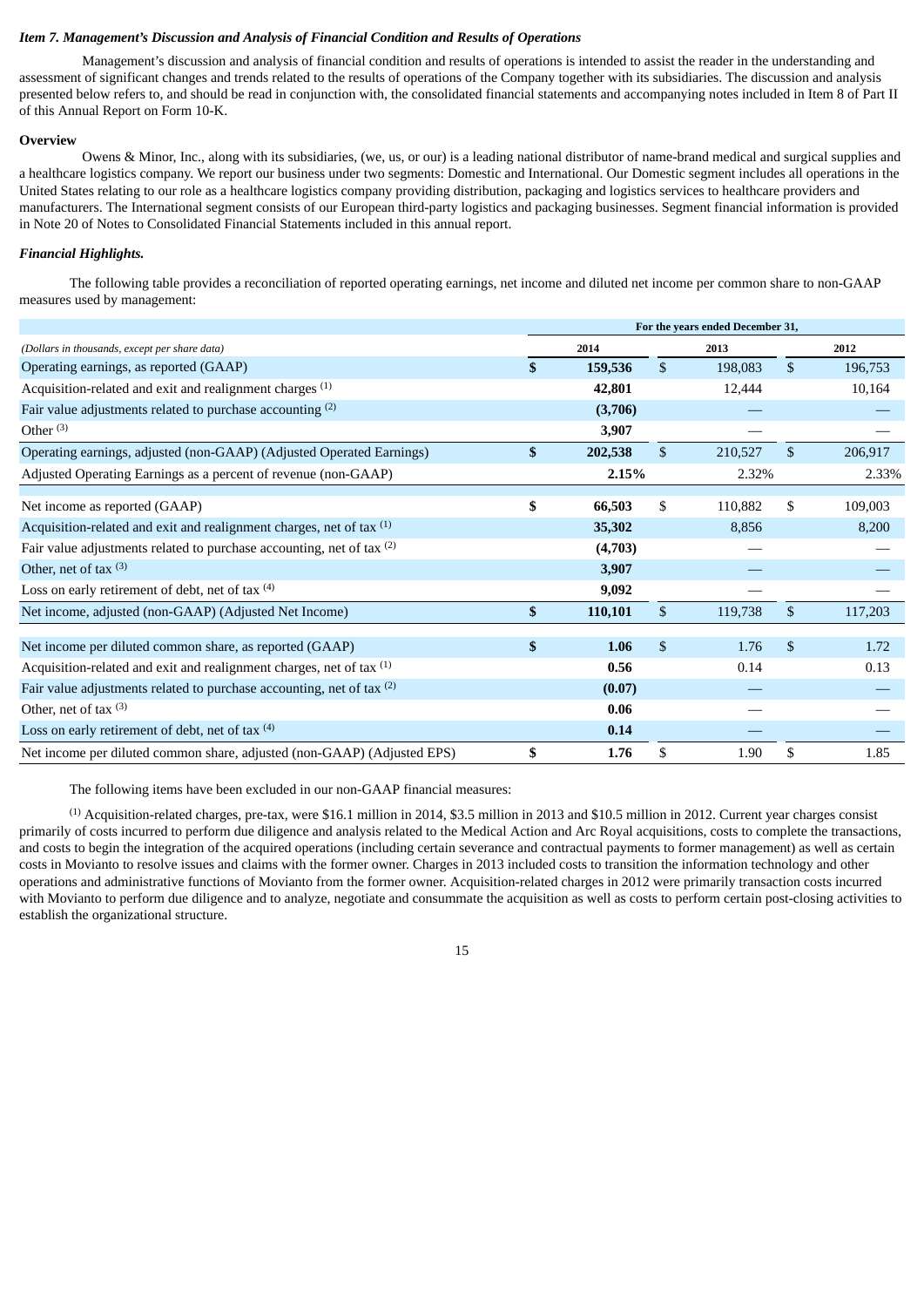Exit and realignment charges (income), pre-tax, were \$26.7 million in 2014, \$8.9 million in 2013 and \$(0.4) million in 2012. These charges were associated with optimizing our operations and include the closure and consolidation of certain distribution and logistics centers, administrative offices and warehouses in the United States and Europe. These charges also include other costs associated with our strategic organizational realignment which include management changes, certain professional fees, and costs to streamline administrative functions and processes. Further information regarding these items is included in Note 9 of Notes to Consolidated Financial Statements.

 $<sup>(2)</sup>$  The fourth quarter of 2014 includes a gain of \$6.7 million (pretax) recorded in other operating income, net from a fair value adjustment to</sup> contingent consideration related to the 2012 Movianto acquisition purchase price, offset by the incremental charge to cost of goods sold of \$3.0 million (pretax) from purchase accounting impacts related to the sale of acquired inventory that was written up to fair value in connection with the current year acquisitions.

(3) The fourth quarter of 2014 includes a loss in other operating income, net related to an accrual for the estimated settlement amount of a breach of contract claim in the United Kingdom for \$3.9 million (pretax).

(4) In 2014, we repaid our 2016 Notes and recorded a net loss on the early retirement of \$14.9 million (pretax), which includes the redemption premium offset by the recognition of a gain on previously settled interest rate swaps.

These charges have been tax effected in the preceding table by determining the income tax rate depending on the amount of charges incurred in different tax jurisdictions and the deductibility of those charges for income tax purposes. More information about these charges is provided in Notes 3, 9 and 10 of Notes to Consolidated Financial Statements included in this annual report.

Adjusted EPS decreased to \$1.76 in 2014 from \$1.90 in 2013 primarily due to a decrease in Adjusted Operating Earnings of \$8.0 million and an increase in interest expense of \$5.1 million.

Domestic segment operating earnings were \$209.3 million for 2014, a decrease of \$2.7 million when compared to the prior year. International segment operating losses were \$6.7 million for 2014 compared to \$1.4 million in 2013. The higher operating loss in the International segment was largely attributable to the loss of certain customers in the United Kingdom early in 2014 as well as increased costs in the United Kingdom to transition a significant new customer. The Domestic segment experienced lower margins on new and renewed customer contracts in 2014 compared to 2013 and higher SG&A costs to support sales growth. The Domestic segment operating earnings included a \$5.3 million recovery in the first quarter from the settlement of a direct purchaser, anti-trust class-action lawsuit related to the purchases of medical devices which, for the year, was largely offset by increased legal fees related to ongoing litigation.

#### **Use of Non-GAAP Measures**

Adjusted operating earnings, adjusted net income and adjusted EPS are an alternative view of performance used by management, and we believe that investors' understanding of our performance is enhanced by disclosing these performance measures. In general, the measures exclude items and charges that (i) management does not believe reflect our core business and relate more to strategic, multi-year corporate activities; or (ii) relate to activities or actions that may have occurred over multiple or in prior periods without predictable trends. Management uses these non-GAAP financial measures internally to evaluate our performance, evaluate the balance sheet, engage in financial and operational planning and determine incentive compensation.

Management provides these non-GAAP financial measures to investors as supplemental metrics to assist readers in assessing the effects of items and events on our financial and operating results and in comparing our performance to that of our competitors. However, the non-GAAP financial measures used by us may be calculated differently from, and therefore may not be comparable to, similarly titled measures used by other companies.

The non-GAAP financial measures disclosed by us should not be considered a substitute for, or superior to, financial measures calculated in accordance with GAAP, and the financial results calculated in accordance with GAAP and reconciliations to those financial statements set forth above should be carefully evaluated.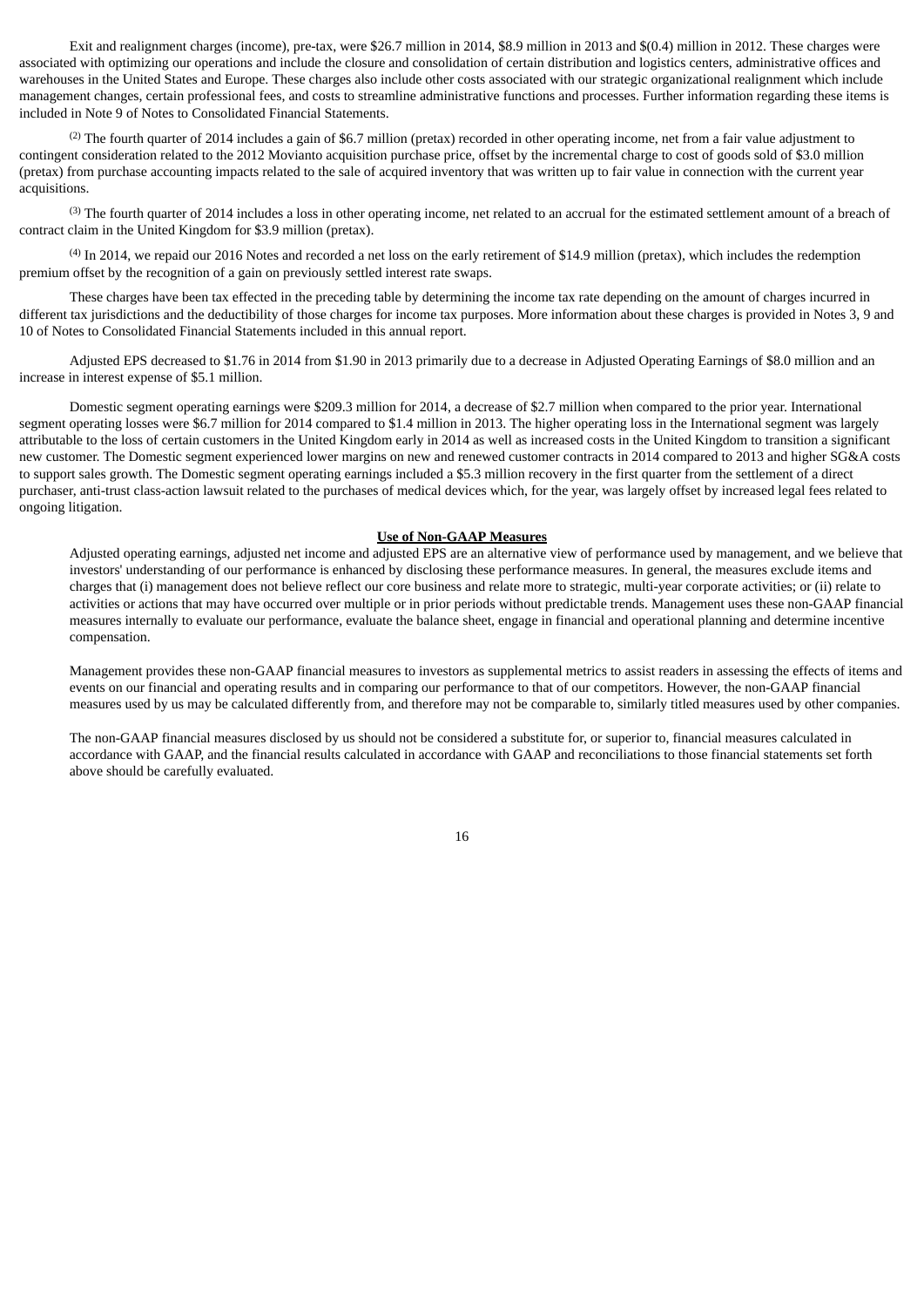#### **Results of Operations**

#### *2014 compared to 2013*

| Net revenue.           | For the years ended December<br>31, |           |  |           |  | Change |         |         |  |  |
|------------------------|-------------------------------------|-----------|--|-----------|--|--------|---------|---------|--|--|
| (Dollars in thousands) |                                     | 2014      |  | 2013      |  |        |         | $\%$    |  |  |
| Domestic               |                                     | 8,951,852 |  | 8,688,018 |  |        | 263,834 | $3.0\%$ |  |  |
| International          |                                     | 488,330   |  | 383,514   |  |        | 104,816 | 27.3%   |  |  |
| Net revenue            |                                     | 9,440,182 |  | 9,071,532 |  |        | 368,650 | $4.1\%$ |  |  |

Consolidated net revenue improved in our two segments for the year ended December 31, 2014. Excluding the impact of the fourth quarter acquisitions, net revenue increased by 2.6% and 25.5% in our Domestic and International segments, respectively. In the Domestic segment, the continued trend of growth in our existing large healthcare provider customer accounts and new business exceeded declines from smaller customers when compared to prior year. Domestic segment growth rates are impacted by ongoing market trends including healthcare utilization rates. The increases in the International segment were a result of new buy/sell contracts and growth in fee-for-service business as well as positive impacts from foreign exchange. Fee-for-service business generally represents approximately two-thirds of net revenue in the International segment.

| Cost of goods sold.    | For the years ended December |           |  |           |  |         |      |  |
|------------------------|------------------------------|-----------|--|-----------|--|---------|------|--|
|                        |                              | 31,       |  |           |  |         |      |  |
| (Dollars in thousands) |                              | 2014      |  | 2013      |  |         | $\%$ |  |
| Cost of goods sold     |                              | 8,270,216 |  | 7,954,457 |  | 315,759 | 4.0% |  |

Cost of goods sold includes the cost of the product (net of supplier incentives and cash discounts) and all costs incurred for shipments of products from manufacturers to our distribution centers for all customer arrangements where we are the primary obligor, bear the risk of general and physical inventory loss and carry all credit risk associated with sales. These are sometimes referred to as distribution or buy/sell contracts. Beginning in the fourth quarter of 2014, cost of goods sold also includes direct and certain indirect labor, material and overhead costs associated with our acquired packaging operations. There is no cost of goods sold associated with our fee-for-service business. As a result of the increase in distribution sales activity and fourth quarter sales activity associated with the acquisitions (which includes the incremental charge to cost of goods sold of \$3.0 million from purchase accounting impacts related to the sale of acquired inventory that was written up to fair value), cost of goods sold increased \$315.8 million from 2013. See the gross margin discussion below for additional factors impacting cost of goods sold.

| Gross margin.          | For the years ended December 31, |           |  |           | Change |      |  |  |
|------------------------|----------------------------------|-----------|--|-----------|--------|------|--|--|
| (Dollars in thousands) |                                  | 2014      |  | 2013      |        | $\%$ |  |  |
| Gross margin           |                                  | 1.169.966 |  | 1,117,075 | 52,891 | 4.7% |  |  |
| As a % of net revenue  |                                  | 12.39%    |  | 12.31%    |        |      |  |  |

The growth in fee-for-service activity drove the overall improvement in gross margin as the International segment showed a \$44.2 million increase over the prior year. Domestic segment gross margin for the year benefitted from increased sales volume and the fourth quarter contribution of Medical Action which offset the decline in margins on new and renewed customer contracts in 2014 when compared to 2013.

We value Domestic segment inventory under the LIFO method. Had inventory been valued under the first-in, first-out (FIFO) method, gross margin as a percentage of net revenue would have been higher by 8 basis points in 2014 and lower by 3 basis points in 2013.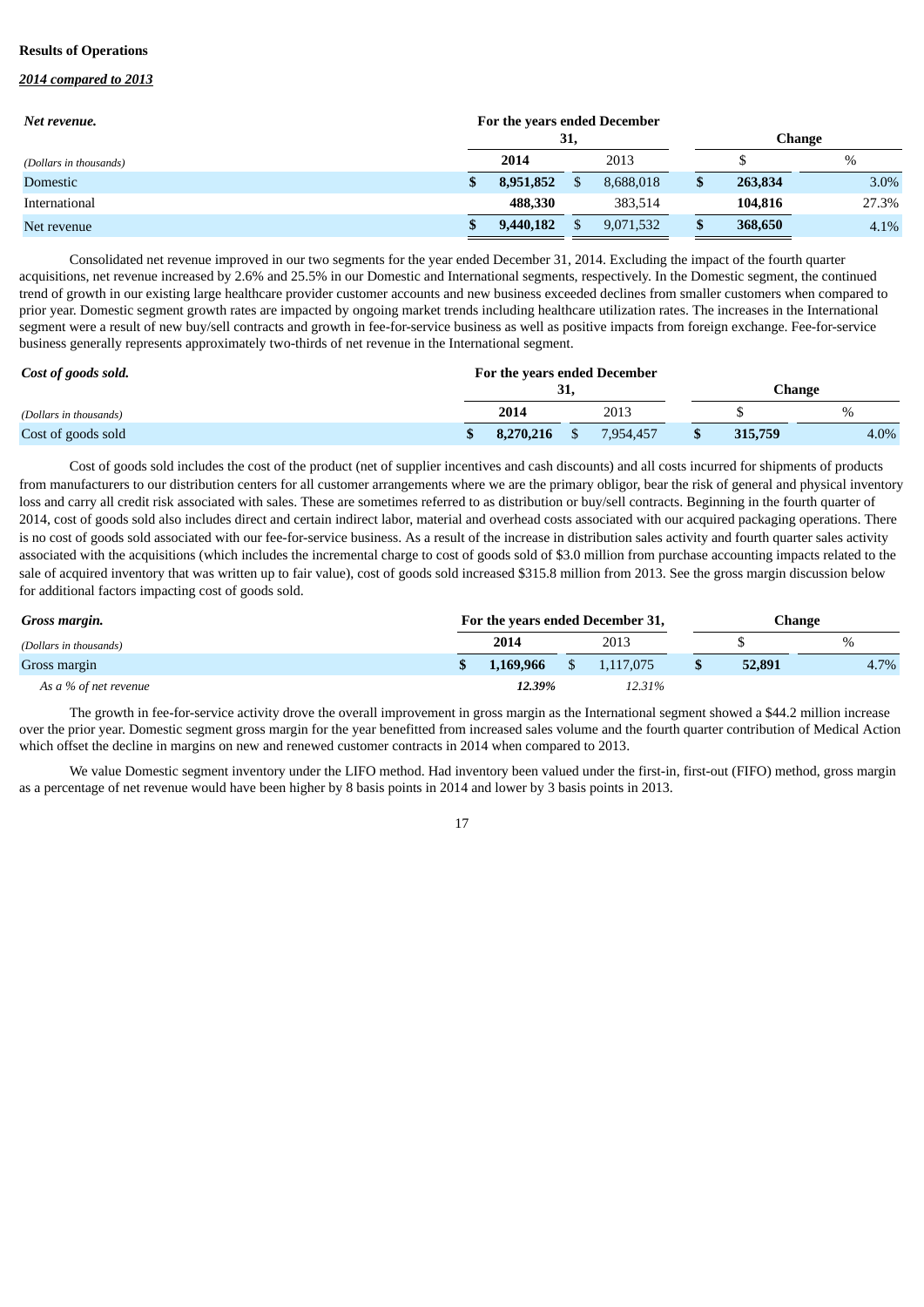| Operating expenses.           | For the years ended December 31, |  |         | Change |         |        |  |
|-------------------------------|----------------------------------|--|---------|--------|---------|--------|--|
| (Dollars in thousands)        | 2014                             |  | 2013    |        |         | $\%$   |  |
| SG&A expenses                 | 926,977                          |  | 863.656 |        | 63,321  | 7.3%   |  |
| As a % of net revenue         | 9.82%                            |  | 9.52%   |        |         |        |  |
| Depreciation and amortization | 57,125                           |  | 50.586  |        | 6,539   | 12.9%  |  |
| Other operating income, net   | (16, 473)                        |  | (7,694) |        | (8,779) | 114.1% |  |

Selling, general and administrative (SG&A) expenses include labor and warehousing costs associated with our distribution and logistics services and all costs associated with our fee-for-service arrangements. Shipping and handling costs are included in SG&A expenses and include costs to store, move, and prepare products for shipment, as well as costs to deliver products to customers. The costs to convert new customers to our service platform are generally incurred prior to the recognition of revenues from the new customers.

International segment SG&A expenses increased over the prior year by \$44.4 million due mainly to increased salaries and delivery costs associated with higher fee-for-service activity as well as increased costs associated with integrating a significant new customer in the United Kingdom earlier in the year. The Domestic segment also experienced an increase during the year as a result of higher accrued incentive compensation, warehouse expense from greater sales activity and higher legal fees compared to prior year. Current year acquisitions accounted for \$11.3 million of the increase in SG&A from prior year.

Depreciation and amortization expense increased primarily in the International segment due to increases in computer software amortization for assets placed in service and amortization from intangibles associated with purchase price accounting. An additional \$1.6 million in expense is associated with the current year acquisitions. In connection with Medical Action and ArcRoyal, approximately \$0.3 million in depreciation expense is also included in cost of goods sold.

The increase in other operating income, net for the year ended December 31, 2014 is attributed primarily to (1) the recovery of \$5.3 million from the settlement of a direct purchaser anti-trust class action lawsuit relating to the recovery of costs from purchases of medical devices over a multi-year period, as well as a gain on the sale of an investment, (2) a gain of \$6.7 million from a fair value adjustment to contingent consideration related to the Movianto acquisition purchase price, offset by (3) a loss of \$3.9 million related to an accrual for the estimated settlement amount of a breach of contract claim in the United Kingdom.

A discussion of the acquisition-related and exit and realignment charges is included above in the Overview section.

| Interest expense, net.  | For the years ended December 31, |  |        |  |       | Change |  |  |
|-------------------------|----------------------------------|--|--------|--|-------|--------|--|--|
| (Dollars in thousands)  | 2014                             |  | 2013   |  |       | $\%$   |  |  |
| Interest expense, net   | 18.163                           |  | 13.098 |  | 5,065 | 38.7%  |  |  |
| Effective interest rate | 5.38%                            |  | 6.05%  |  |       |        |  |  |

The increase in interest expense from the prior year is attributed to the new Senior Notes issued on September 16, 2014 which are more fully described in the *Capital resources* section and in Note 10 of Notes to Consolidated Financial Statements.

| Income taxes.          | For the years ended December 31, |        |  |        | Change |          |            |  |
|------------------------|----------------------------------|--------|--|--------|--------|----------|------------|--|
| (Dollars in thousands) |                                  | 2014   |  | 2013   |        |          | $\%$       |  |
| Income tax provision   |                                  | 59,980 |  | 74.103 |        | (14.123) | $(19.1)\%$ |  |
| Effective tax rate     |                                  | 47.4%  |  | 40.1%  |        |          |            |  |

The increase in the effective tax rate, including income taxes on acquisition-related and exit and realignment charges as well as the loss on early retirement of debt, increased from the prior year periods largely due to the impact of foreign taxes and the effect of certain acquisition-related costs which are not deductible for tax purposes.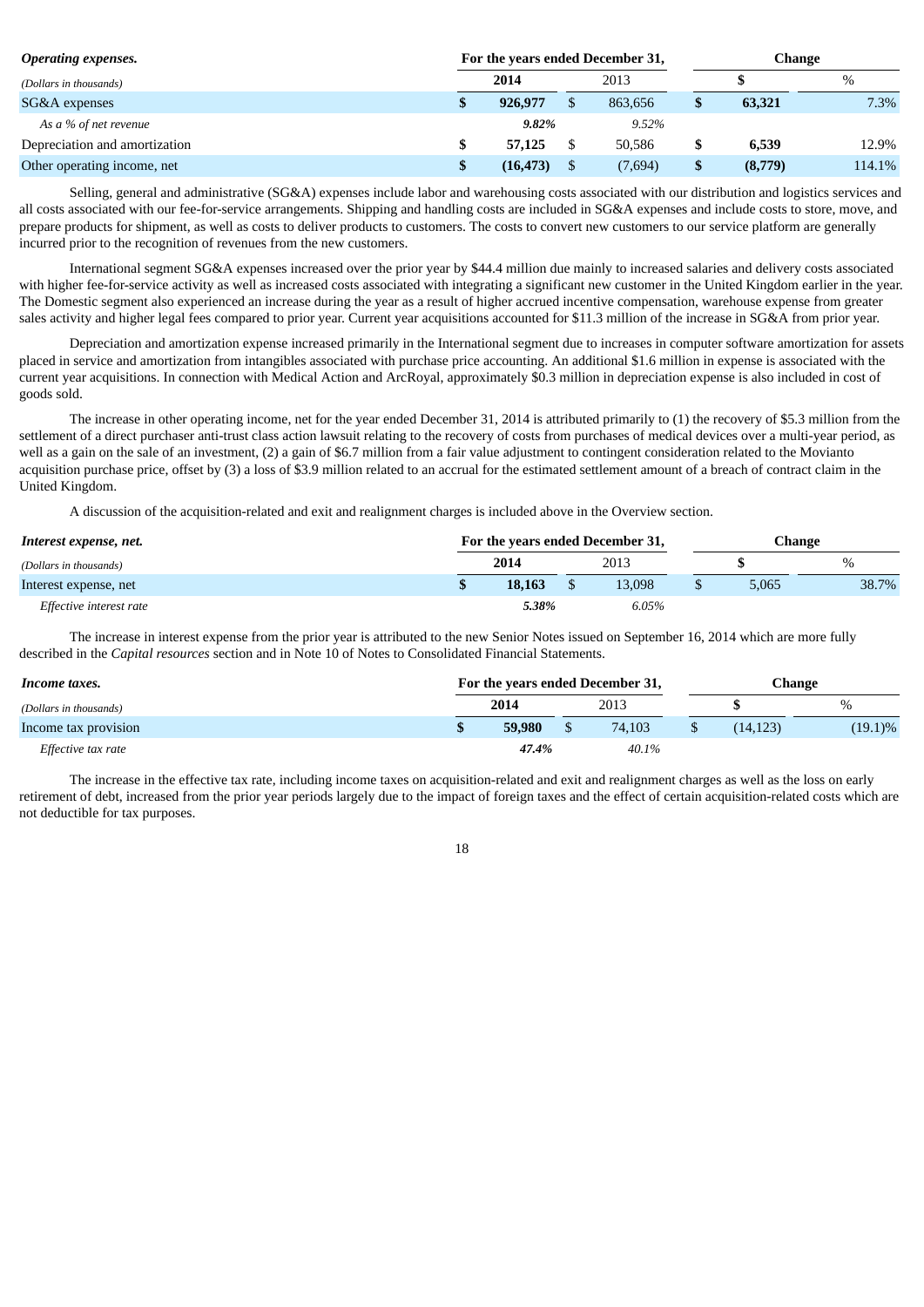# *2013 compared to 2012*

| Net revenue.           | For the years ended December |           |  |           |  |           |           |  |  |  |
|------------------------|------------------------------|-----------|--|-----------|--|-----------|-----------|--|--|--|
|                        | 31,                          |           |  |           |  |           | Change    |  |  |  |
| (Dollars in thousands) |                              | 2013      |  | 2012      |  |           | %         |  |  |  |
| Domestic               |                              | 8,688,018 |  | 8,731,484 |  | (43, 466) | $(0.5)\%$ |  |  |  |
| International          |                              | 383,514   |  | 136.840   |  | 246,674   | 180.3%    |  |  |  |
| Net revenue            |                              | 9,071,532 |  | 8.868.324 |  | 203,208   | $2.3\%$   |  |  |  |

Net revenue for 2013 increased due to a full year of activity in our International segment compared to four months in 2012. Domestic segment revenue continued to be impacted by ongoing market trends including lower rates of healthcare utilization. In addition, our continued rationalization of smaller, less profitable healthcare provider customers and suppliers and reduced government purchases were not fully offset by growth in existing customers, fee-for-service and new business. Fee-for-service business represented approximately two-thirds of net revenue in the International segment.

| Cost of goods sold.    | For the years ended December |           |     |           |  |        |         |  |  |
|------------------------|------------------------------|-----------|-----|-----------|--|--------|---------|--|--|
|                        |                              |           | 31, |           |  | Change |         |  |  |
| (Dollars in thousands) |                              | 2013      |     | 2012      |  |        | $\%$    |  |  |
| Cost of goods sold     |                              | 7,954,457 |     | 7,943,670 |  | 10,787 | $0.1\%$ |  |  |

Cost of goods sold includes the cost of the product (net of supplier incentives and cash discounts) and all costs incurred for shipments of products from manufacturers to our distribution centers for all customer arrangements where we are the primary obligor, bear the risk of general and physical inventory loss and carry all credit risk associated with sales. These are sometimes referred to as distribution or buy/sell contracts. There is no cost of goods sold associated with our fee-for-service business. As a result of the increases in distribution sales activity, cost of goods sold increased \$10.8 million from 2012. See the gross margin discussion below for additional factors impacting cost of goods sold.

| Gross margin.          | For the years ended December 31, |           |  |         | Change  |       |  |  |
|------------------------|----------------------------------|-----------|--|---------|---------|-------|--|--|
| (Dollars in thousands) |                                  | 2013      |  | 2012    |         | %     |  |  |
| Gross margin           |                                  | 1,117,075 |  | 924.654 | 192,421 | 20.8% |  |  |
| As a % of net revenue  |                                  | 12.31%    |  | 10.43%  |         |       |  |  |

Gross margin increased primarily due to a full year of Movianto activity in 2013 which contributed \$177.4 million to the year over year change. The Domestic segment gross margin benefitted from strategic initiatives including growth in fee-for-service business during 2013 and supplier price changes in the first and second quarters of 2013 at a higher level than in 2012.

We value Domestic segment inventory under the LIFO method. Had inventory been valued under the first-in, first-out (FIFO) method, gross margin as a percentage of net revenue would have been lower by 3 basis points in 2013 and higher by 5 basis points in 2012.

| Operating expenses.           | For the years ended December 31, |         |  | Change   |   |         |       |
|-------------------------------|----------------------------------|---------|--|----------|---|---------|-------|
| (Dollars in thousands)        |                                  | 2013    |  | 2012     |   |         | $\%$  |
| SG&A expenses                 |                                  | 863,656 |  | 682,595  |   | 181,061 | 26.5% |
| As a % of net revenue         |                                  | 9.52%   |  | 7.70%    |   |         |       |
| Depreciation and amortization |                                  | 50,586  |  | 39,604   |   | 10,982  | 27.7% |
| Other operating income, net   |                                  | (7,694) |  | (4, 462) | S | (3,232) | 72.4% |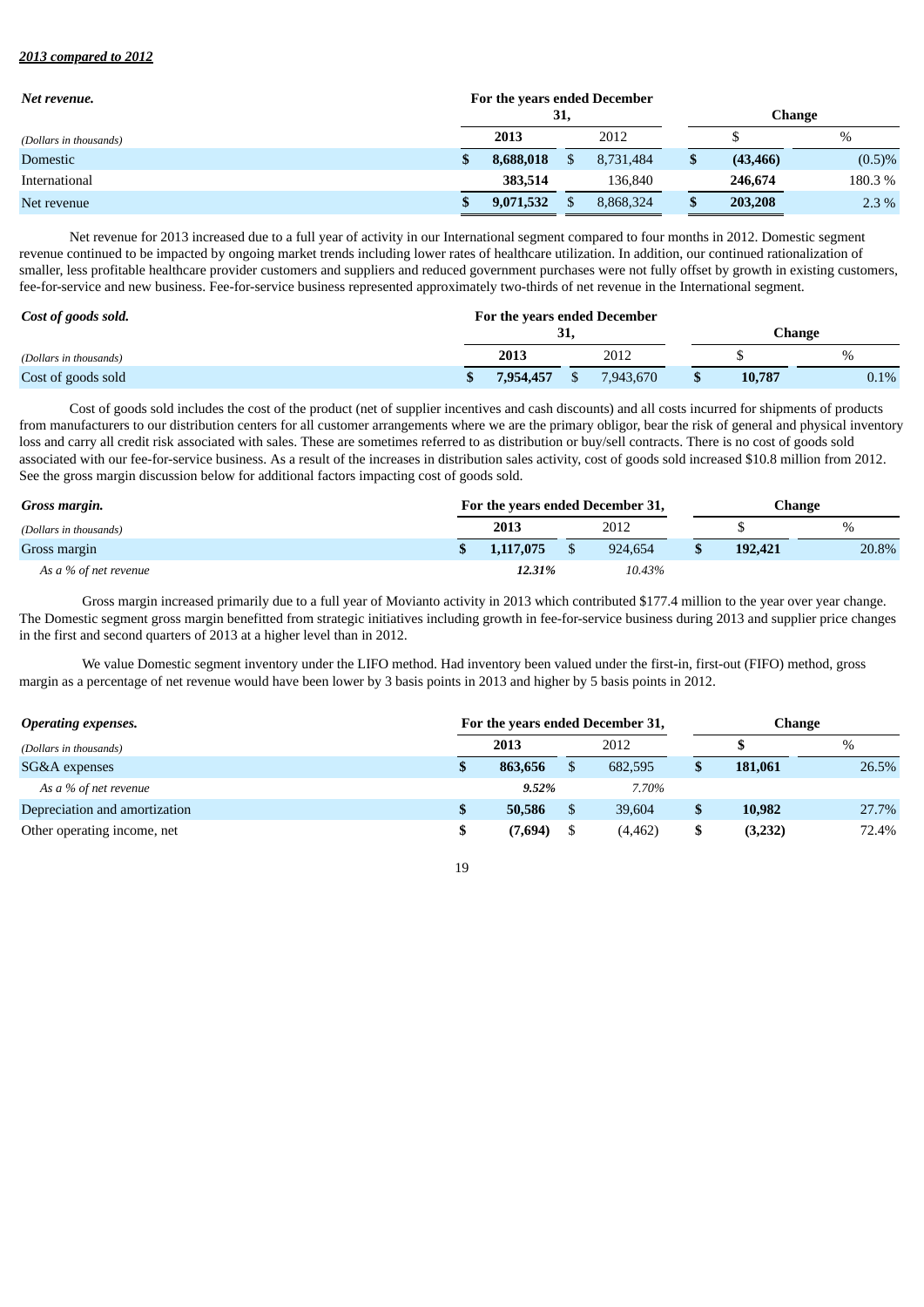Selling, general and administrative (SG&A) expenses include labor and warehousing costs associated with our distribution and logistics services and all costs associated with our fee-for-service arrangements. Distribution costs are included in SG&A expenses and include costs to store, move, and prepare products for shipment, as well as costs to deliver products to customers. The costs to convert new customers to our information systems are generally incurred prior to the recognition of revenues from new customers. The International segment also included costs for information technology and other transition services provided by the former owners of Movianto which were substantially completed in 2013.

SG&A expense increased by \$165.4 million in 2013 compared to 2012 due to a full year of activity in Movianto. Domestic SG&A expense also increased over 2012 due to greater fee-for-service sales activity, increased costs to support strategic initiatives and higher costs associated with workers' compensation, litigation and healthcare. During the second quarter of 2013, we reached a settlement in the administrative proceedings before the California Board of Equalization related to certain municipal sales tax incentives. As a result, SG&A expenses were reduced in 2013 by a net amount of \$4.3 million, which was fully offset by the increased costs noted above. In the future, the company expects to receive an ongoing tax incentive that will vary with eligible revenues generated by sales to California-based customers. More information about this incentive is provided in Note 18 of Notes to Consolidated Financial Statements included in this annual report.

Depreciation and amortization expense increased in 2013 primarily related to warehouse equipment and information technology hardware and software acquired with Movianto. In addition, depreciation and amortization increased \$0.8 million in the Domestic segment due to software enhancements for operational efficiency improvements.

Other operating income included finance charge income of \$6.0 million and \$4.9 million in 2013 and 2012. The increase over 2012 was due to a \$1.6 million increase in income associated with product financing arrangements with customers in Europe, \$0.8 million in foreign exchange gains and a net \$0.9 million in Domestic charges incurred in 2012 associated with specific litigation matters and loss contingency expenses which did not recur in 2013.

A discussion of the acquisition-related and exit and realignment charges is included above in the Overview section.

| Interest expense, net.  |        | For the years ended December 31, |       | Change    |
|-------------------------|--------|----------------------------------|-------|-----------|
| (Dollars in thousands)  | 2013   | 2012                             |       | %         |
| Interest expense, net   | 13,098 | 13.397                           | (299) | $(2.2)\%$ |
| Effective interest rate | 6.05%  | 6.17%                            |       |           |

For 2013, the decrease in interest expense was primarily from lower commitment fees in our new revolving credit facility effective June 2012, partially offset by less interest income earned on cash and cash equivalents.

| Income taxes.          | For the years ended December 31, |        |  |        | Change |       |        |  |
|------------------------|----------------------------------|--------|--|--------|--------|-------|--------|--|
| (Dollars in thousands) |                                  | 2013   |  | 2012   |        |       | $\%$   |  |
| Income tax provision   |                                  | 74,103 |  | 74.353 |        | (250) | (0.3)% |  |
| Effective tax rate     |                                  | 40.1%  |  | 40.6%  |        |       |        |  |

The provision for income taxes decreased from 2012 due to the impact of non-deductible acquisition-related costs in 2012 incurred as a result of the Movianto acquisition as well as results of benefits recognized in 2013 upon the conclusion of examinations of our 2009 and 2010 Federal and certain state income tax returns. These benefits were partially offset by the impact of foreign taxes.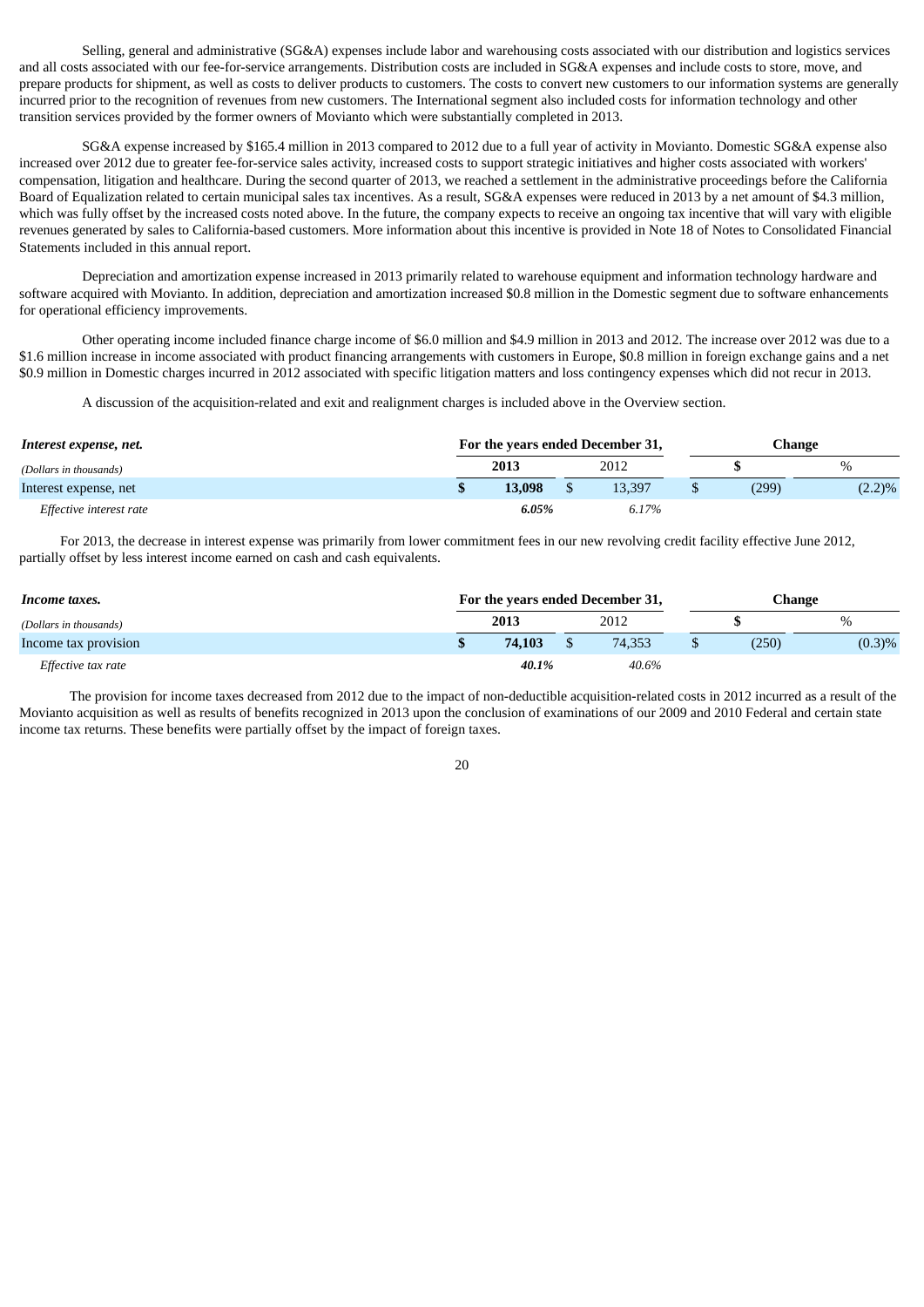## **Financial Condition, Liquidity and Capital Resources**

*Financial condition.* We monitor operating working capital through days sales outstanding (DSO) and merchandise inventory turnover. We estimate a hypothetical increase (decrease) in DSO of one day would result in a decrease (increase) in our cash balances, an increase (decrease) in borrowings against our revolving credit facility, or a combination thereof of approximately \$28 million.

The majority of our cash and cash equivalents are held in cash depository accounts with major banks in the United States and Europe or invested in high-quality, short-term liquid investments. Changes in our working capital can vary in the normal course of business based upon the timing of inventory purchases, collection of accounts receivable, and payment to suppliers.

|                                                  |    | For the years ended December |      |       |        |        |            |  |
|--------------------------------------------------|----|------------------------------|------|-------|--------|--------|------------|--|
|                                                  |    |                              | 31,  |       | Change |        |            |  |
| (Dollars in millions)                            |    | 2014                         | 2013 |       |        |        | $\%$       |  |
| Cash and cash equivalents                        |    | 56.8                         |      | 101.9 | \$     | (45.1) | $(44.3)\%$ |  |
| Accounts and notes receivable, net of allowances |    | 626.2                        |      | 572.9 | \$     | 53.3   | $9.3\%$    |  |
| Consolidated DSO <sup>(1)</sup>                  |    | 22.1                         |      | 22.1  |        |        |            |  |
| Merchandise inventories                          | \$ | 872.5                        |      | 771.7 |        | 100.8  | 13.1 %     |  |
| Consolidated inventory turnover (2)              |    | 10.1                         |      | 10.4  |        |        |            |  |
| Accounts payable                                 |    | 608.8                        |      | 643.9 |        | (35.1) | (5.5)%     |  |

*(1) Based on year end accounts receivable and net revenue for the fourth quarter*

(2) Based on average annual inventory and costs of goods sold for the years ended December 31, 2014 and 2013

*Liquidity and capital expenditures.* The following table summarizes our consolidated statements of cash flows for the years ended December 31, 2014, 2013 and 2012:

| (Dollars in millions)                                  | 2014<br>2013 |  |        | 2012 |         |
|--------------------------------------------------------|--------------|--|--------|------|---------|
| Net cash provided by (used for) continuing operations: |              |  |        |      |         |
| <b>Operating activities</b>                            | $(3.8)$ \$   |  | 140.6  |      | 218.5   |
| Investing activities                                   | (317.3)      |  | (57.1) |      | (190.8) |
| Financing activities                                   | 278.6        |  | (82.0) |      | (68.4)  |
| Effect of exchange rate changes on cash                | (2.7)        |  | 2.5    |      | 2.7     |
| Increase (decrease) in cash and cash equivalents       | 45.1         |  | 4.0    |      | (38.0)  |

Cash used for operating activities in 2014 reflected unfavorable changes in working capital driven primarily by the timing of vendor payments and increased net working capital needs resulting from strong sales growth. Depreciation and amortization in the statement of cash flow for 2014 includes \$6.0 million in accelerated amortization which is included in acquisition-related and exit and realignment charges in the statement of income related to the change in useful life (from 10 years to 1 year) for an information system which is being replaced in the International segment. Cash from operating activities for 2013 decreased compared to 2012 due to changes in working capital, including increases in accounts and notes receivable which experienced an increase in DSO of 1.3 days (unfavorable impact on cash of \$33.3 million).

Cash used for investing activities in 2014 included cash paid for the acquisitions of Medical Action and Arc Royal of approximately \$261.6 million plus assumed third-party debt (capital lease obligations) of \$13.4 million and capital expenditures of \$70.8 million (compared to \$60.1 million in 2013) primarily related to distribution center and logistics facility moves and modifications and information technology initiatives. In 2012, we acquired Movianto in exchange for approximately \$155.2 million of cash plus assumed third-party debt (primarily capitalized leases) of \$2.1 million. Domestic segment capital expenditures were \$34.5 million in 2012, primarily related to our strategic and operational efficiency initiatives, particularly initiatives relating to information technology enhancements.

In 2014, cash provided by financing activities reflects proceeds from borrowings of \$581.4 million and the repayment of long-term debt of \$217.4 million. We paid dividends of \$63.1 million, \$60.7 million and \$55.7 million and repurchased common stock under a share repurchase program for \$9.9 million, \$18.9 million and \$15.0 million in the years ended December 31, 2014, 2013 and 2012.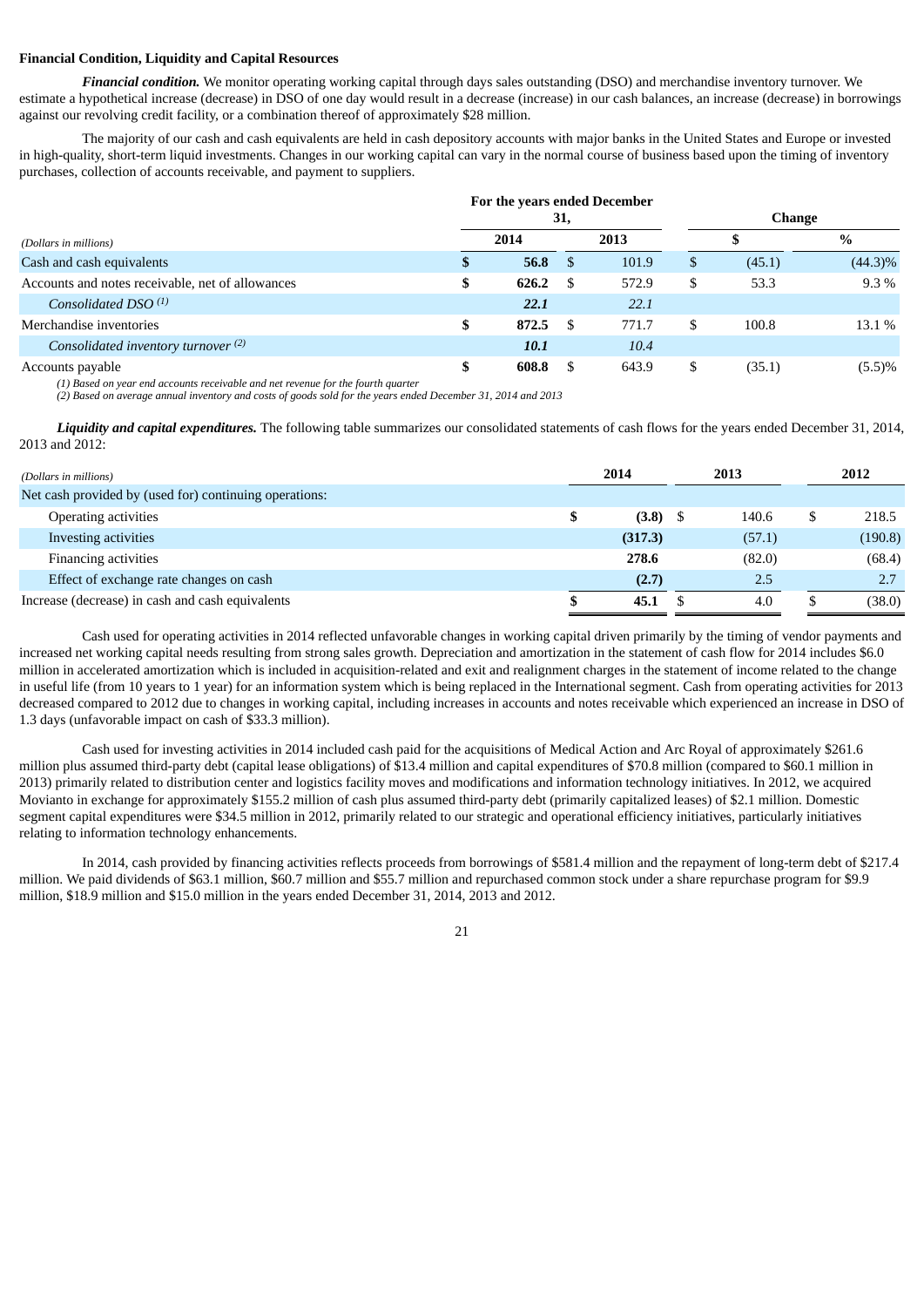*Capital resources.* Our sources of liquidity include cash and cash equivalents and a revolving credit facility. On September 17, 2014, we amended our existing Credit Agreement with Wells Fargo Bank, N.A., JPMorgan Chase Bank, N.A., Bank of America, N.A. and a syndicate of financial institutions (the Amended Credit Agreement) increasing our borrowing capacity from \$350 million to \$450 million and extending the term through 2019. Under the Amended Credit Agreement, we have the ability to request two one -year extensions and to request an increase in aggregate commitments by up to \$200 million. The interest rate on the Amended Credit Agreement, which is subject to adjustment quarterly, is based on the London Interbank Offered Rate (LIBOR), the Federal Funds Rate or the Prime Rate, plus an adjustment based on the better of our debt ratings or leverage ratio (Credit Spread) as defined by the Amended Credit Agreement. We are charged a commitment fee of between 12.5 and 25.0 basis points on the unused portion of the facility. The terms of the Amended Credit Agreement limit the amount of indebtedness that we may incur and require us to maintain ratios for leverage and interest coverage, including on a pro forma basis in the event of an acquisition. We may utilize the revolving credit facility for long-term strategic growth, capital expenditures, working capital and general corporate purposes. If we were unable to access the revolving credit facility, it could impact our ability to fund these needs. Based on our leverage ratio at December 31, 2014, the interest rate under the credit facility is LIBOR plus 1.375%.

At December 31, 2014 , we had \$33.7 million in borrowings and letters of credit of approximately \$5.0 million outstanding under the Amended Credit Agreement, leaving \$411 million available for borrowing. We also have a \$1.5 million letter of credit outstanding as of December 31, 2014 and 2013, which supports our facilities leased in Europe.

On September 16, 2014, we issued \$275 million of 3.875% senior notes due 2021 (the "2021 Notes") and \$275 million of 4.375% senior notes due 2024 (the "2024 Notes"). The 2021 Notes were sold at 99.5% of the principal amount with an effective yield of 3.951%. The 2024 Notes were sold at 99.6% of the principal amount with an effective yield of 4.422%. Interest on the 2021 Notes and 2024 Notes is payable semiannually in arrears, commencing on March 15, 2015 and December 15, 2014, respectively. We have the option to redeem the 2021 Notes and 2024 Notes in part or in whole prior to maturity at a redemption price equal to the greater of 100% of the principal amount or the present value of the remaining scheduled payments discounted at the Treasury Rate plus 30 basis points. We are deferring and amortizing over the respective terms \$5.3 million in costs incurred in connection with the issuance of the 2021 Notes and the 2024 Notes.

We used a portion of the proceeds from the 2021 Notes and the 2024 Notes to complete the Medical Action and ArcRoyal acquisitions in the fourth quarter for a combined purchase price of \$261.6 million, net of cash acquired, and including debt assumed of \$13.4 million (capitalized lease obligations). We also used a portion of the proceeds to fund the early retirement of all of our 2016 Notes, which included the payment of a \$17.4 million redemption premium. We recorded a net loss on the early retirement of our 2016 Notes of \$14.9 million, which includes the redemption premium offset by the recognition of a gain on previously settled interest rate swaps.

The IRS on January 10, 2014 released final regulations relating to the adjustment of inventory costs for certain sales based vendor charge-backs and the allowable treatment of these charge-backs in tax LIFO calculations. Based upon a 2013 accounting method change filed with the IRS and current regulatory guidance and case law we do not believe that these regulations will have a material impact on our financial statements or cash flow.

We paid quarterly cash dividends on our outstanding common stock at the rate of \$0.25 per share during 2014, \$0.24 per share during 2013, and \$0.22 per share during 2012. Our annual dividend payout ratio for the three years ended December 31, 2014, based on Adjusted EPS, was in the range of 47.6% to 57.1%. In February 2015, the Board of Directors approved a 1.0% increase in the amount of our quarterly dividend to \$0.2525 per common share. We anticipate continuing to pay quarterly cash dividends in the future. However, the payment of future dividends remains within the discretion of the Board of Directors and will depend upon our results of operations, financial condition, capital requirements and other factors.

In February 2014, the Board of Directors authorized a share repurchase program of up to \$100 million of our outstanding common stock to be executed at the discretion of management over a three-year period, expiring in February 2017. The program is intended to offset shares issued in conjunction with our stock incentive plan and may be suspended or discontinued at any time. During 2014, we repurchased approximately 0.3 million shares at \$9.9 million under this program. At December 31, 2014, the remaining amount authorized for repurchase under this program was \$90.1 million.

We believe available financing sources, including cash generated by operating activities and borrowings under the Amended Credit Agreement, will be sufficient to fund our working capital needs, capital expenditures, long-term strategic growth, payments under long-term debt and lease arrangements, payments of quarterly cash dividends, share repurchases and other cash requirements. While we believe that we will have the ability to meet our financing needs in the foreseeable future, changes in economic conditions may impact (i) the ability of financial institutions to meet their contractual commitments to us, (ii) the ability of our customers and suppliers to meet their obligations to us or (iii) our cost of borrowing.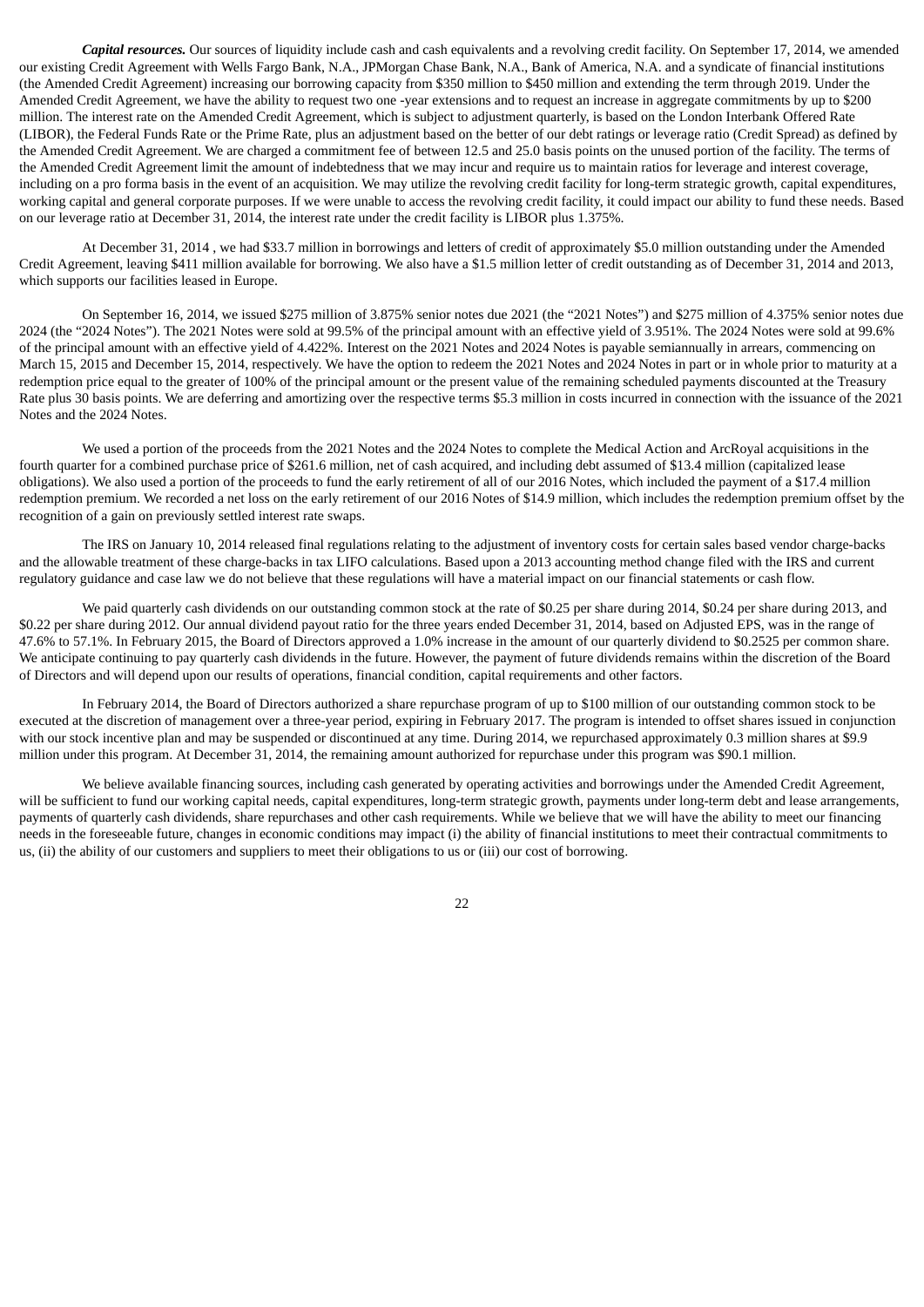We earn a portion of our operating earnings in foreign jurisdictions outside the U.S., which we consider to be indefinitely reinvested. Accordingly, no U.S. federal and state income taxes and withholding taxes have been provided on these earnings. Our cash, cash-equivalents, short-term investments, and marketable securities held by our foreign subsidiaries totaled \$31.5 million and \$22.2 million as of December 31, 2014 and 2013. We do not intend, nor do we foresee a need, to repatriate these funds or other assets held outside the U.S. In the future, should we require more capital to fund discretionary activities in the U.S. than is generated by our domestic operations and is available through our borrowings, we could elect to repatriate cash or other assets from foreign jurisdictions that have previously been considered to be indefinitely reinvested.

#### **Off-Balance Sheet Arrangements**

We do not have guarantees or other off-balance sheet financing arrangements, including variable interest entities, which we believe could have a material impact on financial condition or liquidity.

#### **Contractual Obligations**

The following is a summary of our significant contractual obligations as of December 31, 2014:

| (Dollars in millions)                    | Payments due by period |         |               |                     |   |           |   |           |      |                  |
|------------------------------------------|------------------------|---------|---------------|---------------------|---|-----------|---|-----------|------|------------------|
| <b>Contractual obligations</b>           |                        | Total   |               | Less than 1<br>year |   | 1-3 years |   | 4-5 years |      | After 5<br>years |
| Long-term debt $(1)$                     | Эħ.                    | 742.3   | <sup>\$</sup> | 22.7                | S | 45.4      | S | 45.4      | - \$ | 628.8            |
| Revolving credit facility <sup>(1)</sup> |                        | 35.1    |               | 0.5                 |   | 0.5       |   | 34.1      |      |                  |
| Purchase obligations <sup>(2)</sup>      |                        | 108.4   |               | 39.8                |   | 68.3      |   | 0.3       |      |                  |
| Operating leases <sup>(2)</sup>          |                        | 290.5   |               | 57.5                |   | 93.6      |   | 65.4      |      | 74.0             |
| Capital lease obligations (1)            |                        | 46.1    |               | 7.3                 |   | 12.5      |   | 8.2       |      | 18.1             |
| Unrecognized tax benefits, net (3)       |                        | 7.1     |               | __                  |   |           |   |           |      |                  |
| Other long-term liabilities (4)          |                        | 86.3    |               | 2.9                 |   | 4.1       |   | 4.5       |      | 74.8             |
| Total contractual obligations            |                        | 1,315.8 | \$.           | 130.7               |   | 224.4     | ፍ | 157.9     |      | 795.7            |

(1) See Note 10 of Notes to Consolidated Financial Statements. Debt is assumed to be held to maturity with interest paid at the stated rate in effect *at December 31, 2014.*

*(2) See Note 18 of Notes to Consolidated Financial Statements.*

(3) We cannot reasonably estimate the timing of cash settlement for the liability associated with unrecognized tax benefits.

(4) Other long-term liabilities include estimated minimum required payments for our unfunded retirement plan for certain officers. See Note 13 of Notes to Consolidated Financial Statements. Certain long-term liabilities, including deferred tax liabilities and post-retirement benefit *obligations, are excluded as we cannot reasonably estimate the timing of payments for these items.*

#### **Critical Accounting Policies**

Our consolidated financial statements and accompanying notes have been prepared in accordance with U.S. generally accepted accounting principles. The preparation of the financial statements requires us to make estimates and assumptions that affect the reported amounts and related disclosures. We continually evaluate the accounting policies and estimates used to prepare the financial statements.

Critical accounting policies are defined as those policies that relate to estimates that require us to make assumptions about matters that are highly uncertain at the time the estimate is made and could have a material impact on our results due to changes in the estimate or the use of different assumptions that could reasonably have been used. Our estimates are generally based on historical experience and various other assumptions that are judged to be reasonable in light of the relevant facts and circumstances. Because of the uncertainty inherent in such estimates, actual results may differ. We believe our critical accounting policies and estimates include allowances for losses on accounts and notes receivable, inventory valuation, accounting for goodwill and long-lived assets, self-insurance liabilities, supplier incentives, and business combinations.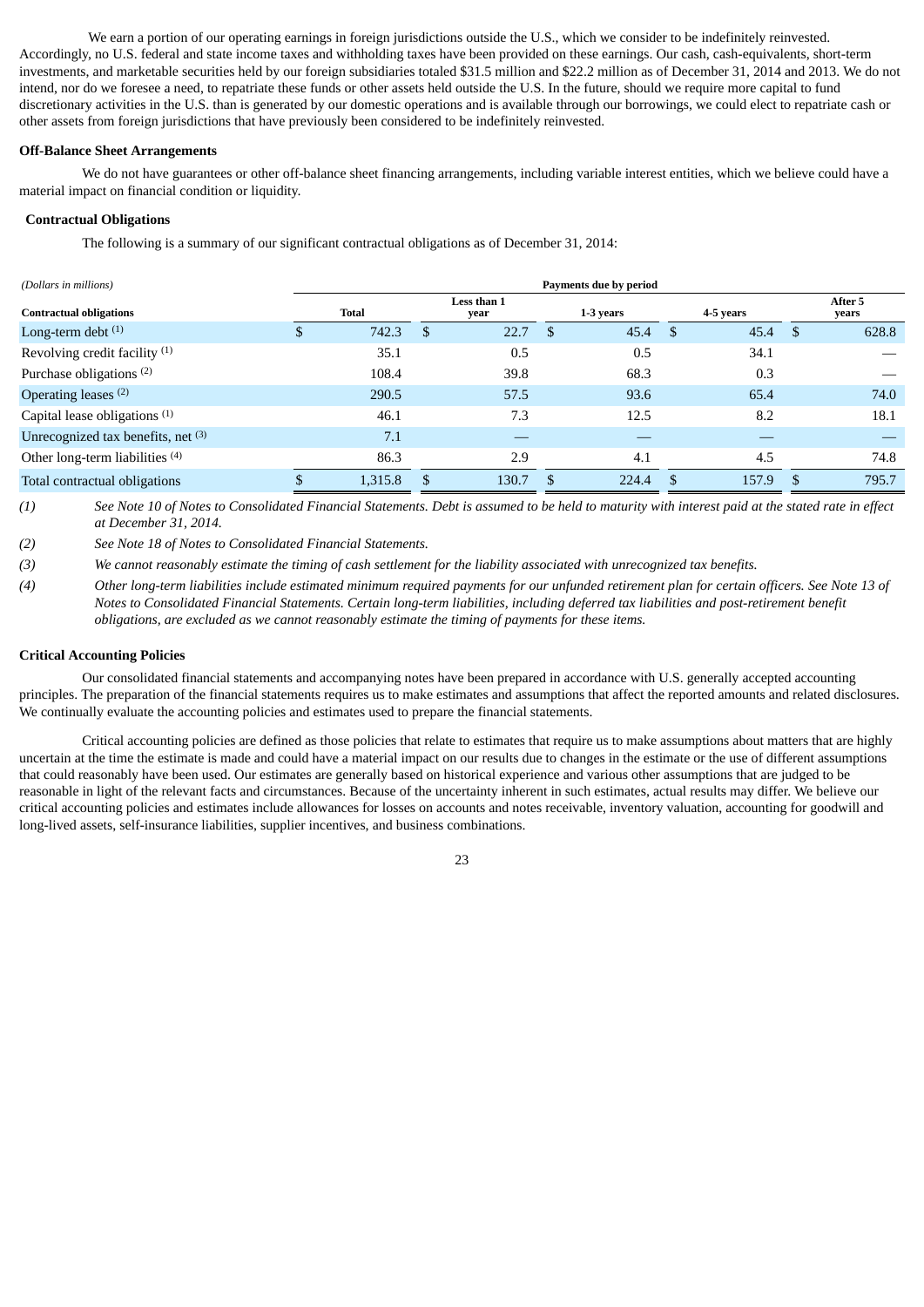*Allowances for losses on accounts and notes receivable.* We maintain valuation allowances based upon the expected collectability of accounts and notes receivable. The allowances include specific amounts for accounts that are likely to be uncollectible, such as customer bankruptcies and disputed amounts, and general allowances for accounts that may become uncollectible. These allowances are estimated based on a number of factors, including industry trends, current economic conditions, creditworthiness of customers, age of the receivables, changes in customer payment patterns, and historical experience. At December 31, 2014, accounts and notes receivable were \$626.2 million, net of allowances of \$13.3 million. An unexpected bankruptcy or other adverse change in the financial condition of a customer could result in increases in these allowances, which could have a material effect on the results of operations.

*Inventory valuation.* Merchandise inventories are valued at the lower of cost or market, with cost determined using the last-in, first-out (LIFO) method for Domestic segment inventories and the first-in, first-out (FIFO) method for International segment inventories. An actual valuation of inventory under the LIFO method is made only at the end of the year based on the inventory levels and costs at that time. LIFO calculations are required for interim reporting purposes and are based on estimates of the expected mix of products in year-end inventory. In addition, inventory valuation includes estimates of allowances for obsolescence and variances between actual inventory on-hand and perpetual inventory records that can arise throughout the year. These estimates are based on factors such as the age of inventory and historical trends. At December 31, 2014, the carrying value of inventory was \$872.5 million, which is \$116.2 million lower than the value of inventory had it all been accounted for on a FIFO basis.

*Goodwill and long-lived assets.* Goodwill represents the excess of consideration paid over the fair value of identifiable net assets acquired. Longlived assets, which are a component of identifiable net assets, include intangible assets with finite useful lives, property and equipment, and computer software costs. Intangible assets with finite useful lives consist primarily of customer relationships and non-compete agreements acquired through business combinations. Certain assumptions and estimates are employed in determining the fair value of identifiable net assets acquired.

We evaluate goodwill for impairment annually and whenever events occur or changes in circumstance indicate that the carrying amount of goodwill may not be recoverable. In performing the impairment test, we perform qualitative assessments based on macroeconomic conditions, structural changes in the industry, estimated financial performance, and other relevant information. If necessary, we perform a quantitative analysis to estimate the fair value of the reporting unit using valuation techniques, including comparable multiples of the reporting unit's earnings before interest, taxes, depreciation and amortization (EBITDA) and discounted cash flows. The EBITDA multiples are based on an analysis of current enterprise valuations and recent acquisition prices of similar companies, if available. Goodwill totaled \$423.3 million at December 31, 2014.

Long-lived assets, which exclude goodwill, are evaluated for impairment whenever events or changes in circumstances indicate that the carrying amount of long-lived assets may not be recoverable. We assess long-lived assets for potential impairment by comparing the carrying value of an asset, or group of related assets, to its estimated undiscounted future cash flows. At December 31, 2014, long-lived assets included property and equipment of \$233.0 million, net of accumulated depreciation; intangible assets of \$108.6 million, net of accumulated amortization; and computer software costs of \$75.2 million, net of accumulated amortization.

We did not record any material impairment losses related to goodwill or long-lived assets in 2014. However, the impairment review of goodwill and long-lived assets requires the extensive use of accounting judgment, estimates and assumptions. The application of alternative assumptions could produce materially different results.

*Self-insurance liabilities.* We are self-insured for most employee healthcare, workers' compensation and automobile liability costs; however, we maintain insurance for individual losses exceeding certain limits. Liabilities are estimated for healthcare costs using current and historical claims data. Liabilities for workers' compensation and automobile liability claims are estimated using historical claims data and loss development factors. If the underlying facts and circumstances of existing claims change or historical trends are not indicative of future trends, then we may be required to record additional expense that could have a material effect on the results of operations. Self-insurance liabilities recorded in our consolidated balance sheets for employee healthcare, workers' compensation and automobile liability costs totaled \$13.0 million at December 31, 2014 and \$13.9 million at December 31, 2013.

*Supplier incentives.* We have contractual arrangements with certain suppliers that provide incentives, including operational efficiency and performance-based incentives, on a monthly, quarterly or annual basis. These incentives are recognized as a reduction in cost of goods sold as targets become probable of achievement. Supplier incentives receivable are recorded for interim and annual reporting purposes and are based on our estimate of the amounts which are expected to be realized. If we do not achieve required targets under certain programs as estimated, it could have a material adverse effect on our results of operations.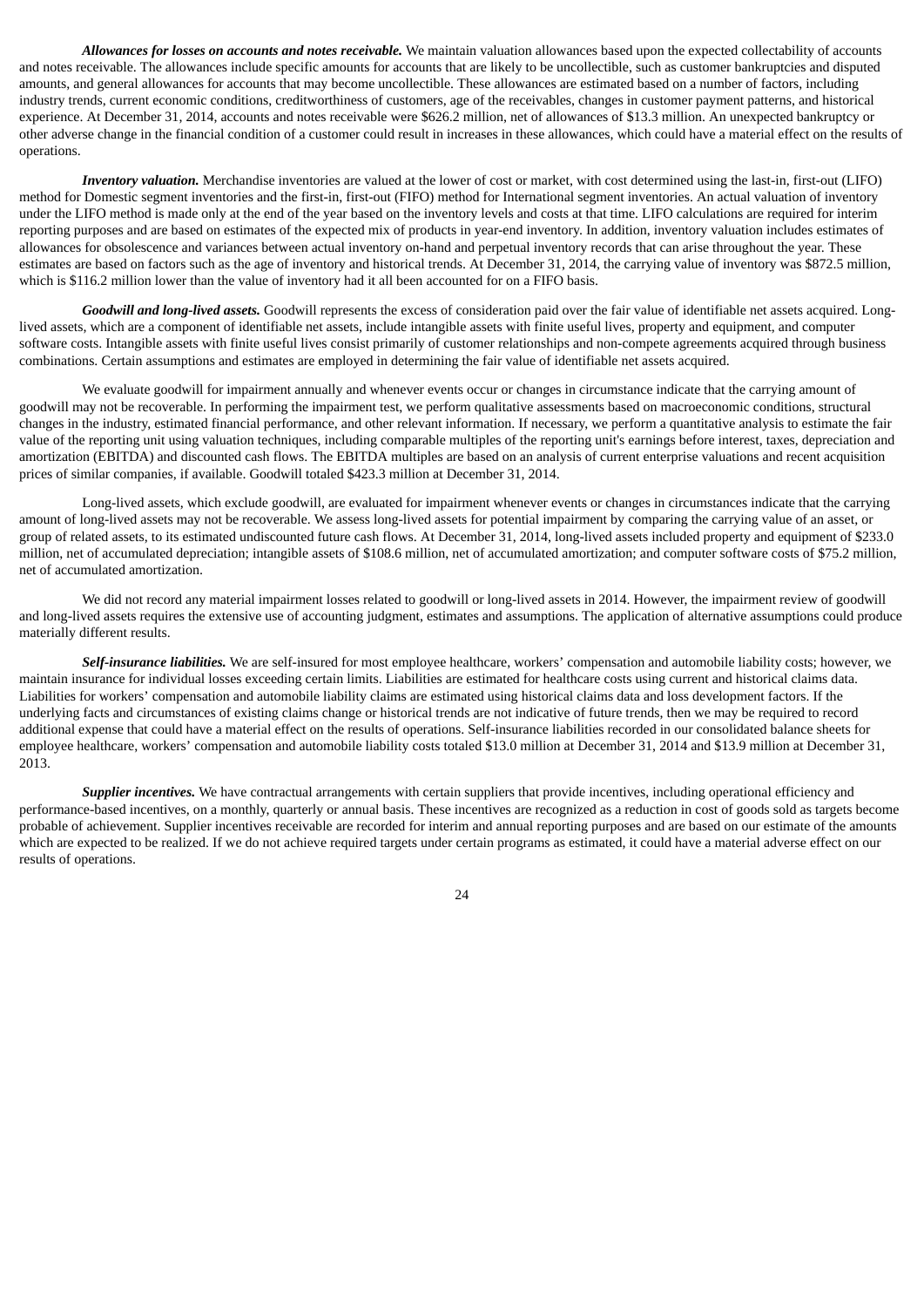*Business Combinations.* We allocate the fair value of purchase consideration to the tangible assets acquired, liabilities assumed and intangible assets acquired based on their estimated fair values. The excess of the fair value of purchase consideration over the fair values of these identifiable assets and liabilities is recorded as goodwill. When determining the fair values of assets acquired and liabilities assumed, management makes significant estimates and assumptions, especially with respect to intangible assets.

Critical estimates in valuing certain intangible assets include but are not limited to future expected cash flows from customer relationships and discount rates. Our estimates of fair value are based upon assumptions believed to be reasonable, but which are inherently uncertain and unpredictable and, as a result, actual results may differ from estimates.

#### **Recent Accounting Pronouncements**

For a discussion of recent accounting pronouncements, see Note 1 of Notes to the Consolidated Financial Statements.

#### <span id="page-25-0"></span>*Item 7A. Quantitative and Qualitative Disclosures About Market Risk*

We are exposed to market risk from changes in interest rates related to our revolving credit facility. We had \$33.7 million in outstanding borrowings and \$5.0 million in letters of credit under the facility at December 31, 2014. A hypothetical increase in interest rates of 100 basis points would result in a potential reduction in future pre-tax earnings of approximately \$0.1 million per year for every \$10 million of outstanding borrowings under the revolving credit facility.

Due to the nature and pricing of our Domestic segment distribution services, we are exposed to potential volatility in fuel prices. Our strategies for helping to mitigate our exposure to changing domestic fuel prices have included entering into leases for trucks with improved fuel efficiency. We benchmark our domestic diesel fuel purchase prices against the U.S. Weekly Retail On-Highway Diesel Prices (benchmark) as quoted by the U.S. Energy Information Administration. The benchmark averaged \$3.82 per gallon in 2014, decreased 2% from \$3.92 per gallon in 2013. Based on our fuel consumption in 2014, we estimate that every 10 cents per gallon increase in the benchmark would reduce our Domestic segment operating earnings by approximately \$0.3 million.

In the normal course of business, we are exposed to foreign currency translation and transaction risks. Our business transactions outside of the United States are primarily denominated in the Euro and British Pound. We may use foreign currency forwards, swaps and options, where possible, to manage our risk related to certain foreign currency fluctuations. However, we believe that our foreign currency transaction risks are low since our revenues and expenses are typically denominated in the same currency.

#### <span id="page-25-1"></span>*Item 8. Financial Statements and Supplementary Data*

See Item 15. Exhibits and Financial Statement Schedules.

#### <span id="page-25-2"></span>*Item 9. Changes in and Disagreements with Accountants on Accounting and Financial Disclosure*

None.

#### <span id="page-25-3"></span>*Item 9A. Controls and Procedures*

We carried out an evaluation, with the participation of management, including our principal executive officer and principal financial officer, of the effectiveness of our disclosure controls and procedures (pursuant to Rule 13a-15(e) under the Securities Exchange Act of 1934, as amended) as of the end of the period covered by this report. Based upon that evaluation, the principal executive officer and principal financial officer concluded that our disclosure controls and procedures were effective as of December 31, 2014.

On October 1, 2014 and November 1, 2014, we completed our acquisitions of Medical Action and ArcRoyal, respectively. As permitted by the Securities and Exchange Commission under the current year acquisition scope exception, we have excluded these acquisitions from our 2014 assessment of the effectiveness of our internal control over financial reporting since it was not practicable for management to conduct an assessment of internal control over financial reporting between the acquisition date and the date of management's assessment.

<span id="page-25-4"></span>Except for the effect of the Medical Action and ArcRoyal acquisitions, there have been no change in our internal control over financial reporting during our last fiscal quarter (our fourth quarter in the case of an annual report) ended December 31, 2014, that has materially affected, or is reasonably likely to materially affect, our internal control over financial reporting.

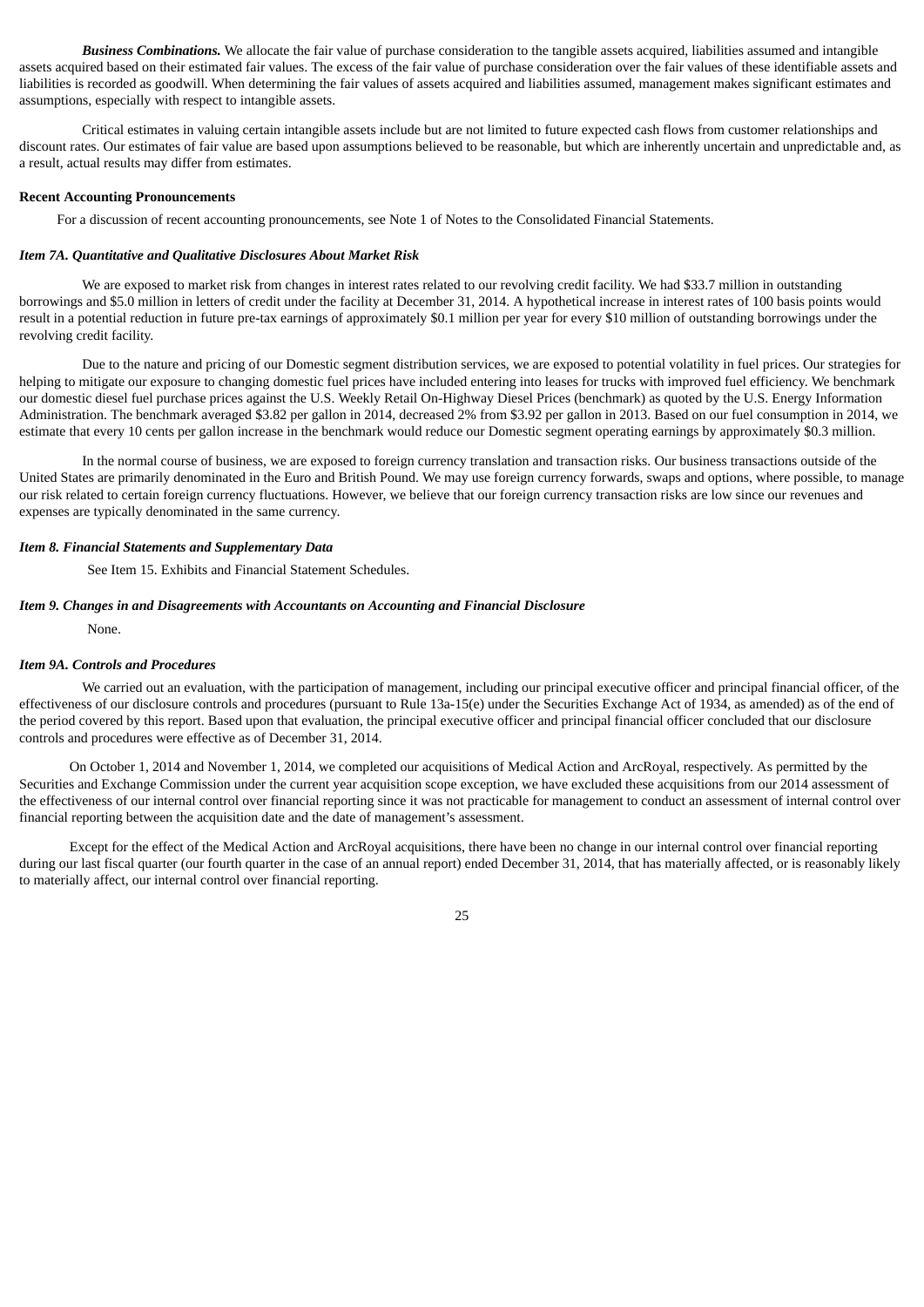# *Item 9B. Other Information*

<span id="page-26-0"></span>On October 16, 2014, we redeemed all of our \$200 million 6.35% senior notes due in 2016 (2016 Notes), which included the payment of a \$17.4 million redemption premium. In connection with the redemption of the 2016 Notes, we terminated the Indenture dated April 7, 2006 under which the notes were issued.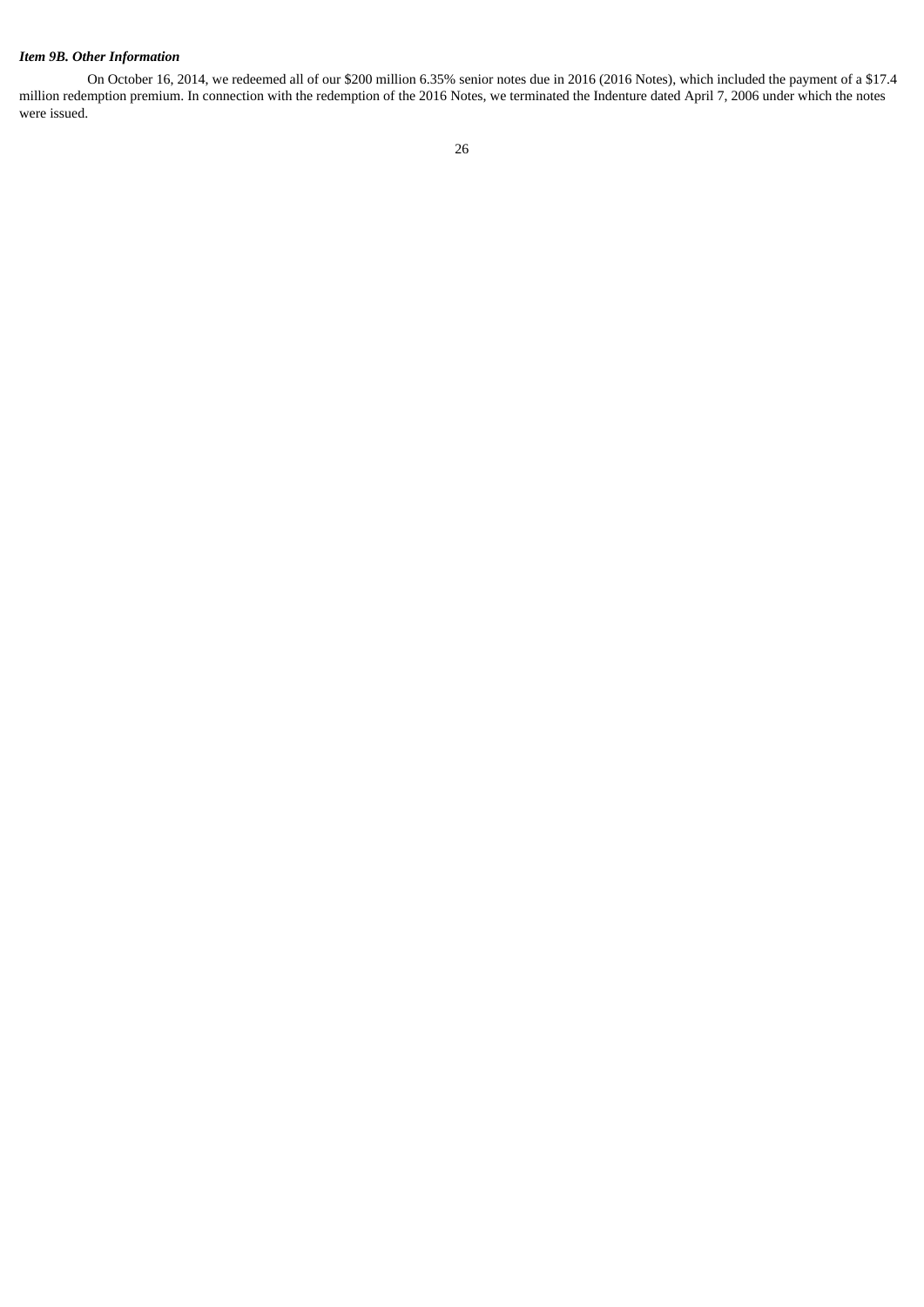#### **Management's Report on Internal Control over Financial Reporting**

Management is responsible for establishing and maintaining adequate internal control over financial reporting, as such term is defined in Exchange Act Rules 13a-15(f), for Owens & Minor, Inc. (the company). Under the supervision and with the participation of management, including the company's principal executive officer and principal financial officer, we conducted an evaluation of the effectiveness of our internal control over financial reporting as of December 31, 2014, based on the framework in *Internal Control—Integrated Framework (1992)* issued by the Committee of Sponsoring Organizations of the Treadway Commission (COSO).

In reliance on guidance set forth in Question 3 of a "Frequently Asked Questions" interpretative release issued by the Staff of the SEC's Office of the Chief Accountant and the Division of Corporation Finance in September 2004, as revised on September 24, 2007, regarding Securities Exchange Act Release No. 34-47986, Management's Report on Internal Control Over Financial Reporting and Certification of Disclosure in Exchange Act Periodic Reports, management determined that it would exclude the Medical Action and ArcRoyal businesses, which were acquired on October 1, 2014 and November 1, 2014, respectively, from the scope of the assessment of the effectiveness of our internal control over financial reporting. The reason for this exclusion is that we acquired Medical Action and ArcRoyal in the fourth quarter of 2014 and it was not practical for management to conduct an assessment of internal control over financial reporting in the period between the dates the acquisitions were completed and the date of management's assessment. Accordingly, management excluded Medical Action and ArcRoyal from its assessment of internal control over financial reporting. These acquisitions represent \$340 million of total assets and \$46.9 million of revenues as of and for the year ended December 31, 2014, of our consolidated financial statements. Medical Action and ArcRoyal will be included in management's assessment of internal control over financial reporting for the year ending December 31, 2015.

Based on our evaluation under the COSO framework, management concluded that the company's internal control over financial reporting was effective as of December 31, 2014.

The effectiveness of the company's internal control over financial reporting as of December 31, 2014, has been audited by KPMG LLP, an independent registered public accounting firm, as stated in their report which is included in this annual report.

/s/ James L. Bierman

**James L. Bierman President & Chief Executive Officer**

/s/ Richard A. Meier

<span id="page-27-0"></span>**Richard A. Meier Executive Vice President & Chief Financial Officer**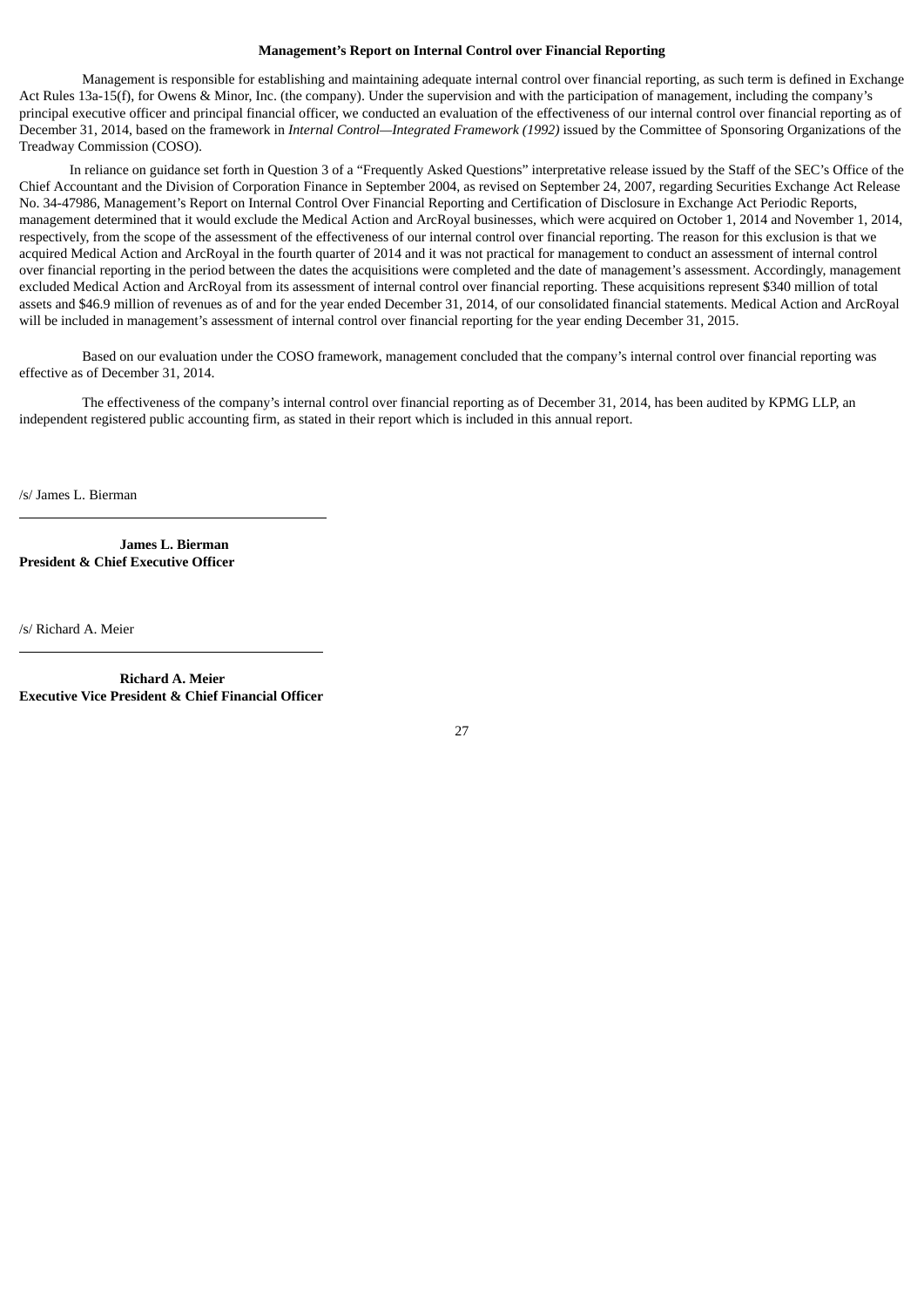The Board of Directors and Shareholders Owens & Minor, Inc.:

We have audited Owens & Minor, Inc.'s internal control over financial reporting as of December 31, 2014, based on criteria established in *Internal Control - Integrated Framework (1992)* issued by the Committee of Sponsoring Organizations of the Treadway Commission (COSO). Owens & Minor, Inc.'s management is responsible for maintaining effective internal control over financial reporting and for its assessment of the effectiveness of internal control over financial reporting. Our responsibility is to express an opinion on the Company's internal control over financial reporting based on our audit.

We conducted our audit in accordance with the standards of the Public Company Accounting Oversight Board (United States). Those standards require that we plan and perform the audit to obtain reasonable assurance about whether effective internal control over financial reporting was maintained in all material respects. Our audit included obtaining an understanding of internal control over financial reporting, assessing the risk that a material weakness exists, and testing and evaluating the design and operating effectiveness of internal control based on the assessed risk. Our audit also included performing such other procedures as we considered necessary in the circumstances. We believe that our audit provides a reasonable basis for our opinion.

A company's internal control over financial reporting is a process designed to provide reasonable assurance regarding the reliability of financial reporting and the preparation of financial statements for external purposes in accordance with generally accepted accounting principles. A company's internal control over financial reporting includes those policies and procedures that (1) pertain to the maintenance of records that, in reasonable detail, accurately and fairly reflect the transactions and dispositions of the assets of the company; (2) provide reasonable assurance that transactions are recorded as necessary to permit preparation of financial statements in accordance with generally accepted accounting principles, and that receipts and expenditures of the company are being made only in accordance with authorizations of management and directors of the company; and (3) provide reasonable assurance regarding prevention or timely detection of unauthorized acquisition, use, or disposition of the company's assets that could have a material effect on the financial statements.

Because of its inherent limitations, internal control over financial reporting may not prevent or detect misstatements. Also, projections of any evaluation of effectiveness to future periods are subject to the risk that controls may become inadequate because of changes in conditions, or that the degree of compliance with the policies or procedures may deteriorate.

In our opinion, Owens & Minor, Inc. maintained, in all material respects, effective internal control over financial reporting as of December 31, 2014, based on criteria established in *Internal Control - Integrated Framework (1992)* issued by the Committee of Sponsoring Organizations of the Treadway Commission (COSO).

Owens & Minor, Inc. acquired Medical Action Industries, Inc. on October 1, 2014 and ArcRoyal on November 1, 2014, and management excluded from its assessment of the effectiveness of Owens & Minor, Inc.'s internal control over financial reporting as of December 31, 2014, Medical Action Industries, Inc.'s internal control over financial reporting associated with total assets of \$269 million and total revenues of \$40 million and ArcRoyal's internal control over financial reporting associated with total assets of \$71 million and total revenues of \$7 million included in the consolidated financial statements of Owens & Minor, Inc. as of and for the year ended December 31, 2014. Our audit of internal control over financial reporting of Owens & Minor, Inc. also excluded an evaluation of the internal control over financial reporting of Medical Action Industries, Inc. and ArcRoyal.

We also have audited, in accordance with the standards of the Public Company Accounting Oversight Board (United States), the consolidated balance sheets of Owens & Minor, Inc. and subsidiaries as of December 31, 2014 and 2013, and the related consolidated statements of income, comprehensive income, changes in shareholders' equity, and cash flows for each of the years in the three-year period ended December 31, 2014 and our report dated February 23, 2015, expressed an unqualified opinion on those consolidated financial statements.

/s/ KPMG LLP

Richmond, Virginia February 23, 2015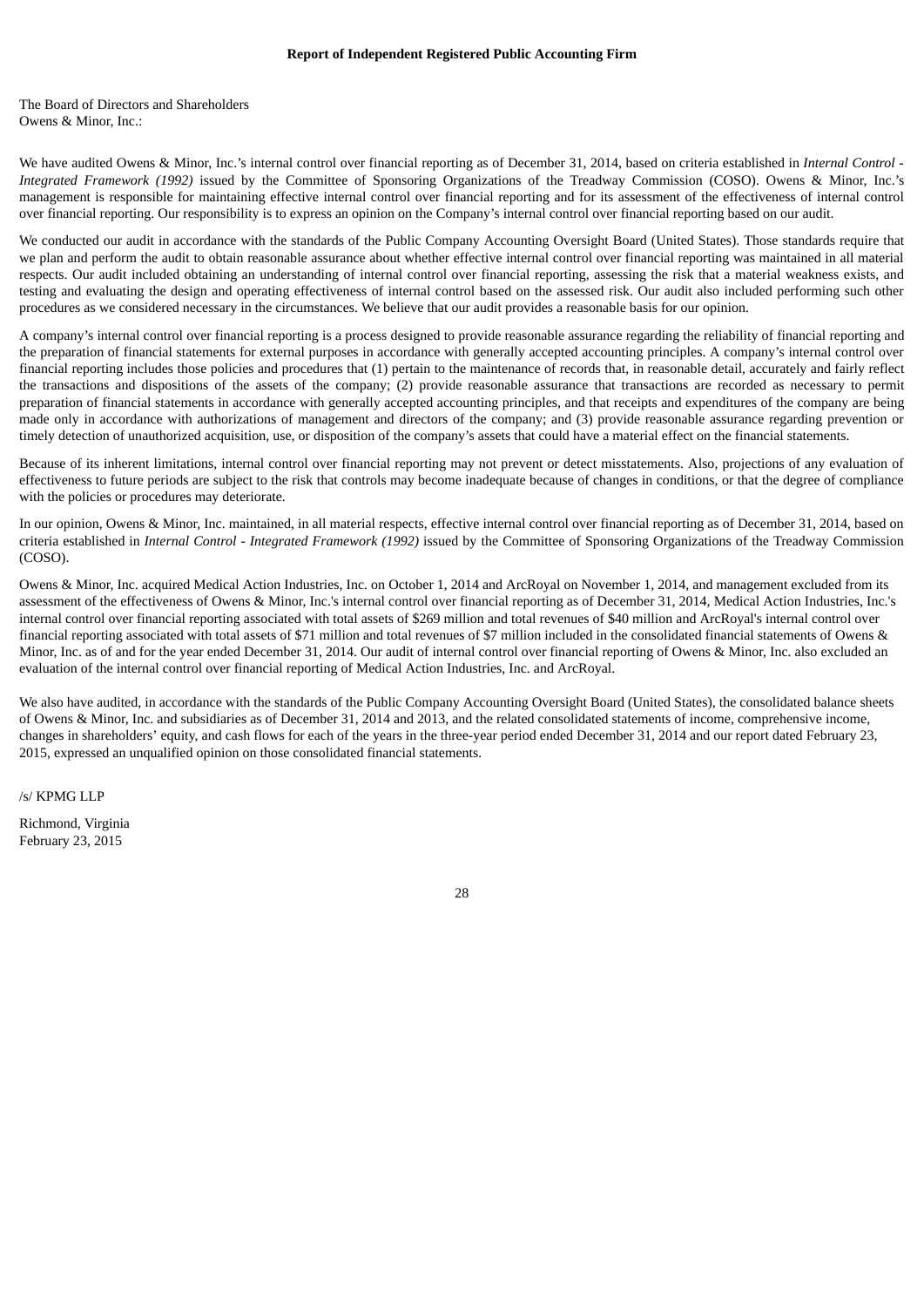#### <span id="page-29-1"></span><span id="page-29-0"></span>*Items 10-14.*

Information required by Items 10-14 can be found at the end of the electronic filing of this Form 10-K and the registrant's 2014 Proxy Statement pursuant to instructions (1) and G(3) of the General Instructions to Form 10-K.

<span id="page-29-7"></span><span id="page-29-6"></span><span id="page-29-5"></span><span id="page-29-4"></span><span id="page-29-3"></span><span id="page-29-2"></span>Because our common stock is listed on the New York Stock Exchange (NYSE), our Chief Executive Officer is required to make, and he has made, an annual certification to the NYSE stating that he was not aware of any violation by of the corporate governance listing standards of the NYSE. Our Chief Executive Officer made his annual certification to that effect to the NYSE as of May 19, 2014. In addition, we have filed, as exhibits to this Annual Report on Form 10-K, the certifications of our principal executive officer and principal financial officer required under Sections 906 and 302 of the Sarbanes-Oxley Act of 2002 to be filed with the Securities and Exchange Commission regarding the quality of our public disclosure.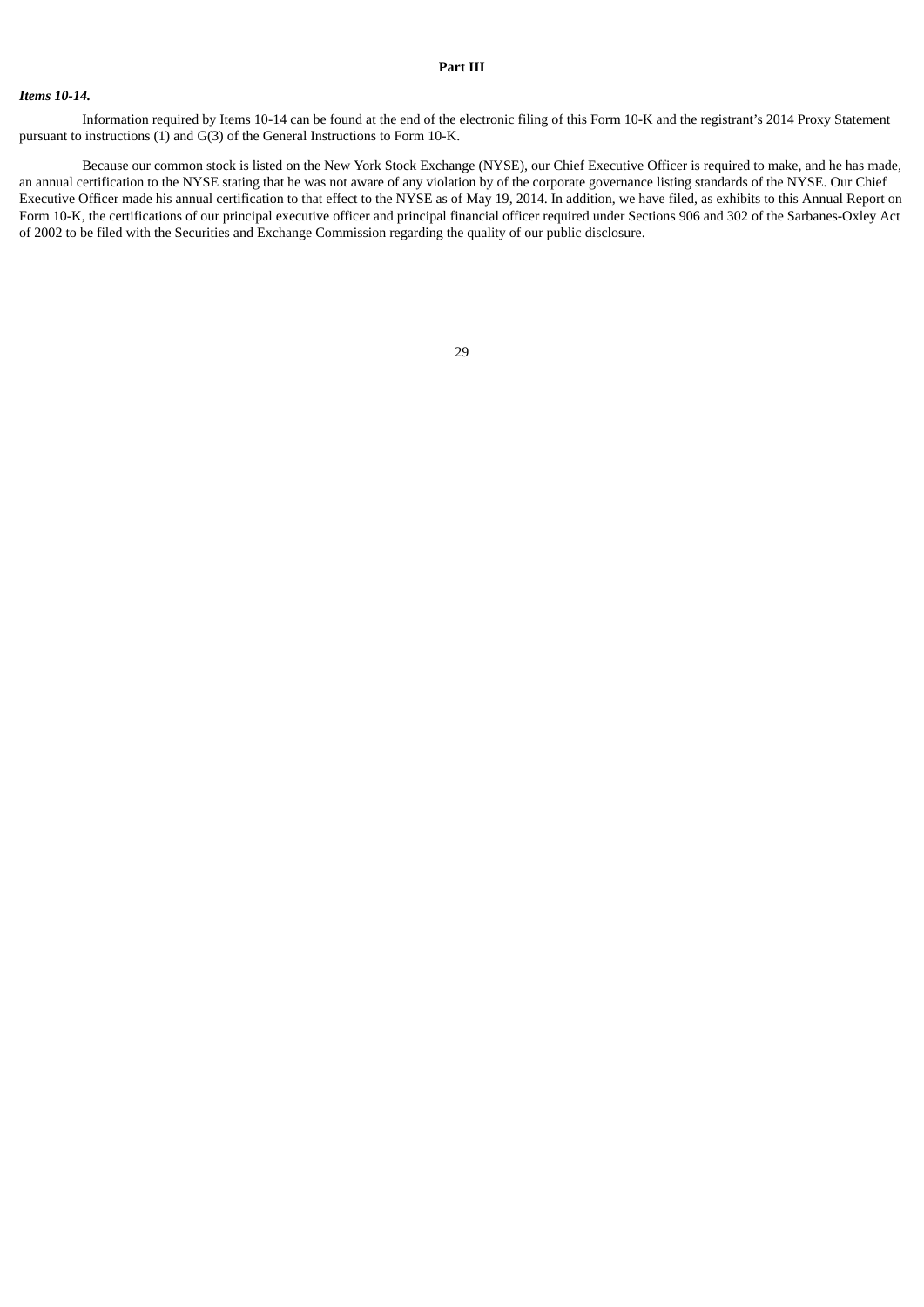# **Part IV**

# <span id="page-30-0"></span>*Item 15. Exhibits and Financial Statement Schedules*

a) The following documents are filed as part of this report:

|                                                                                                                 | Page      |
|-----------------------------------------------------------------------------------------------------------------|-----------|
| Consolidated Statements of Income for the Years Ended December 31, 2014, 2013 and 2012                          | 31        |
| Consolidated Statements of Comprehensive Income for the Years Ended December 31, 2014, 2013, and 2012           | <u>32</u> |
| Consolidated Balance Sheets as of December 31, 2014 and 2013                                                    | 33        |
| Consolidated Statements of Cash Flows for the Years Ended December 31, 2014, 2013 and 2012                      | 34        |
| Consolidated Statements of Changes in Shareholders' Equity for the Years Ended December 31, 2014, 2013 and 2012 | 35        |
| Notes to Consolidated Financial Statements                                                                      | 36        |
| Report of Independent Registered Public Accounting Firm                                                         | 65        |
| Selected Quarterly Financial Information (unaudited)                                                            | 66        |
| b) Exhibits:                                                                                                    |           |

<span id="page-30-1"></span>See Index to Exhibits on page 67.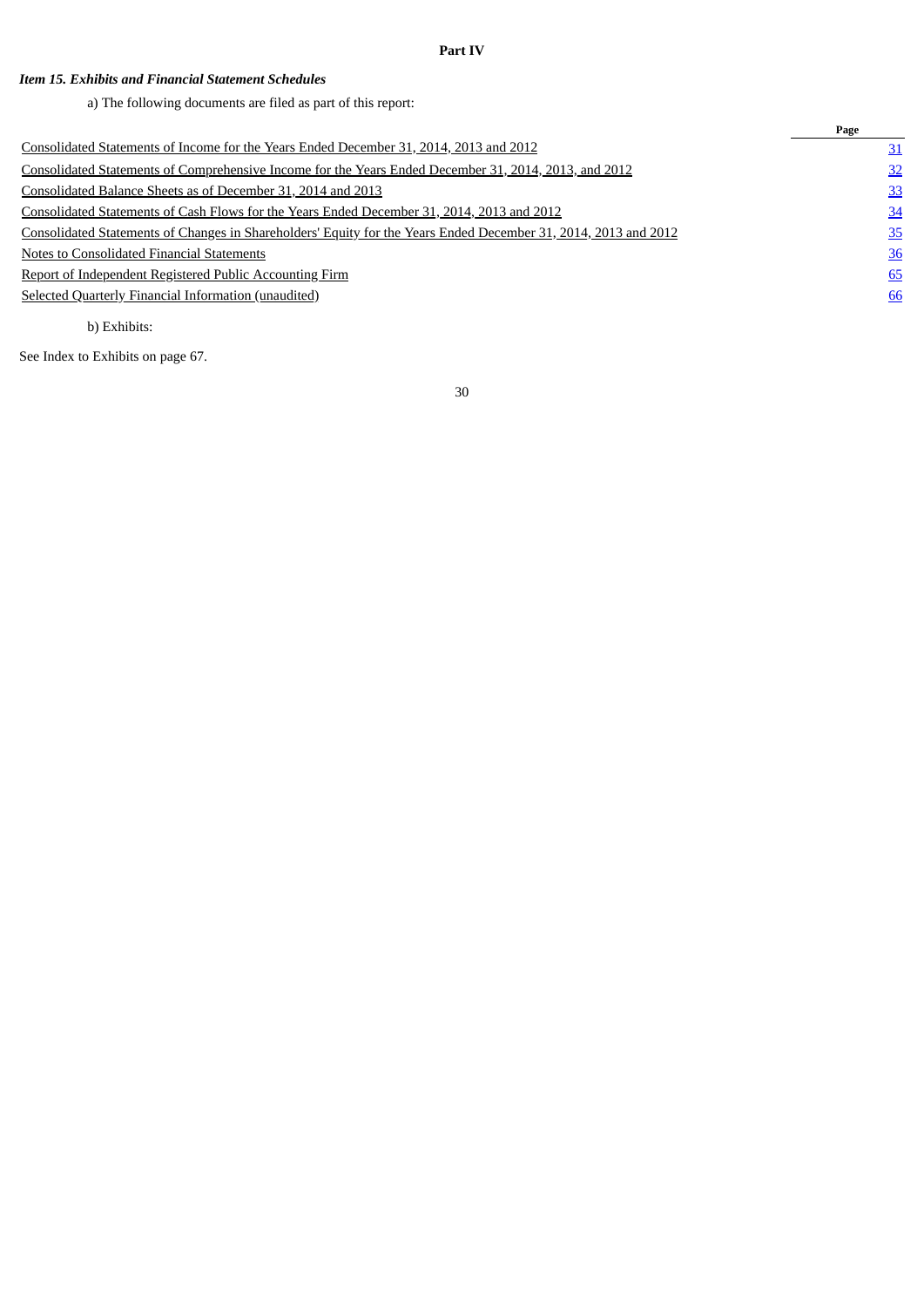# **CONSOLIDATED STATEMENTS OF INCOME**

# *(in thousands, except per share data)*

| Year ended December 31,                              | 2014          |           | 2013 |           | 2012          |           |
|------------------------------------------------------|---------------|-----------|------|-----------|---------------|-----------|
| Net revenue                                          | <sup>\$</sup> | 9,440,182 | \$.  | 9,071,532 | <sup>\$</sup> | 8,868,324 |
| Cost of goods sold                                   |               | 8,270,216 |      | 7,954,457 |               | 7,943,670 |
| Gross margin                                         |               | 1,169,966 |      | 1,117,075 |               | 924,654   |
| Selling, general, and administrative expenses        |               | 926,977   |      | 863,656   |               | 682,595   |
| Acquisition-related and exit and realignment charges |               | 42,801    |      | 12,444    |               | 10,164    |
| Depreciation and amortization                        |               | 57,125    |      | 50,586    |               | 39,604    |
| Other operating income, net                          |               | (16, 473) |      | (7,694)   |               | (4, 462)  |
| <b>Operating earnings</b>                            |               | 159,536   |      | 198,083   |               | 196,753   |
| Loss on early retirement of debt                     |               | 14,890    |      |           |               |           |
| Interest expense, net                                |               | 18,163    |      | 13,098    |               | 13,397    |
| Income before income taxes                           |               | 126,483   |      | 184,985   |               | 183,356   |
| Income tax provision                                 |               | 59,980    |      | 74,103    |               | 74,353    |
| Net income                                           |               | 66,503    |      | 110,882   |               | 109,003   |

<span id="page-31-0"></span>

| Net income attributable to Owens & Minor, Inc. per common share: |      |            |                |
|------------------------------------------------------------------|------|------------|----------------|
| Basic                                                            | 1.06 | 1.76 \$    |                |
| Diluted                                                          | 1.06 | $1.76 - S$ | $1.72^{\circ}$ |
| Cash dividends per common share                                  | 1.00 | $0.96-5$   | $0.88\,$       |

See accompanying notes to consolidated financial statements.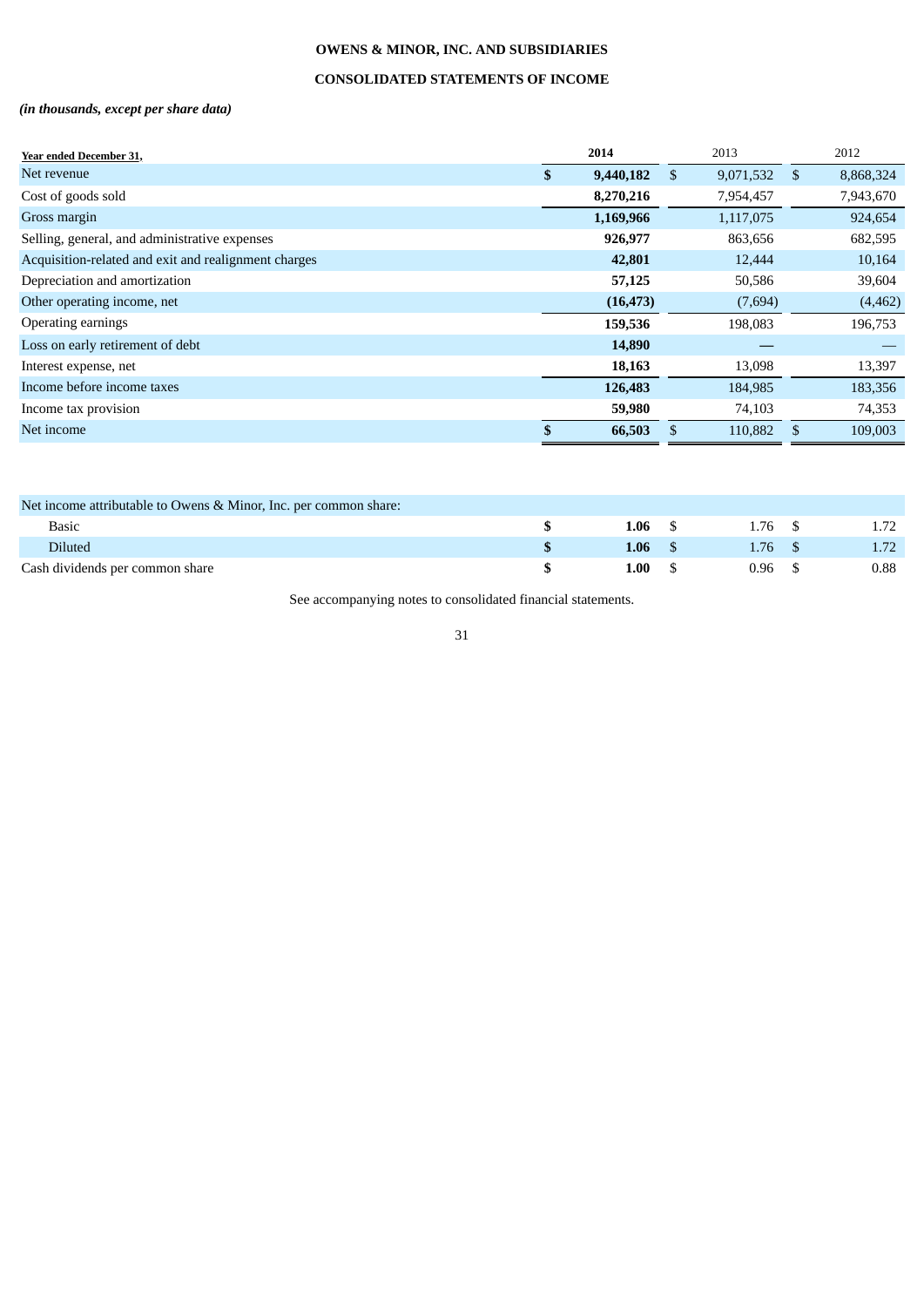# **CONSOLIDATED STATEMENTS OF COMPREHENSIVE INCOME**

# *(in thousands)*

| <b>Year ended December 31.</b>                                                                                                   |   | 2014      | 2013    |    | 2012    |
|----------------------------------------------------------------------------------------------------------------------------------|---|-----------|---------|----|---------|
| Net income                                                                                                                       | ä | 66,503    | 110,882 | £. | 109,003 |
| Other comprehensive income, net of tax:                                                                                          |   |           |         |    |         |
| Currency translation adjustments (net of income tax of \$0 in 2014, \$111 in 2013 and<br>$$210$ in $2012$ )                      |   | (29, 539) | 6.143   |    | 9,749   |
| Change in unrecognized net periodic pension costs (net of income tax of \$2,361 in<br>2014, \$2,429 in 2013 and \$1,671 in 2012) |   | (3, 844)  | 3,839   |    | (2,611) |
| Other (net of income tax of \$72 in 2014, \$32 in 2013 and \$32 in 2012)                                                         |   | (186)     | (8)     |    | (50)    |
| Other comprehensive income (loss)                                                                                                |   | (33, 569) | 9,974   |    | 7,088   |
| Comprehensive income                                                                                                             |   | 32,934    | 120,856 |    | 116,091 |

<span id="page-32-0"></span>See accompanying notes to consolidated financial statements.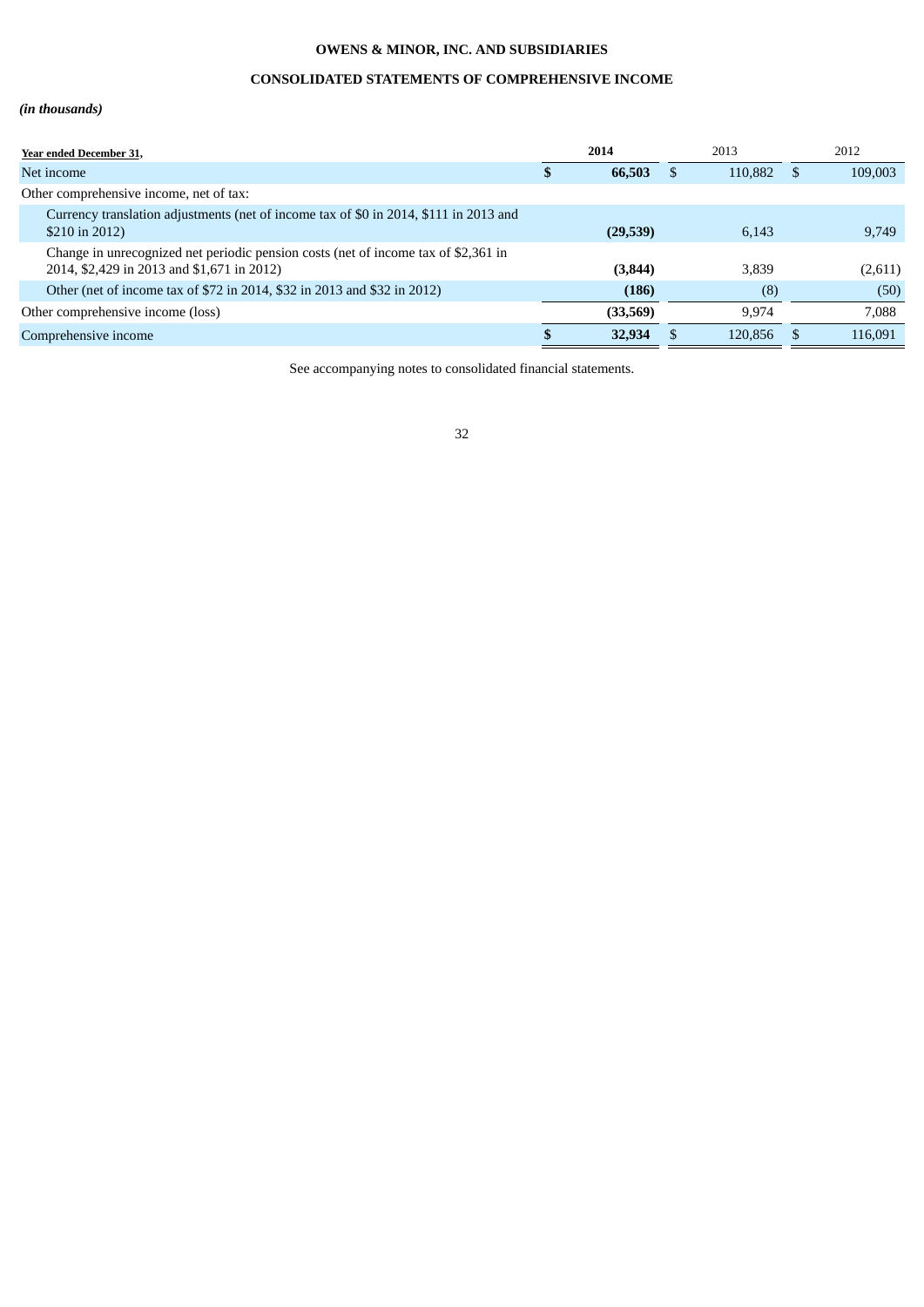# **CONSOLIDATED BALANCE SHEETS**

# *(in thousands, except per share data)*

| December 31,                                                                                                                |            | 2014      |                | 2013      |
|-----------------------------------------------------------------------------------------------------------------------------|------------|-----------|----------------|-----------|
| <b>Assets</b>                                                                                                               |            |           |                |           |
| <b>Current assets</b>                                                                                                       |            |           |                |           |
| Cash and cash equivalents                                                                                                   | $\pmb{\$}$ | 56,772    | $\mathfrak{S}$ | 101,905   |
| Accounts and notes receivable, net                                                                                          |            | 626,192   |                | 572,854   |
| Merchandise inventories                                                                                                     |            | 872,457   |                | 771,663   |
| Other current assets                                                                                                        |            | 315,285   |                | 279,510   |
| <b>Total current assets</b>                                                                                                 |            | 1,870,706 |                | 1,725,932 |
| Property and equipment, net                                                                                                 |            | 232,979   |                | 191,961   |
| Goodwill, net                                                                                                               |            | 423,276   |                | 275,439   |
| Intangible assets, net                                                                                                      |            | 108,593   |                | 40,406    |
| Other assets, net                                                                                                           |            | 99,852    |                | 90,304    |
| <b>Total assets</b>                                                                                                         | \$         | 2,735,406 | \$             | 2,324,042 |
| <b>Liabilities and equity</b>                                                                                               |            |           |                |           |
| <b>Current liabilities</b>                                                                                                  |            |           |                |           |
| Accounts payable                                                                                                            | \$         | 608,846   | $\mathfrak{S}$ | 643,872   |
| Accrued payroll and related liabilities                                                                                     |            | 31,507    |                | 23,296    |
| Deferred income taxes                                                                                                       |            | 37,979    |                | 41,613    |
| Other current liabilities                                                                                                   |            | 326,223   |                | 281,427   |
| <b>Total current liabilities</b>                                                                                            |            | 1,004,555 |                | 990,208   |
| Long-term debt, excluding current portion                                                                                   |            | 608,551   |                | 212,786   |
| Deferred income taxes                                                                                                       |            | 63,901    |                | 43,727    |
| Other liabilities                                                                                                           |            | 67,561    |                | 52,278    |
| <b>Total liabilities</b>                                                                                                    |            | 1,744,568 |                | 1,298,999 |
| <b>Commitments and contingencies</b>                                                                                        |            |           |                |           |
| <b>Equity</b>                                                                                                               |            |           |                |           |
| Owens & Minor, Inc. shareholders' equity                                                                                    |            |           |                |           |
| Common stock, par value \$2 per share; authorized—200,000 shares; issued and outstanding—63,070 shares<br>and 63,096 shares |            | 126,140   |                | 126,193   |
| Paid-in capital                                                                                                             |            | 202,934   |                | 196,605   |
| Retained earnings                                                                                                           |            | 685,765   |                | 691,547   |
| Accumulated other comprehensive income (loss)                                                                               |            | (24,001)  |                | 9,568     |
| Total Owens & Minor, Inc. shareholders' equity                                                                              |            | 990,838   |                | 1,023,913 |
| Noncontrolling interest                                                                                                     |            |           |                | 1,130     |
| <b>Total equity</b>                                                                                                         |            | 990,838   |                | 1,025,043 |
| <b>Total liabilities and equity</b>                                                                                         | \$         | 2,735,406 | \$             | 2,324,042 |
|                                                                                                                             |            |           |                |           |

<span id="page-33-0"></span>See accompanying notes to consolidated financial statements.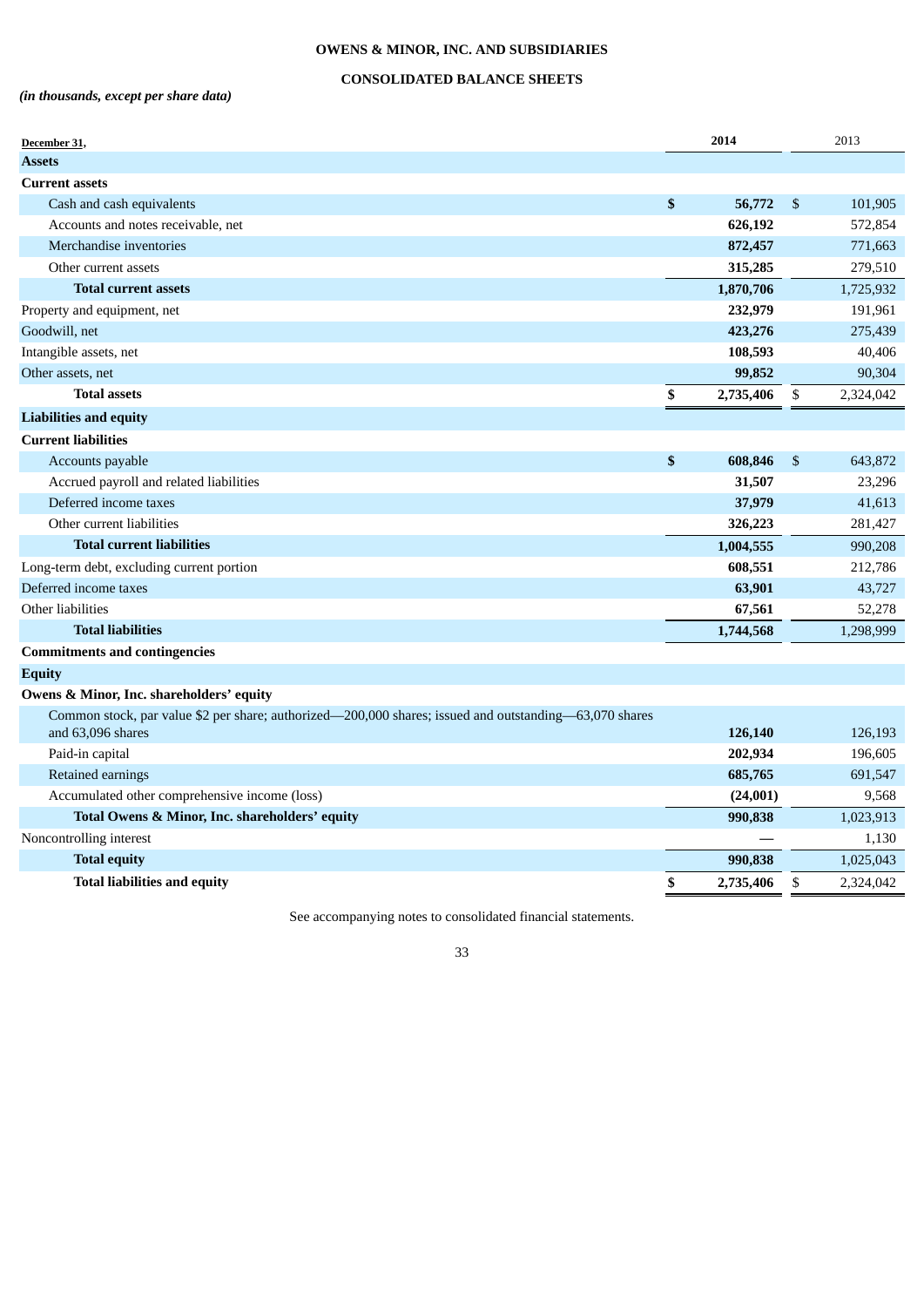# **CONSOLIDATED STATEMENTS OF CASH FLOWS**

# *(in thousands)*

| <b>Year ended December 31,</b>                                                                                       | 2014         | 2013          | 2012          |
|----------------------------------------------------------------------------------------------------------------------|--------------|---------------|---------------|
| <b>Operating activities:</b>                                                                                         |              |               |               |
| Net income                                                                                                           | \$<br>66,503 | \$<br>110,882 | \$<br>109,003 |
| Adjustments to reconcile net income to cash provided by (used for) operating activities of<br>continuing operations: |              |               |               |
| Depreciation and amortization                                                                                        | 63,407       | 50,586        | 39,604        |
| Share-based compensation expense                                                                                     | 8,207        | 6,381         | 5,697         |
| Deferred income tax (benefit) expense                                                                                | (3, 385)     | 3,713         | 1,060         |
| Provision for losses on accounts and notes receivable                                                                | 448          | 787           | 1,004         |
| Loss on early retirement of debt                                                                                     | 14,890       |               |               |
| Changes in operating assets and liabilities:                                                                         |              |               |               |
| Accounts and notes receivable                                                                                        | (17, 803)    | (38, 645)     | 27,161        |
| Merchandise inventories                                                                                              | (57, 329)    | (7,064)       | 58,734        |
| Accounts payable                                                                                                     | (52, 148)    | 47,374        | (18, 694)     |
| Net change in other assets and liabilities                                                                           | (25, 828)    | (32, 337)     | (4, 490)      |
| Other, net                                                                                                           | (723)        | (1, 123)      | (573)         |
| Cash (used for) provided by operating activities                                                                     | (3,761)      | 140,554       | 218,506       |
| <b>Investing activities:</b>                                                                                         |              |               |               |
| Acquisition, net of cash acquired                                                                                    | (248, 536)   |               | (155, 210)    |
| Additions to computer software and intangible assets                                                                 | (22, 384)    | (32,010)      | (29, 131)     |
| Additions to property and equipment                                                                                  | (48, 424)    | (28, 119)     | (9, 832)      |
| Proceeds from sale of property and equipment                                                                         | 156          | 3,051         | 3,298         |
| Proceeds from investment sale                                                                                        | 1,937        |               |               |
| <b>Cash used for investing activities</b>                                                                            | (317, 251)   | (57,078)      | (190, 875)    |
| <b>Financing activities:</b>                                                                                         |              |               |               |
| Proceeds from issuance of debt                                                                                       | 547,693      |               |               |
| Proceeds from revolver                                                                                               | 33,700       |               |               |
| Repayment of debt                                                                                                    | (217, 352)   |               |               |
| Cash dividends paid                                                                                                  | (63, 104)    | (60, 731)     | (55,681)      |
| Repurchases of common stock                                                                                          | (9, 934)     | (18, 876)     | (15,000)      |
| Financing costs paid                                                                                                 | (5, 391)     |               | (1, 303)      |
| Proceeds from exercise of stock options                                                                              | 1,180        | 5,352         | 4,986         |
| Excess tax benefits related to share-based compensation                                                              | 582          | 898           | 1,293         |
| Purchase of noncontrolling interest                                                                                  | (1,500)      |               |               |
| Other, net                                                                                                           | (7, 314)     | (8,623)       | (2,710)       |
| Cash provided by (used for) financing activities                                                                     | 278,560      | (81,980)      | (68, 415)     |
| Effect of exchange rate changes on cash and cash equivalents                                                         | (2,681)      | 2,521         | 2,734         |
| Net increase (decrease) in cash and cash equivalents                                                                 | (45, 133)    | 4,017         | (38,050)      |
| Cash and cash equivalents at beginning of year                                                                       | 101,905      | 97,888        | 135,938       |
| Cash and cash equivalents at end of year                                                                             | \$<br>56,772 | \$<br>101,905 | \$<br>97,888  |

<span id="page-34-0"></span>See accompanying notes to consolidated financial statements.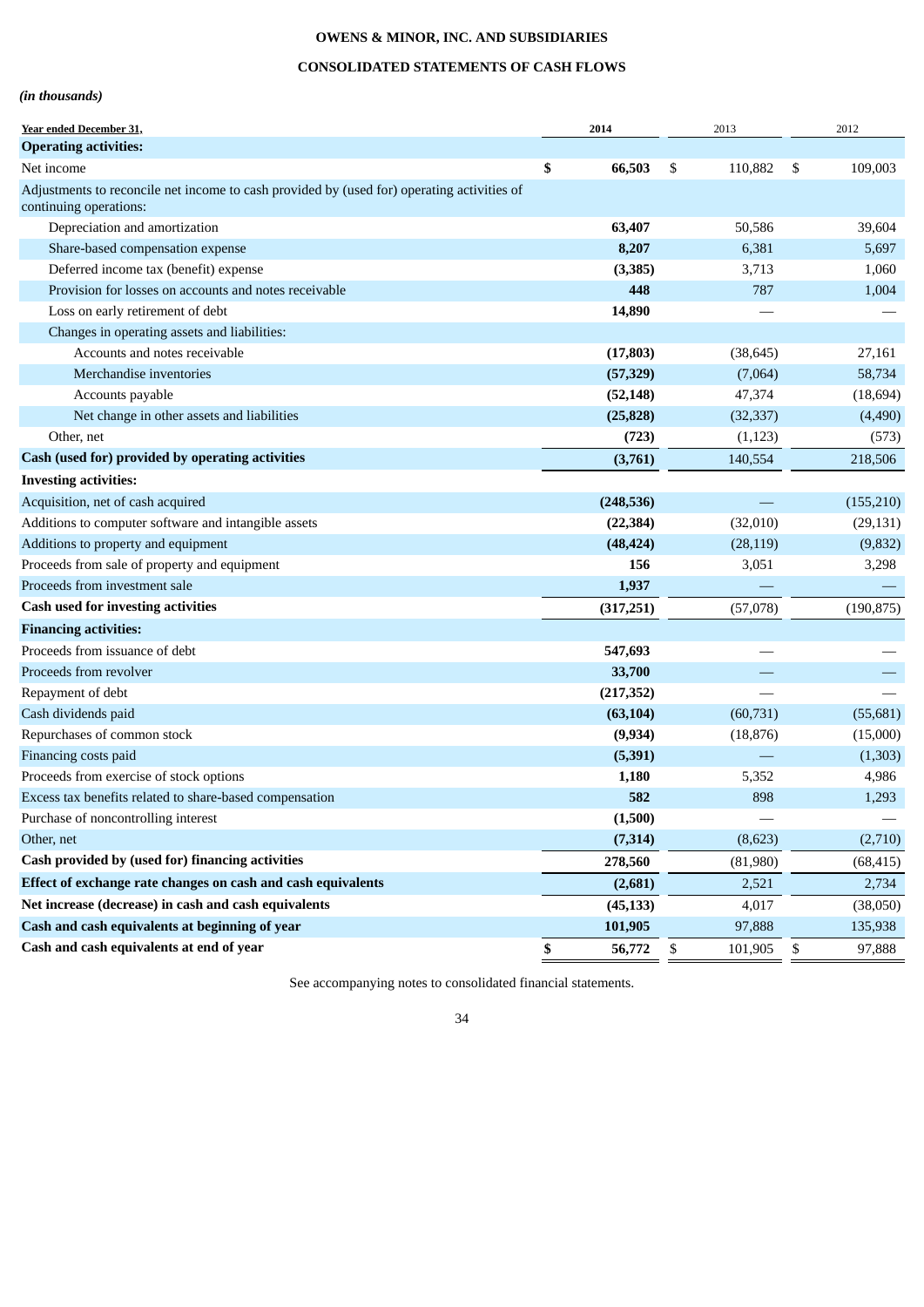# **CONSOLIDATED STATEMENTS OF CHANGES IN SHAREHOLDERS' EQUITY**

*(in thousands, except per share data)*

|                                                          | Owens & Minor, Inc. Shareholders' Equity |    |                                        |    |                    |              |                                    |    |                                                               |                                   |                     |
|----------------------------------------------------------|------------------------------------------|----|----------------------------------------|----|--------------------|--------------|------------------------------------|----|---------------------------------------------------------------|-----------------------------------|---------------------|
|                                                          | <b>Common Shares</b><br>Outstanding      |    | <b>Common Stock</b><br>(\$2 par value) |    | Paid-In<br>Capital |              | <b>Retained</b><br><b>Earnings</b> |    | Accumulated<br>Other<br>Comprehensive<br><b>Income (Loss)</b> | Noncontrolling<br><b>Interest</b> | <b>Total Equity</b> |
| Balance, December 31, 2011                               | 63,449                                   | \$ | 126,900                                | \$ | 179,052            | $\mathbb{S}$ | 619,629                            | \$ | (7, 494)                                                      | \$<br>1,130                       | \$<br>919,217       |
| Net income                                               |                                          |    |                                        |    |                    |              | 109,003                            |    |                                                               |                                   | 109,003             |
| Other comprehensive income                               |                                          |    |                                        |    |                    |              |                                    |    | 7,088                                                         |                                   | 7,088               |
| Dividends declared (\$0.88 per share)                    |                                          |    |                                        |    |                    |              | (55, 681)                          |    |                                                               |                                   | (55, 681)           |
| Shares repurchased and retired                           | (522)                                    |    | (1,043)                                |    |                    |              | (13,957)                           |    |                                                               |                                   | (15,000)            |
| Share-based compensation expense,<br>exercises and other | 344                                      |    | 687                                    |    | 8,342              |              |                                    |    |                                                               |                                   | 9,029               |
| Balance, December 31, 2012                               | 63,271                                   |    | 126,544                                |    | 187,394            |              | 658,994                            |    | (406)                                                         | 1,130                             | 973,656             |
| Net income                                               |                                          |    |                                        |    |                    |              | 110,882                            |    |                                                               |                                   | 110,882             |
| Other comprehensive income                               |                                          |    |                                        |    |                    |              |                                    |    | 9,974                                                         |                                   | 9,974               |
| Dividends declared (\$0.96 per share)                    |                                          |    |                                        |    |                    |              | (60, 573)                          |    |                                                               |                                   | (60, 573)           |
| Shares repurchased and retired                           | (560)                                    |    | (1,120)                                |    |                    |              | (17,756)                           |    |                                                               |                                   | (18, 876)           |
| Share-based compensation expense,<br>exercises and other | 385                                      |    | 769                                    |    | 9,211              |              |                                    |    |                                                               |                                   | 9,980               |
| Balance, December 31, 2013                               | 63,096                                   |    | 126,193                                |    | 196,605            |              | 691,547                            |    | 9,568                                                         | 1,130                             | 1,025,043           |
| Net income                                               |                                          |    |                                        |    |                    |              | 66,503                             |    |                                                               |                                   | 66,503              |
| Other comprehensive loss                                 |                                          |    |                                        |    |                    |              |                                    |    | (33,569)                                                      |                                   | (33, 569)           |
| Dividends declared (\$1.00 per share)                    |                                          |    |                                        |    |                    |              | (62, 934)                          |    |                                                               |                                   | (62, 934)           |
| Shares repurchased and retired                           | (291)                                    |    | (583)                                  |    |                    |              | (9,351)                            |    |                                                               |                                   | (9, 934)            |
| Share-based compensation expense,<br>exercises and other | 265                                      |    | 530                                    |    | 7,024              |              |                                    |    |                                                               |                                   | 7,554               |
| Purchase of noncontrolling interest                      |                                          |    |                                        |    | (695)              |              |                                    |    |                                                               | (1, 130)                          | (1,825)             |
| Balance, December 31, 2014                               | 63,070                                   | \$ | 126,140                                | \$ | 202,934            | \$           | 685,765                            | \$ | (24,001)                                                      | \$                                | \$<br>990,838       |

<span id="page-35-0"></span>See accompanying notes to consolidated financial statements.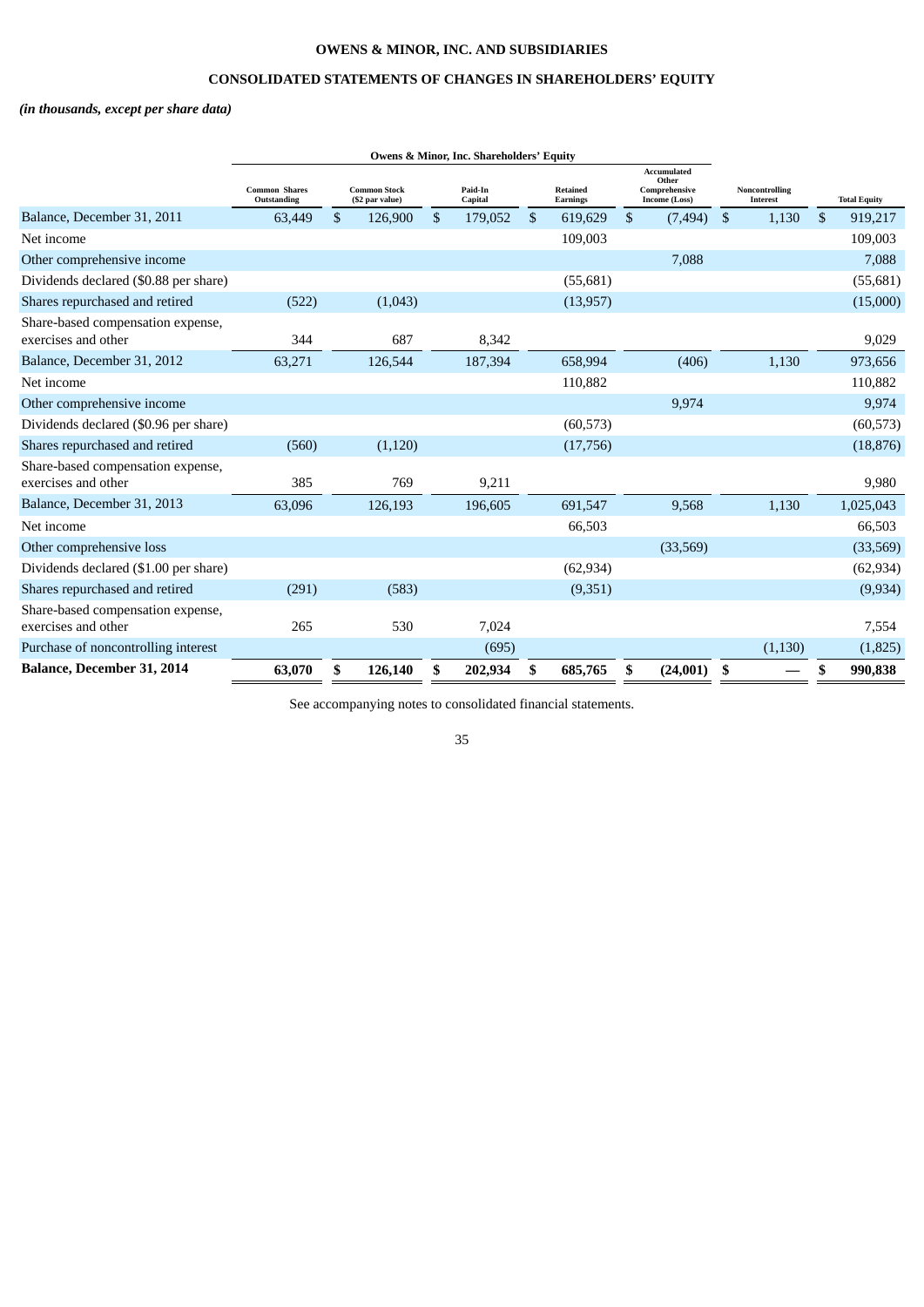## **OWENS & MINOR, INC. AND SUBSIDIARIES**

## **Notes to Consolidated Financial Statements**

*(in thousands, unless otherwise indicated)*

### **Note 1—Summary of Significant Accounting Policies**

Owens & Minor, Inc. and subsidiaries (we, us or our), is a Fortune 500 company headquartered in Richmond, Virginia. We are a leading healthcare logistics company that connects the world of medical products to the point of care by providing vital supply chain assistance to the providers of healthcare services and the manufacturers of healthcare products, supplies, and devices in the United States and Europe. We serve our customers with a service portfolio that covers procurement, inventory management, delivery and sourcing for the healthcare market. With fully developed networks in the United States and Europe, we are equipped to serve a customer base ranging from hospitals, integrated healthcare systems, group purchasing organizations, and the U.S. federal government, to manufacturers of life-science and medical devices and supplies, including pharmaceuticals in Europe.

Our Domestic segment includes all functions in the United States relating to our role as a healthcare logistics company providing distribution, packaging and logistics services to healthcare providers and manufacturers. The International segment consists of our European third-party logistics and packaging businesses.

*Basis of Presentation.* The consolidated financial statements include the accounts of Owens & Minor, Inc. and the subsidiaries it controls, in conformity with U.S generally accepted accounting principles (GAAP). During 2014, we purchased the remaining outside stockholder's interest in a consolidated subsidiary that was partially owned. Therefore we do not present a noncontrolling interest as a component of equity as of December 31, 2014. All significant intercompany accounts and transactions have been eliminated.

*Reclassifications.* Certain prior year amounts have been reclassified to conform to current year presentation.

*Use of Estimates.* The preparation of the consolidated financial statements in conformity with GAAP requires us to make assumptions and estimates that affect reported amounts and related disclosures. Estimates are used for, but are not limited to, the allowances for losses on accounts and notes receivable, inventory valuation allowances, supplier incentives, depreciation and amortization, goodwill valuation, valuation of intangible assets and other long-lived assets, valuation of property held for sale, self-insurance liabilities, tax liabilities, defined benefit obligations, share-based compensation and other contingencies. Actual results may differ from these estimates.

*Cash and Cash Equivalents.* Cash and cash equivalents includes cash and marketable securities with an original maturity or maturity at acquisition of three months or less. Cash and cash equivalents are stated at cost. Nearly all of our cash and cash equivalents are held in cash depository accounts in major banks in the United States and Europe.

Book overdrafts represent the amount of outstanding checks issued in excess of related bank balances and are included in accounts payable in our consolidated balance sheets, as they are similar to trade payables and are not subject to finance charges or interest. Changes in book overdrafts are classified as operating activities in our consolidated statements of cash flows.

*Accounts and Notes Receivable, Net.* Accounts receivable from customers are recorded at the invoiced amount. We assess finance charges on overdue accounts receivable that are recognized as other operating income based on their estimated ultimate collectability. We have arrangements with certain customers under which they make deposits on account. Customer deposits in excess of outstanding receivable balances are classified as other current liabilities.

We maintain valuation allowances based upon the expected collectability of accounts and notes receivable. Our allowances include specific amounts for accounts that are likely to be uncollectible, such as customer bankruptcies and disputed amounts and general allowances for accounts that may become uncollectible. Allowances are estimated based on a number of factors, including industry trends, current economic conditions, creditworthiness of customers, age of the receivables, changes in customer payment patterns, and historical experience. Account balances are charged off against the allowance after all means of collection have been exhausted and the potential for recovery is considered remote.

*Financing Receivables and Payables.* We have an order-to-cash program in our International segment under which we invoice manufacturers' customers and remit collected amounts to the manufacturers. We retain credit risk for certain uncollected receivables under this program where contractually obligated. We continually monitor the expected collectability in this program and maintain valuation allowances when it is likely that an amount may be or may become uncollectible. Allowances are estimated based on a number of factors including creditworthiness of customers, age of the receivables and

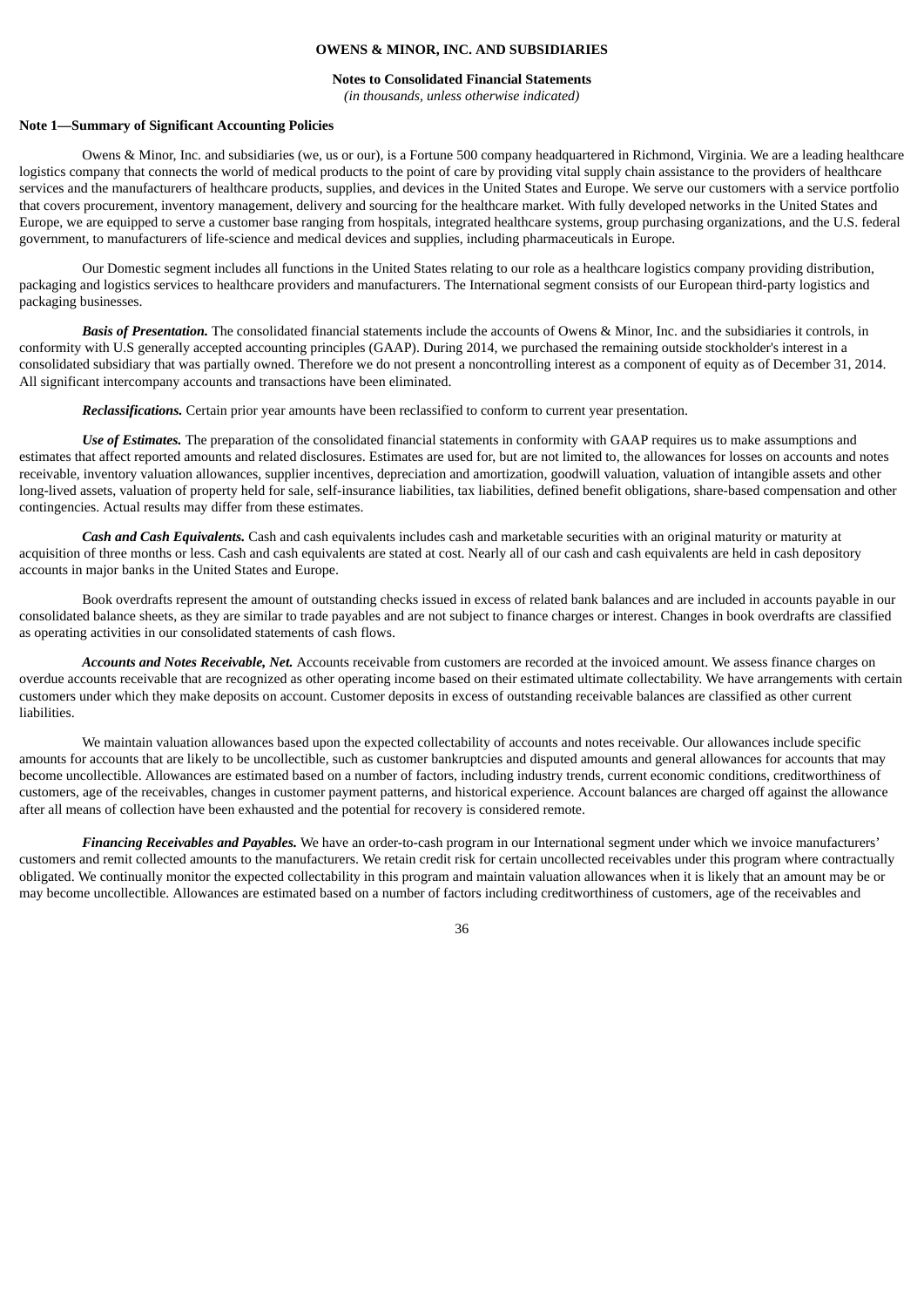historical experience. We write off uncollected receivables under this program when collection is no longer being pursued. At December 31, 2014 and 2013, the allowance for uncollectible accounts as part of this program was \$0.4 million and \$0.1 million. Fees charged for this program are included in net revenue. Product pricing and related product risks are retained by the manufacturer. Balances receivable and related amounts payable under this program are classified in other current assets and other current liabilities in the consolidated balance sheets.

*Merchandise Inventories.* Merchandise inventories are valued at the lower of cost or market, with cost determined by the last-in, first-out (LIFO) method for Domestic segment inventories. Cost of International segment inventories is determined using the first-in, first out (FIFO) method.

*Property and Equipment.* Property and equipment are stated at cost less accumulated depreciation or, if acquired under capital leases, at the lower of the present value of minimum lease payments or fair market value at the inception of the lease less accumulated amortization. Depreciation and amortization expense for financial reporting purposes is computed on a straight-line method over the estimated useful lives of the assets or, for capital leases and leasehold improvements, over the term of the lease, if shorter. In general, the estimated useful lives for computing depreciation and amortization are four to 15 years for warehouse equipment, five to 40 years for buildings and building improvements, and three to eight years for computers, furniture and fixtures, and office and other equipment. Straight-line and accelerated methods of depreciation are used for income tax purposes. Normal maintenance and repairs are expensed as incurred, and renovations and betterments are capitalized.

*Leases.* We have entered into non-cancelable agreements to lease most of our office and warehouse facilities with remaining terms generally ranging from one to fifteen years. We also lease most of our transportation and material handling equipment for terms generally ranging from three to ten years. Certain information technology assets embedded in an outsourcing agreement are accounted for as capital leases. Leases are classified as operating leases or capital leases at their inception. Rent expense for leases with rent holidays or pre-determined rent increases are recognized on a straight-line basis over the lease term. Incentives and allowances for leasehold improvements are deferred and recognized as a reduction of rent expense over the lease term.

Goodwill. We evaluate goodwill for impairment annually and whenever events occur or changes in circumstance indicate that the carrying amount of goodwill may not be recoverable. In 2014 we changed the date of our annual goodwill impairment test from April 30 to October 1 to better align the timing of our analysis with the annual planning and budgeting process. We review goodwill first by performing a qualitative assessment to determine if it is more likely than not that the fair value of a reporting unit exceeds its carrying value. If not, we then perform a quantitative assessment by first comparing the carrying amount to the fair value of the reporting unit. If the fair value of the reporting unit is determined to be less than its carrying value, a second step is performed to measure the goodwill impairment loss as the excess of the carrying value of the reporting unit's goodwill over the estimated fair value of its goodwill. We estimate the fair value of the reporting unit using valuation techniques which can include comparable multiples of the unit's earnings before interest, taxes, depreciation and amortization (EBITDA) and present value of expected cash flows. The EBITDA multiples are based on an analysis of current enterprise values and recent acquisition prices of similar companies, if available.

*Intangible Assets.* Intangible assets acquired through purchases or business combinations are stated at fair value at the acquisition date and net of accumulated amortization in the consolidated balance sheets. Intangible assets, consisting primarily of customer relationships, customer contracts, noncompetition agreements, trademarks, and tradenames are amortized over their estimated useful lives. In determining the useful life of an intangible asset, we consider our historical experience in renewing or extending similar arrangements. Customer relationships are generally amortized over 10 to 15 years and other intangible assets are amortized generally for periods between one and 15 years, based on their pattern of economic benefit or on a straight-line basis.

*Computer Software.* We develop and purchase software for internal use. Software development costs incurred during the application development stage are capitalized. Once the software has been installed and tested, and is ready for use, additional costs incurred in connection with the software are expensed as incurred. Capitalized computer software costs are amortized over the estimated useful life of the software, usually between three and ten years. Computer software costs are included in other assets, net, in the consolidated balance sheets. Unamortized software at December 31, 2014 and 2013 was \$75.2 million and \$74.4 million. Depreciation and amortization expense includes \$16.4 million, \$14.2 million and \$11.0 million of software amortization for the years ended December 31, 2014, 2013 and 2012. Additional amortization of \$6.0 million related to the accelerated amortization of an information system which is being replaced in the International segment is included in acquisition-related and exit and realignment charges in the 2014 consolidated statement of income.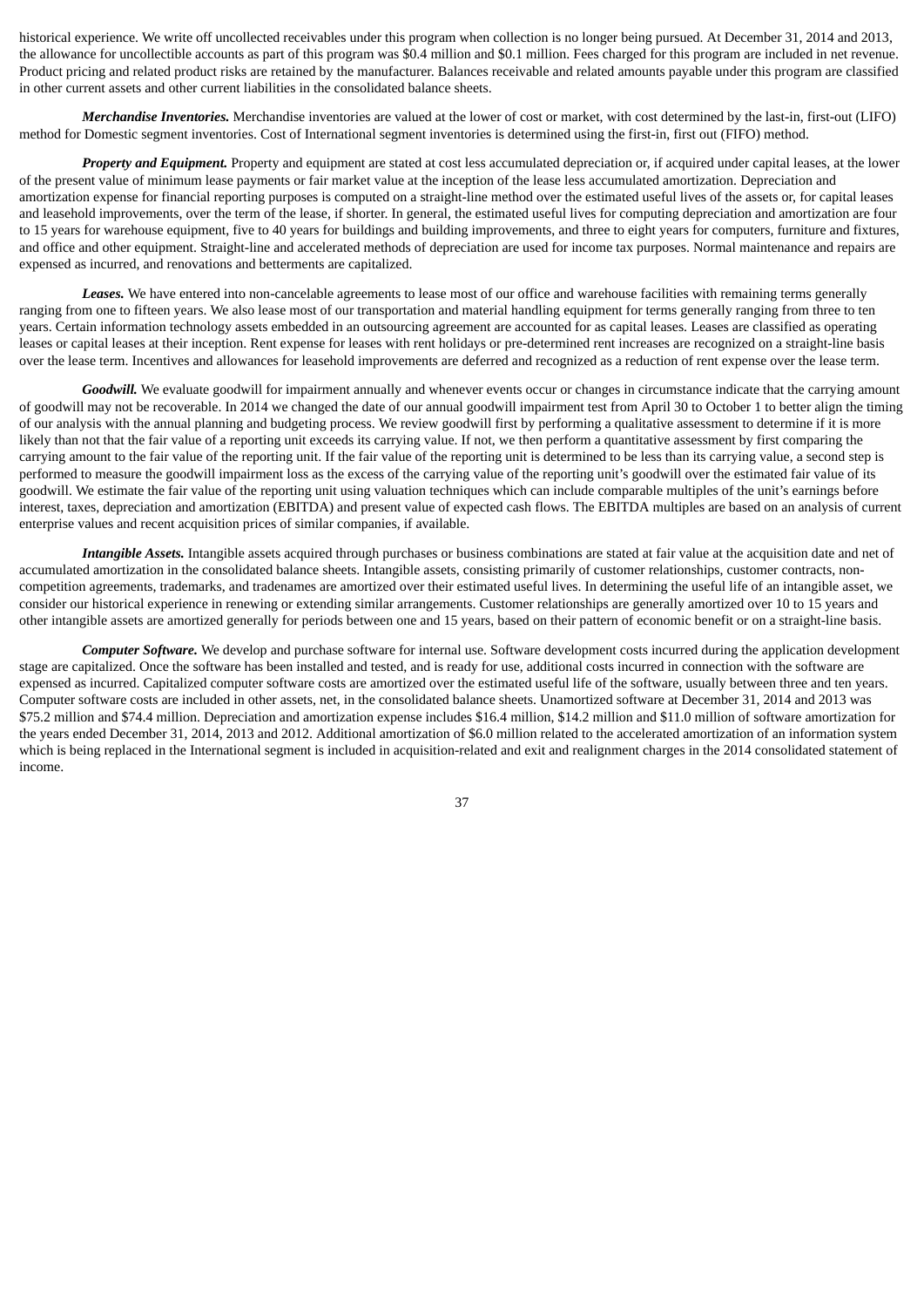*Long-Lived Assets.* Long-lived assets, which include property and equipment, finite-lived intangible assets, and unamortized software costs, are evaluated for impairment whenever events or changes in circumstances indicate that the carrying amount of long-lived assets may not be recoverable. We assess long-lived assets for potential impairment by comparing the carrying value of an asset, or group of related assets, to their estimated undiscounted future cash flows.

*Self-Insurance Liabilities.* We are self-insured for most employee healthcare, workers' compensation and automobile liability costs; however, we maintain insurance for individual losses exceeding certain limits. Liabilities are estimated for healthcare costs using current and historical claims data. Liabilities for workers' compensation and automobile liability claims are estimated using historical claims data and loss development factors. If the underlying facts and circumstances of existing claims change or historical trends are not indicative of future trends, then we may be required to record additional expense or reductions to expense. Self-insurance liabilities are included in other accrued liabilities on the consolidated balance sheets.

*Revenue Recognition.* Revenue is recognized when persuasive evidence of an arrangement exists, delivery has occurred or services have been rendered, the price or fee is fixed or determinable, and collectability is reasonably assured. Under most of our distribution contracts, we record revenue at the time shipment is completed as title passes to the customer when the product is received by the customer.

Revenue for activity-based fees and other services is recognized as work is performed and as amounts are earned. Depending on the specific contractual provisions and nature of the deliverable, revenue from services may be recognized on a straight-line basis over the term of the service, on a proportional performance model, based on level of effort, or when final deliverables have been provided. Additionally, we generate fees from arrangements that include performance targets related to cost-saving initiatives for customers that result from our supply-chain management services. Achievement against performance targets, measured in accordance with contractual terms, may result in additional fees paid to us or, if performance targets are not achieved, we may be obligated to refund or reduce a portion of our fees or to provide credits toward future purchases by the customer. For these arrangements, all contingent revenue is deferred and recognized as the performance target is achieved and the applicable contingency is released. When we determine that a loss is probable under a contract, the estimated loss is accrued.

We allocate revenue for arrangements with multiple deliverables meeting the criteria for a separate unit of accounting using the relative selling price method and recognize revenue for each deliverable in accordance with applicable revenue recognition criteria.

In most cases, we record revenue gross, as we are the primary obligor in our sales arrangements, bear the risk of general and physical inventory loss and carry all credit risk associated with sales. When we act as an agent in a sales arrangement and do not bear a significant portion of these risks, primarily for our third-party logistics business, we record revenue net of product cost. Sales taxes collected from customers and remitted to governmental authorities are excluded from revenues.

*Cost of goods sold.* Cost of goods sold includes the cost of the product (net of supplier incentives and cash discounts) and all costs incurred for shipments of products from manufacturers to our distribution centers for all customer arrangements where we are the primary obligor, bear the risk of general and physical inventory loss and carry all credit risk associated with sales. We have contractual arrangements with certain suppliers that provide incentives, including cash discounts for prompt payment, operational efficiency and performance-based incentives. These incentives are recognized as a reduction in cost of goods sold as targets become probable of achievement.

In situations where we act as an agent in a sales arrangement and do not bear a significant portion of these risks, primarily for our third-party logistics business, there is no cost of goods sold and all costs to provide the service to the customer are recorded in SG&A.

As a result of different practices of categorizing costs and different business models throughout our industry, our gross margins may not necessarily be comparable to other distribution companies.

*Selling, General and Administrative (SG&A) Expenses.* SG&A expenses include shipping and handling costs, labor and other costs for selling and administrative functions associated with our distribution and logistics services and all costs associated with our fee-for-service arrangements.

*Shipping and Handling.* Shipping and handling costs are included in SG&A expenses on the consolidated statements of income and include costs to store, move, and prepare products for shipment, as well as costs to deliver products to customers. Shipping and handling costs totaled \$576.8 million, \$528.2 million and \$372.5 million for the years ended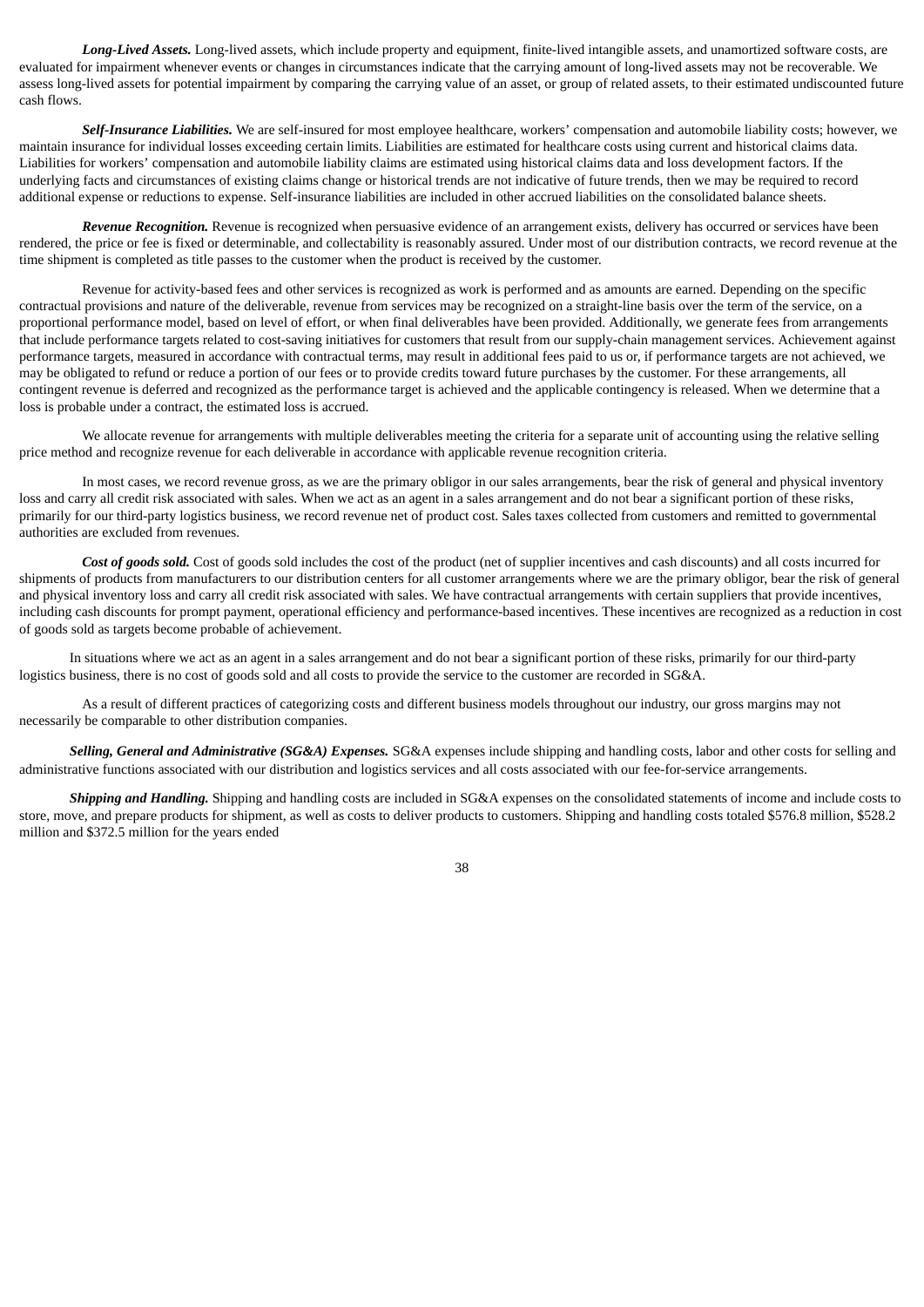December 31, 2014, 2013 and 2012, respectively. Third-party shipping and handling costs billed to customers, which are included in net revenue, are immaterial for all periods presented.

*Share-Based Compensation.* We account for share-based payments to employees at fair value and recognize the related expense in selling, general and administrative expenses over the service period for awards expected to vest.

*Derivative Financial Instruments.* We are directly and indirectly affected by changes in certain market conditions, which may adversely impact our financial performance and are referred to as "market risks." When deemed appropriate, we use derivatives as a risk management tool to mitigate the potential impact of certain market risks, primarily foreign currency exchange risk. We use forward contracts, which are agreements to buy or sell a quantity of a commodity at a predetermined future date, and at a predetermined rate or price. We do not enter into derivative financial instruments for trading purposes. All derivatives are carried at fair value in our consolidated balance sheets, which is determined by using observable market inputs (Level 2). The cash flow impact of the our derivative instruments is primarily included in our consolidated statements of cash flows in net cash provided by operating activities.

*Income Taxes.* We account for income taxes under the asset and liability method. Deferred tax assets and liabilities are recognized for the future tax consequences attributable to differences between the financial statement carrying amounts of existing assets and liabilities and their respective tax bases and operating loss and tax credit carryforwards. Deferred tax assets and liabilities are measured using enacted tax rates expected to apply to taxable income in the years in which those temporary differences are expected to be recovered or settled. The effect on deferred tax assets and liabilities of a change in tax rates is recognized in income from continuing operations in the period that includes the enactment date. Valuation allowances are provided if it is more likely than not that a deferred tax asset will not be realized. When we have claimed tax benefits that may be challenged by a tax authority, an estimate of the effect of these uncertain tax positions is recorded. It is our policy to provide for uncertain tax positions and the related interest and penalties based upon an assessment of whether a tax benefit is more likely than not to be sustained upon examination by tax authorities. To the extent that the tax outcome of these uncertain tax positions changes, based on our assessment, such changes in estimate may impact the income tax provision in the period in which such determination is made.

We earn a portion of our operating earnings in foreign jurisdictions outside the United States, which we consider to be indefinitely reinvested. Accordingly, no United States federal and state income taxes and withholding taxes have been provided on these earnings. Our cash, cash-equivalents, shortterm investments, and marketable securities held by our foreign subsidiaries totaled \$31.5 million and \$22.2 million as of December 31, 2014 and 2013. We do not intend, nor do we foresee a need, to repatriate these funds or other assets held outside the U.S. In the future, should we require more capital to fund discretionary activities in the U.S. than is generated by our domestic operations and is available through our borrowings, we could elect to repatriate cash or other assets from foreign jurisdictions that have previously been considered to be indefinitely reinvested. Upon distribution of these assets, we could be subject to additional U.S. federal and state income taxes and withholding taxes payable to foreign jurisdictions, where applicable.

*Fair Value Measurements.* Fair value is determined based on assumptions that a market participant would use in pricing an asset or liability. The assumptions used are in accordance with a three-tier hierarchy, defined by GAAP, that draws a distinction between market participant assumptions based on (i) observable inputs such as quoted prices in active markets (Level 1), (ii) inputs other than quoted prices in active markets that are observable either directly or indirectly (Level 2) and (iii) unobservable inputs that require the use of present value and other valuation techniques in the determination of fair value (Level 3).

The carrying amounts of cash and cash equivalents, accounts receivable and accounts payable reported in the consolidated balance sheets approximate fair value due to the short-term nature of these instruments. Property held for sale is reported at estimated fair value less selling costs with fair value determined based on recent sales prices for comparable properties in similar locations (Level 2). The fair value of long-term debt is estimated based on quoted market prices or dealer quotes for the identical liability when traded as an asset in an active market (Level 1) or, if quoted market prices or dealer quotes are not available, on the borrowing rates currently available for loans with similar terms, credit ratings, and average remaining maturities (Level 2). See Notes 7, 10 and 11 for the fair value of property held for sale, debt instruments and derivatives.

*Acquisition-Related and Exit and Realignment Charges*. We present costs incurred in connection with acquisitions in acquisition-related and exit and realignment charges in our consolidated statements of income. Acquisition-related charges consist primarily of transaction costs incurred to perform due diligence and to analyze, negotiate and consummate an acquisition, costs to perform post-closing activities to establish the organizational structure, and costs to transition the acquired company's information technology and other operations and administrative functions from the former owner.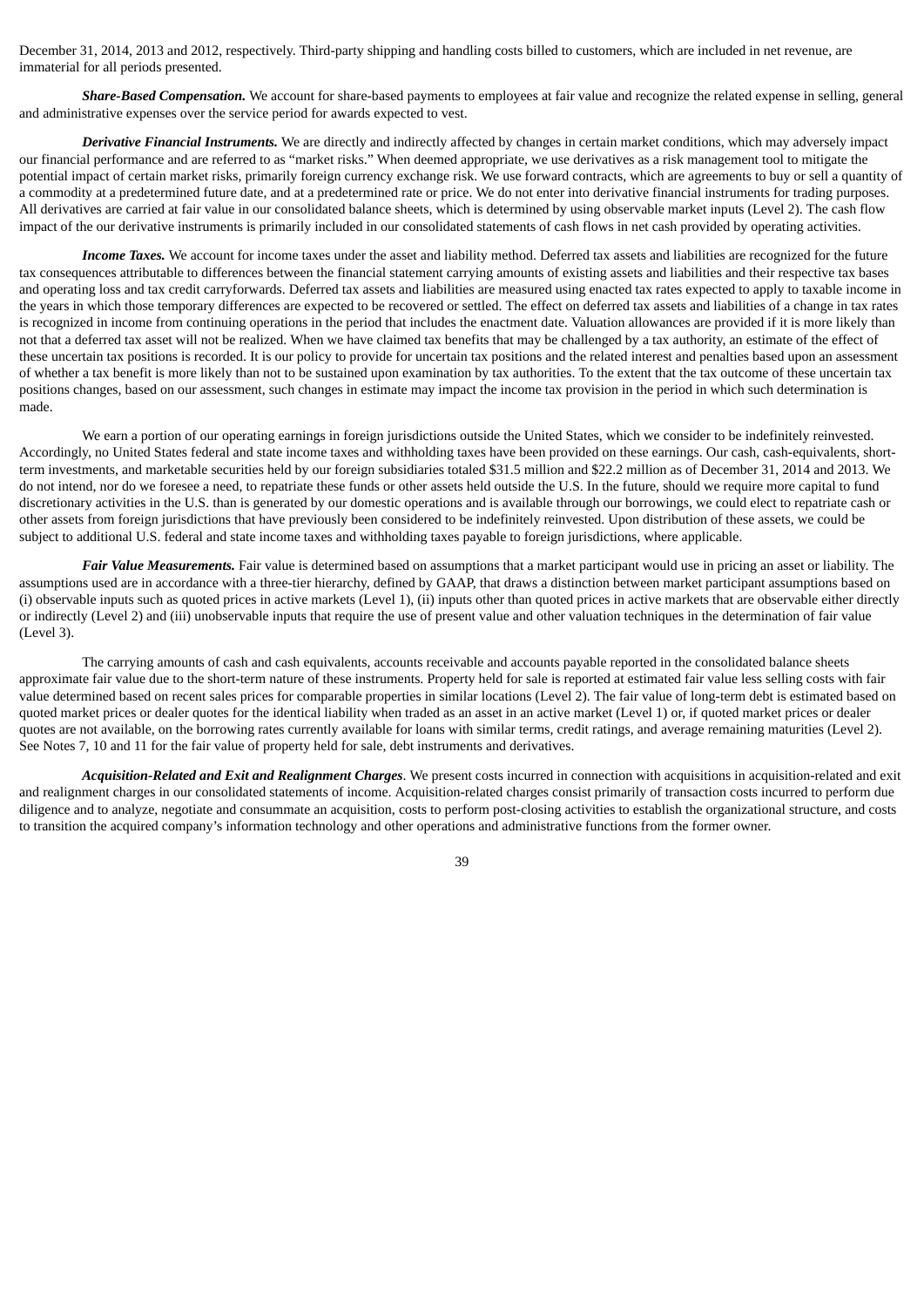Costs associated with exit and realignment activities are recorded at their fair value when incurred. Liabilities are established at the cease-use date for remaining operating lease and other contractual obligations, net of estimated sub-lease income. The net lease termination cost is discounted using a creditadjusted risk-free rate of interest. We evaluate these assumptions quarterly and adjust the liability accordingly. The current portion of accrued lease and other contractual termination costs is included in other accrued liabilities on the consolidated balance sheets, and the non-current portion is included in other liabilities. Severance benefits are recorded when payment is considered probable and reasonably estimable.

*Income Per Share.* Basic and diluted income per share are calculated pursuant to the two-class method, under which unvested share-based payment awards containing nonforfeitable rights to dividends are participating securities.

*Foreign Currency Translation.* Our foreign subsidiaries generally consider their local currency to be their functional currency. Assets and liabilities of these foreign subsidiaries are translated into U.S. dollars at period-end exchange rates and revenues and expenses are translated at average exchange rates during the period. Cumulative currency translation adjustments are included in accumulated other comprehensive income (loss) in shareholders' equity. Gains and losses on intercompany foreign currency transactions that are long-term in nature and which we do not intend to settle in the foreseeable future are also recognized in other comprehensive income (loss) in shareholders' equity. Realized gains and losses from foreign currency transactions are recorded in other operating income, net in the consolidated statements of income and were not material to our consolidated results of operations in 2014, 2013, and 2012.

*Business Combinations.* We account for acquired businesses using the acquisition method of accounting, which requires that the assets acquired and liabilities assumed be recorded at the date of acquisition at their respective fair values. Any excess of the purchase price over the estimated fair values of the net assets acquired is recorded as goodwill.

*Recent Accounting Pronouncements*. During 2014, we adopted Accounting Standard Updates (ASU's) issued by the Financial Accounting Standards Board (FASB).

We adopted an Accounting Standard Update (ASU) issued by the Financial Accounting Standards Board (FASB) for presentation of an unrecognized tax benefit when a net operating loss carryforward, a similar tax loss, or a tax credit carryforward exists. The adoption of this guidance did not have an impact on our financial position or results of operations.

On May 28, 2014, the FASB issued an ASU, *Revenue from Contracts with Customers*, which requires an entity to recognize the amount of revenue to which it expects to be entitled for the transfer of promised goods or services to customers. The ASU will replace most existing revenue recognition guidance in U.S. GAAP when it becomes effective on January 1, 2017. Early application is not permitted. The standard permits the use of either the retrospective or cumulative effect transition method. We are evaluating the effect that the ASU will have on our consolidated financial statements and related disclosures. We have not yet selected a transition method nor have we determined the effect of the standard on our ongoing financial reporting.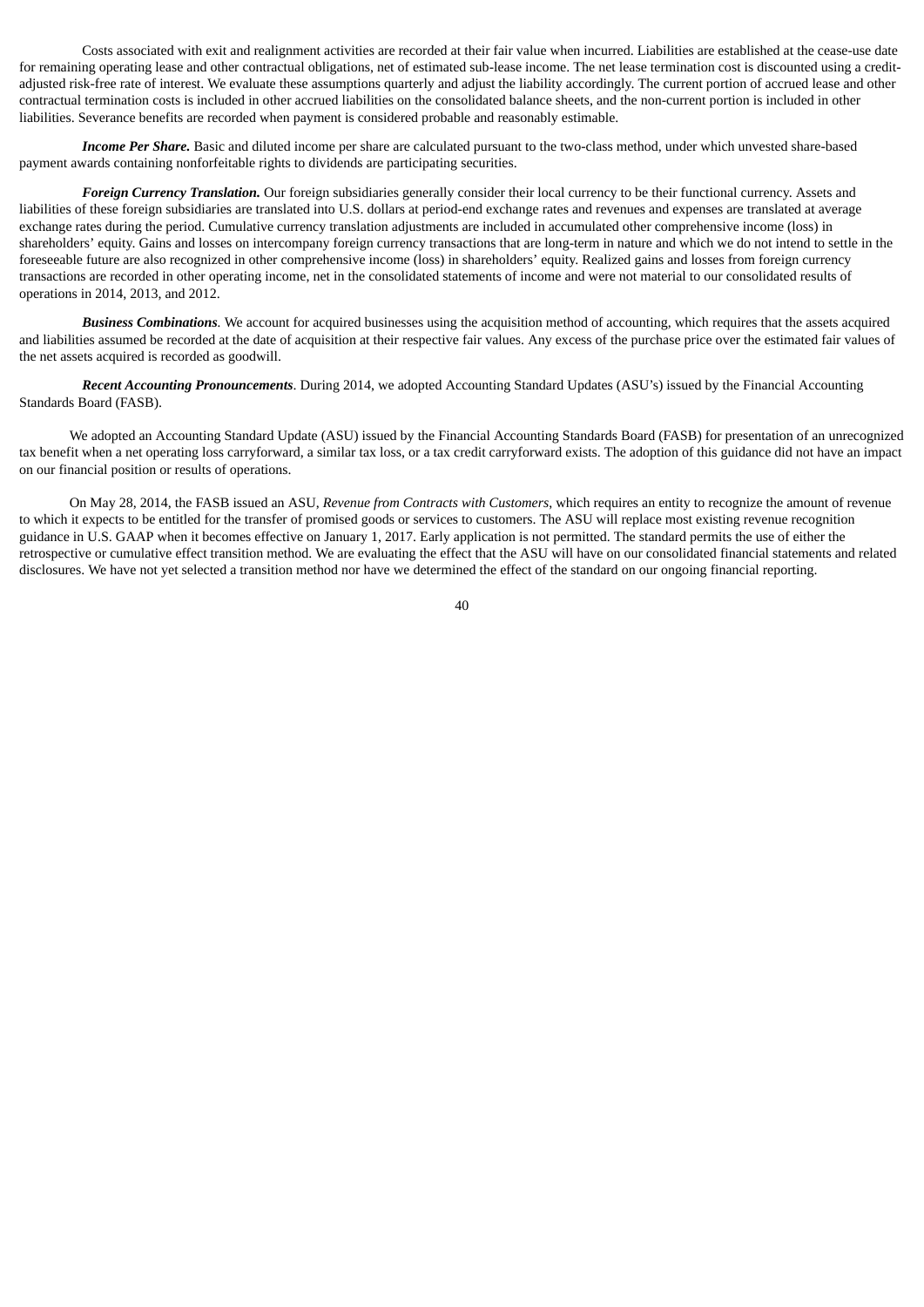## **Note 2—Significant Risks and Uncertainties**

Many of our hospital customers in the U.S. are represented by group purchasing organizations (GPOs) that contract with us for services on behalf of the GPO members. GPOs representing a significant portion of our business are Novation, LLC (Novation), MedAssets Inc. (MedAssets) and Premier, Inc. (Premier). Members of these GPOs have incentives to purchase from their primary selected distributor; however, they operate independently and are free to negotiate directly with distributors and manufacturers. For 2014, 2013 and 2012, net revenue from hospitals under contract with these GPOs represented the following approximate percentages of our net revenue annually: Novation—33%; MedAssets (including Broadlane in 2012)—24% to 25%; and Premier— 21% to 24%.

Net revenue from sales of product supplied by subsidiaries of Covidien Ltd. and Johnson & Johnson Healthcare Systems, Inc. represented between approximately 13% to 14% and 9% to 10% of our net revenue annually for 2014, 2013 and 2012, respectively.

### **Note 3—Acquisitions**

On October 1, 2014, we completed the acquisition of Medical Action Industries Inc., (Medical Action), a leading producer of surgical kits and procedure trays, which will enable an expansion of our capabilities in the assembly of kits, packs and trays for the healthcare market.

On November 1, 2014, we acquired ArcRoyal, a privately held surgical kitting company based in Ireland (ArcRoyal). The transaction expanded our capabilities in the assembly of kits, packs and trays in the European healthcare market.

The combined consideration for these two acquisitions was \$261.6 million, net of cash acquired, and including debt assumed of \$13.4 million (capitalized lease obligations). The acquisitions did not have a material effect on operational results for 2014.

The purchase price was allocated to the underlying assets acquired and liabilities assumed based upon our preliminary estimate of their fair values at the date of acquisition, with certain exceptions permitted under GAAP. The combined purchase price exceeded the preliminary estimated fair value of the net tangible and identifiable intangible assets by \$150.5 million, which was allocated to goodwill. The following table presents, in the aggregate, the preliminary estimated fair value of the assets acquired and liabilities assumed recognized as of the acquisition date. The allocation of purchase price to assets and liabilities acquired is not yet complete.

|                                                | <b>Preliminary Fair</b><br>Value Estimated as of<br><b>Acquisition Date</b> |
|------------------------------------------------|-----------------------------------------------------------------------------|
| Assets acquired:                               |                                                                             |
| Current assets                                 | \$<br>90,608                                                                |
| Property and equipment                         | 34,048                                                                      |
| Goodwill                                       | 150,492                                                                     |
| Intangible assets                              | 77,623                                                                      |
| <b>Total assets</b>                            | 352,771                                                                     |
| Liabilities assumed:                           |                                                                             |
| Current liabilities                            | 64,736                                                                      |
| Noncurrent liabilities                         | 26,426                                                                      |
| <b>Total liabilities</b>                       | 91,162                                                                      |
| Fair value of net assets acquired, net of cash | \$<br>261,609                                                               |

We are amortizing the fair value of acquired intangible assets, primarily customer relationships, over their remaining weighted average useful lives of 14 years.

Goodwill of \$150.5 million consists largely of expected opportunities to expand our kitting capabilities. We assigned goodwill of \$21.9 million to our International segment and \$128.6 million to our Domestic segment. None of the goodwill recognized is expected to be deductible for income tax purposes.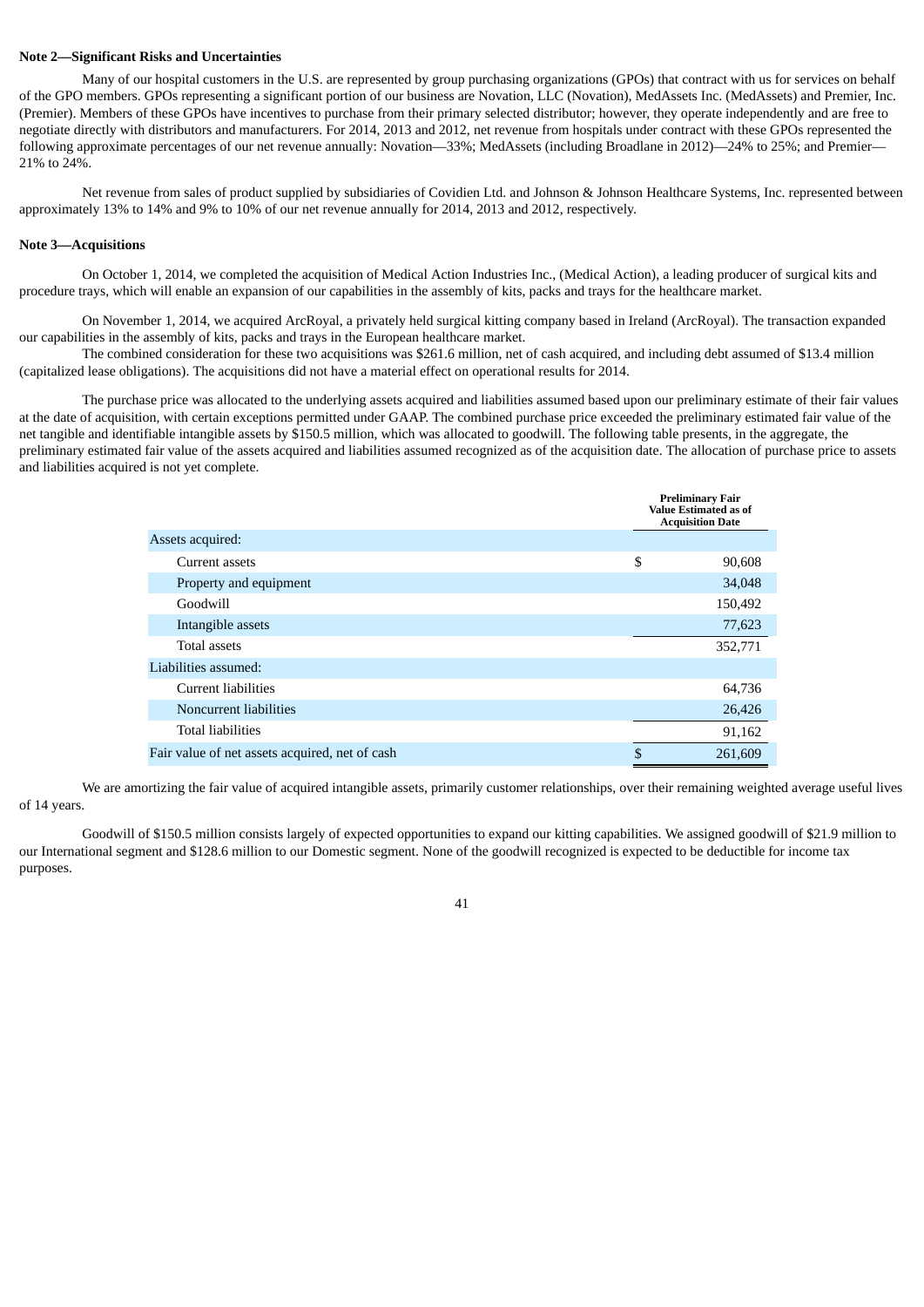Pro forma results of operations for these acquisitions have not been presented because the effects on revenue and net income were not material to our historic consolidated financial statements.

Acquisition-related expenses in the current year consisted primarily of transaction costs incurred to perform due diligence and to analyze, negotiate and consummate the Medical Action and ArcRoyal acquisitions, and costs to begin the integration of the acquired operations (including certain severance and contractual payments to former management). We also incurred certain acquisition-related charges in 2014 associated with costs in Movianto to resolve certain issues and claims with the former owner. We recognized pre-tax acquisition-related expenses of \$16.1 million in 2014 related to these activities.

Acquisition-related expenses of \$3.5 million and \$10.5 million for the years ended December 31, 2013 and 2012 were all related to Movianto which included \$8.0 million in transaction costs in 2012 and the remainder in both years was related to transition and integration activities.

#### **Note 4—Accounts and Notes Receivable, Net**

Allowances for losses on accounts and notes receivable of \$13.3 million, \$15.0 million and \$14.7 million have been applied as reductions of accounts receivable at December 31, 2014, 2013, and 2012. Write-offs of accounts and notes receivable were \$3.1 million, \$1.1 million and \$1.9 million for 2014, 2013 and 2012.

### **Note 5—Merchandise Inventories**

At December 31, 2014 and 2013, we had inventory of \$872.5 million and \$771.7 million, of which \$811.3 million and \$749.4 million were valued under LIFO. If LIFO inventories had been valued on a current cost or first-in, first-out (FIFO) basis, they would have been greater by \$116.2 million and \$108.6 million as of December 31, 2014 and 2013. At December 31, 2014, included in our inventory was \$20.0 million in raw materials, \$5.4 million in work in process and the remainder was finished goods. At December 31, 2013, all of our inventory was finished goods.

### **Note 6—Financing Receivables and Payables**

At December 31, 2014 and 2013, we had financing receivables of \$196.2 million and \$198.5 million and related payables of \$168.8 million and \$165.3 million outstanding under our order-to-cash program, which were included in other current assets and other current liabilities, respectively, in the consolidated balance sheets.

### **Note 7—Property and Equipment**

Property and equipment consists of the following:

| December 31,                |   | 2014       |      | 2013       |
|-----------------------------|---|------------|------|------------|
| Warehouse equipment         | Ф | 169,083    | - \$ | 160,379    |
| Computer equipment          |   | 31,162     |      | 31,784     |
| Building and improvements   |   | 87,974     |      | 50,225     |
| Leasehold improvements      |   | 58,046     |      | 49,879     |
| Land and improvements       |   | 17,771     |      | 17,489     |
| Furniture and fixtures      |   | 12,539     |      | 11,491     |
| Office equipment and other  |   | 19,781     |      | 8,240      |
|                             |   | 396,356    |      | 329,487    |
| Accumulated depreciation    |   | (163, 377) |      | (137, 526) |
| Property and equipment, net |   | 232,979    | S    | 191,961    |

Depreciation expense for property and equipment was \$35.5 million, \$33.1 million and \$26.1 million for the years ended December 31, 2014, 2013, and 2012. The gross value of assets recorded under capital leases was \$40.0 million and \$20.6 million with associated accumulated depreciation of\$10.5 million and \$8.7 million as of December 31, 2014 and 2013, respectively.

Property held for sale in our Domestic segment was \$5.6 million at December 31, 2014 and is included in other current assets, net, in the consolidated balance sheet. We are actively marketing the property for sale; however, the ultimate timing is dependent on local market conditions. We had no property classified as held for sale at December 31, 2013.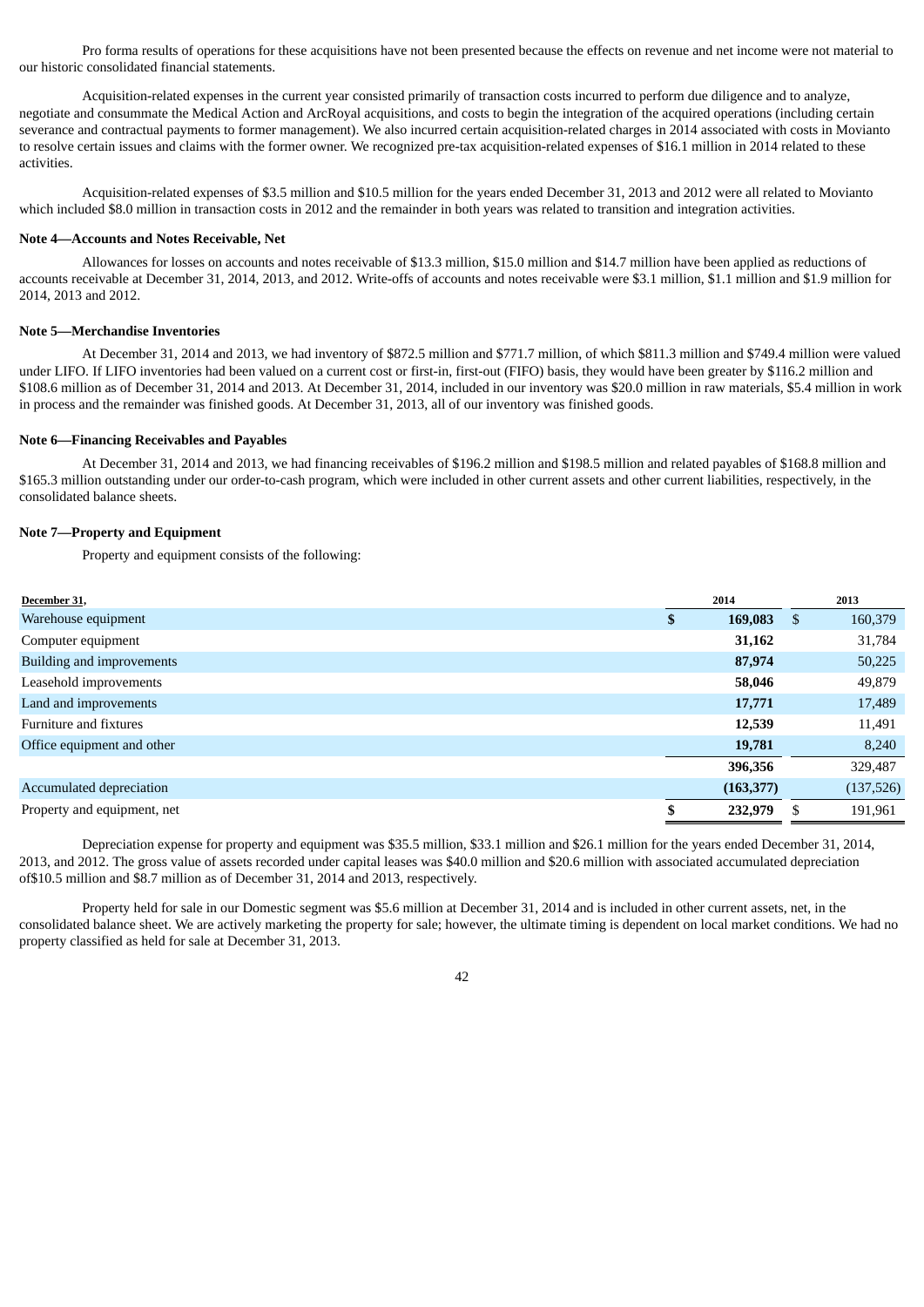## **Note 8—Goodwill and Intangible Assets**

The following table summarizes the changes in the carrying amount of goodwill through December 31, 2014:

|                                                | <b>Domestic Segment</b> | <b>International</b><br><b>Segment</b> | <b>Consolidated Total</b> |         |  |  |
|------------------------------------------------|-------------------------|----------------------------------------|---------------------------|---------|--|--|
| Carrying amount of goodwill, December 31, 2013 | \$<br>248,498           | 26,941                                 | \$                        | 275,439 |  |  |
| Currency translation adjustments               |                         | (2,655)                                |                           | (2,655) |  |  |
| Acquisitions (See Note 3)                      | 128.591                 | 21.901                                 |                           | 150,492 |  |  |
| Carrying amount of goodwill, December 31, 2014 | \$<br>377,089           | 46,187                                 | \$                        | 423,276 |  |  |

Intangible assets at December 31, 2014 and 2013 were as follows:

|                              | 2014 |                                  |  |                             |  |                                  |  |                             |
|------------------------------|------|----------------------------------|--|-----------------------------|--|----------------------------------|--|-----------------------------|
|                              |      | Customer<br><b>Relationships</b> |  | Other<br><b>Intangibles</b> |  | Customer<br><b>Relationships</b> |  | Other<br><b>Intangibles</b> |
| Gross intangible assets      |      | 125,448                          |  | 3,405                       |  | 51,544                           |  | 3,933                       |
| Accumulated amortization     |      | (19,773)                         |  | (487)                       |  | (14, 281)                        |  | (790)                       |
| Net intangible assets        |      | 105.675                          |  | 2,918                       |  | 37,263                           |  | 3,143                       |
| Weighted average useful life |      | 14 years                         |  | 6 years                     |  | 13 years                         |  | 6 years                     |

Customer relationships increased \$77.6 million on a gross basis in 2014 as a result of the Medical Action and ArcRoyal acquisitions. At December 31, 2014, \$66.1 million in net intangible assets were held in the Domestic segment and \$42.5 million were held in the International segment. Amortization expense for intangible assets was \$5.5 million for 2014, \$3.3 million for 2013 and \$2.5 million for 2012.

Based on the current carrying value of intangible assets subject to amortization, estimated amortization expense is \$10.5 million for 2015, \$10.4 million for 2016, \$10.3 million for 2017, \$9.6 million for 2018 and \$9.4 million for 2019.

#### **Note 9—Exit and Realignment Costs**

We periodically incur exit and realignment and other charges associated with optimizing our operations which include the closure and consolidation of certain distribution and logistics centers, administrative offices and warehouses in the United States and Europe. These charges also include costs associated with our strategic organizational realignment which include management changes, certain professional fees, and costs to streamline administrative functions and processes.

Exit and realignment charges by segment for the years ended December 31, 2014, 2013, and 2012 were as follows:

| Year ended December 31,            | 2014   |  | 2013  |  | 2012  |
|------------------------------------|--------|--|-------|--|-------|
| Domestic segment                   | 7,223  |  | 8.176 |  | (366) |
| International segment              | 19,490 |  | 751   |  |       |
| Total exit and realignment charges | 26,713 |  | 8.927 |  | (366) |

The following table summarizes the activity related to exit and realignment cost accruals through December 31, 2014: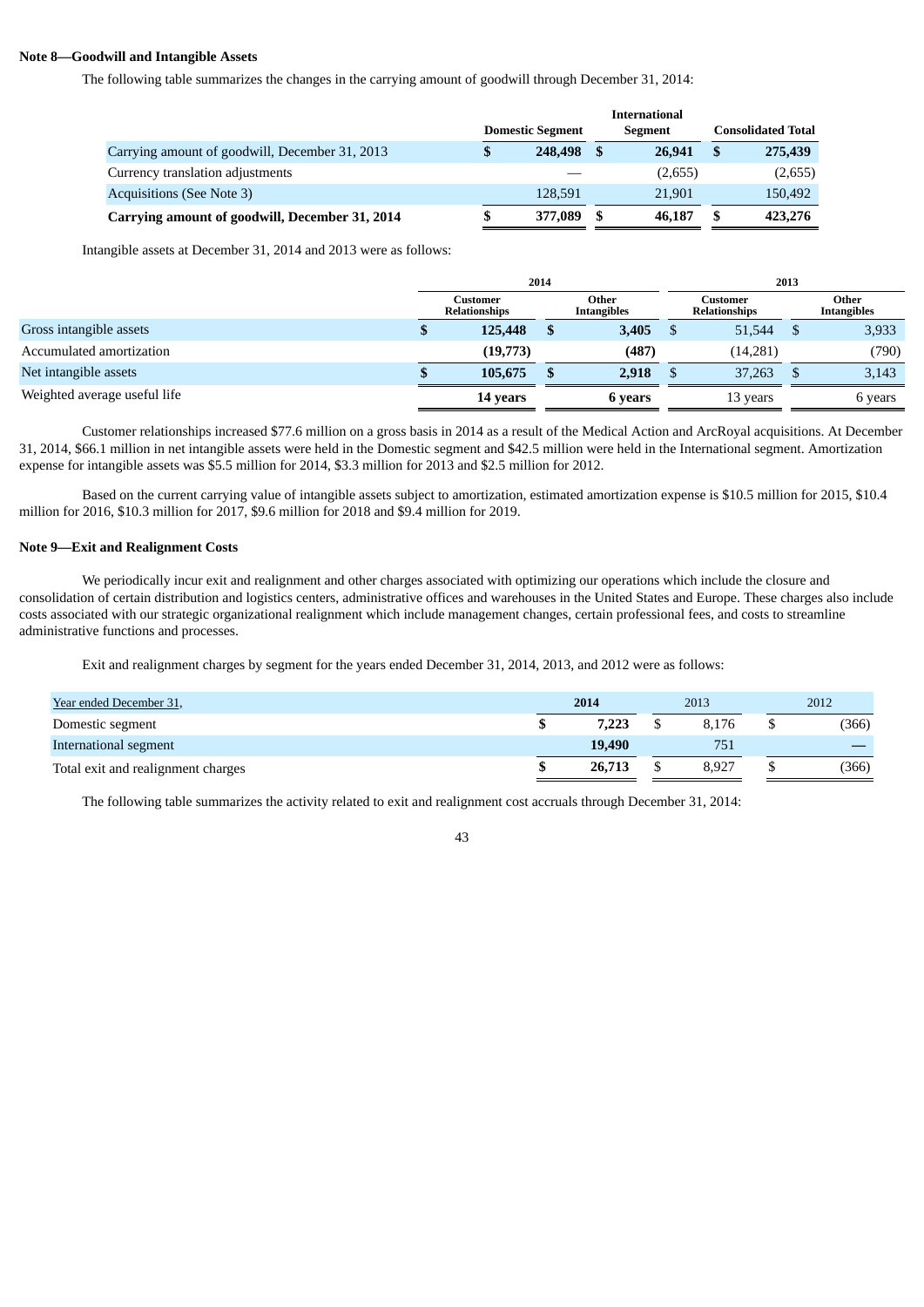|                                                         | Lease<br>obligations | <b>Severance and</b><br>Other | <b>Total</b>   |
|---------------------------------------------------------|----------------------|-------------------------------|----------------|
| Accrued exit and realignment charges, January 1, 2012   | 8,264                | -\$<br>1,831                  | 10,095<br>- \$ |
| Provision for exit and realignment activities           | 95                   | 1,088                         | 1,183          |
| Change in estimate                                      | (2, 183)             |                               | (2, 183)       |
| Interest accretion                                      | 267                  |                               | 267            |
| Cash payments, net of sublease income                   | (1,345)              | (1,803)                       | (3, 148)       |
| Accrued exit and realignment charges, December 31, 2012 | 5,098                | 1,116                         | 6,214          |
| Provision for exit and realignment activities           | 2,932                | 128                           | 3,060          |
| Cash payments, net of sublease income                   | (5,596)              | (769)                         | (6,365)        |
| Accrued exit and realignment charges, December 31, 2013 | 2,434                | 475                           | 2,909          |
| Provision for exit and realignment activities           | 5,592                | 6,338                         | 11,930         |
| Change in estimate                                      | (1,260)              |                               | (1,260)        |
| Cash payments, net of sublease income                   | (3, 191)             | (3,926)                       | (7, 117)       |
| Accrued exit and realignment charges, December 31, 2014 | 3,575                | 2,887                         | 6,462          |

In addition to the exit and realignment accruals in the preceding table, we also incurred \$16.0 million of costs that were expensed as incurred for the year ended December 31, 2014, including \$3.3 million in facility costs, \$6.0 million in accelerated amortization of an information system that is being replaced, \$2.9 million in labor costs, \$1.3 million in professional fees, \$1.8 million in information systems costs and \$0.7 million in other costs.

We incurred \$5.8 million of costs that were expensed as incurred for the year ended December 31, 2013, including \$3.7 million in product move costs and the remainder in losses on property and equipment and other expenses.

We incurred \$1.1 million of costs that were expensed as incurred for the year ended December 31, 2012, including \$0.8 million in impairment losses associated with property and equipment and \$0.3 million in other expenses.

We expect additional charges of approximately \$9.5 million in 2015 for activities initiated in the Domestic and International segments through December 31, 2014. These primarily include the closure and consolidation of certain Domestic facilities and accelerated amortization associated with a system replacement in the International segment.

## **Note 10—Debt**

Debt consists of the following:

|                                                                          | 2014 |                                                                                   |  |         |  | 2013    |                                       |          |
|--------------------------------------------------------------------------|------|-----------------------------------------------------------------------------------|--|---------|--|---------|---------------------------------------|----------|
| December 31,                                                             |      | <b>Estimated</b><br>Carrying<br>Carrying<br><b>Fair Value</b><br>Amount<br>Amount |  |         |  |         | <b>Estimated</b><br><b>Fair Value</b> |          |
| 6.35% Senior Notes, \$200 million par value, maturing April 2016 \$      |      |                                                                                   |  |         |  | 204,028 | \$                                    | 218,750  |
| 3.875% Senior Notes, \$275 million par value, maturing September<br>2021 |      | 273,777                                                                           |  | 275,055 |  |         |                                       |          |
| 4.375% Senior Notes, \$275 million par value, maturing December<br>2024  |      | 273,986                                                                           |  | 283,855 |  |         |                                       |          |
| <b>Revolving Credit Facility</b>                                         |      | 33,700                                                                            |  | 33,700  |  |         |                                       |          |
| Capital leases                                                           |      | 32,346                                                                            |  | 32,346  |  | 12,215  |                                       | 12,215   |
| Total debt                                                               |      | 613,809                                                                           |  | 624,956 |  | 216.243 |                                       | 230,965  |
| Less current maturities                                                  |      | (5,258)                                                                           |  | (5,258) |  | (3,457) |                                       | (3, 457) |
| Long-term debt                                                           |      | 608,551                                                                           |  | 619,698 |  | 212,786 |                                       | 227,508  |

On September 16, 2014, we issued \$275 million of 3.875% senior notes due 2021 (the "2021 Notes") and \$275 million of 4.375% senior notes due 2024 (the "2024 Notes"). The 2021 Notes were sold at 99.5% of the principal amount with an effective yield of 3.951%. The 2024 Notes were sold at 99.6% of the principal with an effective yield of 4.422%. Interest on the 2021 Notes and 2024 Notes is payable semiannually in arrears, commencing on March 15, 2015 and December 15, 2014, respectively. We have the option to redeem the 2021 Notes and 2024 Notes in part or in whole prior to maturity at a redemption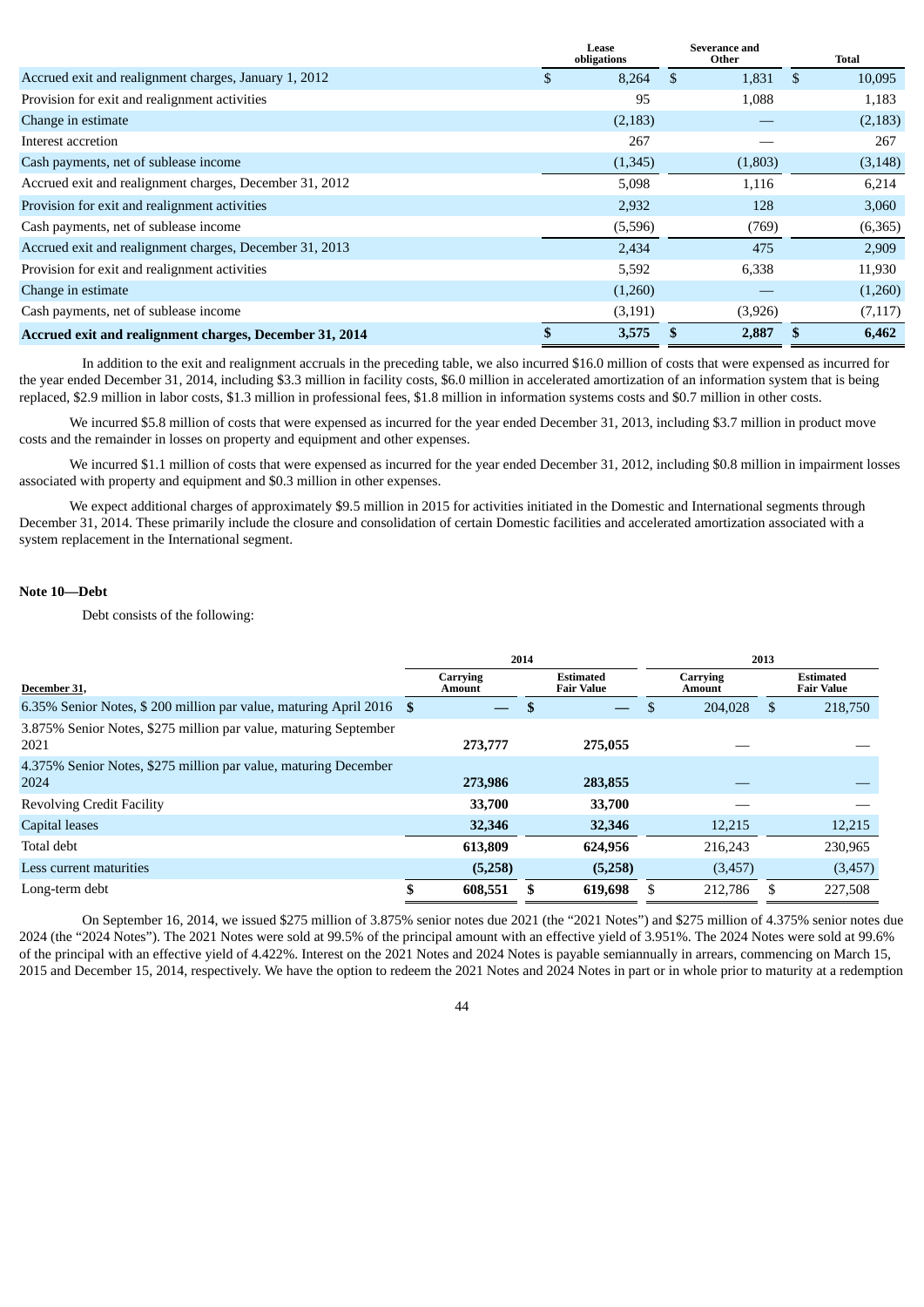price equal to the greater of 100% of the principal amount or the present value of the remaining scheduled payments discounted at the Treasury Rate plus 30 basis points. We are deferring and amortizing over the respective terms \$4.8 million in costs incurred in connection with the issuance of the 2021 Notes and the 2024 Notes.

On October 16, 2014, we used a portion of the net proceeds from the 2021 Notes and the 2024 Notes to fund the early retirement of all of our \$200 million of 6.35% senior notes due in 2016 (2016 Notes), which included the payment of a \$17.4 million redemption premium. We recorded a net loss on the early retirement of our 2016 Notes of \$14.9 million, which includes the redemption premium offset by the recognition of a gain on previously settled interest rate swaps.

On September 17, 2014, we amended our existing Credit Agreement, increasing our borrowing capacity from \$350 million to \$450 million and extending the term through September 2019 (the Amended Credit Agreement). Under the Amended Credit Agreement, we have the ability to request two one-year extensions and to request an increase in aggregate commitments by up to \$200 million. The interest rate on the Amended Credit Agreement, which is subject to adjustment quarterly, is based on the London Interbank Offered Rate (LIBOR), the Federal Funds Rate or the Prime Rate, plus an adjustment based on the better of our debt ratings or leverage ratio (Credit Spread) as defined by the Amended Credit Agreement. We are charged a commitment fee of between 12.5 and 25.0 basis points on the unused portion of the facility. The terms of the Amended Credit Agreement limit the amount of indebtedness that we may incur and require us to maintain ratios for leverage and interest coverage, including on a pro forma basis in the event of an acquisition. Based on our leverage ratio at December 31, 2014, the interest rate under the credit facility is LIBOR plus 1.375%.

At December 31, 2014 , we had \$33.7 million in borrowings and letters of credit of approximately \$5.0 million outstanding under the Amended Credit Agreement, leaving \$411 million available for borrowing. We also have a \$1.5 million letter of credit outstanding as of December 31, 2014 and 2013, which supports our facilities leased in Europe.

The Amended Credit Agreement and Senior Notes contain cross-default provisions which could result in the acceleration of payments due in the event of default of either agreement. We believe we were in compliance with our debt covenants at December 31, 2014.

Cash payments for interest during 2014, 2013 and 2012 were \$18.5 million, \$14.7 million and \$14.7 million.

We enter into long-term non-cancellable leases for certain warehouse equipment and vehicles which, for accounting purposes, are classified as capital leases. We also operate a packaging facility acquired with Medical Action which is subject to a long-term capital lease. As of December 31, 2014, we were obligated under capital leases for minimum annual rental payments as follows:

| \$<br>7,306  |
|--------------|
| 6,816        |
| 5,744        |
| 4,673        |
| 3,459        |
| 18,187       |
| 46,185       |
| (13, 839)    |
| 32,346       |
| (5,258)      |
| \$<br>27,088 |
|              |

### **Note 11—Derivative Financial Instruments**

 $Y_{\ell}$ 

We are directly and indirectly affected by changes in certain market conditions. These changes in market conditions may adversely impact our financial performance and are referred to as "market risks." When deemed appropriate, we use derivatives as a risk management tool to mitigate the potential impact of certain market risks. The primary market risk managed through the use of derivative instruments is foreign currency exchange risk.

We use forward contracts which are agreements to buy or sell a quantity of a currency or commodity at a predetermined future date, and at a predetermined rate or price. We do not enter into derivative financial instruments for trading purposes.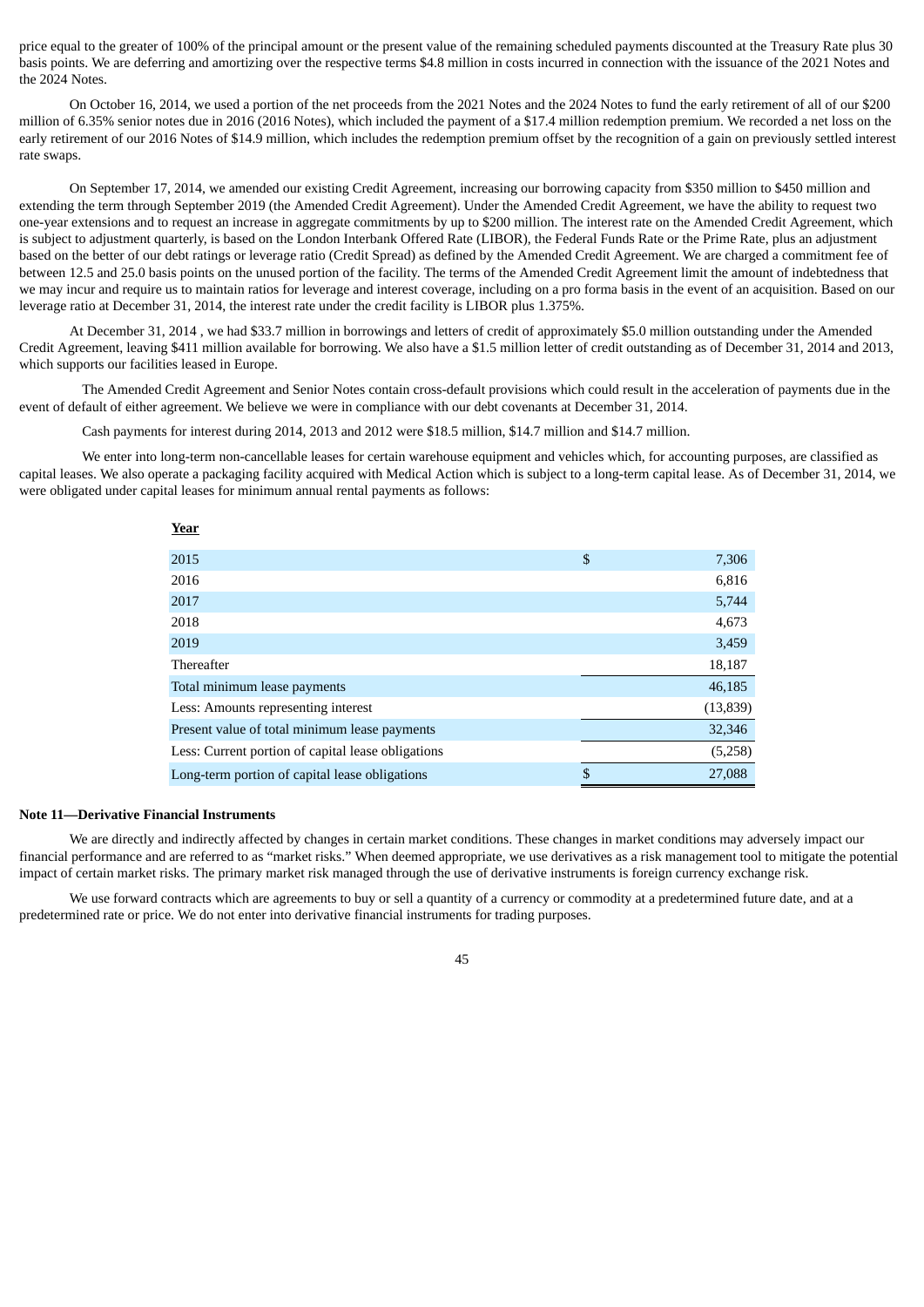The total notional values of our foreign currency derivatives was \$10.0 million as of December 31, 2014. These contracts were acquired with the acquisition of ArcRoyal. We were not party to any derivatives as of or for the year ended December 31, 2013 or 2012. The notional amounts of the derivative instruments do not necessarily represent the amounts exchanged by the parties and, therefore, are not a direct measure of our exposure to the financial risks described above. The amounts are calculated by reference to the notional amounts and by other terms of the derivative, such as foreign currency exchange rates. We determine the fair value of our derivatives based on quoted market prices. We do not view the fair value of our derivatives in isolation, but rather in relation to the fair values or cash flows of the underlying exposure. Our derivatives are straightforward over-the-counter instruments with liquid markets.

All derivatives are carried at fair value in our consolidated balance sheets in other assets and other liabilities line items. We do not currently have any derivatives designated as hedging instruments and all gains and losses resulting from changes in the fair value of derivative instruments are immediately recognized into earnings. At December 31, 2014 the fair value of our foreign currency contracts included in other assets on the consolidated balance sheet was \$0.7 million. The impact from changes in the fair value of these foreign currency derivatives included in other operating income, net was \$0.2 million for the year ended December 31, 2014. We consider the risk of counterparty default to be minimal.

#### **Note 12—Share-Based Compensation**

We maintain a share-based compensation plan (the Plan) that is administered by the Compensation and Benefits Committee of the Board of Directors. The Plan allows us to award or grant to officers, directors and employees incentive, non-qualified and deferred compensation stock options, stock appreciation rights (SARs), performance shares, and restricted and unrestricted stock. We use authorized and unissued common shares for grants of restricted stock or for stock option exercises. At December 31, 2014, approximately 1.8 million common shares were available for issuance under the Plan.

Restricted stock awarded under the Plan generally vests over one, three or five years. Certain restricted stock grants contain accelerated vesting provisions, based on the satisfaction of certain performance criteria related to the achievement of certain financial and operational results. Performance shares awarded under the Plan are issuable as restricted stock upon meeting performance goals and generally have a total performance and vesting period of three years. Stock options awarded under the Plan are generally subject to graded vesting over three years and expire seven to ten years from the date of grant. The options are granted at a price equal to fair market value at the date of grant. We did not grant any stock options in 2014, 2013, or 2012.

We have a Management Equity Ownership Program that provides for each of our officers to own common stock at specified levels, which gradually increase over five years. Officers and certain other employees who meet specified ownership goals in a given year are awarded restricted stock or performance shares under the provisions of the program. We recognize the fair value of stock-based compensation awards, which is based upon the market price of the underlying common stock at the grant date, on a straight-line basis over the estimated requisite service period, which may be based on a service condition, a performance condition, or a combination of both. The fair value of performance shares as of the date of grant is estimated assuming that performance goals will be achieved at target levels. If such goals are not probable of being met, or are probable of being met at different levels, recognized compensation cost is adjusted to reflect the change in estimated fair value of restricted stock to be issued at the end of the performance period.

Total share-based compensation expense for December 31, 2014, 2013 and 2012, was \$8.2 million, \$6.4 million and \$5.7 million, with recognized tax benefits of \$3.2 million, \$2.5 million and \$2.2 million. Unrecognized compensation cost related to nonvested restricted stock awards, net of estimated forfeitures, was \$12.8 million at December 31, 2014. This amount is expected to be recognized over a weighted-average period of 2.2 years, based on the maximum remaining vesting period required under the awards, and the amount that would be recognized over a shorter period based on accelerated vesting provisions, is approximately \$0.6 million. Unrecognized compensation cost related to nonvested performance share awards as of December 31, 2014 was \$0.9 million and will be recognized primarily in 2015 if the related performance targets are met.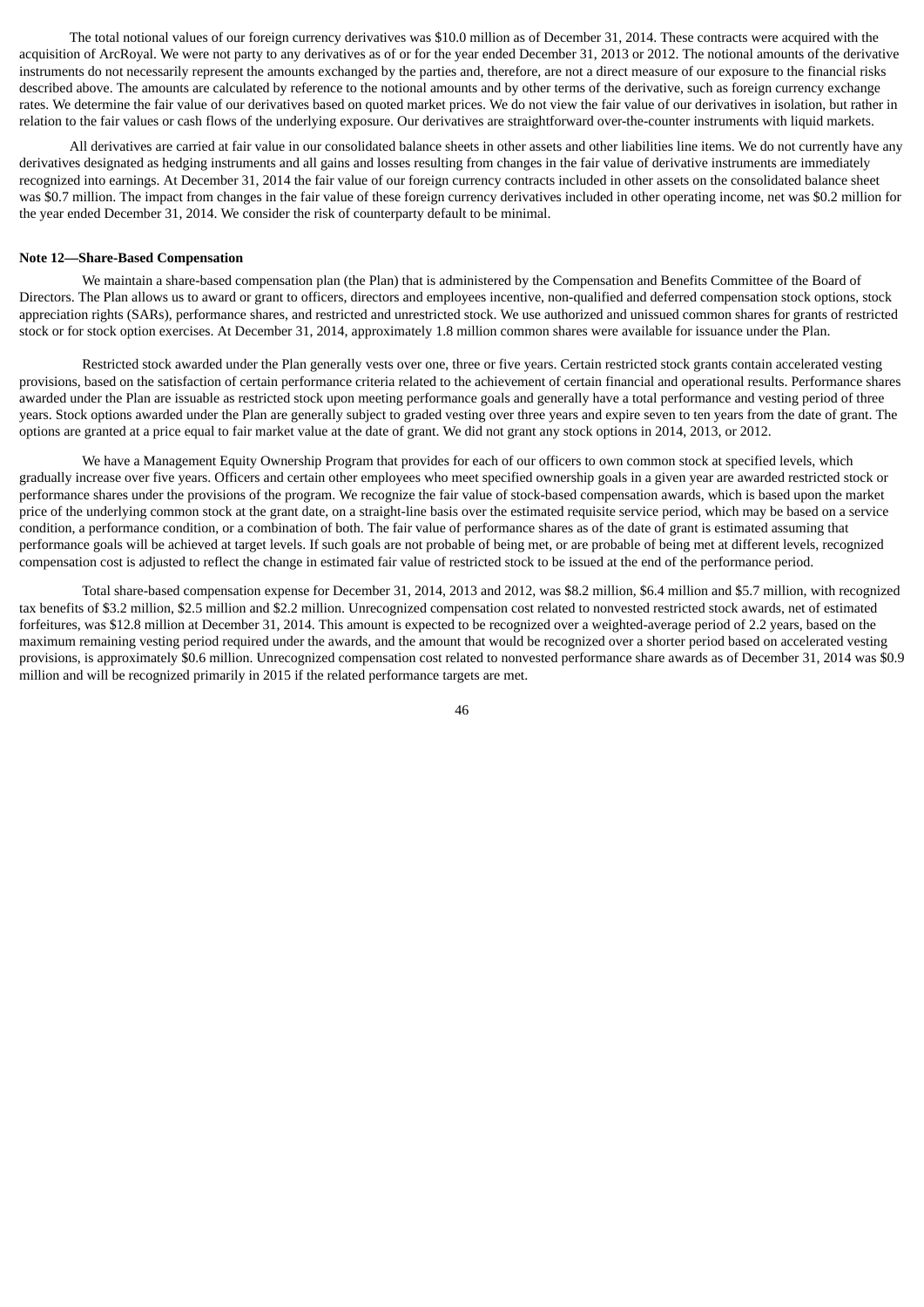The following table summarizes the activity and value of nonvested restricted stock and performance share awards for the years ended December 31, 2014, 2013 and 2012:

|                                  | 2014                                  |    | 2013                                                      |                                       | 2012 |                                                                  |                                |    |                                                           |
|----------------------------------|---------------------------------------|----|-----------------------------------------------------------|---------------------------------------|------|------------------------------------------------------------------|--------------------------------|----|-----------------------------------------------------------|
|                                  | Number of<br><b>Shares</b><br>(000's) |    | Weighted<br>Average<br>Grant-date<br>Value<br>(per share) | Number of<br><b>Shares</b><br>(000's) |      | Weighted<br>Average<br><b>Grant-date</b><br>Value<br>(per share) | Number of<br>Shares<br>(000's) |    | Weighted<br>Average<br>Grant-date<br>Value<br>(per share) |
| Nonvested awards at beginning of |                                       |    |                                                           |                                       |      |                                                                  |                                |    |                                                           |
| year                             | 738                                   | S. | 30.81                                                     | 720                                   | \$   | 30.14                                                            | 826                            | \$ | 27.97                                                     |
| Granted                          | 371                                   |    | 33.69                                                     | 339                                   |      | 31.65                                                            | 298                            |    | 29.86                                                     |
| <b>Vested</b>                    | (201)                                 |    | 31.01                                                     | (206)                                 |      | 30.22                                                            | (300)                          |    | 23.69                                                     |
| Forfeited                        | (94)                                  |    | 30.89                                                     | (115)                                 |      | 30.51                                                            | (104)                          |    | 30.35                                                     |
| Nonvested awards at end of year  | 814                                   |    | 33.29                                                     | 738                                   |      | 30.81                                                            | 720                            |    | 30.14                                                     |

The total value of restricted stock vesting during the years ended December 31, 2014, 2013 and 2012, was \$6.2 million, \$6.2 million and \$7.1 million. There were no SARs outstanding at December 31, 2014 and 2013.

The following table summarizes the activity and terms of outstanding options at December 31, 2014, and for each of the years in the three-year period then ended:

|                                                 | Number of<br>Options (000's) | <b>Weighted Average</b><br><b>Exercise Price</b><br>(per share) | <b>Weighted Average</b><br>Remaining<br><b>Contractual Life</b><br>(years) | Aggregate<br><b>Intrinsic Value</b><br>(millions) |
|-------------------------------------------------|------------------------------|-----------------------------------------------------------------|----------------------------------------------------------------------------|---------------------------------------------------|
| Options outstanding at December 31, 2011        | 556                          | 21.72<br>S                                                      |                                                                            |                                                   |
| Exercised                                       | (237)                        | 21.04                                                           |                                                                            |                                                   |
| Forfeited                                       | (7)                          | 21.07                                                           |                                                                            |                                                   |
| Options outstanding at December 31, 2012        | 312                          | 22.25                                                           |                                                                            |                                                   |
| Exercised                                       | (244)                        | 21.97                                                           |                                                                            |                                                   |
| Forfeited                                       | (4)                          | 21.72                                                           |                                                                            |                                                   |
| Options outstanding at December 31, 2013        | 64                           | 23.33                                                           |                                                                            |                                                   |
| Exercised                                       | (49)                         | 24.21                                                           |                                                                            |                                                   |
| Forfeited                                       | __                           |                                                                 |                                                                            |                                                   |
| <b>Options outstanding at December 31, 2014</b> | 15                           | 20.49                                                           | 0.8 <sup>5</sup>                                                           | 0.2                                               |

At December 31, 2014, the following stock option groups were outstanding:

|                                                 | Number of<br><b>Options</b><br>(000's) | Weighted<br>Average<br>Exercise<br>Price<br>(per share) | Weighted<br>Average<br>Remaining<br>Contractual<br>Life<br>(years) |
|-------------------------------------------------|----------------------------------------|---------------------------------------------------------|--------------------------------------------------------------------|
| Range of Exercise Prices (per share)            |                                        |                                                         |                                                                    |
| $$17.01 - $22.00$                               | 15                                     | 20.49                                                   | 0.8                                                                |
| <b>Options outstanding at December 31, 2014</b> | 15                                     | 20.49                                                   | 0.8                                                                |

The total intrinsic value of stock options exercised during the years ended December 31, 2014, 2013 and 2012, was \$0.5 million, \$0.8 million and \$1.9 million. No options were granted in 2014, 2013 or 2012. All options outstanding at December 31, 2014, were vested and exercisable.

## **Note 13—Retirement Plans**

*Savings and Retirement Plans.* We maintain a voluntary 401(k) savings and retirement plan covering substantially all full-time and certain parttime employees in the United States who have completed one month of service and have attained age 18. We match a certain percentage of each employee's contribution. The plan also provides for a minimum contribution by us to the plan for all eligible employees of 1% of their salary, subject to certain limits, and discretionary profit-sharing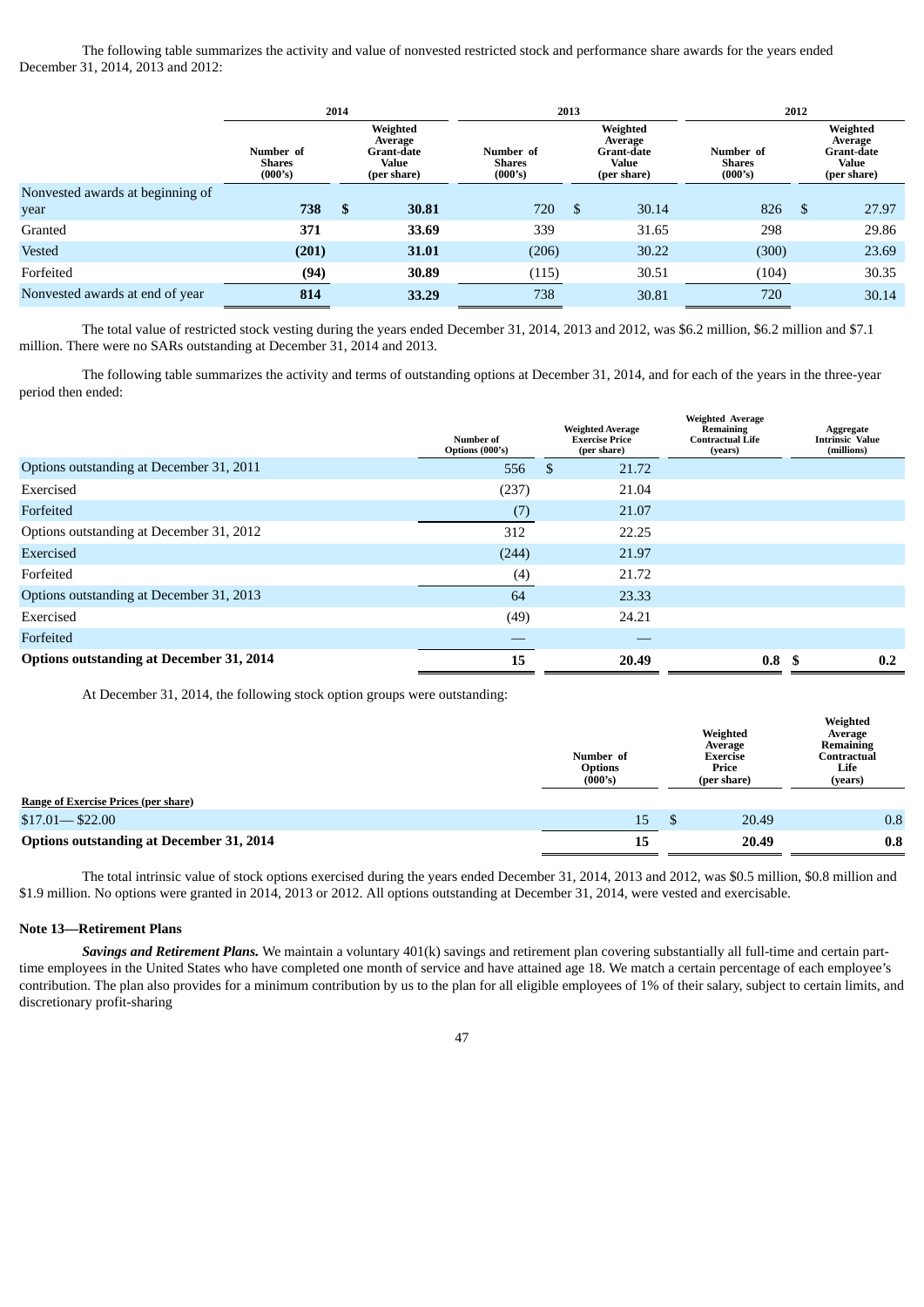contributions. We may increase or decrease our matching contributions at our discretion, on a prospective basis. We incurred \$10.8 million, \$10.1 million, and \$9.8 million of expense related to this plan in 2014, 2013 and 2012. We also maintain defined contribution plans in some of the European countries in which we operate. Expenses related to these plans were not material in 2014, 2013 or 2012.

*Domestic Retirement Plans.* We have a noncontributory, unfunded retirement plan for certain officers and other key employees in the United States (Domestic Retirement Plan). In February 2012, our Board of Directors amended the Domestic Retirement Plan to freeze benefit levels and modify vesting provisions under the plan effective as of March 31, 2012.

The following table sets forth the Domestic Retirement Plan's financial status and the amounts recognized in our consolidated balance sheets:

| December 31,                                                      | 2014            |    | 2013      |
|-------------------------------------------------------------------|-----------------|----|-----------|
| <b>Change in benefit obligation</b>                               |                 |    |           |
| Benefit obligation, beginning of year                             | \$<br>42,011    | \$ | 46,759    |
| Interest cost                                                     | 1,849           |    | 1,608     |
| Actuarial (gain) loss                                             | 6,820           |    | (4,700)   |
| <b>Benefits</b> paid                                              | (1,625)         |    | (1,656)   |
| Benefit obligation, end of year                                   | \$<br>49,055    | \$ | 42,011    |
| <b>Change in plan assets</b>                                      |                 |    |           |
| Fair value of plan assets, beginning of year                      | \$              | \$ |           |
| <b>Employer contribution</b>                                      | 1,625           |    | 1,656     |
| Benefits paid                                                     | (1,625)         |    | (1,656)   |
| Fair value of plan assets, end of year                            | \$              | \$ |           |
| Funded status at December 31                                      | \$<br>(49, 055) | \$ | (42, 011) |
| Amounts recognized in the consolidated balance sheets             |                 |    |           |
| Other current liabilities                                         | \$<br>(1,770)   | \$ | (1,831)   |
| Other liabilities                                                 | (47, 282)       |    | (40, 178) |
| Accumulated other comprehensive loss                              | 16,853          |    | 10,849    |
| Net amount recognized                                             | \$<br>(32, 199) | \$ | (31, 160) |
| <b>Accumulated benefit obligation</b>                             | 49,055          | \$ | 42,011    |
| Weighted average assumptions used to determine benefit obligation |                 |    |           |
| Discount rate                                                     | 3.75%           |    | 4.50%     |
| Rate of increase in compensation levels                           | N/A             |    | N/A       |

Plan benefit obligations of the Domestic Retirement Plan were measured as of December 31, 2014 and 2013. Plan benefit obligations are determined using assumptions developed at the measurement date. The weighted average discount rate, which is used to calculate the present value of plan liabilities, is an estimate of the interest rate at which the plan liabilities could be effectively settled at the measurement date. When estimating the discount rate, we review yields available on high-quality, fixed-income debt instruments and use a yield curve model from which the discount rate is derived by applying the projected benefit payments under the plan to points on a published yield curve.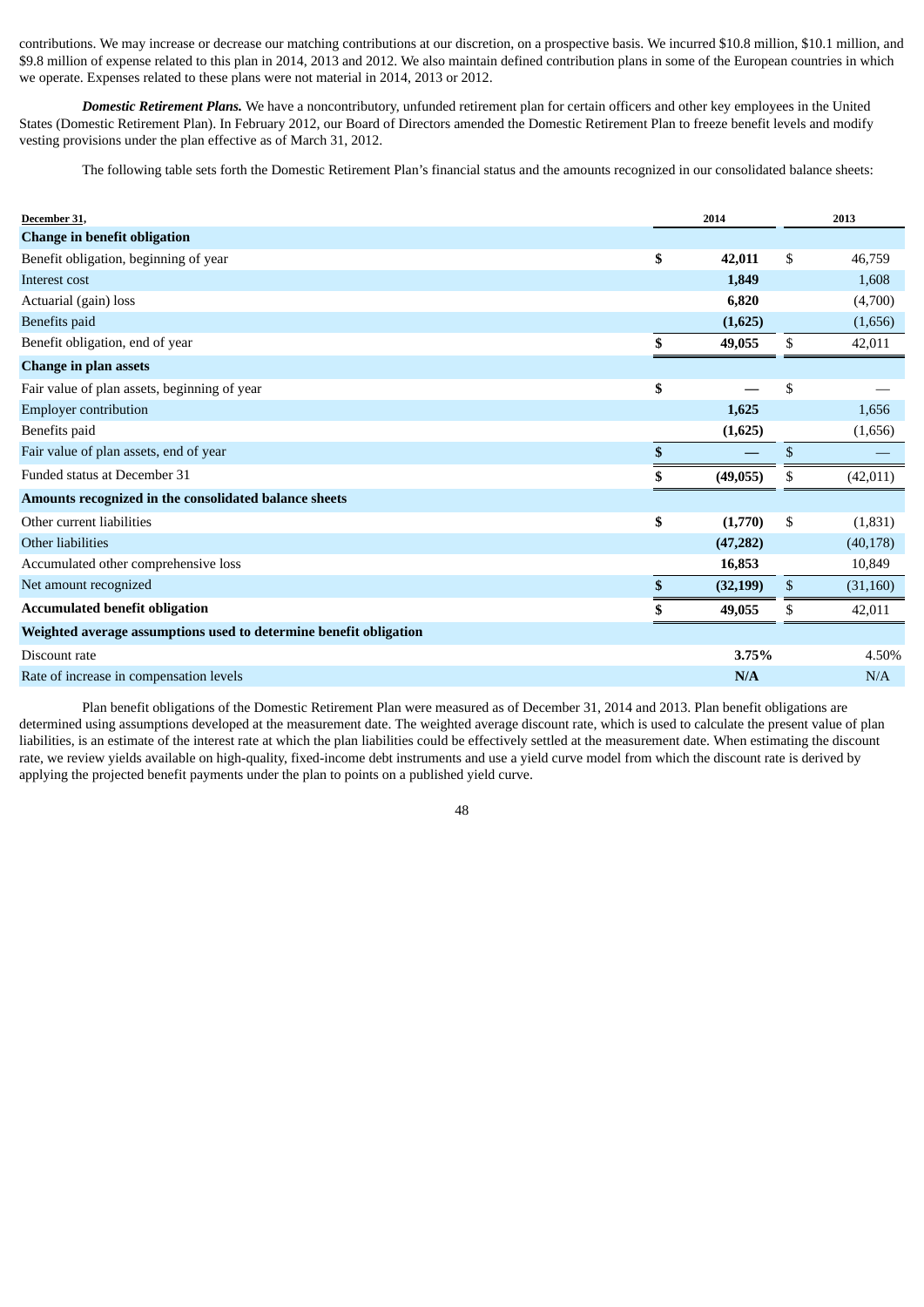The components of net periodic benefit cost for the Domestic Retirement Plan, which is included in selling, general, and administrative expenses in the consolidated statements of income, are as follows:

| Year ended December 31,                                                  |  | 2014  |               |       |   | 2013  |  |  |  | 2012 |
|--------------------------------------------------------------------------|--|-------|---------------|-------|---|-------|--|--|--|------|
| Service cost                                                             |  |       |               |       |   | 130   |  |  |  |      |
| Interest cost                                                            |  | 1,849 |               | 1,608 |   | 1,616 |  |  |  |      |
| Recognized net actuarial loss                                            |  | 816   |               | 1,366 |   | 971   |  |  |  |      |
| Curtailment loss                                                         |  |       |               |       |   | 234   |  |  |  |      |
| Net periodic benefit cost                                                |  | 2.665 | <sup>\$</sup> | 2.974 | Ъ | 2,951 |  |  |  |      |
| Weighted average assumptions used to determine net periodic benefit cost |  |       |               |       |   |       |  |  |  |      |
| Discount rate                                                            |  | 4.50% |               | 3.50% |   | 4.00% |  |  |  |      |
| Rate of increase in future compensation levels                           |  | N/A   |               | N/A   |   | 3.00% |  |  |  |      |

Amounts recognized for the Domestic Retirement Plan as a component of accumulated other comprehensive loss as of the end of the year that have not been recognized as a component of the net periodic benefit cost are presented in the following table. We expect to recognize approximately \$1.6 million of the net actuarial loss reported in the following table as of December 31, 2014, as a component of net periodic benefit cost during 2015.

| Year ended December 31,                                                       | 2014 |               | 2013      |  |
|-------------------------------------------------------------------------------|------|---------------|-----------|--|
| Net actuarial loss                                                            |      | $(16,853)$ \$ | (10, 848) |  |
| Deferred tax benefit                                                          |      | 6,573         | 4.231     |  |
| Amounts included in accumulated other comprehensive income (loss), net of tax |      | (10.280)      | (6,617)   |  |

As of December 31, 2014, the expected benefit payments required for each of the next five years and the five-year period thereafter for the Domestic Retirement Plan are as follows:

| <b>Year</b> |             |
|-------------|-------------|
| 2015        | \$<br>1,803 |
| 2016        | 1,937       |
| 2017        | 2,056       |
| 2018        | 2,179       |
| 2019        | 2,266       |
| 2020-2024   | 12,711      |
|             |             |

As a result of the acquisition of Medical Action on October 1, 2014, we also have a defined benefit plan covering certain of their employees. As of December 31, 2014, the accumulated benefit obligation under this plan was \$0.9 million.

*International Retirement Plans.* Certain of our foreign subsidiaries have defined benefit pension plans covering substantially all of their respective employees. As of December 31, 2014 and 2013, the accumulated benefit obligation under these plans was \$1.9 million and \$2.4 million. We recorded \$0.2 million, \$0.2 million and \$0.1 million in net periodic benefit cost in selling, general and administrative expenses for the years ended December 31, 2014, 2013 and 2012.

## **Note 14—Income Taxes**

The components of income (loss) before income taxes consist of the following: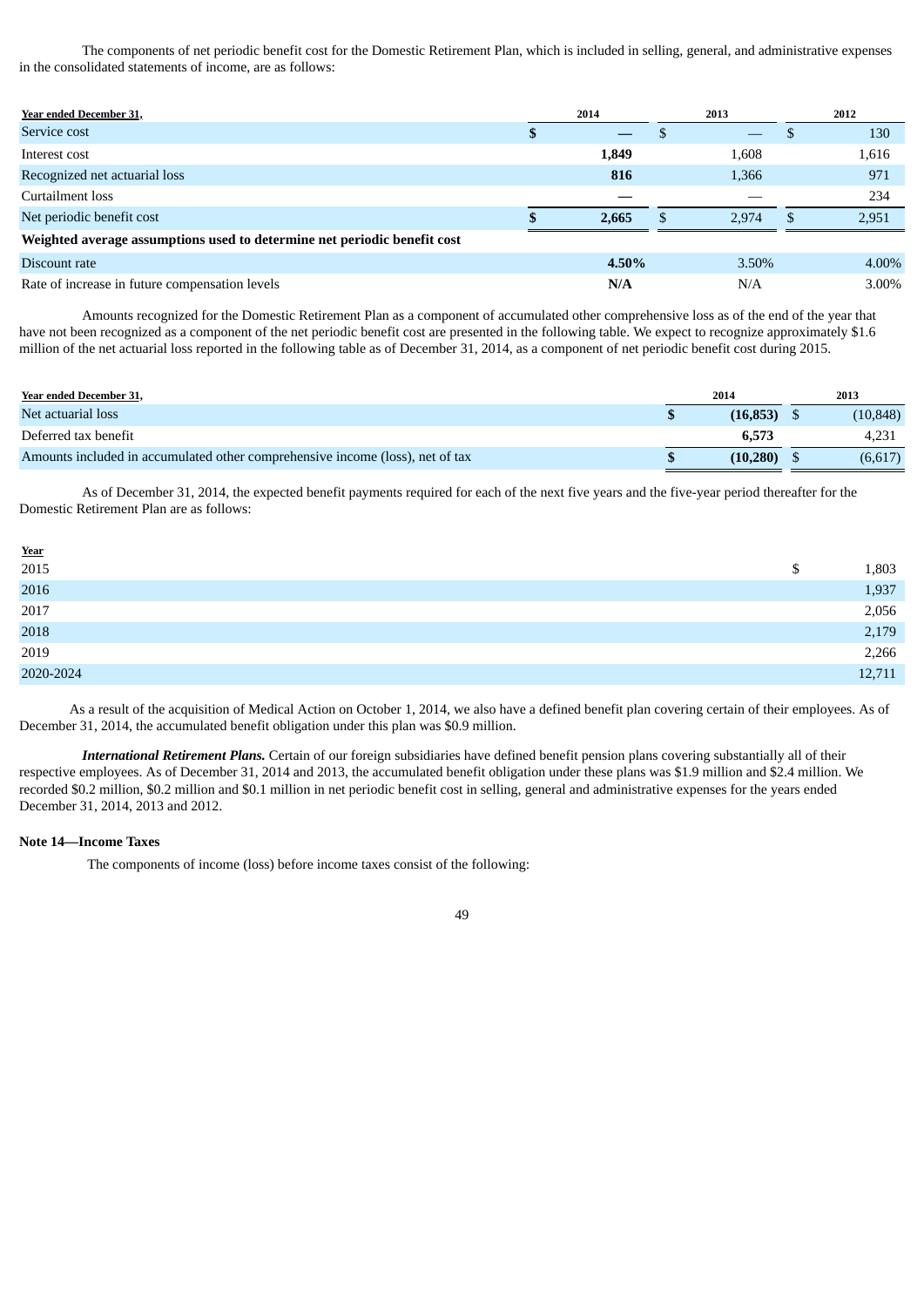| Year ended December 31,            | 2014      | 2013    | 2012    |
|------------------------------------|-----------|---------|---------|
| Income (loss) before income taxes: |           |         |         |
| U.S.                               | 155,132   | 192.239 | 192,978 |
| Foreign                            | (28, 649) | (7,254) | (9,622) |
| Income before income taxes         | 126,483   | 184,985 | 183,356 |

The income tax provision consists of the following:

| Year ended December 31,           | 2014         | 2013 |          |     | 2012    |
|-----------------------------------|--------------|------|----------|-----|---------|
| Current tax provision (benefit):  |              |      |          |     |         |
| Federal                           | \$<br>52,178 | \$   | 58,487   | -\$ | 62,859  |
| <b>State</b>                      | 9,801        |      | 10,455   |     | 10,537  |
| Foreign                           | 1,386        |      | 1,448    |     | (103)   |
| Total current tax provision       | 63,365       |      | 70,390   |     | 73,293  |
| Deferred tax provision (benefit): |              |      |          |     |         |
| Federal                           | 282          |      | 5,455    |     | 2,529   |
| <b>State</b>                      | 295          |      | 394      |     | 438     |
| Foreign                           | (3,962)      |      | (2, 136) |     | (1,907) |
| Total deferred tax provision      | (3,385)      |      | 3,713    |     | 1,060   |
| Total income tax provision        | 59,980       |      | 74,103   |     | 74,353  |

A reconciliation of the federal statutory rate to our effective income tax rate is shown below:

| Year ended December 31,                              | 2014  | 2013    |           |  |
|------------------------------------------------------|-------|---------|-----------|--|
| Federal statutory rate                               | 35.0% | 35.0%   | 35.0 %    |  |
| Increases in the rate resulting from:                |       |         |           |  |
| State income taxes, net of federal income tax impact | 5.2%  | 3.9%    | $3.9\%$   |  |
| Foreign income taxes                                 | 1.7%  | (0.9)%  | $(0.4)\%$ |  |
| Valuation allowance                                  | 3.2%  | $1.3\%$ | $1.1\%$   |  |
| Other                                                | 2.3%  | $0.8\%$ | $1.0\%$   |  |
| Effective income tax rate                            | 47.4% | 40.1 %  | 40.6 %    |  |
|                                                      |       |         |           |  |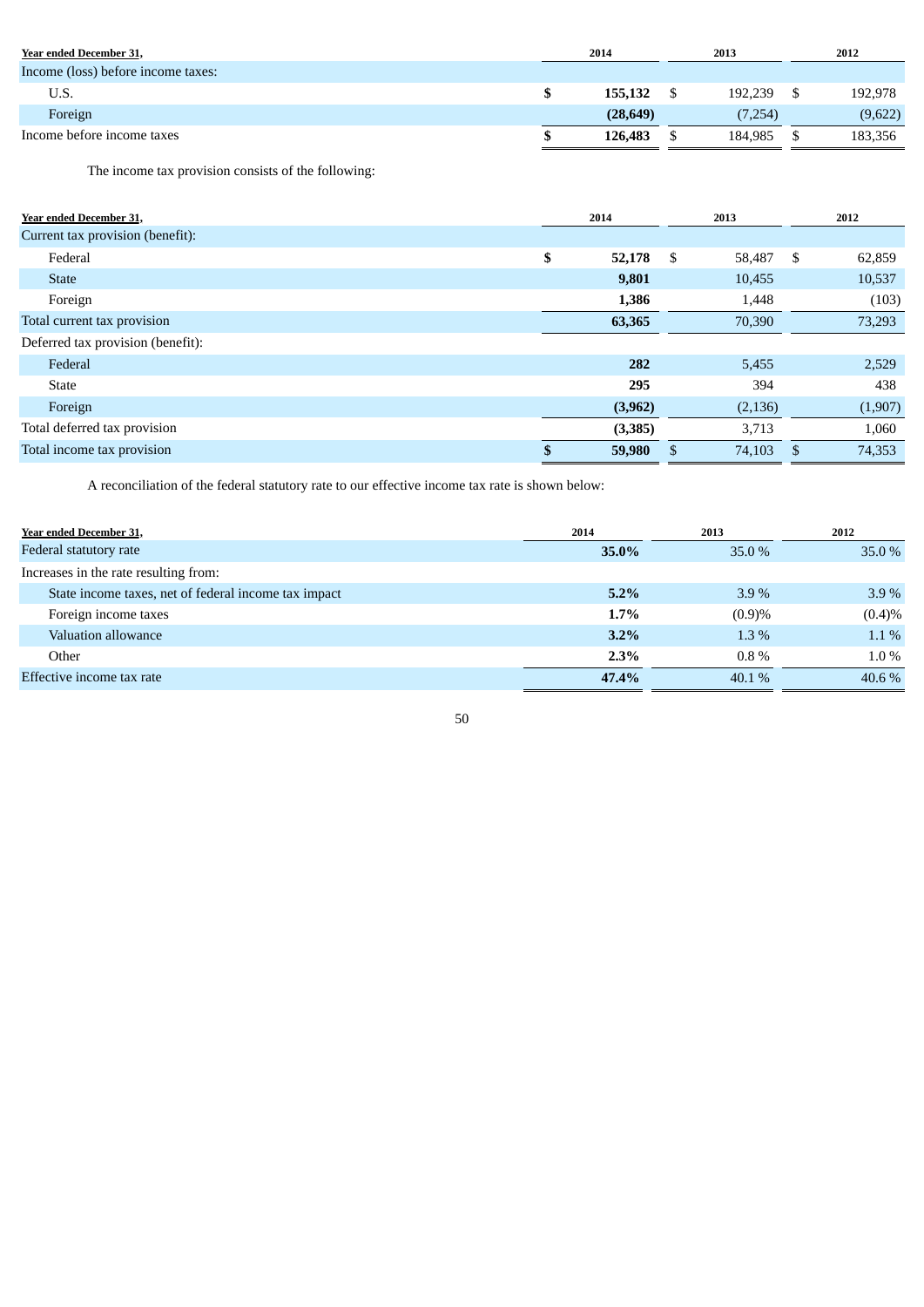The tax effects of temporary differences that give rise to significant portions of the deferred tax assets and deferred tax liabilities are presented below:

| December 31,                                          | 2014 |           |      | 2013      |
|-------------------------------------------------------|------|-----------|------|-----------|
| Deferred tax assets:                                  |      |           |      |           |
| Employee benefit plans                                | \$   | 36,127    | -S   | 28,892    |
| Accrued liabilities not currently deductible          |      | 9,937     |      | 13,591    |
| Finance charges                                       |      | 6,951     |      | 6,316     |
| Capital leases                                        |      | 9,081     |      | 4,419     |
| Allowance for losses on accounts and notes receivable |      | 4,100     |      | 3,922     |
| Net operating loss carryforwards                      |      | 14,150    |      | 8,643     |
| Other                                                 |      | 3,432     |      | 2,083     |
| Total deferred tax assets                             |      | 83,778    |      | 67,866    |
| Less: valuation allowances                            |      | (9,639)   |      | (5,250)   |
| Net deferred tax assets                               |      | 74,139    |      | 62,616    |
| Deferred tax liabilities:                             |      |           |      |           |
| Merchandise inventories                               |      | 66,864    |      | 69,994    |
| Goodwill                                              |      | 35,495    |      | 33,455    |
| Property and equipment                                |      | 21,578    |      | 20,938    |
| Computer software                                     |      | 17,399    |      | 11,400    |
| Insurance                                             |      | 539       |      | 1,070     |
| Intangible assets                                     |      | 24,750    |      | 2,352     |
| Other                                                 |      | 1,410     |      | 585       |
| Total deferred tax liabilities                        |      | 168,035   |      | 139,794   |
| Net deferred tax liability                            | \$   | (93, 896) | - \$ | (77, 178) |

The valuation allowances relate to deferred tax assets in various state and non-U.S. jurisdictions. Based on management's judgments using available evidence about historical and expected future taxable earnings, management believes it is more likely than not that we will realize the benefit of the existing deferred tax assets, net of valuation allowances, at December 31, 2014. The valuation allowances primarily relate to net operating loss carryforwards in non-U.S. jurisdictions which have various expiration dates ranging from five years to an unlimited carryforward period. There were no significant decreases in valuation allowances during 2014.

It is our intention to permanently reinvest the earnings of our non-U.S. subsidiaries in those operations. As of December 31, 2014, we have not made a provision for U.S. or additional foreign withholding taxes on investments in foreign subsidiaries that are permanently reinvested, and there are no deferred tax liabilities that have not been provided.

Cash payments for income taxes, including interest, for 2014, 2013, and 2012 were \$81.6 million, \$65.4 million and \$78.5 million.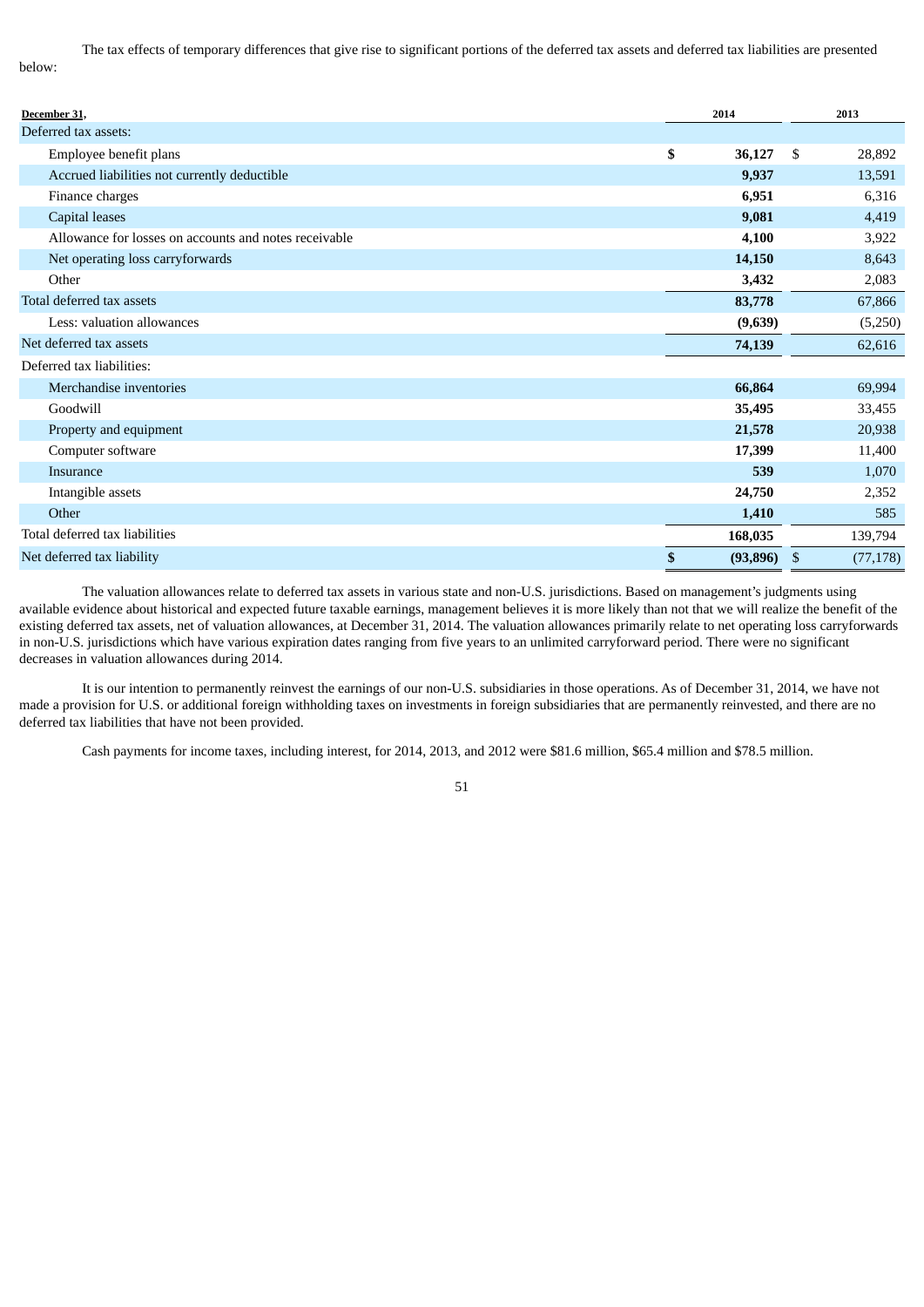At December 31, 2013 and 2012, the liability for unrecognized tax benefits was \$6.7 million and \$4.6 million. A reconciliation of the changes in unrecognized tax benefits from the beginning to the end of the reporting period is as follows:

|                                                     | 2014  | 2013    |
|-----------------------------------------------------|-------|---------|
| Unrecognized tax benefits at January 1,             | 4.648 | 12,303  |
| Increases for positions taken during current period | 1,074 | 758     |
| Increases for positions taken during prior periods  | 62    | 333     |
| Decreases for positions taken during prior periods  | (438) | (4,939) |
| Acquired unrecognized tax benefits                  | 1,374 |         |
| Lapse of statute of limitations                     | (8)   | (3,580) |
| Settlements with taxing authorities                 | (28)  | (227)   |
| Unrecognized tax benefits at December 31,           | 6.684 | 4,648   |

Included in the liability for unrecognized tax benefits at December 31, 2014 and 2013, were \$4.1 million and \$3.4 million of tax positions for which the ultimate deductibility is highly certain but for which there is uncertainty about the timing of such deductibility. These tax positions are temporary differences which do not impact the annual effective tax rate under deferred tax accounting. Any change in the deductibility period of these tax positions would impact the timing of cash payments to taxing jurisdictions. Unrecognized tax benefits of \$2.0 million and \$1.0 million at December 31, 2014 and 2013, would impact our effective tax rate if recognized.

We recognize accrued interest and penalties related to unrecognized tax benefits in income tax expense. Accrued interest at December 31, 2014 and 2013 was \$0.3 million and \$0.1 million. We recognized \$0.1 million in interest expense in 2014 and \$0.4 million in interest income in 2013. There were no penalties accrued at December 31, 2014 or 2013 or recognized in 2014, 2013 and 2012.

We file income tax returns in the U.S. federal and various state and foreign jurisdictions. Our U.S. federal income tax returns for the years 2011 through 2013 are subject to examination. Our income tax returns for U.S. state and local jurisdictions are generally open for the years 2011 through 2013; however, certain returns may be subject to examination for differing periods. The former owner is contractually obligated to indemnify us for all income tax liabilities incurred by the Movianto business prior to its acquisition on August 31, 2012.

## **Note 15—Net Income per Common Share**

The following table summarizes the calculation of net income per share attributable to common shareholders for the years ended December 31, 2014, 2013, and 2012.

| Year ended December 31,                                                       | 2014<br>2013         |               |                       |  |  |  |  |  | 2012 |
|-------------------------------------------------------------------------------|----------------------|---------------|-----------------------|--|--|--|--|--|------|
| Numerator:                                                                    |                      |               |                       |  |  |  |  |  |      |
| Net income                                                                    | \$<br>66,503         | \$<br>110,882 | 109,003<br>-S         |  |  |  |  |  |      |
| Less: income allocated to unvested restricted shares                          | (597)                | (738)         | (749)                 |  |  |  |  |  |      |
| Net income attributable to common shareholders—basic                          | 65,906               | 110,144       | 108,254               |  |  |  |  |  |      |
| Add: undistributed income attributable to unvested restricted shares—basic    | <b>18</b>            | 257           | 292                   |  |  |  |  |  |      |
| Less: undistributed income attributable to unvested restricted shares—diluted | (18)                 | (257)         | (292)                 |  |  |  |  |  |      |
| Net income attributable to common shareholders—diluted                        | 65,906               | 110,144       | £.<br>108,254         |  |  |  |  |  |      |
| Denominator:                                                                  |                      |               |                       |  |  |  |  |  |      |
| Weighted average shares outstanding—basic                                     | 62,220               | 62,625        | 62,765                |  |  |  |  |  |      |
| Dilutive shares—stock options                                                 | 6                    | 36            | 79                    |  |  |  |  |  |      |
| Weighted average shares outstanding-diluted                                   | 62,226               | 62,661        | 62,844                |  |  |  |  |  |      |
| Net income attributable to common shareholders:                               |                      |               |                       |  |  |  |  |  |      |
| <b>Basic</b>                                                                  | $\mathbf{s}$<br>1.06 | \$<br>1.76    | $\mathcal{S}$<br>1.72 |  |  |  |  |  |      |
| Diluted                                                                       | \$<br>1.06           | \$.<br>1.76   | \$.<br>1.72           |  |  |  |  |  |      |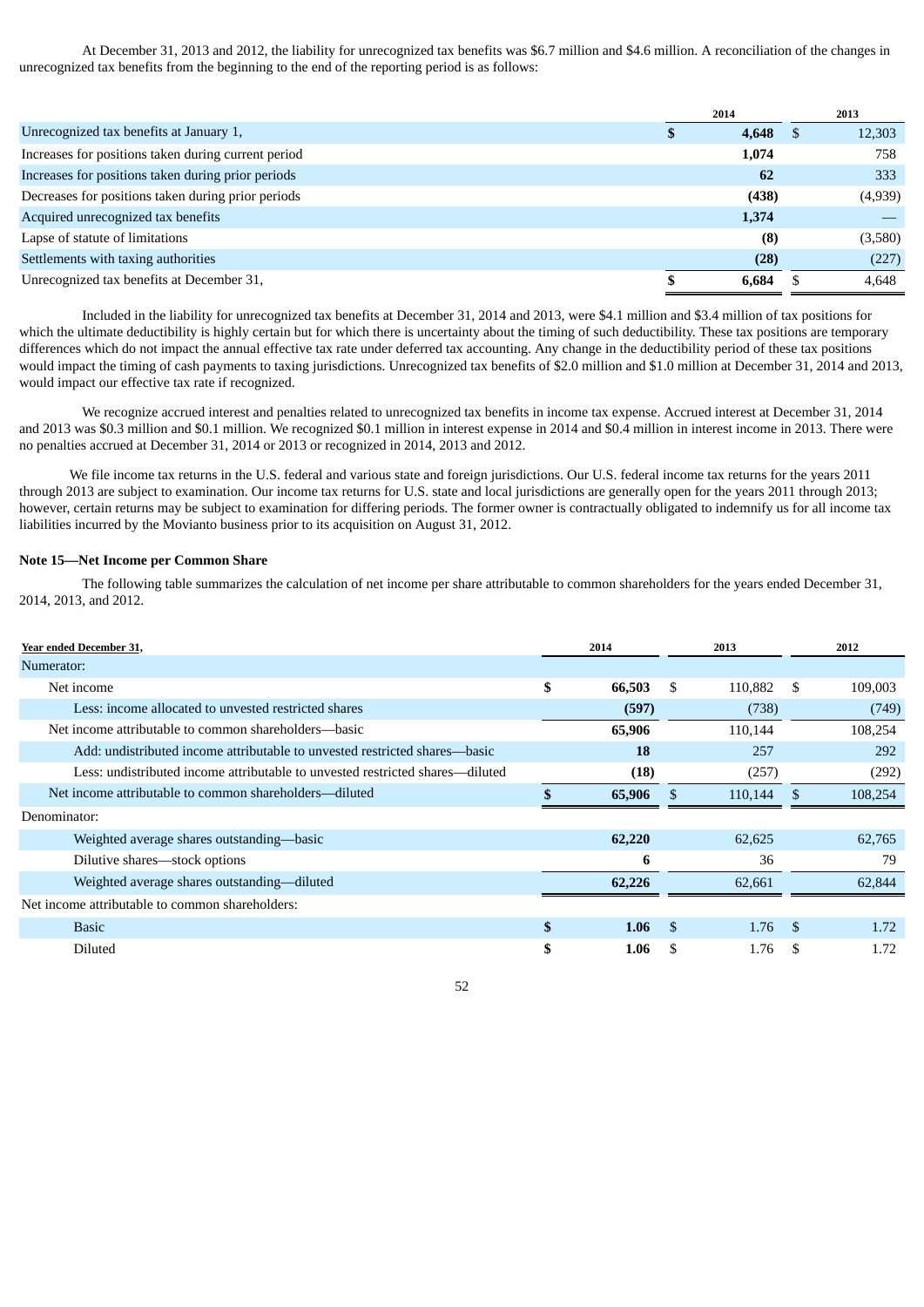## **Note 16—Shareholders' Equity**

We had a shareholder rights agreement that expired on April 30, 2014 and was not renewed or replaced. All Rights attendant to outstanding shares of our common stock under the agreement also expired on April 30, 2014.

In February 2014, our Board of Directors renewed our share repurchase program authorizing the purchase of \$100 million in common stock through 2017. The timing of repurchases and the exact number of shares of common stock to be repurchased will be determined by management based upon market conditions and other factors. The program is intended, in part, to offset shares issued in conjunction with our stock incentive plan and may be suspended or discontinued at any time. During the year ended December 31, 2014, we repurchased in open-market transactions and retired approximately 0.3 million shares of our common stock for an aggregate of \$9.9 million, or an average price per share of \$34.31. As of December 31, 2014, we have \$90.1 million in remaining shares available under the repurchase program. We have elected to allocate any excess of share repurchase price over par value to retained earnings.

During the year ended December 31, 2013, we repurchased in open-market transactions and retired approximately 0.6 million shares of our common stock for an aggregate of \$18.9 million, or an average price per share of \$33.72. We have no remaining shares available under this repurchase program.

During 2014, we purchased the remaining outside stockholder's interest in a consolidated subsidiary that was partially owned for \$1.5 million. Therefore we do not present a noncontrolling interest as a component of shareholders' equity as of December 31, 2014. The noncontrolling interest in net income was not material in 2014, 2013 or 2012.

## **Note 17 — Accumulated Other Comprehensive Income**

The following tables show the changes in accumulated other comprehensive income (loss) by component for the years ended December 31, 2014, 2013 and 2012:

|                                                                                        | Currency<br>Translation<br><b>Retirement Plans</b><br><b>Adjustments</b> |    |           | Other |               | <b>Total</b> |
|----------------------------------------------------------------------------------------|--------------------------------------------------------------------------|----|-----------|-------|---------------|--------------|
| Accumulated other comprehensive income (loss), December 31, 2013                       | \$<br>(6, 479)                                                           | \$ | 15,892    | 155   | <sup>\$</sup> | 9,568        |
| Other comprehensive income (loss) before reclassifications                             | (7,021)                                                                  |    | (29, 539) | (73)  |               | (36, 633)    |
| Income tax                                                                             | 2,671                                                                    |    |           |       |               | 2,671        |
| Other comprehensive income (loss) before reclassifications, net of tax                 | (4,350)                                                                  |    | (29, 539) | (73)  |               | (33,962)     |
| Amounts reclassified from accumulated other comprehensive income<br>$(\text{loss})$    | 816                                                                      |    |           | (185) |               | 631          |
| Income tax                                                                             | (310)                                                                    |    |           | 72    |               | (238)        |
| Amounts reclassified from accumulated other comprehensive income<br>(loss), net of tax | 506                                                                      |    |           | (113) |               | 393          |
| Other comprehensive income (loss)                                                      | (3, 844)                                                                 |    | (29,539)  | (186) |               | (33, 569)    |
| Accumulated other comprehensive income (loss), December 31, 2014                       | (10, 323)                                                                |    | (13, 647) | (31)  |               | (24,001)     |

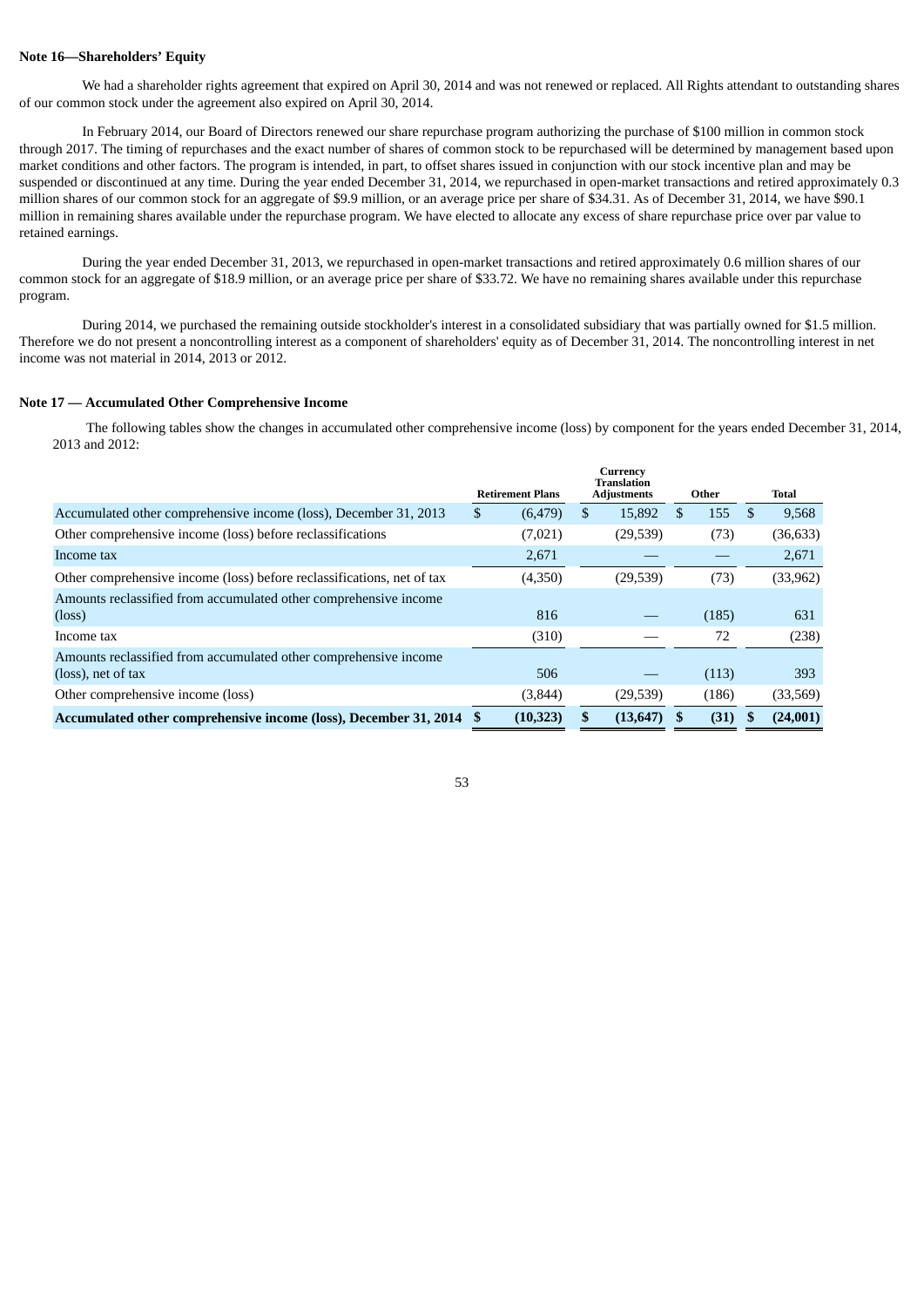|                                                                                     | Currency<br>Translation |                         |     |                    |  |       |    |         |
|-------------------------------------------------------------------------------------|-------------------------|-------------------------|-----|--------------------|--|-------|----|---------|
|                                                                                     |                         | <b>Retirement Plans</b> |     | <b>Adjustments</b> |  | Other |    | Total   |
| Accumulated other comprehensive income (loss), December 31, 2012                    |                         | (10,318)                | SS. | 9,749              |  | 163   | S  | (406)   |
| Other comprehensive income (loss) before reclassifications                          |                         | 4,902                   |     | 6,254              |  |       |    | 11,156  |
| Income tax                                                                          |                         | (1,897)                 |     | (111)              |  |       |    | (2,008) |
| Other comprehensive income before reclassifications, net of tax                     |                         | 3,005                   |     | 6,143              |  |       |    | 9,148   |
| Amounts reclassified from accumulated other comprehensive income (loss)             |                         | 1,366                   |     |                    |  | (40)  |    | 1,326   |
| Income tax                                                                          |                         | (532)                   |     |                    |  | 32    |    | (500)   |
| Amounts reclassified from accumulated other comprehensive income (loss), net of tax |                         | 834                     |     |                    |  | (8)   |    | 826     |
| Other comprehensive income (loss)                                                   |                         | 3,839                   |     | 6,143              |  | (8)   |    | 9,974   |
| Accumulated other comprehensive income (loss), December 31, 2013                    |                         | (6, 479)                |     | 15,892             |  | 155   | -5 | 9,568   |

|                                                                                     | Currency<br>Translation<br><b>Adjustments</b><br><b>Retirement Plans</b> |  |       |              | Other |    | Total    |
|-------------------------------------------------------------------------------------|--------------------------------------------------------------------------|--|-------|--------------|-------|----|----------|
| Accumulated other comprehensive income (loss), December 31, 2011                    | (7,707)                                                                  |  |       | $\mathbf{s}$ | 213   | .D | (7, 494) |
| Other comprehensive income (loss) before reclassifications                          | (5,487)                                                                  |  | 9,959 |              |       |    | 4.472    |
| Income tax                                                                          | 2,141                                                                    |  | (210) |              |       |    | 1,931    |
| Other comprehensive income (loss) before reclassifications, net of tax              | (3,346)                                                                  |  | 9.749 |              |       |    | 6,403    |
| Amounts reclassified from accumulated other comprehensive income (loss)             | 1,205                                                                    |  |       |              | (82)  |    | 1,123    |
| Income tax                                                                          | (470)                                                                    |  |       |              | 32    |    | (438)    |
| Amounts reclassified from accumulated other comprehensive income (loss), net of tax | 735                                                                      |  |       |              | (50)  |    | 685      |
| Other comprehensive income (loss)                                                   | (2,611)                                                                  |  | 9,749 |              | (50)  |    | 7,088    |
| Accumulated other comprehensive income (loss), December 31, 2012                    | (10, 318)                                                                |  | 9,749 |              | 163   |    | (406)    |

We include amounts reclassified out of accumulated other comprehensive income related to defined benefit pension plans as a component of net periodic pension cost recorded in selling, general and administrative expenses. For the years ended December 31, 2014 and 2013, we reclassified \$0.8 million and \$1.4 million of actuarial net losses. For the year ended December 31, 2012, we reclassified \$1.0 million of actuarial net losses and \$0.2 million of prior service costs.

### **Note 18—Commitments and Contingencies**

We have a contractual commitment to outsource information technology operations, including the management and operation of our information technology systems and distributed services processing, as well as application support, development and enhancement services. This agreement expires in October 2017, with two optional one year extensions. The commitment is cancelable with 180 days notice and payment of a termination fee based upon certain costs which would be incurred by the vendor as a direct result of the early termination.

We pay scheduled fees under the agreement, which can vary based on changes in the Consumer Price Index and the level of support required. Assuming no early termination of the contract, our estimated remaining annual obligations under this agreement are \$35.9 million in 2015, \$35.8 million in 2016 and \$29.8 million in 2017. We paid \$36.6 million, \$45.7 million and \$52.5 million under this contract in 2014, 2013, and 2012.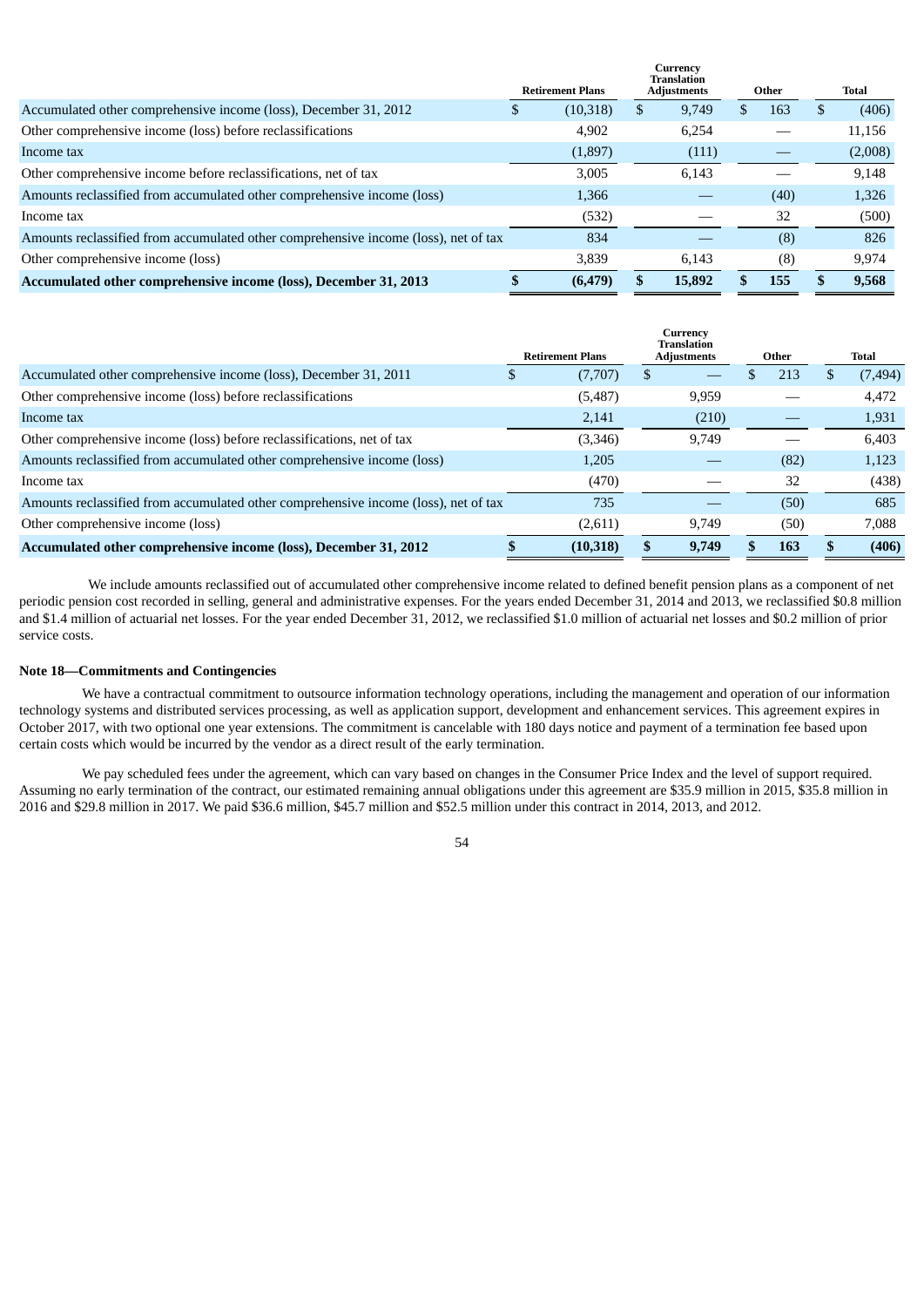We have entered into non-cancelable agreements to lease most of our office and warehouse facilities with remaining terms generally ranging from one to 20 years. Certain leases include renewal options, generally for five-year increments. We also lease most of our transportation and material handling equipment for terms generally ranging from three to ten years. At December 31, 2013, future minimum annual payments under non-cancelable lease agreements with original terms in excess of one year, and including payments required under operating leases for facilities we have vacated, are as follows:

|                        |   | <b>Total</b> |
|------------------------|---|--------------|
| 2015                   | Φ | 57,530       |
| 2016                   |   | 50,383       |
| 2017                   |   | 43,239       |
| 2018                   |   | 37,682       |
| 2019                   |   | 27,707       |
| Thereafter             |   | 74,035       |
| Total minimum payments |   | 290,576      |

Rent expense for all operating leases for the years ended December 31, 2014, 2013, and 2012, was \$77.8 million, \$76.7 million and \$60.9 million.

Prior to exiting the direct-to-consumer business in January 2009, we received reimbursements from Medicare, Medicaid, and private healthcare insurers for certain customer billings. We are subject to audits of these reimbursements for up to seven years from the date of the service.

In connection with the Movianto acquisition, we entered into transition services agreements with the former owner under which it provides certain information technology and support services. The original contract terms ranged from six to 24 months and were cancelable without penalty with thirty days notice. As of December 31, 2014, these agreements were complete.

In the fourth quarter of 2014, we accrued \$3.9 million for the proposed settlement of a breach of contract claim asserted by a customer in the United Kingdom. This proposed settlement, which would include termination of the existing contract and payment of all outstanding accounts receivable, would resolve all outstanding issues with this customer. We have accounts receivable of approximately \$11.5 million at December 31, 2014 related to services provided to this customer.

## **Note 19—Legal Proceedings**

We are subject to various legal actions that are ordinary and incidental to our business, including contract disputes, employment, workers' compensation, product liability, regulatory and other matters. We have insurance coverage for employment, product liability, workers' compensation and other personal injury litigation matters, subject to policy limits, applicable deductibles and insurer solvency. We establish reserves from time to time based upon periodic assessment of the potential outcomes of pending matters.

Based on current knowledge and the advice of counsel, we believe that the accrual as of December 31, 2014 for currently pending matters considered probable of loss, which is not material, is sufficient. In addition, we believe that other currently pending matters are not reasonably likely to result in a material loss, as payment of the amounts claimed is remote, the claims are insignificant, individually and in the aggregate, or the claims are expected to be adequately covered by insurance.

## **Note 20—Segment Information**

We periodically evaluate our application of accounting guidance for reportable segments and disclose information about reportable segments based on the way management organizes the enterprise for making operating decisions and assessing performance. We report our business under two segments: Domestic and International. Our Domestic segment includes all functions in the United States relating to our role as a healthcare logistics company providing distribution, packaging and logistics services to healthcare providers and manufacturers. The International segment consists of our European third-party logistics and packaging businesses.

We evaluate the performance of our segments based on their operating earnings excluding acquisition-related and exit and realignment charges, certain purchase price fair value adjustments, and other substantive items that, either as a result of their nature or size, would not be expected to occur as part of the our normal business operations on a a regular basis.

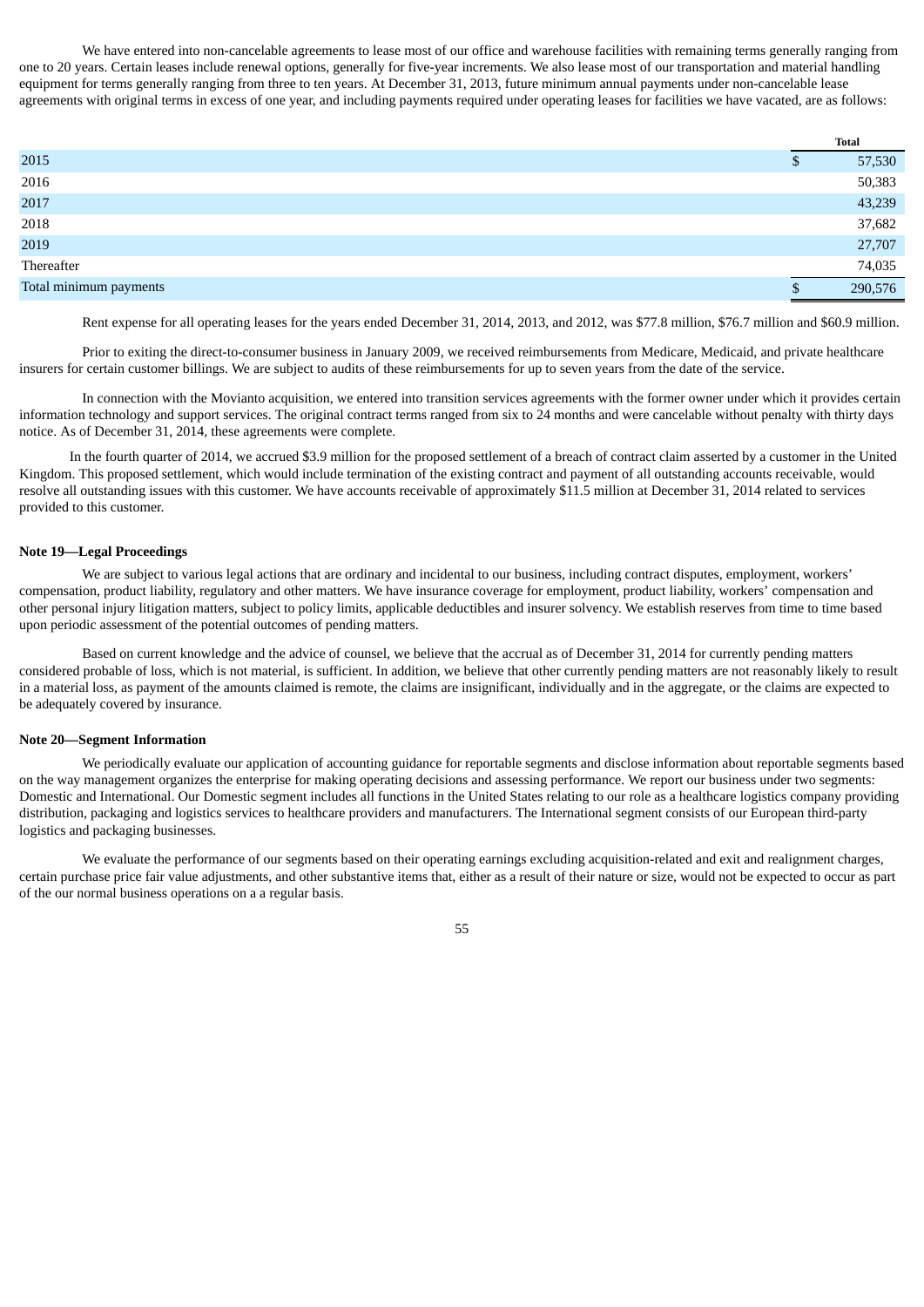The following tables present financial information by segment:

| Year ended December 31,                               |                           | 2014      |               | 2013      |                    | 2012      |
|-------------------------------------------------------|---------------------------|-----------|---------------|-----------|--------------------|-----------|
| Net revenue:                                          |                           |           |               |           |                    |           |
| Domestic                                              | \$                        | 8,951,852 | \$            | 8,688,018 | \$                 | 8,731,484 |
| International                                         |                           | 488,330   |               | 383,514   |                    | 136,840   |
| Consolidated net revenue                              | \$                        | 9,440,182 | \$            | 9,071,532 | \$                 | 8,868,324 |
| Operating earnings (loss):                            |                           |           |               |           |                    |           |
| Domestic                                              | \$                        | 209,277   | \$            | 211,932   | \$                 | 212,335   |
| International                                         |                           | (6,739)   |               | (1,405)   |                    | (5, 418)  |
| Acquisition-related and exit and realignment charges  |                           | (42, 801) |               | (12, 444) |                    | (10, 164) |
| Fair value adjustments related to purchase accounting |                           | 3,706     |               |           |                    |           |
| Other $(1)$                                           |                           | (3,907)   |               |           |                    |           |
| Consolidated operating earnings                       | $\mathbf{s}$              | 159,536   | \$            | 198,083   | \$                 | 196,753   |
| Depreciation and amortization:                        |                           |           |               |           |                    |           |
| Domestic                                              | $\mathbf{s}$              | 37,193    | $\mathcal{S}$ | 35,808    | -\$                | 35,016    |
| International                                         |                           | 20,230    |               | 14,778    |                    | 4,588     |
| Consolidated depreciation and amortization            | $\mathbf{s}$              | 57,423    | \$            | 50,586    | <sup>\$</sup>      | 39,604    |
| Capital expenditures:                                 |                           |           |               |           |                    |           |
| Domestic                                              | $\boldsymbol{\mathsf{s}}$ | 52,529    | \$            | 42,802    | $\mathbf{\hat{S}}$ | 34,450    |
| International                                         |                           | 18,279    |               | 17,327    |                    | 4,513     |
| Consolidated capital expenditures                     | \$                        | 70,808    | \$            | 60,129    | \$                 | 38,963    |

(*1) Estimated settlement amount of a breach of contract claim. See Note 18 for further discussion.*

| December 31,              |   | 2014      | 2013      |
|---------------------------|---|-----------|-----------|
| Total assets:             |   |           |           |
| Domestic                  | S | 2,139,972 | 1,747,572 |
| International             |   | 538,662   | 474,565   |
| Segment assets            |   | 2,678,634 | 2,222,137 |
| Cash and cash equivalents |   | 56,772    | 101,905   |
| Consolidated total assets | Œ | 2,735,406 | 2,324,042 |

The following tables present information by geographic area. Net revenues were attributed to geographic areas based on the locations from which we ship products or provide services. International operations consist primarily of Movianto's operations in the United Kingdom, Germany, France, and other European countries.

| Year ended December 31,  | 2014            | 2013 |           | 2012 |           |  |
|--------------------------|-----------------|------|-----------|------|-----------|--|
| Net revenue:             |                 |      |           |      |           |  |
| <b>United States</b>     | \$<br>8,951,852 | S    | 8,688,018 | S.   | 8,731,484 |  |
| <b>United Kingdom</b>    | 253,527         |      | 211,296   |      | 86,332    |  |
| France                   | 54,656          |      | 52,725    |      | 14,338    |  |
| Germany                  | 47,682          |      | 42,807    |      | 13,670    |  |
| Other European countries | 132,465         |      | 76,686    |      | 22,500    |  |
| Consolidated net revenue | 9,440,182       | S    | 9,071,532 | S    | 8,868,324 |  |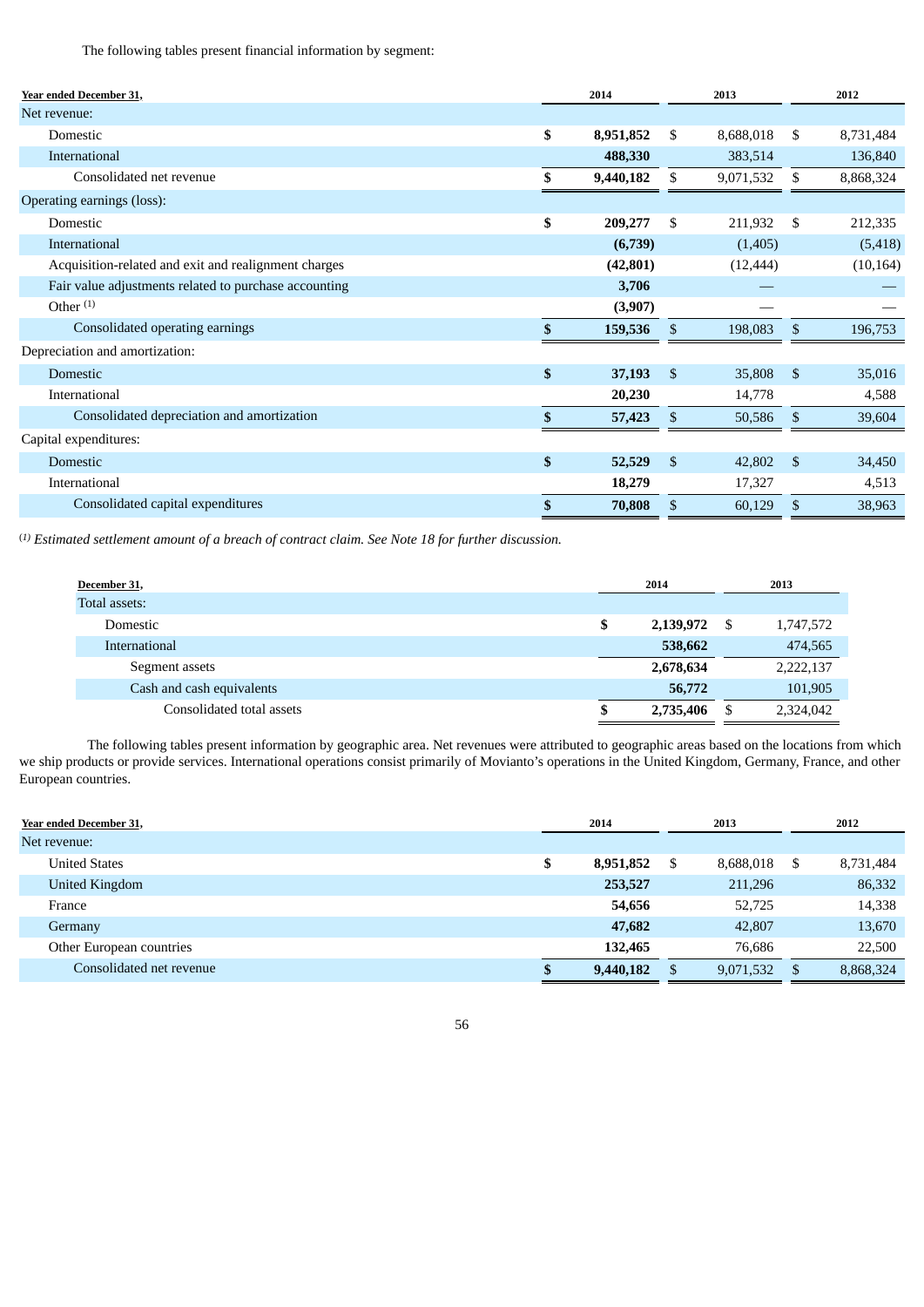| 2014          |    | 2013    |
|---------------|----|---------|
|               |    |         |
| \$<br>260,694 | \$ | 170,010 |
| 55,437        |    | 60,068  |
| 42,179        |    | 42,619  |
| 29,018        |    |         |
| 6,395         |    | 7,090   |
| 23,091        |    | 27,025  |
| 416,814       | S  | 306,812 |
|               |    |         |

The following tables present condensed consolidating financial information for: Owens & Minor, Inc. (O&M); the guarantors of Owens & Minor, Inc.'s 2021 Notes and 2024 Notes, on a combined basis; and the non-guarantor subsidiaries of the 2021 Notes and 2024 Notes, on a combined basis. The guarantor subsidiaries are 100% owned by Owens & Minor, Inc. Separate financial statements of the guarantor subsidiaries are not presented because the guarantees by our guarantor subsidiaries are full and unconditional, as well as joint and several, and we believe the condensed consolidating financial information is more meaningful in understanding the financial position, results of operations and cash flows of the guarantor subsidiaries.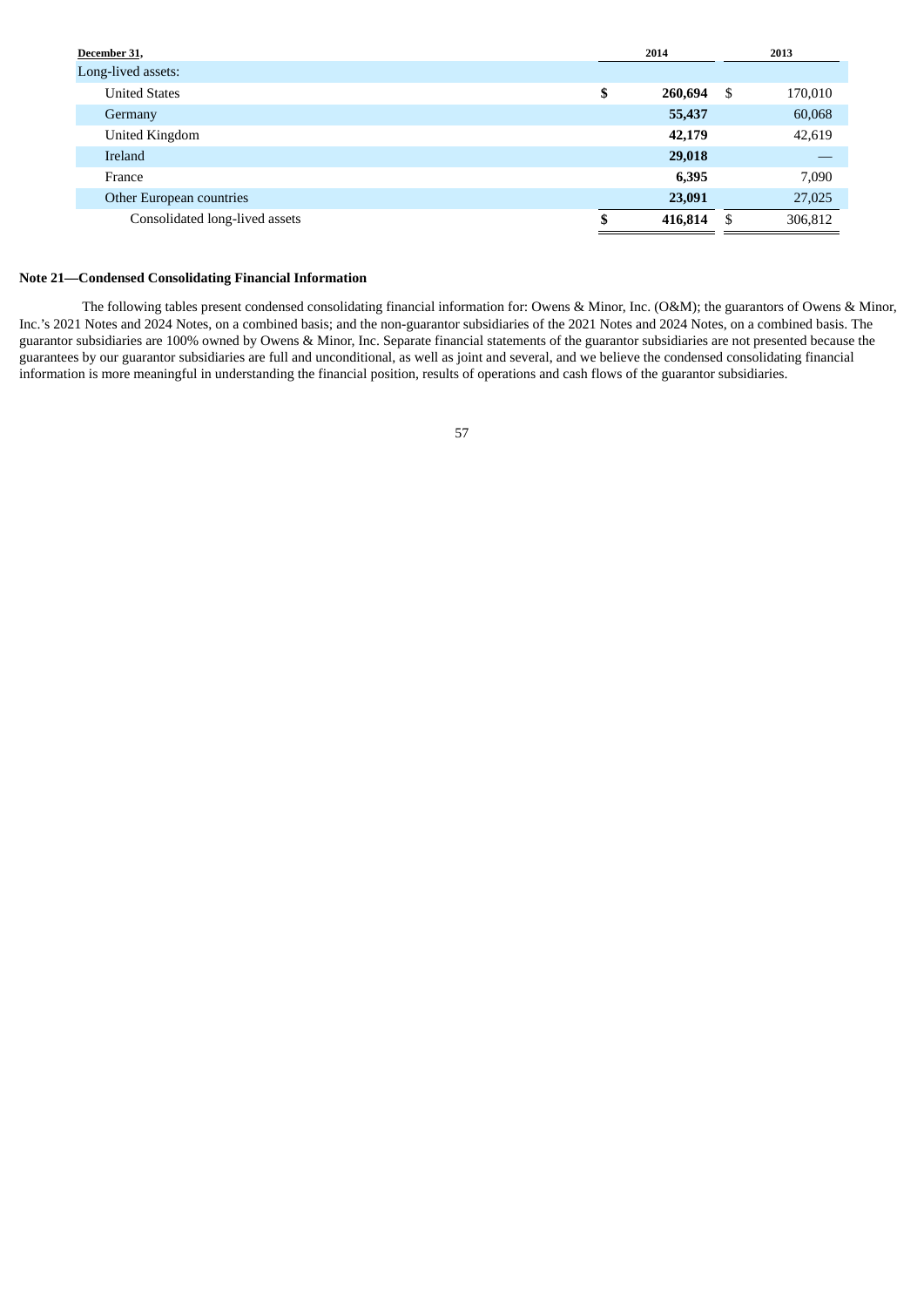| Year ended December 31, 2014                         | Owens &<br>Minor, Inc. |                | <b>Guarantor</b><br><b>Subsidiaries</b> |    | Non-guarantor<br><b>Subsidiaries</b> | <b>Eliminations</b> |           |    | <b>Consolidated</b> |
|------------------------------------------------------|------------------------|----------------|-----------------------------------------|----|--------------------------------------|---------------------|-----------|----|---------------------|
| <b>Statements of Income</b>                          |                        |                |                                         |    |                                      |                     |           |    |                     |
| Net revenue                                          | \$                     |                | \$<br>8,910,274                         | \$ | 626,044                              | \$                  | (96, 136) | \$ | 9,440,182           |
| Cost of goods sold                                   |                        |                | 8,051,350                               |    | 311,947                              |                     | (93,081)  |    | 8,270,216           |
| Gross margin                                         |                        |                | 858,924                                 |    | 314,097                              |                     | (3,055)   |    | 1,169,966           |
| Selling, general and administrative expenses         |                        | 952            | 623,871                                 |    | 302,154                              |                     |           |    | 926,977             |
| Acquisition-related and exit and realignment charges |                        |                | 15,065                                  |    | 27,736                               |                     |           |    | 42,801              |
| Depreciation and amortization                        |                        | $\overline{2}$ | 35,582                                  |    | 21,541                               |                     |           |    | 57,125              |
| Other operating (income) expense, net                |                        |                | (10,261)                                |    | (6,212)                              |                     |           |    | (16, 473)           |
| Operating (loss) earnings                            |                        | (954)          | 194,667                                 |    | (31, 122)                            |                     | (3,055)   |    | 159,536             |
| Loss on early retirement of debt                     |                        | 14,890         |                                         |    |                                      |                     |           |    | 14,890              |
| Interest expense, net                                |                        | 15,737         | 1,520                                   |    | 906                                  |                     |           |    | 18,163              |
| Income (loss) before income taxes                    |                        | (31,581)       | 193,147                                 |    | (32,028)                             |                     | (3,055)   |    | 126,483             |
| Income tax (benefit) provision                       |                        | (1,700)        | 65,983                                  |    | (4,303)                              |                     |           |    | 59,980              |
| Equity in earnings of subsidiaries                   |                        | 96,384         |                                         |    |                                      |                     | (96, 384) |    |                     |
| <b>Net income (loss)</b>                             |                        | 66,503         | 127,164                                 |    | (27, 725)                            |                     | (99, 439) |    | 66,503              |
| Other comprehensive income (loss), net of tax        |                        | (33, 569)      | (3, 846)                                |    | (29, 539)                            |                     | 33,385    |    | (33, 569)           |
| <b>Comprehensive income (loss)</b>                   | S                      | 32,934         | \$<br>123,318                           | S  | (57, 264)                            |                     | (66, 054) | -S | 32,934              |

| Year ended December 31, 2013                         | Owens &<br>Minor, Inc. | Guarantor<br><b>Subsidiaries</b> |    | Non-guarantor<br><b>Subsidiaries</b> |    | <b>Eliminations</b> |    | <b>Consolidated</b> |
|------------------------------------------------------|------------------------|----------------------------------|----|--------------------------------------|----|---------------------|----|---------------------|
| <b>Statements of Income</b>                          |                        |                                  |    |                                      |    |                     |    |                     |
| Net revenue                                          | \$                     | \$<br>8,687,131                  | \$ | 435,035                              | S. | (50, 634)           | \$ | 9,071,532           |
| Cost of goods sold                                   |                        | 7,826,768                        |    | 177,541                              |    | (49, 852)           |    | 7,954,457           |
| Gross margin                                         |                        | 860,363                          |    | 257,494                              |    | (782)               |    | 1,117,075           |
| Selling, general and administrative expenses         | 2,559                  | 613,394                          |    | 247,703                              |    |                     |    | 863,656             |
| Acquisition-related and exit and realignment charges |                        | 8,130                            |    | 4,314                                |    |                     |    | 12,444              |
| Depreciation and amortization                        | 14                     | 35,712                           |    | 14,860                               |    |                     |    | 50,586              |
| Other operating (income) expense, net                |                        | (4,290)                          |    | (3,404)                              |    |                     |    | (7,694)             |
| Operating (loss) earnings                            | (2,573)                | 207,417                          |    | (5,979)                              |    | (782)               |    | 198,083             |
| Interest expense (income), net                       | 11,103                 | 2,550                            |    | (555)                                |    |                     |    | 13,098              |
| (Loss) income before income taxes                    | (13, 676)              | 204,867                          |    | (5, 424)                             |    | (782)               |    | 184,985             |
| Income tax (benefit) provision                       | (5, 474)               | 81,011                           |    | (1, 434)                             |    |                     |    | 74,103              |
| Equity in earnings of subsidiaries                   | 119,084                |                                  |    |                                      |    | (119,084)           |    |                     |
| <b>Net income (loss)</b>                             | 110,882                | 123,856                          |    | (3,990)                              |    | (119, 866)          |    | 110,882             |
| Other comprehensive income (loss), net of tax        | 9,974                  | 3,838                            |    | 6,143                                |    | (9,981)             |    | 9,974               |
| <b>Comprehensive income (loss)</b>                   | \$<br>120,856          | \$<br>127,694                    | S  | 2,153                                |    | (129, 847)          | S  | 120,856             |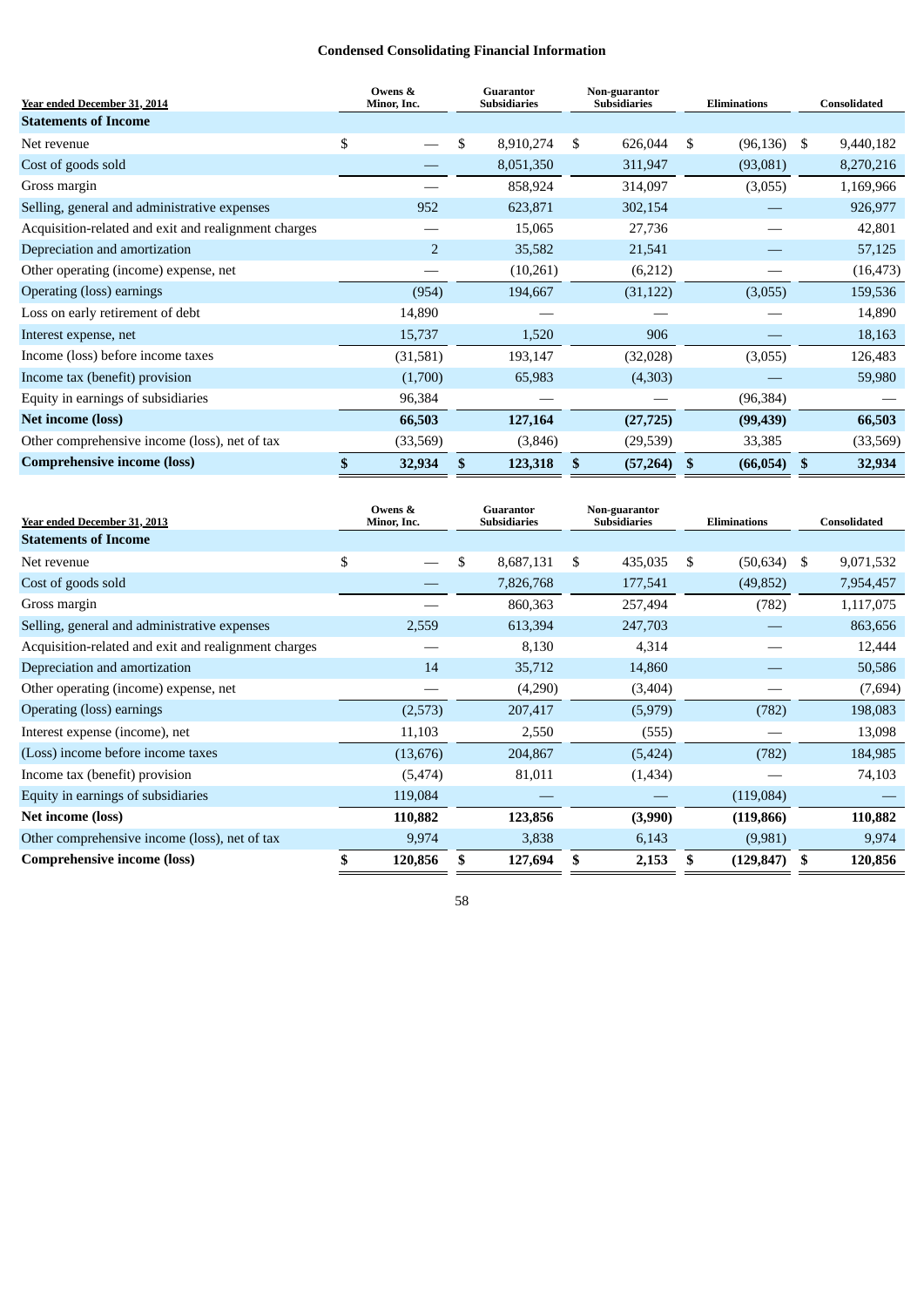| Year ended December 31, 2012                         | Owens &<br>Minor, Inc. | Guarantor<br><b>Subsidiaries</b> |    | Non-guarantor<br><b>Subsidiaries</b> |    | <b>Eliminations</b> |    | Consolidated |
|------------------------------------------------------|------------------------|----------------------------------|----|--------------------------------------|----|---------------------|----|--------------|
| <b>Statements of Income</b>                          |                        |                                  |    |                                      |    |                     |    |              |
| Net revenue                                          | \$                     | \$<br>8,731,484                  | \$ | 165,188                              | S. | (28, 348)           | \$ | 8,868,324    |
| Cost of goods sold                                   |                        | 7,885,030                        |    | 86,307                               |    | (27,667)            |    | 7,943,670    |
| Gross margin                                         |                        | 846,454                          |    | 78,881                               |    | (681)               |    | 924,654      |
| Selling, general and administrative expenses         | 1,573                  | 599,046                          |    | 81,976                               |    |                     |    | 682,595      |
| Acquisition-related and exit and realignment charges |                        | (366)                            |    | 10,530                               |    |                     |    | 10,164       |
| Depreciation and amortization                        | 1                      | 34,944                           |    | 4,659                                |    |                     |    | 39,604       |
| Other operating expense (income), net                |                        | (3,015)                          |    | (1, 447)                             |    |                     |    | (4, 462)     |
| Operating (loss) earnings                            | (1,574)                | 215,845                          |    | (16, 837)                            |    | (681)               |    | 196,753      |
| Interest expense, net                                | 16,677                 | (3,588)                          |    | 308                                  |    |                     |    | 13,397       |
| Income (loss) before income taxes                    | (18,251)               | 219,433                          |    | (17, 145)                            |    | (681)               |    | 183,356      |
| Income tax (benefit) provision                       | (7, 121)               | 85,157                           |    | (3,683)                              |    |                     |    | 74,353       |
| Equity in earnings of subsidiaries                   | 120,133                |                                  |    |                                      |    | (120, 133)          |    |              |
| <b>Net income (loss)</b>                             | 109,003                | 134,276                          |    | (13, 462)                            |    | (120, 814)          |    | 109,003      |
| Other comprehensive income (loss), net of tax        | 7,088                  | (2,611)                          |    | 9,749                                |    | (7, 138)            |    | 7,088        |
| Comprehensive income (loss)                          | \$<br>116,091          | \$<br>131,665                    | S  | (3,713)                              | -S | (127, 952)          | S. | 116,091      |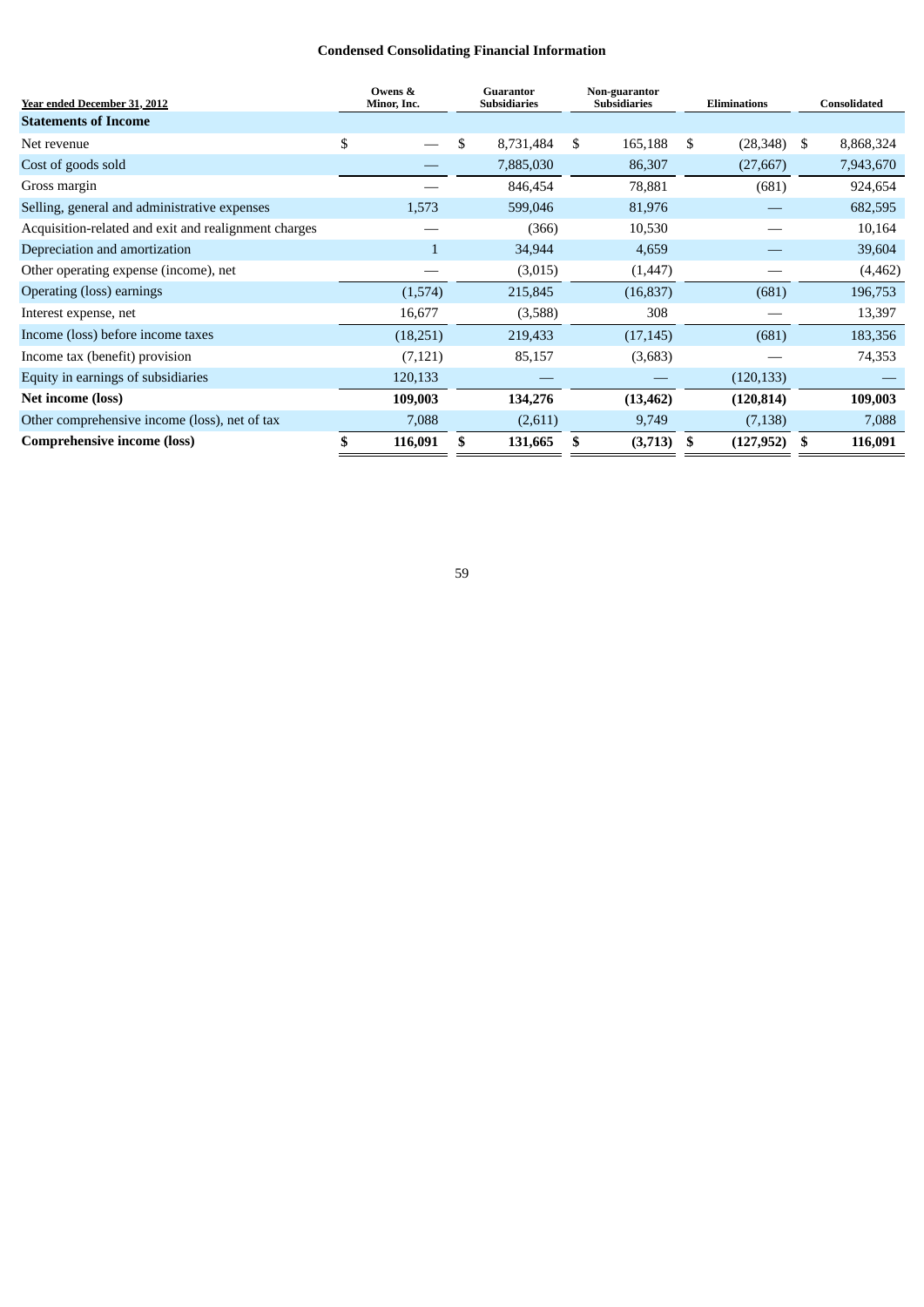| December 31, 2014                                           |              | Owens &<br>Minor, Inc. |                           | Guarantor<br>Subsidiaries |                           | Non-guarantor<br><b>Subsidiaries</b> |              | <b>Eliminations</b> | Consolidated    |
|-------------------------------------------------------------|--------------|------------------------|---------------------------|---------------------------|---------------------------|--------------------------------------|--------------|---------------------|-----------------|
| <b>Balance Sheets</b>                                       |              |                        |                           |                           |                           |                                      |              |                     |                 |
| <b>Assets</b>                                               |              |                        |                           |                           |                           |                                      |              |                     |                 |
| <b>Current assets</b>                                       |              |                        |                           |                           |                           |                                      |              |                     |                 |
| Cash and cash equivalents                                   | \$           | 22,013                 | \$                        | 3,912                     | \$                        | 30,847                               | \$           |                     | \$<br>56,772    |
| Accounts and notes receivable, net                          |              |                        |                           | 519,951                   |                           | 144,463                              |              | (38, 222)           | 626,192         |
| Merchandise inventories                                     |              |                        |                           | 816,915                   |                           | 60,061                               |              | (4,519)             | 872,457         |
| Other current assets                                        |              | (24, 748)              |                           | 90,733                    |                           | 224,220                              |              | 25,080              | 315,285         |
| <b>Total current assets</b>                                 |              | (2,735)                |                           | 1,431,511                 |                           | 459,591                              |              | (17,661)            | 1,870,706       |
| Property and equipment, net                                 |              |                        |                           | 110,076                   |                           | 122,903                              |              |                     | 232,979         |
| Goodwill, net                                               |              |                        |                           | 247,271                   |                           | 176,005                              |              |                     | 423,276         |
| Intangible assets, net                                      |              |                        |                           | 15,805                    |                           | 92,788                               |              |                     | 108,593         |
| Due from O&M and subsidiaries                               |              |                        |                           | 357,304                   |                           |                                      |              | (357, 304)          |                 |
| Advances to and investments in consolidated<br>subsidiaries |              | 1,893,767              |                           |                           |                           |                                      |              | (1,893,767)         |                 |
| Other assets, net                                           |              | 4,637                  |                           | 66,836                    |                           | 28,379                               |              |                     | 99,852          |
| <b>Total assets</b>                                         | $\mathbb{S}$ | 1.895.669              | $\boldsymbol{\mathsf{S}}$ | 2,228,803                 | $\boldsymbol{\mathsf{S}}$ | 879,666                              | $\mathbb{S}$ | (2,268,732)         | \$<br>2,735,406 |
| <b>Liabilities and equity</b>                               |              |                        |                           |                           |                           |                                      |              |                     |                 |
| <b>Current liabilities</b>                                  |              |                        |                           |                           |                           |                                      |              |                     |                 |
| Accounts payable                                            | \$           |                        | \$                        | 567,285                   | \$                        | 54,898                               | \$           | (13, 337)           | \$<br>608,846   |
| Accrued payroll and related liabilities                     |              |                        |                           | 16,434                    |                           | 15,073                               |              |                     | 31,507          |
| Deferred income taxes                                       |              |                        |                           | 39,667                    |                           | (1,688)                              |              |                     | 37,979          |
| Other current liabilities                                   |              | 6,441                  |                           | 83,698                    |                           | 236,084                              |              |                     | 326,223         |
| <b>Total current liabilities</b>                            |              | 6,441                  |                           | 707,084                   |                           | 304,367                              |              | (13, 337)           | 1,004,555       |
| Long-term debt, excluding current portion                   |              | 547,763                |                           | 39,915                    |                           | 20,873                               |              |                     | 608,551         |
| Due to O&M and subsidiaries                                 |              | 350,627                |                           |                           |                           | 77,788                               |              | (428, 415)          |                 |
| Intercompany debt                                           |              |                        |                           | 138,890                   |                           |                                      |              | (138, 890)          |                 |
| Deferred income taxes                                       |              |                        |                           | 33,162                    |                           | 30,739                               |              |                     | 63,901          |
| Other liabilities                                           |              |                        |                           | 55,794                    |                           | 11,767                               |              |                     | 67,561          |
| <b>Total liabilities</b>                                    |              | 904,831                |                           | 974.845                   |                           | 445,534                              |              | (580, 642)          | 1,744,568       |
| <b>Equity</b>                                               |              |                        |                           |                           |                           |                                      |              |                     |                 |
| Common stock                                                |              | 126,140                |                           |                           |                           |                                      |              |                     | 126,140         |
| Paid-in capital                                             |              | 202,934                |                           | 241,877                   |                           | 514,314                              |              | (756, 191)          | 202,934         |
| Retained earnings (deficit)                                 |              | 685,765                |                           | 1,022,379                 |                           | (66, 479)                            |              | (955, 900)          | 685,765         |
| Accumulated other comprehensive income (loss)               |              | (24,001)               |                           | (10, 298)                 |                           | (13,703)                             |              | 24,001              | (24,001)        |
| <b>Total equity</b>                                         |              | 990,838                |                           | 1,253,958                 |                           | 434,132                              |              | (1,688,090)         | 990,838         |
| <b>Total liabilities and equity</b>                         | \$           | 1,895,669              | \$                        | 2,228,803                 | $\boldsymbol{\mathsf{S}}$ | 879,666                              | \$           | (2, 268, 732)       | \$<br>2,735,406 |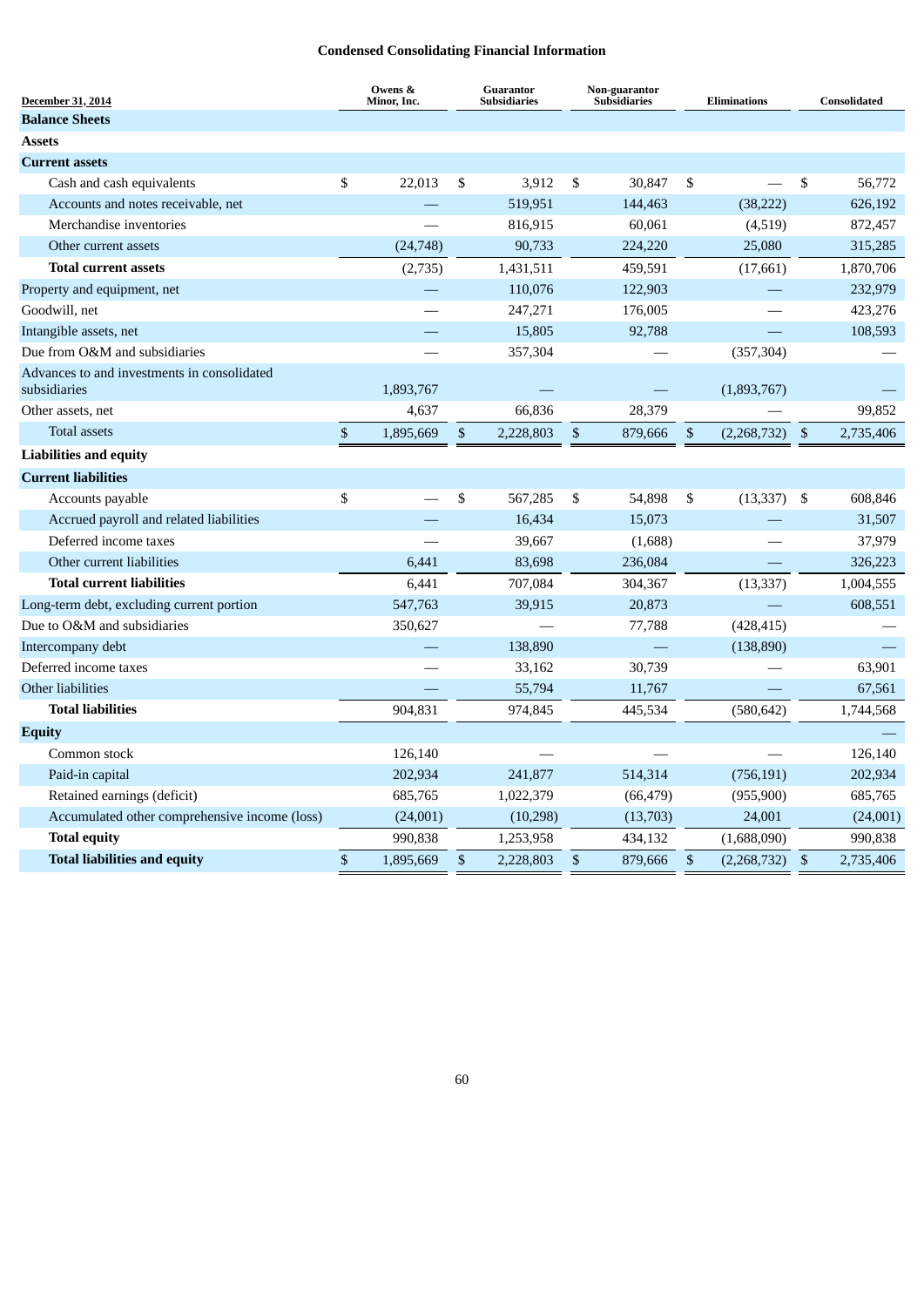| December 31, 2013                                           | Owens &<br>Minor, Inc. |             | <b>Guarantor</b><br><b>Subsidiaries</b> |                           | Non-guarantor<br><b>Subsidiaries</b> | <b>Eliminations</b> |             |                   | Consolidated       |
|-------------------------------------------------------------|------------------------|-------------|-----------------------------------------|---------------------------|--------------------------------------|---------------------|-------------|-------------------|--------------------|
| <b>Balance Sheets</b>                                       |                        |             |                                         |                           |                                      |                     |             |                   |                    |
| Assets                                                      |                        |             |                                         |                           |                                      |                     |             |                   |                    |
| <b>Current assets</b>                                       |                        |             |                                         |                           |                                      |                     |             |                   |                    |
| Cash and cash equivalents                                   | \$<br>74,391           | \$          | 2,012                                   | \$                        | 25,502                               | \$                  |             | \$                | 101,905            |
| Accounts and notes receivable, net                          |                        |             | 496,310                                 |                           | 79,722                               |                     | (3,178)     |                   | 572,854            |
| Merchandise inventories                                     |                        |             | 750,999                                 |                           | 22,128                               |                     | (1,464)     |                   | 771,663            |
| Other current assets                                        | 201                    |             | 72,049                                  |                           | 207,058                              |                     | 202         |                   | 279,510            |
| <b>Total current assets</b>                                 | 74,592                 |             | 1,321,370                               |                           | 334,410                              |                     | (4, 440)    |                   | 1,725,932          |
| Property and equipment, net                                 | $\overline{2}$         |             | 96,500                                  |                           | 95,459                               |                     |             |                   | 191,961            |
| Goodwill, net                                               |                        |             | 247,271                                 |                           | 28,168                               |                     |             |                   | 275,439            |
| Intangible assets, net                                      |                        |             | 17,881                                  |                           | 22,525                               |                     |             |                   | 40,406             |
| Due from O&M and subsidiaries                               |                        |             | 377,786                                 |                           |                                      |                     | (377, 786)  |                   |                    |
| Advances to and investments in consolidated<br>subsidiaries | 1,533,294              |             |                                         |                           |                                      |                     | (1,533,294) |                   |                    |
| Other assets, net                                           | 408                    |             | 63,848                                  |                           | 26,048                               |                     |             |                   | 90,304             |
| <b>Total assets</b>                                         | \$<br>1,608,296        | \$          | 2,124,656                               | $\boldsymbol{\mathsf{S}}$ | 506,610                              | $\mathbb{S}$        | (1,915,520) | $\boldsymbol{\$}$ | 2,324,042          |
| <b>Liabilities and equity</b>                               |                        |             |                                         |                           |                                      |                     |             |                   |                    |
|                                                             |                        |             |                                         |                           |                                      |                     |             |                   |                    |
| <b>Current liabilities</b>                                  |                        |             |                                         |                           |                                      |                     |             |                   |                    |
| Accounts payable<br>Accrued payroll and related liabilities | \$                     | \$          | 595,865                                 | \$                        | 51,185                               | \$                  | (3,178)     | \$                | 643,872            |
| Deferred income taxes                                       |                        |             | 12,792                                  |                           | 10,504<br>149                        |                     |             |                   | 23,296             |
| Other current liabilities                                   | 6,811                  |             | 41,464<br>87,795                        |                           | 186,821                              |                     |             |                   | 41,613<br>281,427  |
| <b>Total current liabilities</b>                            |                        |             |                                         |                           |                                      |                     |             |                   |                    |
| Long-term debt, excluding current portion                   | 6,811<br>204,028       |             | 737,916<br>7,228                        |                           | 248,659<br>1,530                     |                     | (3,178)     |                   | 990,208<br>212,786 |
| Due to O&M and subsidiaries                                 | 373,544                |             |                                         |                           | 2,910                                |                     | (376, 454)  |                   |                    |
|                                                             |                        |             | 138,890                                 |                           |                                      |                     | (138, 890)  |                   |                    |
| Intercompany debt<br>Deferred income taxes                  |                        |             | 32,173                                  |                           | 11,554                               |                     |             |                   | 43,727             |
| Other liabilities                                           |                        |             | 47,816                                  |                           | 4,462                                |                     |             |                   | 52,278             |
| <b>Total liabilities</b>                                    | 584,383                |             | 964,023                                 |                           | 269,115                              |                     | (518, 522)  |                   | 1,298,999          |
| <b>Equity</b>                                               |                        |             |                                         |                           |                                      |                     |             |                   |                    |
| Common stock                                                | 126,193                |             |                                         |                           | 1,500                                |                     | (1,500)     |                   | 126,193            |
| Paid-in capital                                             | 196,605                |             | 242,024                                 |                           | 259,864                              |                     | (501, 888)  |                   | 196,605            |
| Retained earnings (deficit)                                 | 691,547                |             | 925,184                                 |                           |                                      |                     | (884, 155)  |                   | 691,547            |
| Accumulated other comprehensive income (loss)               | 9,568                  |             | (6, 575)                                |                           | (41,029)<br>16,030                   |                     | (9, 455)    |                   | 9,568              |
| Total Owens & Minor, Inc. shareholders' equity              | 1,023,913              |             | 1,160,633                               |                           | 236,365                              |                     | (1,396,998) |                   |                    |
| Noncontrolling interest                                     |                        |             |                                         |                           |                                      |                     |             |                   | 1,023,913          |
| <b>Total equity</b>                                         |                        |             | 1,160,633                               |                           | 1,130                                |                     |             |                   | 1,130              |
|                                                             | 1,023,913              |             |                                         |                           | 237,495                              |                     | (1,396,998) |                   | 1,025,043          |
| <b>Total liabilities and equity</b>                         | \$<br>1,608,296        | $\mathbb S$ | 2,124,656                               | $\,$                      | 506,610                              | \$                  | (1,915,520) | $\mathbb{S}$      | 2,324,042          |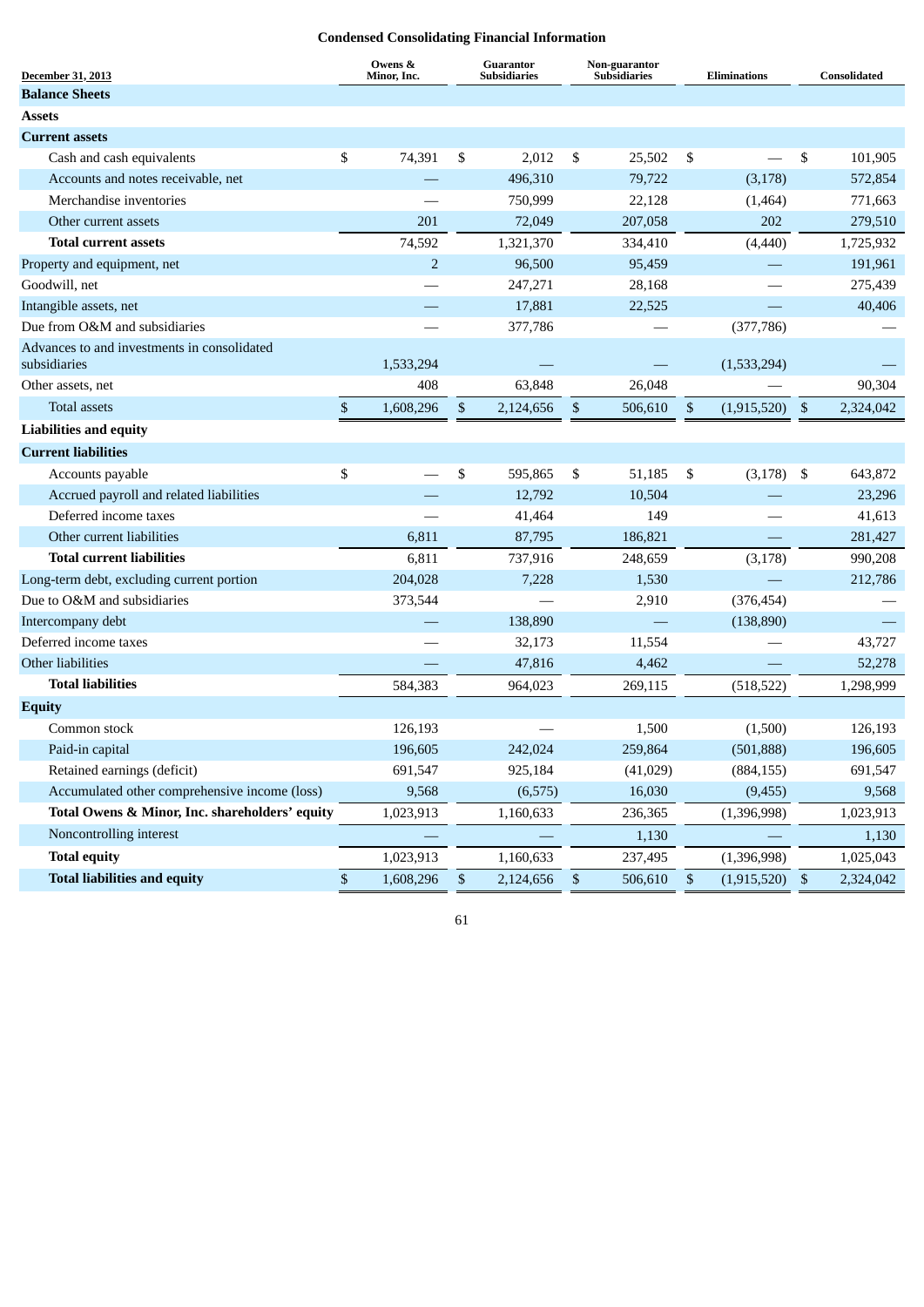| Year ended December 31, 2014                                                                |    | Owens &<br>Minor, Inc. | <b>Guarantor</b><br><b>Subsidiaries</b> |    | Non-guarantor<br><b>Subsidiaries</b> |                | <b>Eliminations</b> | <b>Consolidated</b>       |            |
|---------------------------------------------------------------------------------------------|----|------------------------|-----------------------------------------|----|--------------------------------------|----------------|---------------------|---------------------------|------------|
| <b>Statements of Cash Flows</b>                                                             |    |                        |                                         |    |                                      |                |                     |                           |            |
| <b>Operating activities:</b>                                                                |    |                        |                                         |    |                                      |                |                     |                           |            |
| Net income (loss)                                                                           | \$ | 66,503                 | \$<br>127,164                           | \$ | (27, 725)                            | $\mathfrak{s}$ | (99, 439)           | -\$                       | 66,503     |
| Adjustments to reconcile net income to cash (used for)<br>provided by operating activities: |    |                        |                                         |    |                                      |                |                     |                           |            |
| Equity in earnings of subsidiaries                                                          |    | (96, 384)              |                                         |    |                                      |                | 96,384              |                           |            |
| Depreciation and amortization                                                               |    | 2                      | 35,879                                  |    | 27,526                               |                |                     |                           | 63,407     |
| Loss on early retirement of debt                                                            |    | 14,890                 |                                         |    |                                      |                |                     |                           | 14,890     |
| Share-based compensation expense                                                            |    |                        | 8,369                                   |    | (162)                                |                |                     |                           | 8,207      |
| Provision for losses on accounts and notes receivable                                       |    |                        | (36)                                    |    | 484                                  |                |                     |                           | 448        |
| Deferred income tax (benefit) expense                                                       |    |                        | 1,292                                   |    | (4,677)                              |                |                     |                           | (3, 385)   |
| Changes in operating assets and liabilities:                                                |    |                        |                                         |    |                                      |                |                     |                           |            |
| Accounts and notes receivable                                                               |    |                        | (24, 440)                               |    | 6,185                                |                | 452                 |                           | (17, 803)  |
| Merchandise inventories                                                                     |    |                        | (65, 916)                               |    | 8,308                                |                | 279                 |                           | (57, 329)  |
| Accounts payable                                                                            |    |                        | (28,580)                                |    | (24, 613)                            |                | 1,045               |                           | (52, 148)  |
| Net change in other assets and liabilities                                                  |    | (455)                  | (12, 341)                               |    | (14, 311)                            |                | 1,279               |                           | (25, 828)  |
| Other, net                                                                                  |    | (1, 161)               | (9)                                     |    | 447                                  |                |                     |                           | (723)      |
| Cash provided by (used for) operating activities of<br>continuing operations                |    | (16, 605)              | 41,382                                  |    | (28, 538)                            |                |                     |                           | (3,761)    |
| <b>Investing activities:</b>                                                                |    |                        |                                         |    |                                      |                |                     |                           |            |
| Acquisitions, net of cash acquired                                                          |    |                        |                                         |    | (248, 536)                           |                |                     |                           | (248, 536) |
| Additions to property and equipment                                                         |    |                        | (34, 475)                               |    | (13,949)                             |                |                     |                           | (48, 424)  |
| Additions to computer software and intangible assets                                        |    |                        | (18,054)                                |    | (4,330)                              |                |                     |                           | (22, 384)  |
| Proceeds from the sale of investments                                                       |    |                        | 1,937                                   |    |                                      |                |                     |                           | 1,937      |
| Proceeds from sale of property and equipment                                                |    |                        | 156                                     |    |                                      |                |                     |                           | 156        |
| Cash used for investing activities of continuing operations                                 |    |                        | (50, 436)                               |    | (266, 815)                           |                |                     |                           | (317, 251) |
| <b>Financing activities:</b>                                                                |    |                        |                                         |    |                                      |                |                     |                           |            |
| Proceeds from issuance of debt                                                              |    | 547,693                |                                         |    |                                      |                |                     |                           | 547,693    |
| Proceeds from revolver                                                                      |    |                        | 33,700                                  |    |                                      |                |                     |                           | 33,700     |
| Repayment of debt                                                                           |    | (217, 352)             |                                         |    |                                      |                |                     |                           | (217, 352) |
| Change in intercompany advances                                                             |    | (287, 275)             | (21, 106)                               |    | 308,381                              |                |                     |                           |            |
| Cash dividends paid                                                                         |    | (63, 104)              |                                         |    |                                      |                |                     |                           | (63, 104)  |
| Repurchases of common stock                                                                 |    | (9, 934)               |                                         |    |                                      |                |                     |                           | (9, 934)   |
| Financing costs paid                                                                        |    | (4,780)                | (611)                                   |    |                                      |                |                     |                           | (5, 391)   |
| Excess tax benefits related to share-based compensation                                     |    | 582                    |                                         |    |                                      |                |                     |                           | 582        |
| Proceeds from exercise of stock options                                                     |    | 1,180                  |                                         |    |                                      |                |                     |                           | 1,180      |
| Purchase of NCI                                                                             |    |                        |                                         |    | (1,500)                              |                |                     |                           | (1,500)    |
| Other, net                                                                                  |    | (2,783)                | (1,029)                                 |    | (3,502)                              |                |                     |                           | (7, 314)   |
| Cash provided by (used for) financing activities                                            |    | (35, 773)              | 10,954                                  |    | 303,379                              |                |                     |                           | 278,560    |
| Effect of exchange rates on cash and cash equivalents                                       |    |                        |                                         |    | (2,681)                              |                |                     |                           | (2,681)    |
| Net increase (decrease) in cash and cash equivalents                                        |    | (52, 378)              | 1,900                                   |    | 5,345                                |                |                     |                           | (45, 133)  |
| Cash and cash equivalents at beginning of year                                              |    | 74,391                 | 2,012                                   |    | 25,502                               |                |                     |                           | 101,905    |
| Cash and cash equivalents at end of year                                                    | \$ | 22,013                 | \$<br>3,912                             | \$ | 30,847                               | \$             |                     | $\boldsymbol{\mathsf{S}}$ | 56,772     |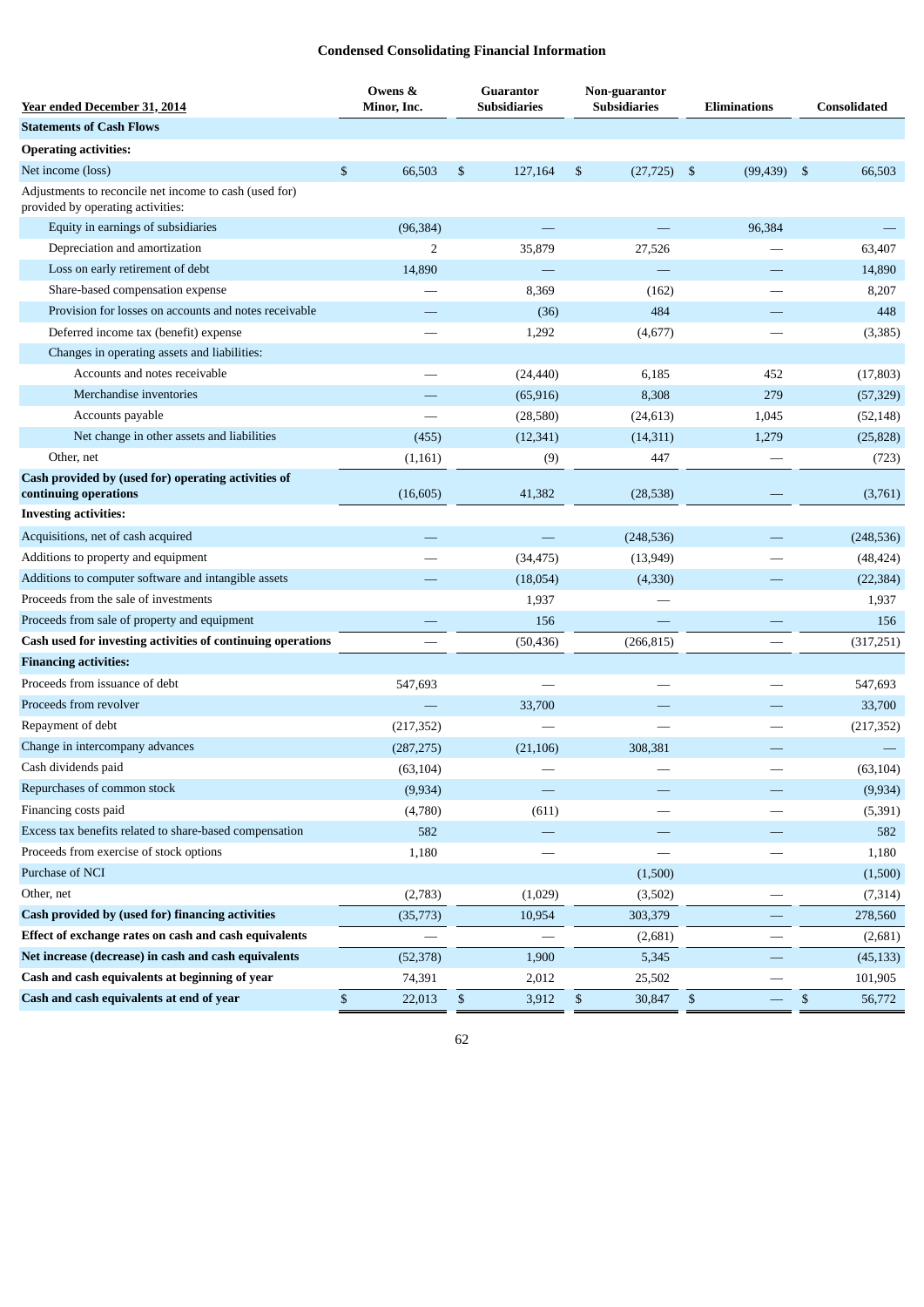| Year ended December 31, 2013                                                                | Owens &<br>Minor, Inc.    |           |              | Guarantor<br><b>Subsidiaries</b> | Non-guarantor<br><b>Subsidiaries</b> |              |            | <b>Eliminations</b> |    | Consolidated |
|---------------------------------------------------------------------------------------------|---------------------------|-----------|--------------|----------------------------------|--------------------------------------|--------------|------------|---------------------|----|--------------|
| <b>Statements of Cash Flows</b>                                                             |                           |           |              |                                  |                                      |              |            |                     |    |              |
| <b>Operating activities:</b>                                                                |                           |           |              |                                  |                                      |              |            |                     |    |              |
| Net income (loss)                                                                           | $\boldsymbol{\mathsf{S}}$ | 110,882   | \$           | 123,856                          | \$                                   | $(3,990)$ \$ |            | $(119,866)$ \$      |    | 110,882      |
| Adjustments to reconcile net income to cash provided<br>by (used for) operating activities: |                           |           |              |                                  |                                      |              |            |                     |    |              |
| Equity in earnings of subsidiaries                                                          |                           | (119,084) |              | $\equiv$                         |                                      | ÷,           |            | 119,084             |    |              |
| Depreciation and amortization                                                               |                           | 14        |              | 35,712                           |                                      | 14,860       |            |                     |    | 50,586       |
| Share-based compensation expense                                                            |                           |           |              | 6,381                            |                                      |              |            |                     |    | 6,381        |
| Deferred income tax (benefit) expense                                                       |                           |           |              | 5,821                            |                                      | (2, 108)     |            |                     |    | 3,713        |
| Provision for losses on accounts and notes<br>receivable                                    |                           |           |              | 278                              |                                      | 509          |            |                     |    | 787          |
| Changes in operating assets and liabilities:                                                |                           |           |              |                                  |                                      |              |            |                     |    |              |
| Accounts and notes receivable                                                               |                           |           |              | (22,055)                         |                                      | (16, 522)    |            | (68)                |    | (38, 645)    |
| Merchandise inventories                                                                     |                           |           |              | (170)                            |                                      | (7,676)      |            | 782                 |    | (7,064)      |
| Accounts payable                                                                            |                           | (45,300)  |              | 77,320                           |                                      | 15,286       |            | 68                  |    | 47,374       |
| Net change in other assets and liabilities                                                  |                           | 1,774     |              | (12,068)                         |                                      | (22, 043)    |            |                     |    | (32, 337)    |
| Other, net                                                                                  |                           | (1, 541)  |              | 515                              |                                      | (97)         |            |                     |    | (1,123)      |
| Cash provided by (used for) operating activities                                            |                           | (53,255)  |              | 215,590                          |                                      | (21,781)     |            |                     |    | 140,554      |
| <b>Investing activities:</b>                                                                |                           |           |              |                                  |                                      |              |            |                     |    |              |
| Additions to computer software and intangible assets                                        |                           |           |              | (21,773)                         |                                      | (10, 237)    |            |                     |    | (32,010)     |
| Additions to property and equipment                                                         |                           |           |              | (21,029)                         |                                      | (7,090)      |            |                     |    | (28, 119)    |
| Proceeds from sale of property and equipment                                                |                           |           |              | 2,746                            |                                      | 305          |            |                     |    | 3,051        |
| <b>Cash used for investing activities</b>                                                   |                           |           |              | (40,056)                         |                                      | (17, 022)    |            |                     |    | (57,078)     |
| <b>Financing activities:</b>                                                                |                           |           |              |                                  |                                      |              |            |                     |    |              |
| Change in intercompany advances                                                             |                           | 145,354   |              | (184,092)                        |                                      | 38,738       |            |                     |    |              |
| Cash dividends paid                                                                         |                           | (60, 731) |              |                                  |                                      |              |            |                     |    | (60, 731)    |
| Repurchases of common stock                                                                 |                           | (18, 876) |              |                                  |                                      |              |            |                     |    | (18, 876)    |
| Proceeds from exercise of stock options                                                     |                           | 5,352     |              |                                  |                                      |              |            |                     |    | 5,352        |
| Excess tax benefits related to share-based<br>compensation                                  |                           | 898       |              |                                  |                                      |              |            |                     |    | 898          |
| Other, net                                                                                  |                           | (2,541)   |              | (3,071)                          |                                      | (3,011)      |            |                     |    | (8,623)      |
| Cash provided by (used for) financing activities                                            |                           | 69,456    |              | (187, 163)                       |                                      | 35,727       |            |                     |    | (81,980)     |
| Effect of exchange rate changes on cash and cash<br>equivalents                             |                           |           |              |                                  |                                      | 2,521        |            |                     |    | 2,521        |
| Net increase (decrease) in cash and cash<br>equivalents                                     |                           | 16,201    |              | (11, 629)                        |                                      | (555)        |            |                     |    | 4,017        |
| Cash and cash equivalents at beginning of year                                              |                           | 58,190    |              | 13,641                           |                                      | 26,057       |            |                     |    | 97,888       |
| Cash and cash equivalents at end of year                                                    | $\mathbb{S}$              | 74,391    | $\mathbb{S}$ | 2,012                            | $\,$                                 | 25,502       | $\sqrt{3}$ |                     | \$ | 101,905      |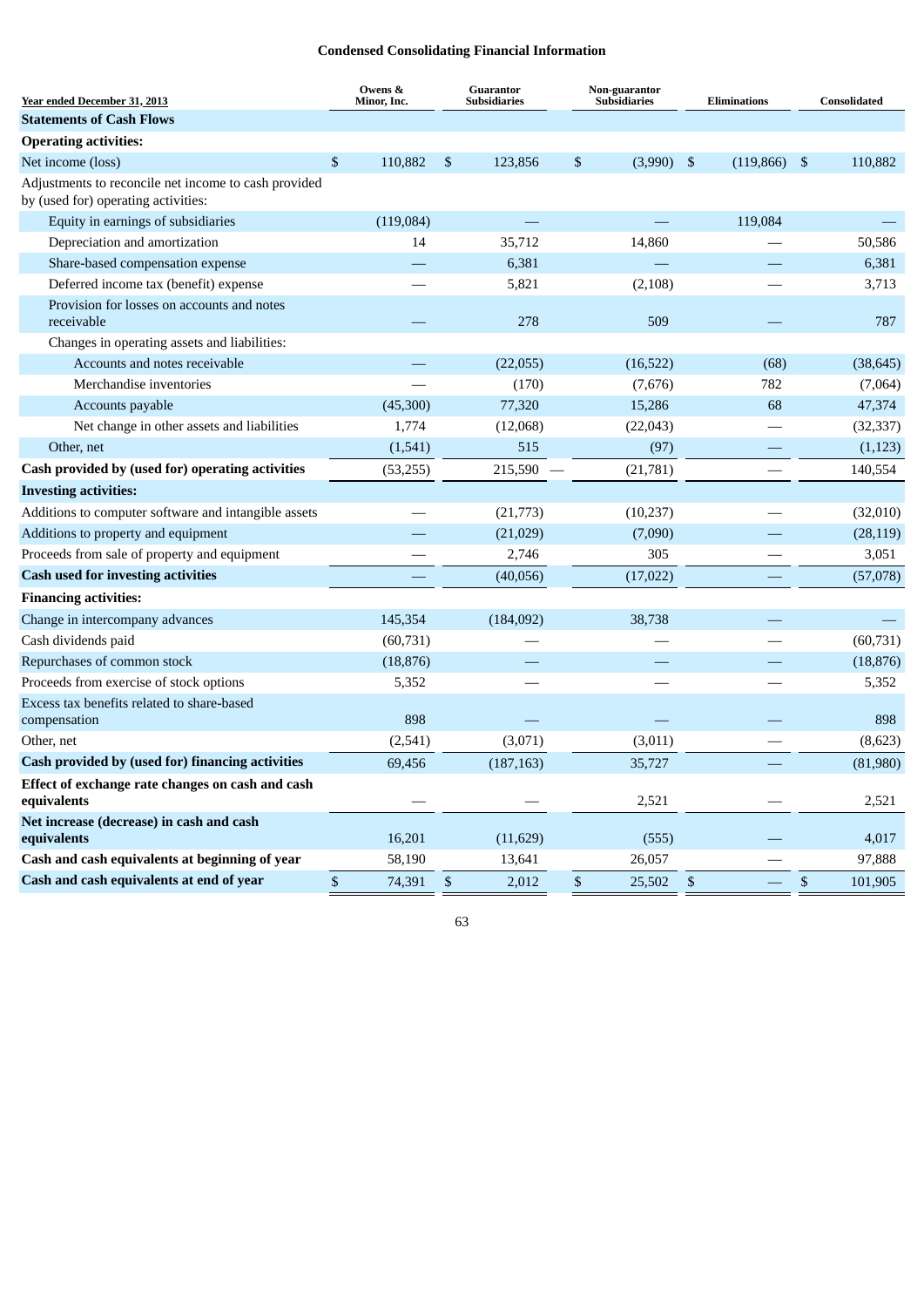| Year ended December 31, 2012                                                                | Owens &<br>Minor, Inc. |            | Guarantor<br><b>Subsidiaries</b> |            | Non-guarantor<br><b>Subsidiaries</b> |            | <b>Eliminations</b> |            |              | Consolidated |
|---------------------------------------------------------------------------------------------|------------------------|------------|----------------------------------|------------|--------------------------------------|------------|---------------------|------------|--------------|--------------|
| <b>Statements of Cash Flows</b>                                                             |                        |            |                                  |            |                                      |            |                     |            |              |              |
| <b>Operating activities:</b>                                                                |                        |            |                                  |            |                                      |            |                     |            |              |              |
| Net income (loss)                                                                           | \$                     | 109,003    | \$                               | 134,276    | \$                                   | (13, 462)  | -\$                 | (120, 814) | \$           | 109,003      |
| Adjustments to reconcile net income to cash provided<br>by (used for) operating activities: |                        |            |                                  |            |                                      |            |                     |            |              |              |
| Equity in earnings of subsidiaries                                                          |                        | (120, 133) |                                  |            |                                      |            |                     | 120,133    |              |              |
| Depreciation and amortization                                                               |                        | 1          |                                  | 34,944     |                                      | 4,659      |                     |            |              | 39,604       |
| Deferred income tax expense                                                                 |                        |            |                                  | 2,933      |                                      | (1,873)    |                     |            |              | 1,060        |
| Share-based compensation expense                                                            |                        |            |                                  | 5,697      |                                      |            |                     |            |              | 5,697        |
| Provision for losses on accounts and notes<br>receivable                                    |                        |            |                                  | 587        |                                      | 417        |                     |            |              | 1,004        |
| Changes in operating assets and liabilities:                                                |                        |            |                                  |            |                                      |            |                     |            |              |              |
| Accounts and notes receivable                                                               |                        |            |                                  | 31,513     |                                      | (7,599)    |                     | 3,247      |              | 27,161       |
| Merchandise inventories                                                                     |                        |            |                                  | 56,235     |                                      | 1,818      |                     | 681        |              | 58,734       |
| Accounts payable                                                                            |                        | (67, 800)  |                                  | 55,941     |                                      | (3,585)    |                     | (3,250)    |              | (18,694)     |
| Net change in other assets and liabilities                                                  |                        | 19         |                                  | (2,653)    |                                      | (1,859)    |                     | 3          |              | (4,490)      |
| Other, net                                                                                  |                        | (1,738)    |                                  | 1,236      |                                      | (71)       |                     |            |              | (573)        |
| Cash provided by (used for) operating activities                                            |                        | (80, 648)  |                                  | 320,709    |                                      | (21, 555)  |                     |            |              | 218,506      |
| <b>Investing activities:</b>                                                                |                        |            |                                  |            |                                      |            |                     |            |              |              |
| Acquisition, net of cash acquired                                                           |                        |            |                                  |            |                                      | (155, 210) |                     |            |              | (155, 210)   |
| Additions to property and equipment                                                         |                        |            |                                  | (4,249)    |                                      | (5,583)    |                     |            |              | (9, 832)     |
| Additions to computer software and intangible assets                                        |                        |            |                                  | (27,960)   |                                      | (1,171)    |                     |            |              | (29, 131)    |
| Proceeds from sale of property and equipment                                                |                        |            |                                  | 1,057      |                                      | 2,241      |                     |            |              | 3,298        |
| <b>Cash used for investing activities</b>                                                   |                        |            |                                  | (31, 152)  |                                      | (159, 723) |                     |            |              | (190, 875)   |
| <b>Financing activities:</b>                                                                |                        |            |                                  |            |                                      |            |                     |            |              |              |
| Change in intercompany advances                                                             |                        | 86,131     |                                  | (287, 200) |                                      | 201,069    |                     |            |              |              |
| Cash dividends paid                                                                         |                        | (55, 681)  |                                  |            |                                      |            |                     |            |              | (55,681)     |
| Repurchases of common stock                                                                 |                        | (15,000)   |                                  |            |                                      |            |                     |            |              | (15,000)     |
| Financing costs paid                                                                        |                        |            |                                  | (1,303)    |                                      |            |                     |            |              | (1,303)      |
| Excess tax benefits related to share-based compensation                                     |                        | 1,293      |                                  |            |                                      |            |                     |            |              | 1,293        |
| Proceeds from exercise of stock options                                                     |                        | 4,986      |                                  |            |                                      |            |                     |            |              | 4,986        |
| Other, net                                                                                  |                        | (2,901)    |                                  | (2,222)    |                                      | 2,413      |                     |            |              | (2,710)      |
| Cash provided by (used for) financing activities                                            |                        | 18,828     |                                  | (290, 725) |                                      | 203,482    |                     |            |              | (68, 415)    |
| Effect of exchange rate changes on cash and cash<br>equivalents                             |                        |            |                                  |            |                                      | 2,734      |                     |            |              | 2,734        |
| Net increase (decrease) in cash and cash equivalents                                        |                        | (61, 820)  |                                  | (1,168)    |                                      | 24,938     |                     |            |              | (38,050)     |
| Cash and cash equivalents at beginning of year                                              |                        | 120,010    |                                  | 14,809     |                                      | 1,119      |                     |            |              | 135,938      |
| Cash and cash equivalents at end of year                                                    | $\mathbb{S}$           | 58,190     | $\$$                             | 13,641     | $\$$                                 | 26,057     | $\mathbb S$         |            | $\mathbb{S}$ | 97,888       |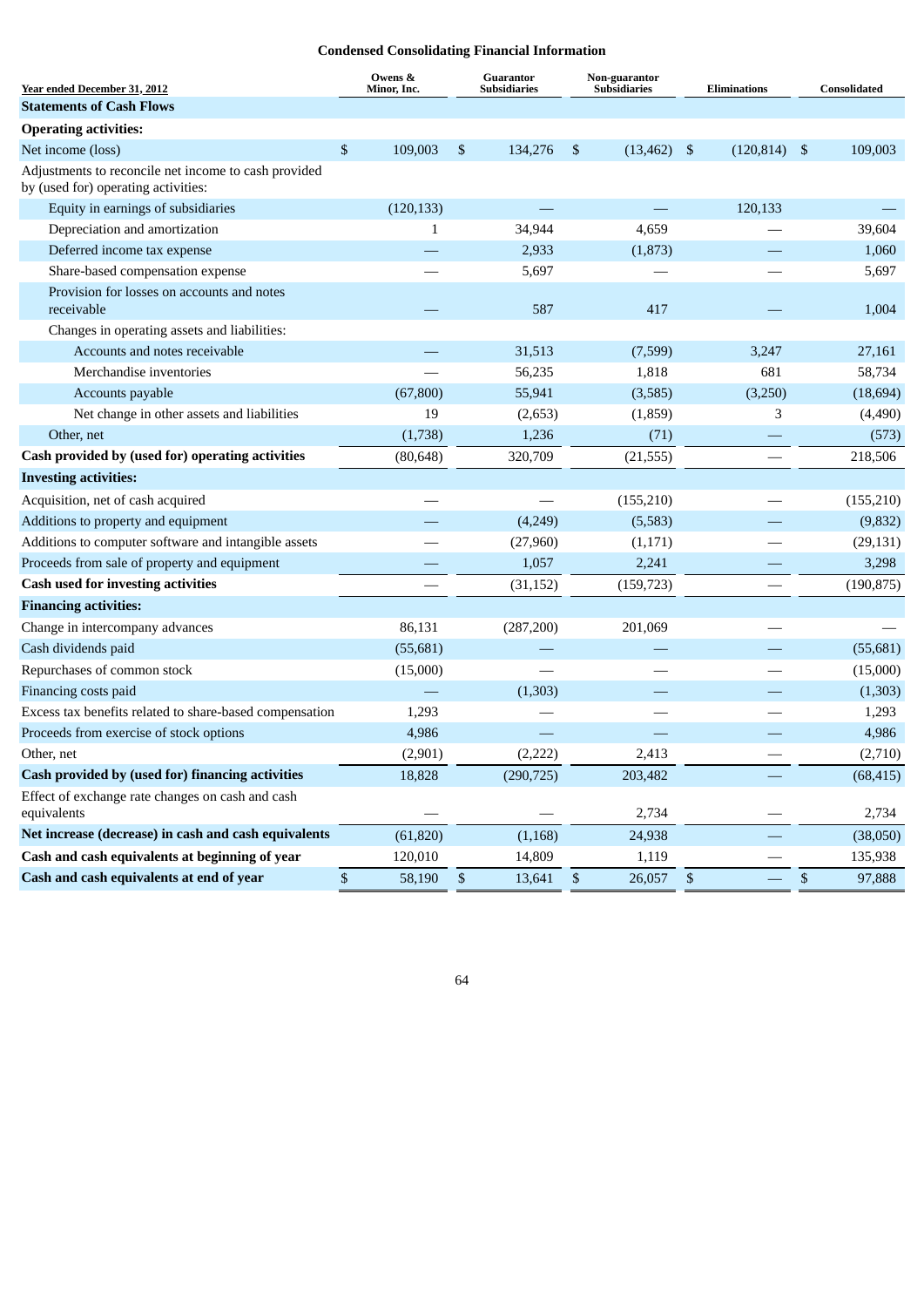The Board of Directors and Shareholders Owens & Minor, Inc.:

We have audited the accompanying consolidated balance sheets of Owens & Minor, Inc. and subsidiaries as of December 31, 2014 and 2013, and the related consolidated statements of income, comprehensive income, changes in shareholders' equity, and cash flows for each of the years in the three‑year period ended December 31, 2014. These consolidated financial statements are the responsibility of the Company's management. Our responsibility is to express an opinion on these consolidated financial statements based on our audits.

We conducted our audits in accordance with the standards of the Public Company Accounting Oversight Board (United States). Those standards require that we plan and perform the audit to obtain reasonable assurance about whether the financial statements are free of material misstatement. An audit includes examining, on a test basis, evidence supporting the amounts and disclosures in the financial statements. An audit also includes assessing the accounting principles used and significant estimates made by management, as well as evaluating the overall financial statement presentation. We believe that our audits provide a reasonable basis for our opinion.

In our opinion, the consolidated financial statements referred to above present fairly, in all material respects, the financial position of Owens & Minor, Inc. and subsidiaries as of December 31, 2014 and 2013, and the results of their operations and their cash flows for each of the years in the three‑year period ended December 31, 2014, in conformity with U.S. generally accepted accounting principles.

We also have audited, in accordance with the standards of the Public Company Accounting Oversight Board (United States), Owens & Minor, Inc.'s internal control over financial reporting as of December 31, 2014, based on criteria established in *Internal Control - Integrated Framework (1992)* issued by the Committee of Sponsoring Organizations of the Treadway Commission (COSO), and our report dated February 23, 2015, expressed an unqualified opinion on the effectiveness of the Company's internal control over financial reporting. Owens & Minor, Inc. acquired Medical Action Industries, Inc. on October 1, 2014 and ArcRoyal on November 1, 2014, and management excluded from its assessment of the effectiveness of Owens & Minor, Inc.'s internal control over financial reporting as of December 31, 2014, Medical Action Industries, Inc.'s internal control over financial reporting associated with total assets of \$269 million and total revenues of \$40 million and ArcRoyal's internal control over financial reporting associated with total assets of \$71 million and total revenues of \$7 million included in the consolidated financial statements of Owens & Minor, Inc. as of and for the year ended December 31, 2014. Our audit of internal control over financial reporting of Owens & Minor, Inc. also excluded an evaluation of the internal control over financial reporting of Medical Action Industries, Inc. and ArcRoyal.

/s/ KPMG LLP

Richmond, Virginia February 23, 2015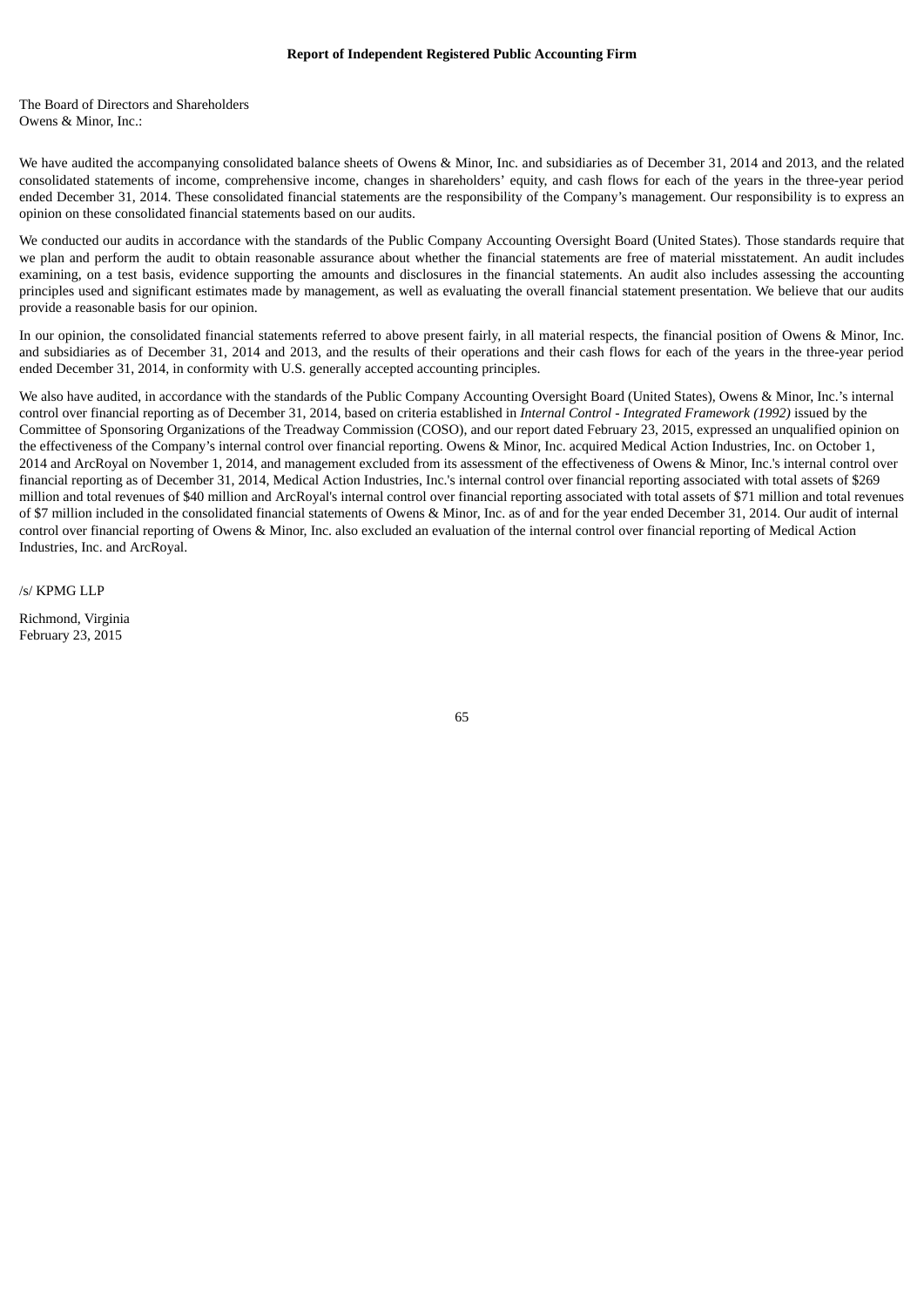## **SELECTED QUARTERLY FINANCIAL INFORMATION**

*(unaudited)*

|                                                                  | Year Ended December 31, 2014 |                        |                        |            |                        |           |                        |           |  |  |
|------------------------------------------------------------------|------------------------------|------------------------|------------------------|------------|------------------------|-----------|------------------------|-----------|--|--|
| (in thousands, except per share data)                            |                              | 1st                    |                        | 2nd        |                        | 3rd       |                        | 4th       |  |  |
|                                                                  |                              | Quarter <sup>(1)</sup> | Quarter <sup>(2)</sup> |            | Quarter <sup>(3)</sup> |           | Quarter <sup>(4)</sup> |           |  |  |
| Net revenue                                                      | \$                           | 2,256,380              | <sup>\$</sup>          | 2,305,858  | \$.                    | 2,386,124 | <sup>\$</sup>          | 2,491,817 |  |  |
| Gross margin                                                     | \$                           | 281,195                | - \$                   | 282,272    | \$                     | 292,483   | \$                     | 314,015   |  |  |
| Net income                                                       | \$                           | 25,485                 | - \$                   | 19,876     | \$                     | 7,155     | -\$                    | 13,987    |  |  |
| Net income attributable to Owens & Minor, Inc. per common share: |                              |                        |                        |            |                        |           |                        |           |  |  |
| <b>Basic</b>                                                     | \$                           | 0.41                   | - \$                   | 0.32 S     |                        | 0.11      | - \$                   | 0.22      |  |  |
| Diluted                                                          | \$                           | 0.41                   | - \$                   | 0.32       | \$                     | 0.11      | - \$                   | 0.22      |  |  |
| Cash dividends per common share                                  | \$                           | 0.25                   | - \$                   | 0.25       | - \$                   | 0.25      | - \$                   | 0.25      |  |  |
| Market price:                                                    |                              |                        |                        |            |                        |           |                        |           |  |  |
| High                                                             | \$                           | 36.42                  | - \$                   | $34.92$ \$ |                        | 34.50     | - \$                   | 35.40     |  |  |
| Low                                                              | \$                           | 32.31                  | \$                     | 31.52      | S                      | 32.08     | - \$                   | 31.49     |  |  |

|                                                                  | Year Ended December 31, 2013 <sup>(5)</sup> |                |      |                |                |           |      |                |
|------------------------------------------------------------------|---------------------------------------------|----------------|------|----------------|----------------|-----------|------|----------------|
| (in thousands, except per share data)                            |                                             | 1st<br>Quarter |      | 2nd<br>Quarter | 3rd<br>Quarter |           |      | 4th<br>Quarter |
| Net revenue                                                      | \$                                          | 2,246,384      | \$   | 2,236,077      | \$.            | 2,270,547 | \$.  | 2,318,524      |
| Gross margin                                                     | \$                                          | 279,052        | \$   | 273,431        | \$             | 273,329   | S.   | 291,263        |
| Net income                                                       | \$                                          | 26,098         | - \$ | 28,872         | <sup>\$</sup>  | 27,970    | \$   | 27,942         |
| Net income attributable to Owens & Minor, Inc. per common share: |                                             |                |      |                |                |           |      |                |
| <b>Basic</b>                                                     | \$                                          | 0.41           | - \$ | $0.46$ \$      |                | 0.44      | - \$ | 0.44           |
| Diluted                                                          | \$                                          | 0.41           | - \$ | 0.46           | - \$           | 0.44      | -S   | 0.44           |
| Cash dividends per common share                                  | \$                                          | 0.24           | -\$  | 0.24           | $^{\circ}$     | 0.24      | -\$  | 0.24           |
| Market price:                                                    |                                             |                |      |                |                |           |      |                |
| High                                                             | \$                                          | 32.56          | - \$ | $35.43$ \$     |                | 36.26     | -\$  | 38.23          |
| Low                                                              | \$                                          | 29.17          | \$   | 30.12          | \$             | 33.50     | \$   | 33.95          |

(1) We incurred charges of \$3.3 million (\$2.2 million after tax, or \$0.03 per diluted common share) in the first quarter of 2014 associated with *acquisition-related and exit and realignment activities.*

(2) We incurred charges of \$7.6 million (\$5.1 million after tax, or \$0.08 per diluted common share) in the second quarter of 2014 associated with *acquisition-related and exit and realignment activities.*

(3) We incurred charges of \$14.0 million (\$10.3 million after tax, or \$0.11 per diluted common share) in the third quarter of 2014 associated with acquisition-related and exit and realignment activities, and a loss of \$14.9 million (\$9.1 million after tax, or \$0.14 per diluted common share) *associated with the early retirement of our 2016 Senior Notes.*

(4) We incurred charges of \$18.0 million (\$17.7 million after tax, or \$0.28 per diluted common share) in the fourth quarter of 2014 associated with acquisition-related and exit and realignment activities, a loss of \$3.9 million (\$3.9 million after tax, or \$0.06 per diluted common share) for an estimated claim settlement and a net gain of \$3.7 million (\$4.7 million after tax or \$0.07 per diluted common share) related to fair value *adjustments in association with purchase accounting.*

(5) We incurred charges of \$2.0 million (\$1.5 million after tax, or \$0.03 per diluted common share) in the first quarter of 2013, \$0.6 million (\$0.4 million after tax) in the second quarter of 2013, \$2.7 million (\$1.9 million after tax, or \$0.03 per diluted common share) in the third quarter of 2013, and \$7.0 million (\$5.0 million after tax, or \$0.08 per diluted common share) in the fourth quarter of 2013 associated with acquisition*related and exit and realignment activities.*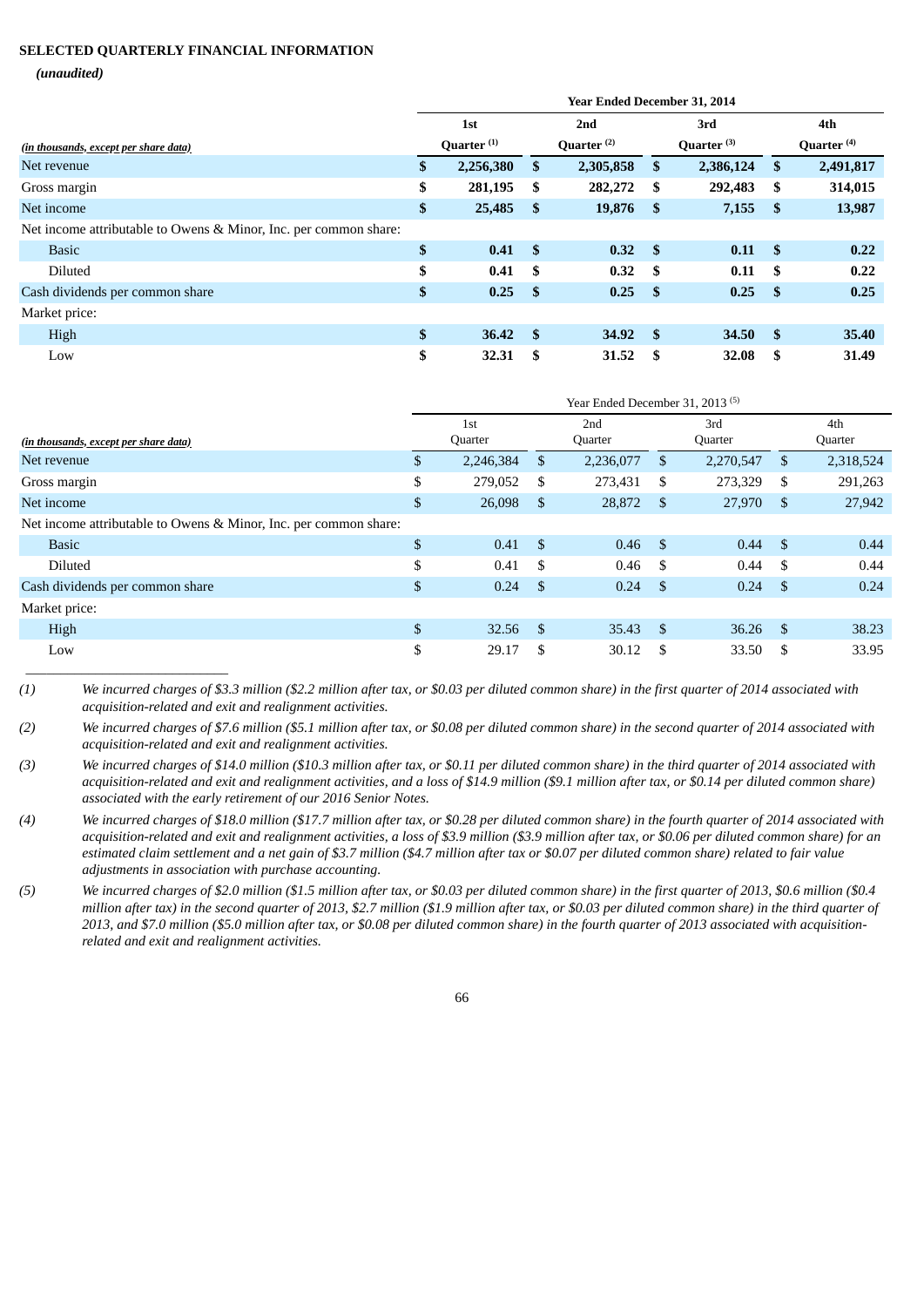- 3.1 Amended and Restated Articles of Incorporation of Owens & Minor, Inc. (incorporated herein by reference to our Current Report on Form 8-K, Exhibit 3.1, dated July 29, 2008)
- 3.2 Amended and Restated Bylaws of Owens & Minor, Inc. as adopted February 5, 2015 (incorporated herein by reference to our Current Report on Form 8-K, Exhibit 3.1, dated February 10, 2015)
- 4.1 Indenture, dated September 16, 2014, by and among Owens & Minor, Inc., Owens and Minor Distribution, Inc., Owens & Minor Medical, Inc. and U.S. Bank National Association, as trustee (incorporated herein by reference to the Company's Current Report on Form 8-K, Exhibit 4.1, dated September 17, 2014)
- 4.2 First Supplemental Indenture, dated September 16, 2014, by and among Owens & Minor, Inc., Owens and Minor Distribution, Inc., Owens & Minor Medical, Inc. and U.S. Bank National Association, as trustee (incorporated herein by reference to the Company's Current Report on Form 8-K, Exhibit 4.2, dated September 17, 2014)
- 4.3 Form of Global Note for the 3.875% Senior Notes due 2021 (included as Exhibit A to Exhibit 4.2 of the Company's Current Report on Form 8-K, Exhibit 4.2, dated September 17, 2014 and incorporated herein by reference)
- 4.4 Form of Global Note for the 4.375% Senior Notes due 2024 (included as Exhibit B to Exhibit 4. 2 of the Company's Current Report on Form 8-K, Exhibit 4.2, dated September 17, 2014 and incorporated herein by reference)
- 10.1 Owens & Minor, Inc. 2003 Directors' Compensation Plan (incorporated herein by reference to Annex B of the Company's definitive Proxy Statement filed pursuant to Section 14(a) of the Securities Exchange Act on March 13, 2003 (File No. 001-09810))\*
- 10.2 Amendment to 2003 Directors' Compensation Plan (incorporated herein by reference to the Company's Quarterly Report on Form 10- Q, Exhibit 10.6, for the quarter ended March 31, 2008)\*
- 10.3 Form of Director Restricted Stock Grant Agreement (incorporated herein by reference to the Company's Quarterly Report on Form 10- Q, Exhibit 10.3, for the quarter ended March 31, 2008)\*
- 10.4 Owens & Minor, Inc. Directors' Deferred Compensation Plan, as amended and restated effective January 1, 2005 (incorporated herein by reference to the Company's Quarterly Report on Form 10-Q, Exhibit 10.3, for the quarter ended September 30, 2008)\*
- 10.5 Deferral Election Form for The Owens & Minor, Inc. Directors' Deferred Compensation Plan (incorporated by reference to the Company's Annual Report on Form 10-K, Exhibit 10.9 for the year ended December 31, 2010)\*
- 10.6 Form of Owens & Minor, Inc. Executive Severance Agreement effective January 1, 2011 (incorporated by reference to the Company's Annual Report on Form 10-K, Exhibit 10.10 for the year ended December 31, 2010)\*
- 10.7 Owens & Minor, Inc. Supplemental Executive Retirement Plan, as amended and restated effective January 1, 2005 ("SERP") (incorporated herein by reference to the Company's Quarterly Report on Form 10-Q, Exhibit 10.1, for the quarter ended September 30, 2008)\*
- 10.8 Resolutions of the Board of Directors of the Company amending the SERP (incorporated by reference to the Company's Annual Report on Form 10-K, Exhibit 10.12 for the year ended December 31, 2011)\*
- 10.9 Owens & Minor, Inc. Amended and Restated Management Equity Ownership Program and Stock Ownership Rewards Program (incorporated by reference to the Company's Annual Report on Form 10-K, Exhibit 10.15, for the year ended December 31, 2009)\*
- 10.10 Amendment to MEOP effective January 1, 2014 (incorporated by reference to the Company's Annual Report on Form 10-K, Exhibit 10.10 for the year ended December 31, 2013)\*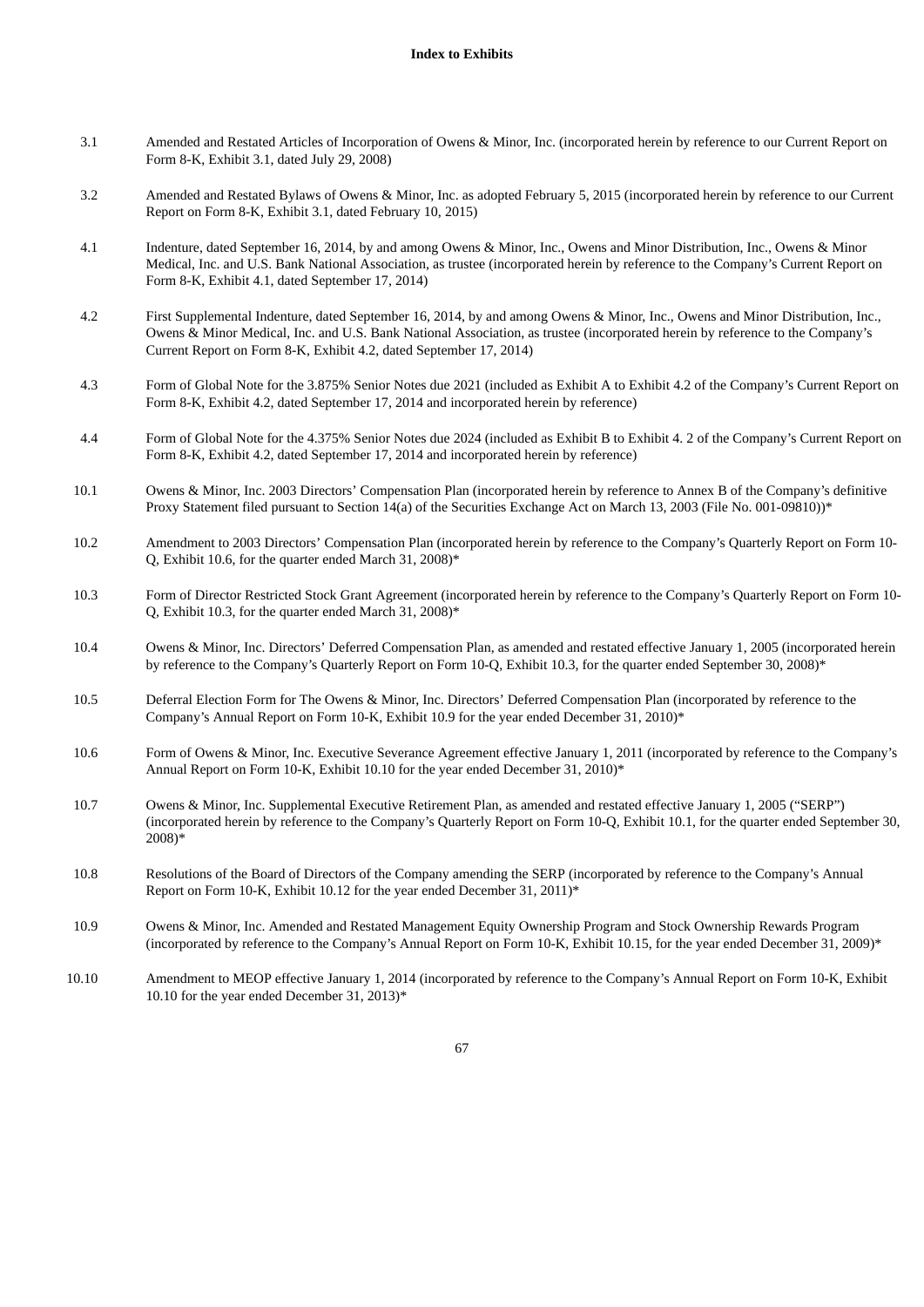- 10.11 Owens & Minor, Inc. Executive Deferred Compensation and Retirement Plan effective January 1, 2013 (incorporated by reference to the Company's Quarterly Report on Form 10-Q Exhibit 10.1 for the quarter ended March 31, 2013)\*
- 10.12 Owens & Minor, Inc. Pension Plan, as amended and restated effective January 1, 1994 ("Pension Plan") (incorporated herein by reference to the Company's Annual Report on Form 10-K, Exhibit 10(c), for the year ended December 31, 1996)\*
- 10.13 Amendment No. 1 to Pension Plan (incorporated herein by reference to the Company's Annual Report on Form 10-K, Exhibit 10(d), for the year ended December 31, 1996)\*
- 10.14 Amendment No. 2 to Pension Plan (incorporated herein by reference to the Company's Annual Report on Form 10-K, Exhibit 10.5, for the year ended December 31, 1998)\*
- 10.15 Resolutions of the Board of Directors of the Company amending the Owens & Minor, Inc. Pension Plan. (incorporated herein by reference to the Company's Current Report on Form 8-K, Exhibit 10.5, dated May 3, 2006)\*
- 10.16 Amendment No. 3 to Pension Plan (incorporated herein by reference to the Company's Quarterly Report on Form 10-Q, Exhibit 10.2, for the quarter ended September 30, 2008)\*
- 10.17 Fourth Amendment to Pension Plan (incorporated herein by reference to the Company's Annual Report on Form 10-K, Exhibit 10.24, for the year ended December 31, 2009)\*
- 10.18 Fifth, Sixth, and Seventh Amendments to Pension Plan (incorporated by reference to the Company's Annual Report on Form 10-K, Exhibit 10.22 for the year ended December 31, 2010)\*
- 10.19 Owens & Minor, Inc. 2005 Stock Incentive Plan, as amended (incorporated herein by reference to the Company's Registration Statement on Form S-8, Registration No. 333-124965)\*
- 10.20 Resolution of the Board of Directors of the Company amending the Owens & Minor, Inc. 2005 Stock Incentive Plan (incorporated herein by reference to the Company's Annual Report on Form 10-K, Exhibit 10.21, for the year ended December 31, 2007)\*
- 10.21 Amendment to Owens & Minor, Inc. 2005 Stock Incentive Plan (incorporated herein by reference to the Company's Quarterly Report on Form 10-Q, Exhibit 10.4, for the quarter ended March 31, 2008)\*
- 10.22 Amendment to Owens & Minor, Inc. 2005 Stock Incentive Plan (incorporated herein by reference to the Company's definitive Proxy Statement filed pursuant to Section 14(a) of the Securities Exchange Act on March 17, 2010 (File No. 001-09810))\*
- 10.23 Form of Owens & Minor, Inc. Stock Option Grant Agreement under 2005 Stock Incentive Plan (incorporated herein by reference to the company's Current Report on Form 8-K, Exhibit 10.1, dated June 23, 2005)\*
- 10.24 Form of Owens & Minor, Inc. Restricted Stock Grant Agreement under 2005 Stock Incentive Plan (incorporated herein by reference to the Company's Quarterly Report on Form 10-Q, Exhibit 10.2, for the quarter ended March 31, 2008)\*
- 10.25 Form of Performance Share Award Agreement (incorporated by reference to the Company's Quarterly Report on Form 10-Q, Exhibit 10.1, for the quarter ended March 31, 2014)  $*$
- 10.26 Form of Performance Share Award Agreement for grant to James L. Bierman on September 2, 2014\*--filed herewith
- 10.27 Form of Annual Executive Incentive Program (incorporated by reference to the Company's Quarterly Report on Form 10-Q, Exhibit 10. 2, for the quarter ended March 31, 2014)  $*$
- 10.28 Owens & Minor, Inc. Officer Severance Policy Terms (incorporated herein by reference to the Company's Current Report on Form 8- K, Exhibit 10.1, dated December 19, 2005)\*
- 10.29 Policy on Recoupment of Executive Incentive Compensation (incorporated herein by reference to the Company's Annual Report on Form 10-K, Exhibit 10.36, for the year ended December 31, 2009)\*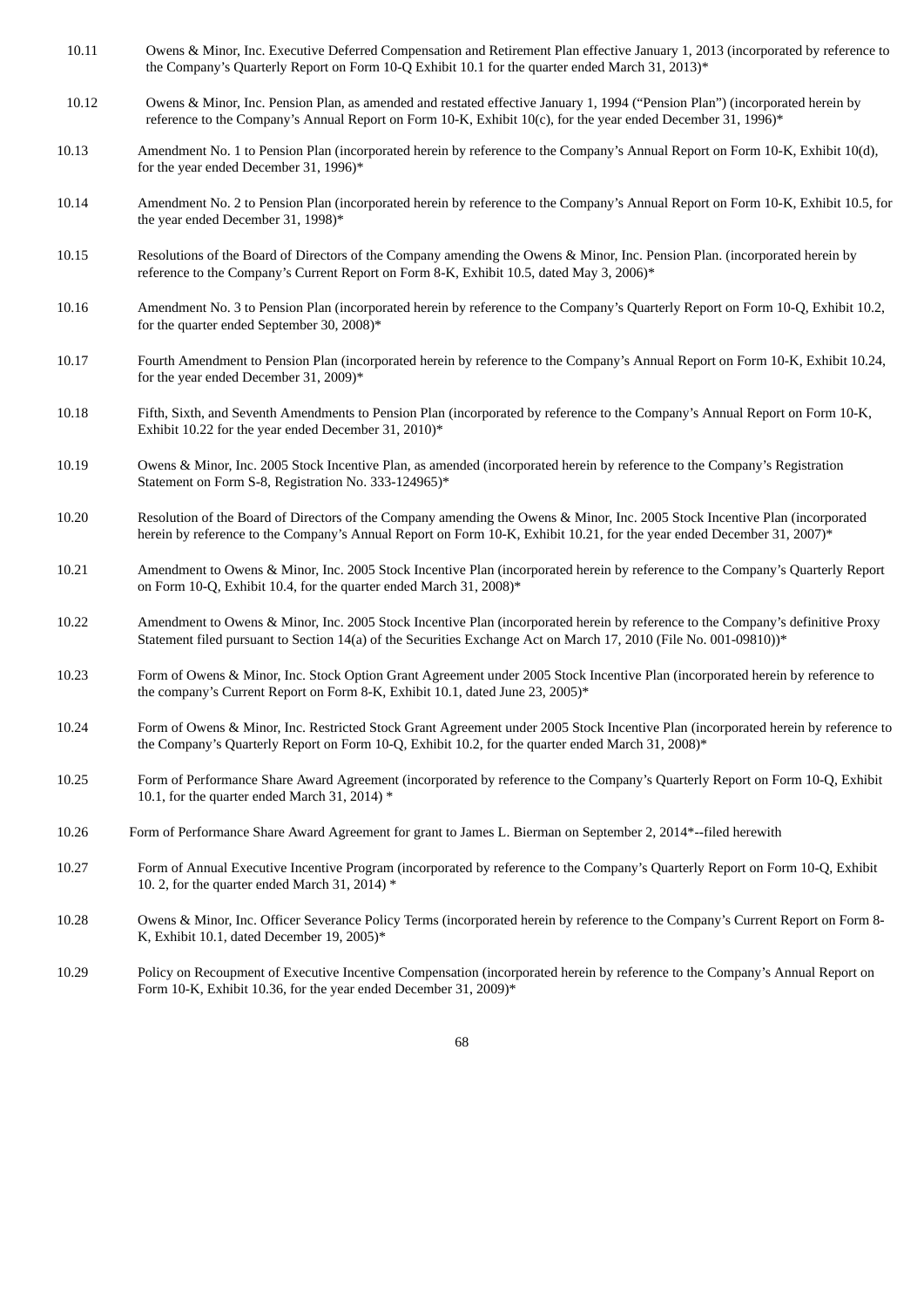- 10.30 Credit Agreement dated as of June 5, 2012 by and among Owens & Minor Distribution, Inc. and Owens & Minor Medical, Inc. (as Borrowers), Owens & Minor, Inc. and certain of its domestic subsidiaries (as Guarantors), Wells Fargo Bank, N.A. (as Administrative Agent), JPMorgan Chase Bank, N.A. (as Syndication Agent) and a syndicate of banks as specified on the signature pages thereof (incorporated herein by reference to the Company's Current Report on Form 8-K, Exhibit 10.1, dated June 8, 2012)
- 10.31 First Amendment dated as of September 17, 2014 by and among Owens & Minor Distribution, Inc. and Owens & Minor Medical, Inc. ( as Borrowers), Owens & Minor, Inc. and certain of its domestic subsidiaries (as Guarantors) and Wells Fargo Bank, N.A. ( as Administrative Agent), to the Credit Agreement dated as of June 5, 2012 by and among the Borrowers, the Guarantors, a syndicate of financial institutions party thereto, the Administrative Agent, and the other agents party thereto (incorporated herein by reference to the Company's Current Report on Form 8-K, Exhibit 10.1, dated September 18, 2014)
- 10.32 Share Purchase Agreement dated August 31, 2012 between Celesio AG, Admenta Deutschland GmbH, Admenta Denmark ApS, Admenta France S.A. and OCP Portugal Produtos Farmaceuticos, S.A. (as Sellers) and O&M-Movianto Nederland B.V., O&M-Movianto UK Holdings Ltd, O&M-Movianto France Holdings SAS (as Purchasers) and Owens & Minor, Inc. (as Purchasers' Guarantor) (incorporated herein by reference to our Current Report on Form 8-K, Exhibit10.1, dated September 4, 2012)
- 10.33 Agreement and Plan of Merger, dated as of June 24, 2014, by and among Owens & Minor Inc., Mongoose Merger Sub Inc. and Medical Action Industries Inc. (incorporated herein by reference to the Company's Current Report on Form 8-K, Exhibit 10.1, dated June 25, 2014)
- 11.1 Calculation of Net Income per Common Share. Information related to this item is in Part II, Item 8, Notes to Consolidated Financial Statements, Note 15-Net Income per Common Share
- 21.1 Subsidiaries of Registrant
- 23.1 Consent of KPMG LLP, independent registered public accounting firm
- 31.1 Certification of Chief Executive Officer pursuant to Rule 13(a)-14(a) under the Securities Exchange Act of 1934, as adopted pursuant to Section 302 of the Sarbanes-Oxley Act of 2002
- 31.2 Certification of Chief Financial Officer pursuant to Rule 13(a)-14(a) under the Securities Exchange Act of 1934, as adopted pursuant to Section 302 of the Sarbanes-Oxley Act of 2002
- 32.1 Certification of Chief Executive Officer Pursuant to 18 U.S.C. Section 1350, as Adopted Pursuant to Section 906 of the Sarbanes-Oxley Act of 2002
- 32.2 Certification of Chief Financial Officer Pursuant to 18 U.S.C. Section 1350, as Adopted Pursuant to Section 906 of the Sarbanes-Oxley Act of 2002
- 101.INS XBRL Instance Document
- 101.SCH XBRL Taxonomy Extension Schema Document
- 101.CAL XBRL Taxonomy Extension Calculation Linkbase Document
- 101.DEF XBRL Taxonomy Definition Linkbase Document
- 101.LAB XBRL Taxonomy Extension Label Linkbase Document
- 101.PRE XBRL Taxonomy Extension Presentation Linkbase Document

\* Management contract or compensatory plan or arrangement.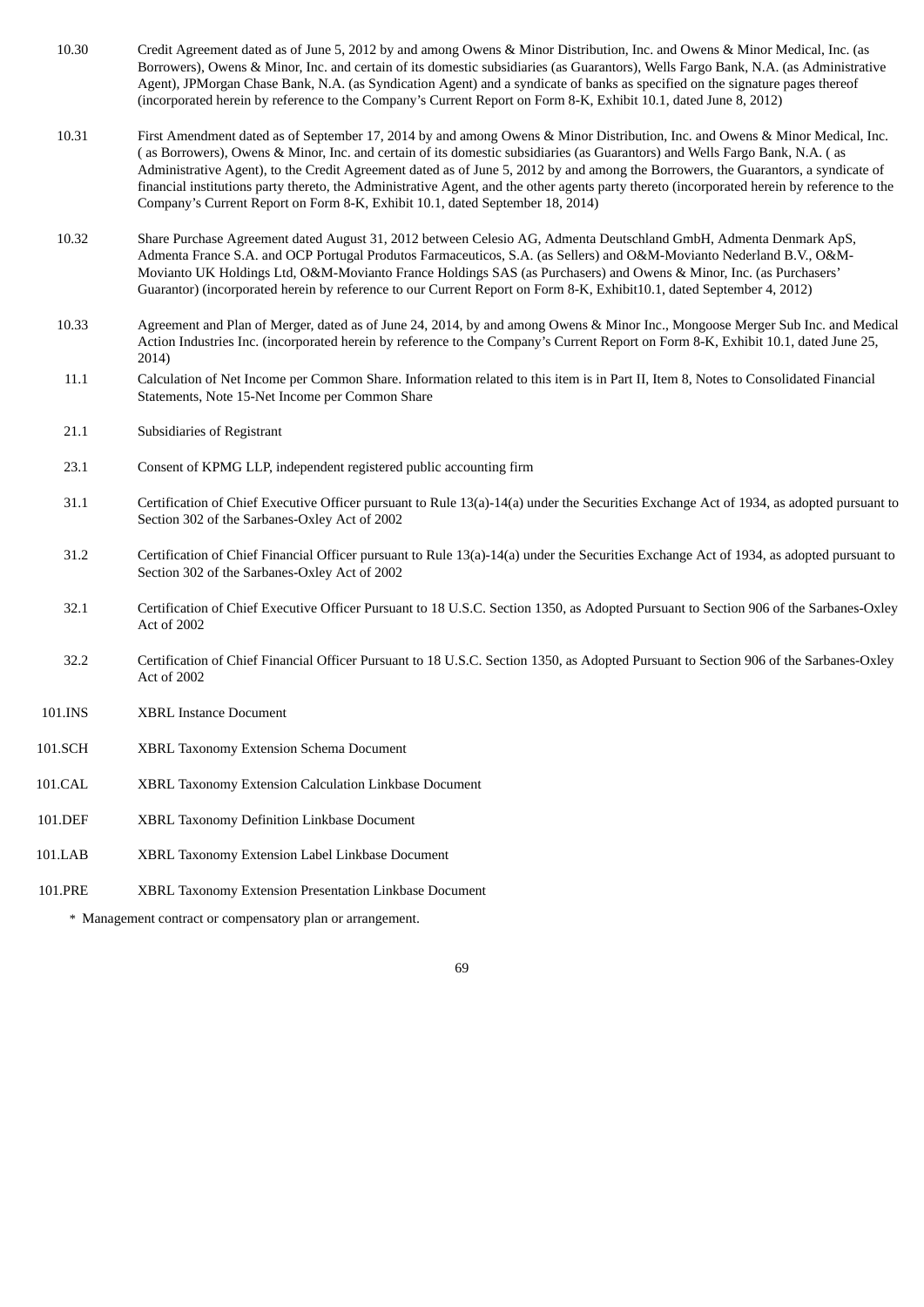### **SIGNATURES**

Pursuant to the requirements of Section 13 or 15(d) of the Securities Exchange Act of 1934, the registrant has duly caused this report to be signed on its behalf by the undersigned, thereunto duly authorized, on the 23<sup>rd</sup> day of February, 2015.

### **OWENS & MINOR, INC.**

/s/ James L. Bierman

**James L. Bierman President & Chief Executive Officer**

Pursuant to the requirements of the Securities Exchange Act of 1934, this report has been signed below by the following persons on behalf of the registrant and in the capacities indicated on the 23<sup>rd</sup> day of February, 2015:

/s/ James L. Bierman /s/ Martha H. Marsh

**President & Chief Executive Officer Director**

/s/ Craig R. Smith /s/ Eddie N. Moore, Jr.

**Craig R. Smith Eddie N. Moore, Jr. Executive Chairman & Chairman of the Board Director**

/s/ Richard A. Meier /s/ James E. Rogers

**Richard A. Meier James E. Rogers Executive Vice President & Chief Financial Officer Director**

/s/ Stuart M. Essig /s/ David S. Simmons

**Stuart M. Essig David S. Simmons Director Director**

/s/ John W. Gerdelman /s/ Robert C. Sledd

**John W. Gerdelman Robert C. Sledd**

**Director Director**

/s/ Lemuel E. Lewis /s/ Anne Marie Whittemore

**Lemuel E. Lewis Anne Marie Whittemore Director Lead Director**

**James L. Bierman Martha H. Marsh**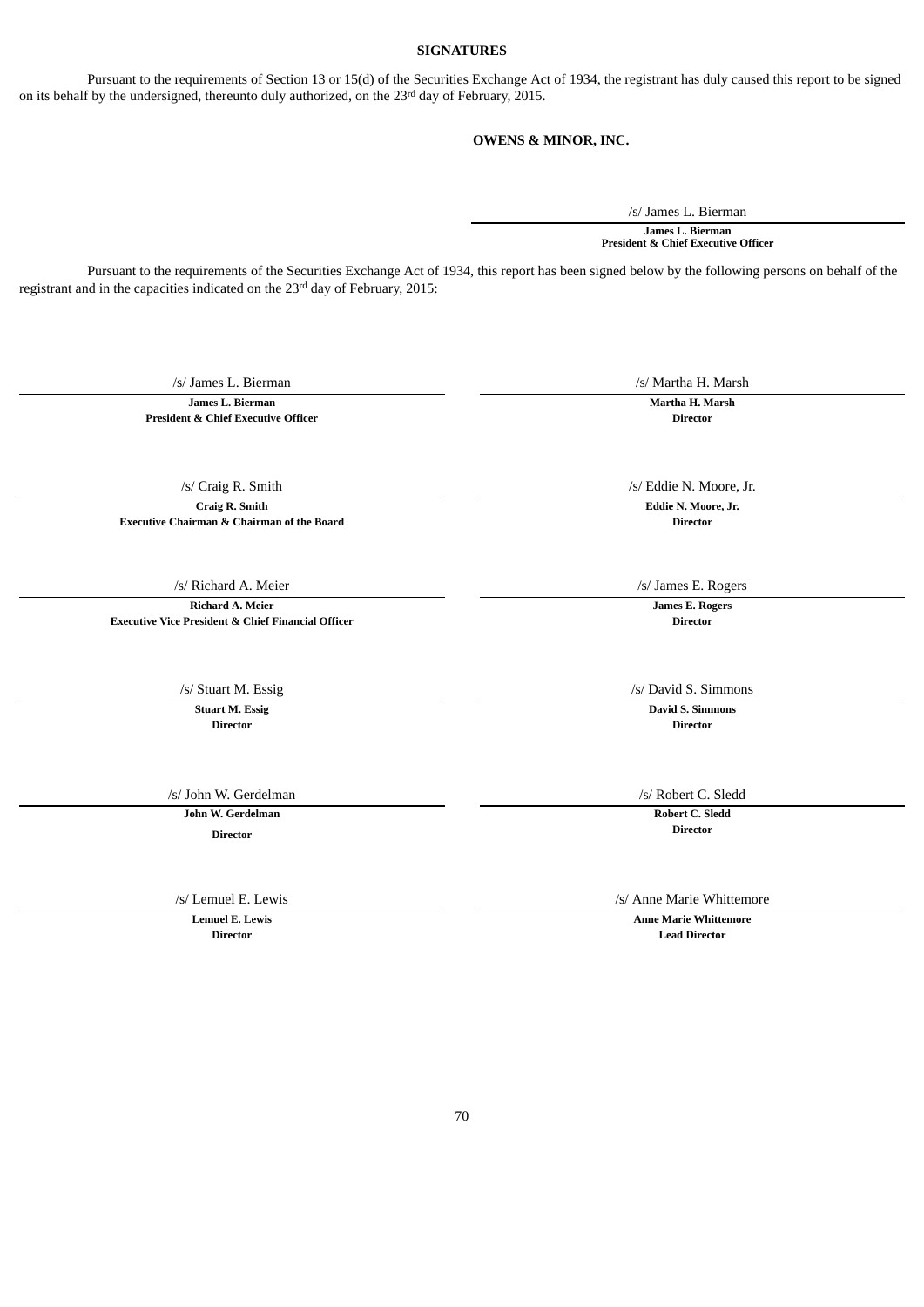### **Craig R. Smith (63)**

## *Executive Chairman*

Executive Chairman since September 2014. Prior to that, Mr. Smith was Chairman of the Board from April 2013 and Chief Executive Officer 2005 to 2014. Mr. Smith also served as President from 1999 until April 2013. Mr. Smith has been with the company since 1989.

### **James L. Bierman (62)**

## *President & Chief Executive Officer*

Chief Executive Officer since September 2014 and President since August 2013. Served as President & Chief Operating Officer from August 2013 to September 2014. Prior to that, Mr. Bierman served as Executive Vice President & Chief Operating Officer from March 2012 until August 2013. Mr. Bierman served as Executive Vice President & Chief Financial Officer from April 2011 to March 2012. Prior to that, Mr. Bierman served as Senior Vice President & Chief Financial Officer from 2007 to 2011. Mr. Bierman, who joined the company in 2007, was appointed to the board of directors of Owens & Minor in September 2014.

#### **Richard A. Meier (55)**

### *Executive Vice President & Chief Financial Officer*

Executive Vice President & Chief Financial Officer since joining Owens & Minor in March 2013. Mr. Meier served from 2010 to 2012 as Executive Vice President & Chief Financial Officer of Teleflex, Inc., a global provider of specialty medical devices. Prior to that, he served as President & Chief Operating Officer of Advanced Medical Optics, Inc., from 2007 to 2009, and as Chief Financial Officer and in a variety of other finance and operations roles from 2002 through 2007.

#### **Charles C. Colpo (57)**

#### *Senior Vice President, Strategic Relationships*

Senior Vice President, Strategic Relationships since August 2013. From March 2012 until August 2013, Mr. Colpo served as Senior Vice President, Operations. Prior to that, Mr. Colpo served as Executive Vice President & Chief Operating Officer from 2010 to 2012. Mr. Colpo served as Executive Vice President, Administration from 2008 until 2010 and as Senior Vice President, Operations, from 1999 until 2008. He has been with the company since 1981.

#### **Erika T. Davis (51)**

#### *Senior Vice President, Administration & Operations*

Senior Vice President, Administration & Operations since August 2013. Prior to that, Ms. Davis served as Senior Vice President, Human Resources, from 2001 until August 2013. Ms. Davis has been with the company since 1993.

### **Grace R. den Hartog (63)**

### *Senior Vice President, General Counsel & Corporate Secretary*

Senior Vice President, General Counsel & Corporate Secretary since joining Owens & Minor in 2003. Previously, Ms. den Hartog served as a partner of McGuireWoods LLP from 1990 to 2003.

### **D. Todd Healy (52)**

#### *Senior Vice President, Provider Services*

Senior Vice President, Provider Services since August 2013. Prior to that, Mr. Healy served as Regional Vice President, North Region from 2004 to August 2013. He has served Owens & Minor as a general manager, division vice president and area vice president. Prior to joining Owens & Minor in 1994, Mr. Healy worked in a variety of sales leadership roles for Proctor & Gamble, Johnson & Johnson Orthopaedics, and Stuart Medical (which was acquired by Owens & Minor).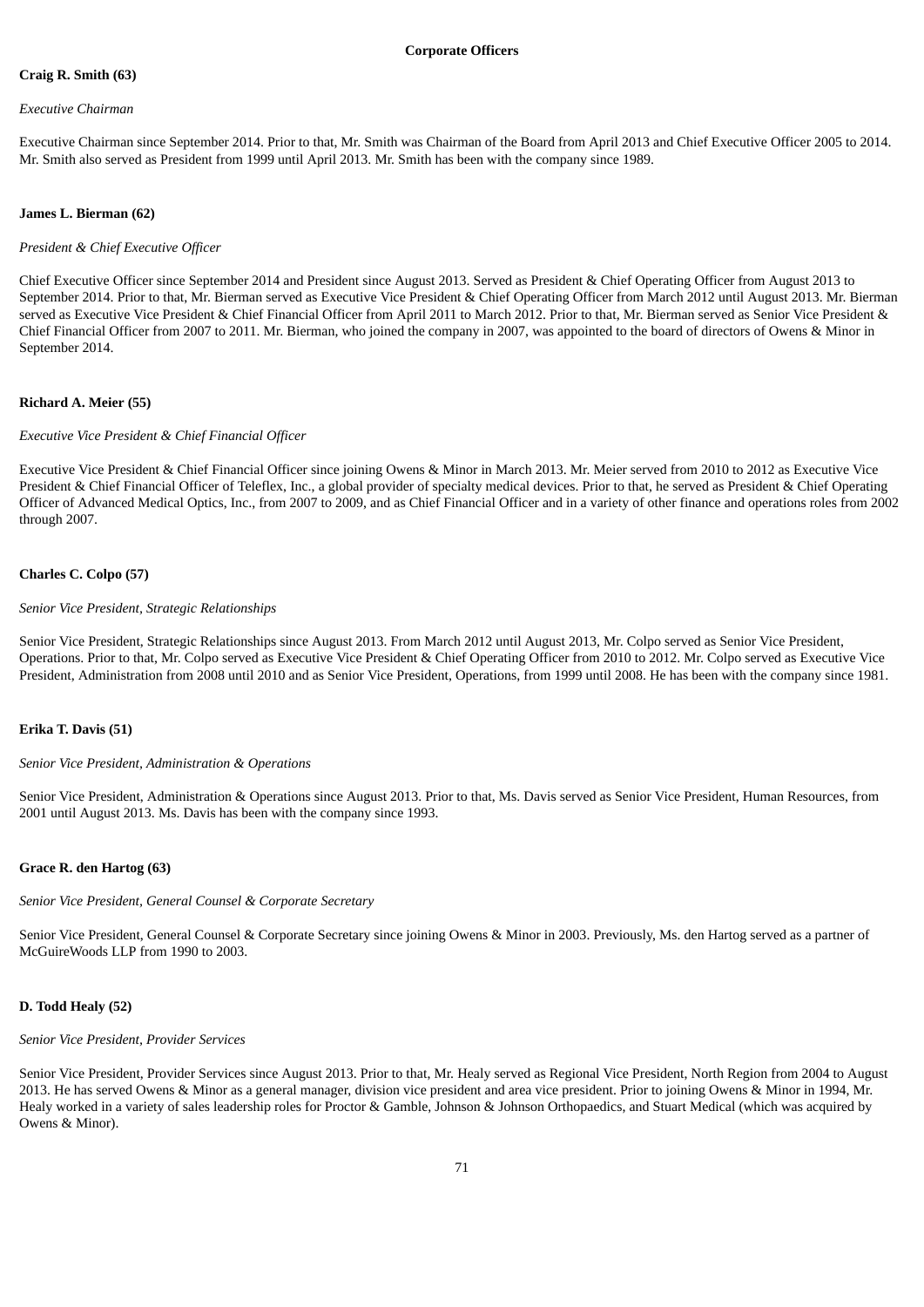### **Geoffrey T. Marlatt (46)**

#### *Senior Vice President, Manufacturer Services*

Senior Vice President, Manufacturer Services since September 2014. From 2012 to 2014, Mr. Marlatt served as Regional Vice President, Provider Services, West Region. Prior to that, Mr. Marlatt served as Vice President, OM Solutions from 2006 to 2012. Before joining Owens & Minor in 2006, Mr. Marlatt held leadership positions with McKesson, Johnson & Johnson, Ethicon, Medtronic and the Global Healthcare Exchange.

### **Richard W. Mears (54)**

*Senior Vice President, Chief Information Officer*

Senior Vice President, Chief Information Officer since joining Owens & Minor in 2005. Previously, Mr. Mears was an Executive Director with Perot Systems (now Dell Perot Systems) from 2003 to 2005.

*Numbers inside parentheses indicate age.*

72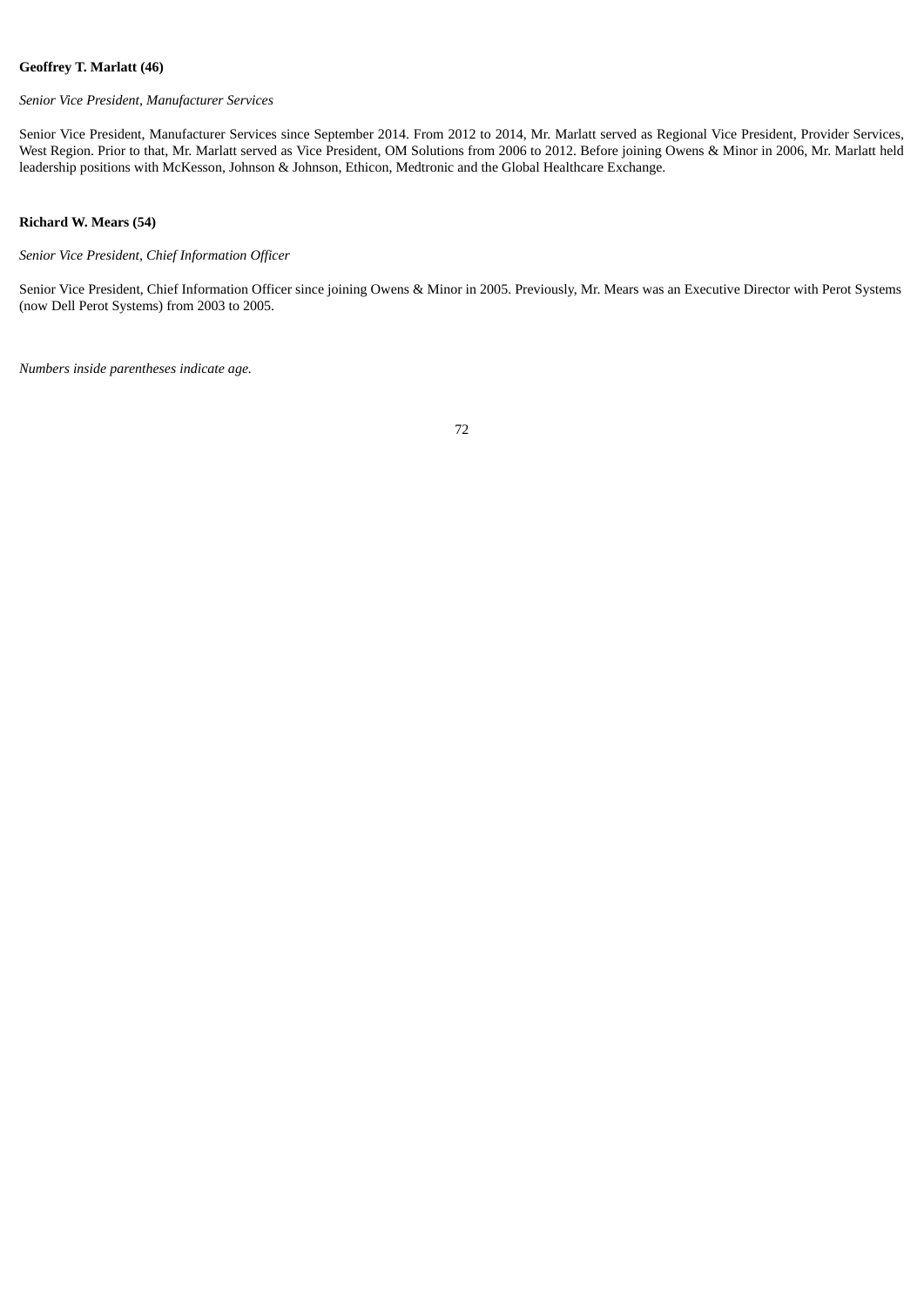# **OWENS & MINOR, INC.**

## **PERFORMANCE SHARE AWARD AGREEMENT**

THIS PERFORMANCE SHARE AWARD AGREEMENT ("Agreement") dated as of \_\_\_\_\_\_\_\_\_\_\_\_\_ between Owens & Minor, Inc., a Virginia corporation (the "Company"), and James L. Bierman ("Participant") is made pursuant to and subject to the provisions of the Company's 2005 Stock Incentive Plan (the "Plan"). All capitalized terms used in this Agreement that are not otherwise defined shall have the same meanings given to them in the Plan.

1. **Grant of Performance Share Award.** In accordance with the Plan, on \_\_\_\_\_\_\_\_\_\_\_\_\_ (the "Date of Grant"), the Company granted to the Participant, subject to the terms and conditions of the Plan and the terms and conditions set forth in this Agreement, entrogeneeries performance shares (the "Target Shares"), subject to adjustment as provided in Section 2 (the "Performance Shares"). The Participant will earn the Performance Shares to the extent that the requirements of Section 2 are satisfied. The Company will issue shares of Common Stock in accordance with Section 3 in settlement of the Performance Shares, if any, that the Participant earns in accordance with Section 2.

2. **Earning Performance Shares.** This Section 2 determines the number of Performance Shares that the Participant may earn under this Agreement.

(a) The Participant will earn Performance Shares based on achievement by the Company of the Performance Metrics (defined below) for fiscal year 2015. The number of Performance Shares earned by the Participant will be determined based upon application of the following formula to each Performance Metric in the table below:

# **(Performance Metric Achievement %) x (Weight) x (Target Shares)**

| Performance Metrics *                   | Weight | Threshold<br>(50%) | Target<br>$(100\%)$ | Maximum<br>$(200\%)$ |
|-----------------------------------------|--------|--------------------|---------------------|----------------------|
| Domestic Operating Earnings             | 50%    |                    |                     |                      |
| <b>International Operating Earnings</b> | 25%    |                    |                     |                      |
| Medical Action Operating Earnings       | 25%    |                    |                     |                      |

\* Amounts in thousands (except percentages).

# **Definitions:**

**"Domestic Operating Earnings"** means the portion of the Company's consolidated operating earnings attributable to its domestic segment, as consolidated operating earnings are presented in the Company's consolidated audited financial statements for fiscal year 2015, adjusted to eliminate or exclude the effects of unusual or non-recurring items, including but not limited to, the effect of accounting and/or tax changes; tangible and intangible asset impairment charges; fees, expenses and charges associated with debt and/or equity financing transactions and merger and acquisition activity (including the purchase or sale of a business unit or its assets); gains/losses from asset sales not made in the ordinary course of business; retirement plan gains/losses; and gains/losses or charges associated with material litigation,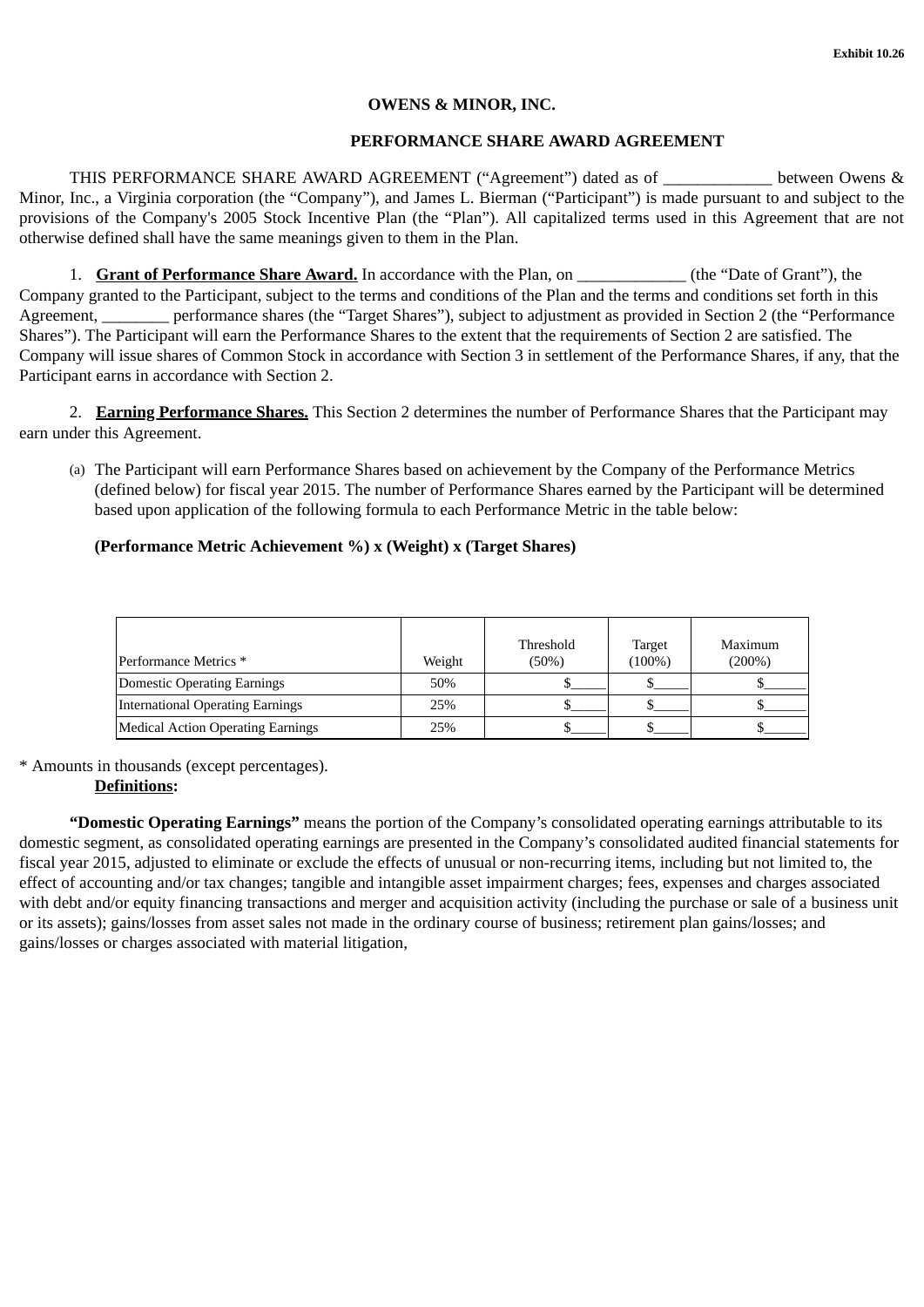regulatory, tax or insurance settlements. Adjustments to Domestic Operating Earnings for purposes of determining any Performance Shares earned hereunder shall be taken into account only to the extent that they are separately identified or quantified in the Company's consolidated audited financial statements, the notes to the consolidated financial statements, "Management's Discussion and Analysis" in the Company's Annual Report on Form 10-K or in other Company filings with the Securities and Exchange Commission.

**"International Operating Earnings"** means the portion of the Company's consolidated operating earnings attributable to its international segment, as consolidated operating earnings are presented in the Company's consolidated audited financial statements for fiscal year 2015, adjusted for unusual or non-recurring items as provided in the definition of Domestic Operating Earnings; provided, however, that such result shall be as reported in Local Currency and translated to U.S. Dollars at a single, fixed exchange rate for each Local Currency for fiscal year 2014 rather than 2015. The single, fixed exchange rate for each Local Currency shall be the average annual rate at which the Local Currency income statement was translated for inclusion in the Company's consolidated financial statements for fiscal year 2014.

**"Medical Action Operating Earnings"** means the portion of the Company's consolidated operating earnings as presented in the Company's consolidated audited income statement for fiscal year 2015 that are attributable to the Company's domestic packaging operations, as domestic packaging operating earnings are presented in the Company's unaudited internal financial statements, adjusted for unusual or non-recurring items as provided in the definition of Domestic Operating Earnings.

"**Local Currency**" means the currency in which each international entity conducts its primary business transactions and reports financial information for translation into U.S. Dollars and consolidation by the Company under U.S. generally accepted accounting principles.

**"Performance Metric"** means each of (i) Domestic Operating Earnings; (ii) International Operating Earnings and (iii) Medical Action Operating Earnings.

**"Performance Metric Achievement %"** means the percentage achievement of the Performance Metric relative to Threshold (50%), Target (100%) and Maximum (200%) in the table above where achievement levels between Threshold and Target and between Target and Maximum will be determined based on a straight line interpolation.

**"Target Shares"** means \_\_\_\_\_\_ shares.

**"Weight"** means, with respect to any Performance Metric, the applicable Weight specified in the table above.

**Example**: For fiscal 2015, Domestic Operating Earnings are \$ The resolutional Operating Earnings are \$ and Medical Action Operating Earnings are \$

- 
- $50\%$  x  $\frac{9}{x}$  x  $\frac{1}{x}$  =  $\frac{1}{x}$  Performance Shares  $25\% x \longrightarrow 25\% x \longrightarrow 25\% x$
- $25\%$  x  $\%$  x  $\qquad$  = Performance Shares
- Total Performance Shares Earned =

(b) Effect of Termination Prior to Issuance of Common Stock. Except as provided in subparagraphs (c), (d), (e) and (f) below, no Performance Shares will be earned if the Participant's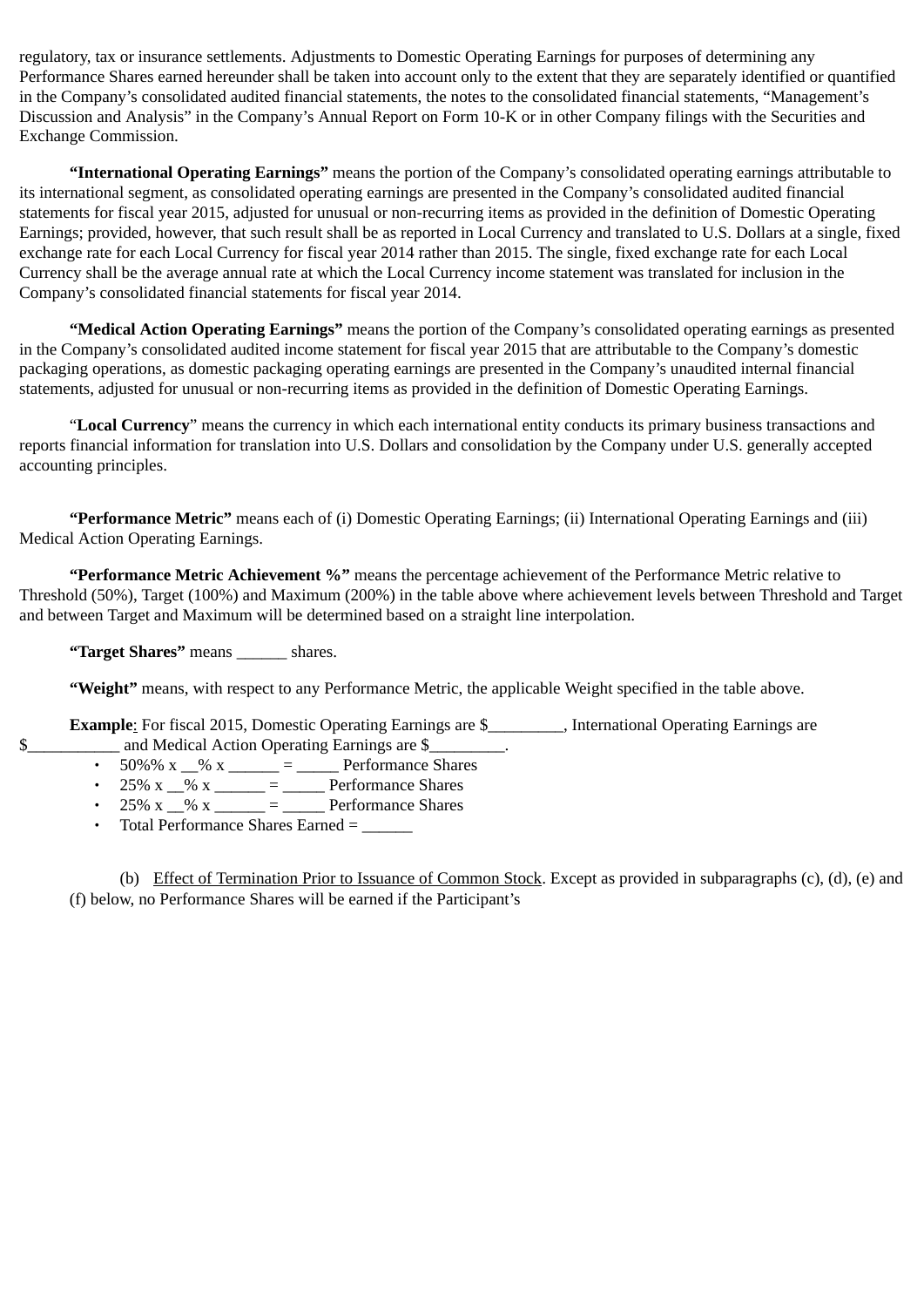employment with, and service to, the Company and its Affiliates terminates or is terminated before January 1, 2016 or the date on which Common Stock is issued as provided in Section 3(b).

(c) Death or Disability. This subparagraph (c) applies if the Participant's employment with, and service to, the Company and its Affiliates terminates before January 1, 2016 or the date on which Common Stock is issued as provided in Section 3(b), on account of the Participant's death or "total and permanent disability" (as defined in Section 22(e)(3) of the Code). In the event of the Participant's death or "total and permanent disability" prior to January 1, 2016 or the date on which Common Stock is issued as provided in Section 3(b), the number of Performance Shares earned by the Participant shall equal the number determined in accordance with subparagraph (a).

(d) Retirement. This subparagraph (d) applies if the Participant's employment with, and service to, the Company and its Affiliates terminates before January 1, 2016 or the date on which Common Stock is issued as provided in Section 3(b), on account of the Participant's "retirement" (defined below). In the event of the Participant's retirement before January 1, 2016 or the date on which Common Stock is issued as provided in Section 3(b), the number of Performance Shares earned by the Participant shall equal the number determined in accordance with subparagraph (a). For purposes of this Agreement, retirement shall mean severance from the employment of the Company and its Affiliates (i) at or after the attainment of age 55 and after completing a number of years of service with the Company or its Affiliates that, when added to Participant's age at the time of severance from employment, equals at least 65 or (ii) at or after the attainment of age 65.

(e) Termination Without Cause. This subparagraph (e) applies if the Participant's employment with, and service to, the Company and its Affiliates terminates before January 1, 2016 or the date on which Common Stock is issued as provided in Section 3(b), on account of the Participant's termination by the Company or its Affiliates without "cause" (as defined in Section  $4(c)(iv)(a)$  below). In the event the Participant's employment with, and service to, the Company and its Affiliates is terminated by the Company and/or its Affiliates without "cause" before January 1, 2016 or the date on which Common Stock is issued as provided in Section 3(b), the number of Performance Shares earned by the Participant shall equal the number determined in accordance with subparagraph (a).

(f) Change in Control. The Participant will earn the number of Performance Shares equal to Target Shares if there is a Change in Control before January 1, 2016 or the date on which Common Stock is issued as provided in Section 3(b).

3. **Settlement of Performance Shares.** The Performance Shares will be settled in accordance with this Section 3.

(a) Committee Certification. As soon as practicable after December 31, 2015 (but no later than March 15, 2016), the Committee will determine the number of Performance Shares that are earned under the provisions of Section 2. The Committee's determination shall be set forth in writing, as part of the minutes of a meeting of the Committee, by unanimous consent or otherwise. Notwithstanding the preceding sentences, a written determination of the Committee shall not be required in the case of Performance Shares that are earned pursuant to the provisions of Section 2(f).

(b) Issuance of Common Stock. As soon as practicable after the Committee's certification under subparagraph (a) (but no later than March 15, 2016), the Committee shall issue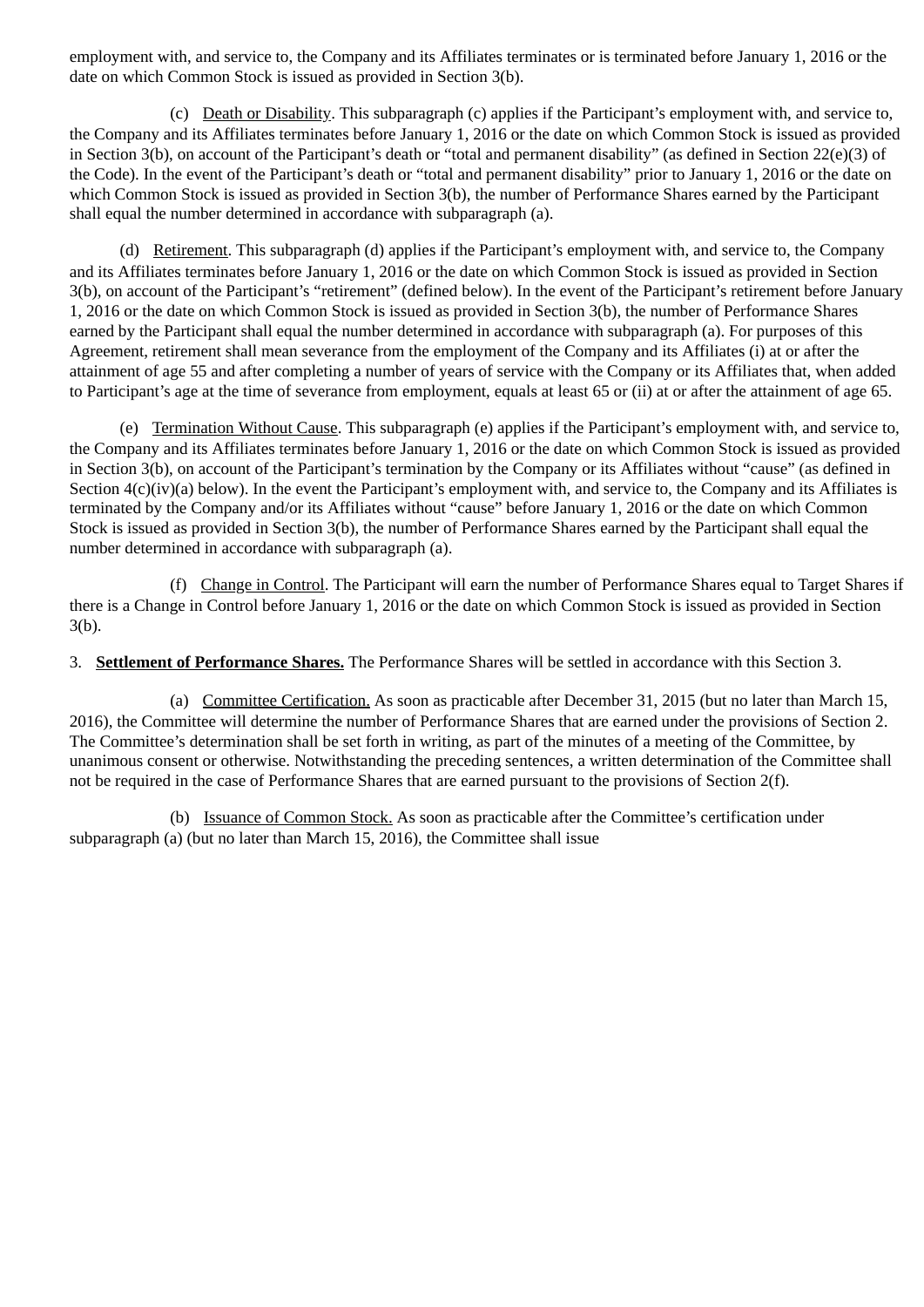shares of Common Stock under the Plan in settlement of the Performance Shares earned by the Participant. The number of shares of Common Stock issued shall equal the number of Performance Shares earned by the Participant. Notwithstanding the preceding sentences, if the Performance Shares are earned pursuant to the provisions of Section 2(f), the number of shares of Common Stock indicated in Section 2(f) shall be issued to the Participant on the Control Change Date.

(c) Dividends. Upon issuance of shares of Common Stock in settlement of the Performance Shares earned by the Participant, the Company shall pay Participant in cash the amount of any dividends that would have been paid on the Performance Shares prior to settlement if the Performance Shares had been actual shares of Common Stock outstanding during the period from January 1, 2015 through December 31, 2015. No dividends will be paid on the Performance Shares if Common Stock is not earned and issued hereunder.

4. **Recoupment Policy.** Notwithstanding any other provision in this Agreement to the contrary, the Stock Award and underlying Common Stock granted under this Agreement are subject to recoupment by the Company in accordance with the Company's Policy on Recoupment of Executive Incentive Compensation in effect on the date of this Agreement, as such policy is interpreted and applied by the Company's board of directors.

5. **Nontransferability.** The Performance Shares are nontransferable except by will or by the laws of descent and distribution.

6. **Shareholder Rights.** Except as otherwise specifically provided herein, the Participant shall not have any rights as a shareholder of the Company with respect to the Performance Shares. Upon the issuance of shares of Common Stock in settlement of the Performance Shares, the Participant shall have all of the rights of a shareholder of the Company with respect to those shares, including the right to vote the shares and to receive, free of all restrictions, ordinary cash dividends.

7. **Withholding.** The Participant shall pay the Company any amount of taxes as may be necessary in the opinion of the Company to satisfy tax withholding required under the laws of any country, state, province, city or other jurisdiction, including but not limited to income taxes, capital gains taxes, transfer taxes, and social security contributions. In lieu thereof, the Company shall have the right to retain, from the shares of Common Stock to be issued under Section 3, the number of shares of Common Stock with Fair Market Value equal to the minimum amount required to be withheld. In any event, the Company shall have the right to deduct from all amounts paid to a Participant in cash (whether under the Plan or otherwise) any taxes required to be withheld. The Participant shall promptly notify the Company of any election made pursuant of Section 83(b) of the Code.

8. **No Right to Continued Employment.** The award and settlement of the Performance Shares does not give Participant any right with respect to continuance of employment by the Company or an Affiliate, nor shall it interfere in any way with the right of the Company or an Affiliate to terminate his or her employment at any time.

9. **Change in Capital Structure.** The number of Performance Shares and the performance criteria in Section 2 shall be adjusted as the Committee determines is equitably required in the event the Company effects one or more stock dividends, stock split-ups subdivisions or consolidations of shares, other similar changes in capitalization or such other events as are described in the Plan.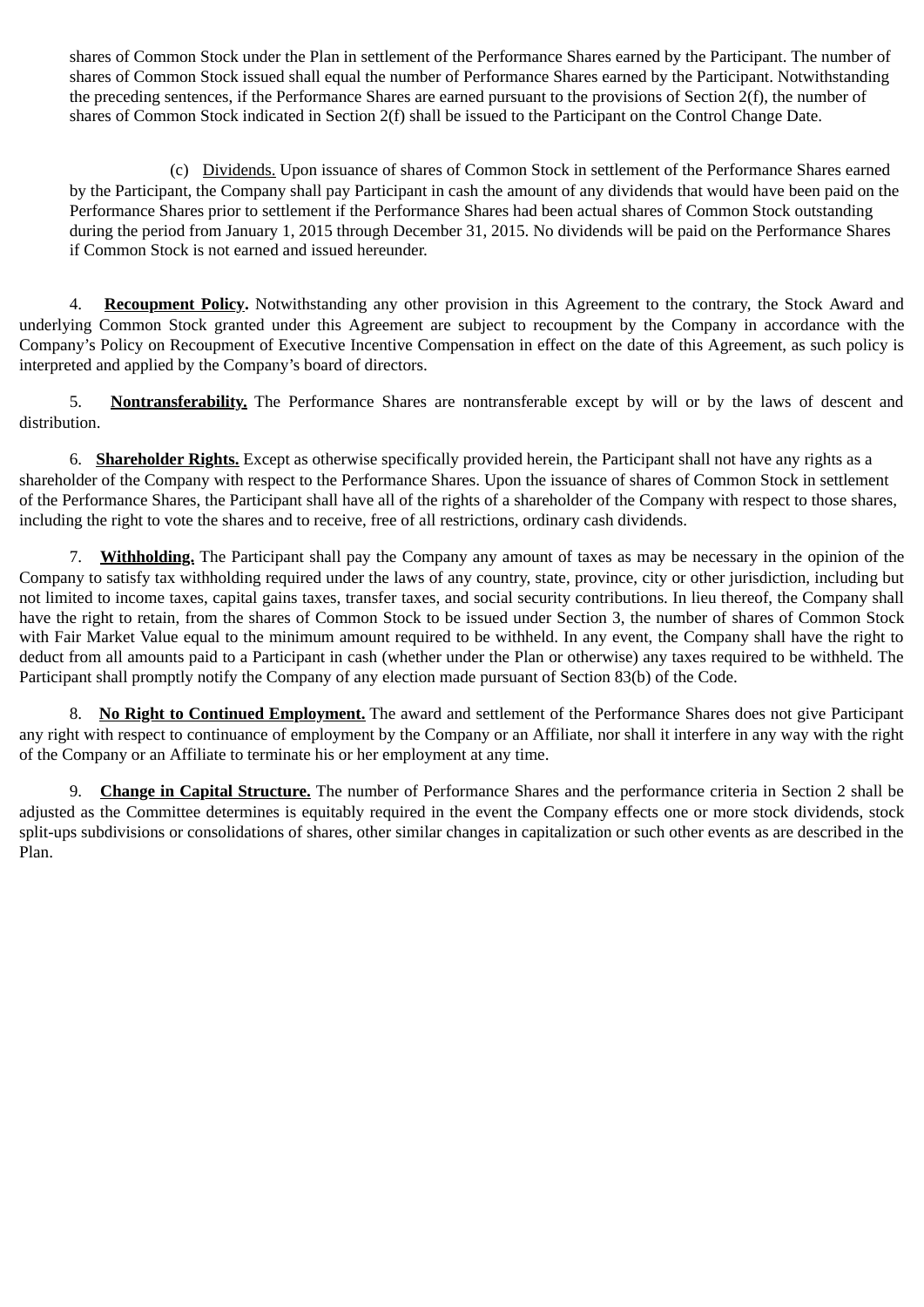10. **Governing Law.** This Agreement shall be governed by the laws of the Commonwealth of Virginia.

11. **Conflicts.** In the event of any conflict between the provisions of the Plan as in effect on the Date of Grant and the provisions of this Agreement, the provisions of the Plan shall govern. All references herein to the Plan shall mean the plan as in effect on the Date of Grant.

12. **Participant Bound by Plan.** Participant hereby acknowledges that a copy of the Plan has been made available to him or her and he or she agrees to be bound by all the terms and provisions of the Plan.

13. **Binding Effect.** Subject to the limitations stated above and in the Plan, this Agreement shall be binding upon Participant and his or her successors in interest and the successors of the Company.

IN WITNESS WHEREOF, the parties have executed this Agreement as of the date first above written.

OWENS & MINOR, INC.

\_\_\_\_\_\_\_\_\_\_\_\_\_\_\_\_\_\_\_\_\_\_\_\_\_\_\_\_\_\_\_\_\_\_\_\_

 $By:$ Executive Chairman

James L. Bierman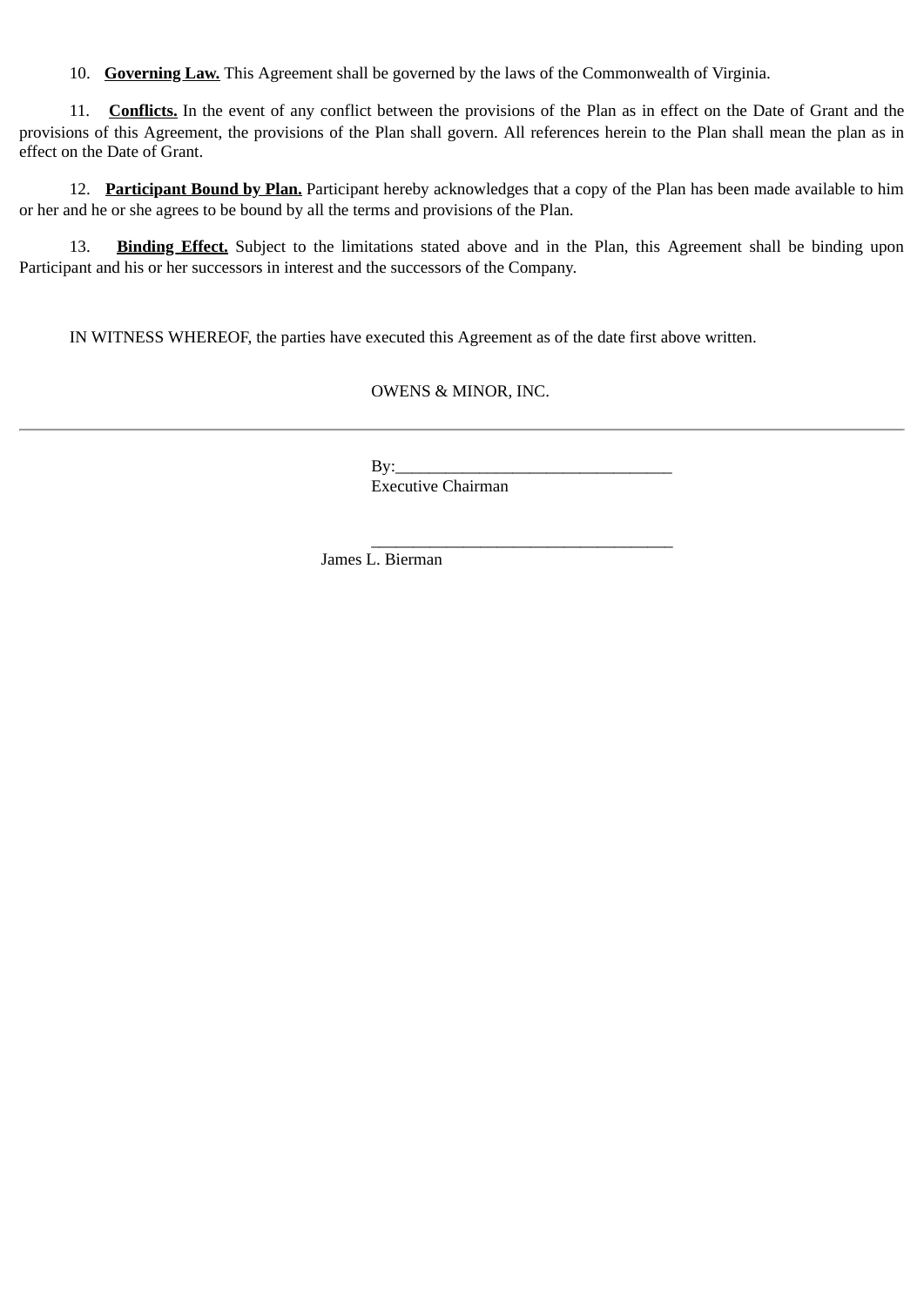# **Subsidiaries of Registrant**

| <b>Subsidiary</b>                           | <b>State of</b><br><b>Incorporation/Organization</b> | <b>Country</b>            | <b>Assumed Name</b>             |
|---------------------------------------------|------------------------------------------------------|---------------------------|---------------------------------|
| Owens & Minor Medical, Inc.                 | Virginia                                             | <b>USA</b>                |                                 |
| O&M Funding Corp.                           | Virginia                                             | <b>USA</b>                |                                 |
| Owens & Minor Distribution, Inc.            | Virginia                                             | <b>USA</b>                | OM HealthCare Logistics         |
| OM Solutions International, Inc.            | Virginia                                             | <b>USA</b>                |                                 |
| Owens & Minor Canada, Inc.                  | Virginia                                             | <b>USA</b>                |                                 |
| Owens & Minor Global Resources, LLC         | Virginia                                             | <b>USA</b>                |                                 |
| Owens & Minor Healthcare Supply, Inc.       | Virginia                                             | <b>USA</b>                |                                 |
| Access Diabetic Supply, LLC                 | Florida                                              | <b>USA</b>                | <b>AOM HealthCare Solutions</b> |
| Access Respiratory Supply, Inc.             | Florida                                              | <b>USA</b>                |                                 |
| Medical Supply Group, Inc.                  | Virginia                                             | <b>USA</b>                |                                 |
| Key Diabetes Supply Co.                     | Michigan                                             | <b>USA</b>                | <b>AOM HealthCare Solutions</b> |
| Mira MEDsource Holding Company Limited      | N/A                                                  | Hong Kong                 |                                 |
| Mira MEDsource (Shanghai) Company Limited   | N/A                                                  | Peoples Republic of China |                                 |
| Owens & Minor International Logistics, Inc. | Virginia                                             | <b>USA</b>                |                                 |
| O&M Worldwide, LLC                          | Virginia                                             | <b>USA</b>                |                                 |
| <b>GNB Associates LLC</b>                   | Virginia                                             | <b>USA</b>                |                                 |
| Medical Action Industries, Inc.             | Delaware                                             | <b>USA</b>                |                                 |
| Avid Medical, Inc.                          | Delaware                                             | <b>USA</b>                |                                 |
| 500 Expressway Drive South, LLC             | Delaware                                             | <b>USA</b>                |                                 |
| MAI Acquisition Corp.                       | Delaware                                             | <b>USA</b>                |                                 |
| Medegen Newco, LLC                          | Delaware                                             | <b>USA</b>                |                                 |
| Rutherford Holdings CV                      | N/A                                                  | Netherlands               |                                 |
| <b>Lockwood Enterprises CV</b>              | N/A                                                  | Netherlands               |                                 |
| O&M-Movianto Nederland B.V.                 | N/A                                                  | Netherlands               |                                 |
| O&M-Movianto UK Holdings Ltd.               | N/A                                                  | <b>United Kingdom</b>     |                                 |
| O&M-Movianto France Holdings S.A.S.         | N/A                                                  | France                    |                                 |
| Movianto Belgium NV                         | N/A                                                  | Belgium                   |                                 |
| Movianto Ceska republika sro                | N/A                                                  | Czech Republic            |                                 |
| Movianto Polska SP Z O O                    | N/A                                                  | Poland                    |                                 |
| Movianto Nordic Aps                         | N/A                                                  | Denmark                   |                                 |
| <b>Movianto France SAS</b>                  | N/A                                                  | France                    |                                 |
| Movianto GmbH                               | N/A                                                  | Germany                   |                                 |
| Movianto Deutschland GmbH                   | N/A                                                  | Germany                   |                                 |
| Movianto Portugal SL                        | N/A                                                  | Portugal                  |                                 |
| Movianto Slovensko sro                      | N/A                                                  | Slovakia                  |                                 |
| AVS Health Espana SL                        | N/A                                                  | Spain                     |                                 |
| Movianto Espana SL                          | N/A                                                  | Spain                     |                                 |
| Movianto Schweiz GmbH                       | N/A                                                  | Switzerland               |                                 |
| Healthcare Services Group Ltd               | N/A                                                  | <b>United Kingdom</b>     |                                 |
| Movianto UK Ltd.                            | N/A                                                  | <b>United Kingdom</b>     |                                 |
| Movianto Transport Solutions Ltd.           | N/A                                                  | <b>United Kingdom</b>     |                                 |
| Healthcare Product Services Ltd.            | N/A                                                  | <b>United Kingdom</b>     |                                 |
| Pharmacare Logistics Ltd.                   | N/A                                                  | <b>United Kingdom</b>     |                                 |
| Owens & Minor International Limited         | N/A                                                  | Ireland                   |                                 |
|                                             |                                                      |                           |                                 |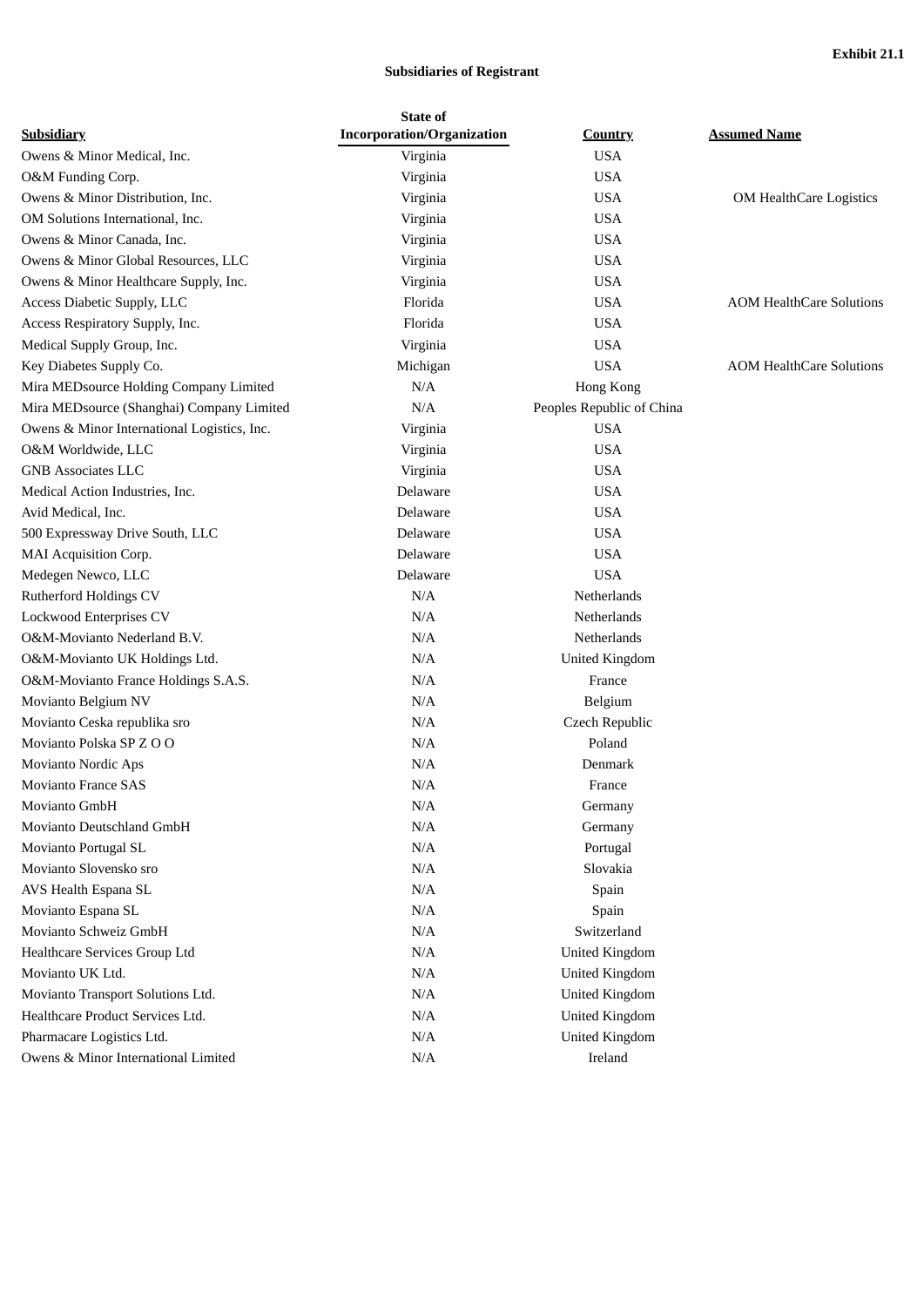| Owens & Minor Ireland          | N/A | Ireland |
|--------------------------------|-----|---------|
| Owens & Minor Jersey Unlimited | N/A | Jersey  |
| Nalvest Ltd.                   | N/A | Ireland |
| ArcRoyal Holdings Unlimited    | N/A | Ireland |
| ArcRoyal Research Unlimited    | N/A | Ireland |
| ArcRoval Unlimited             | N/A | Ireland |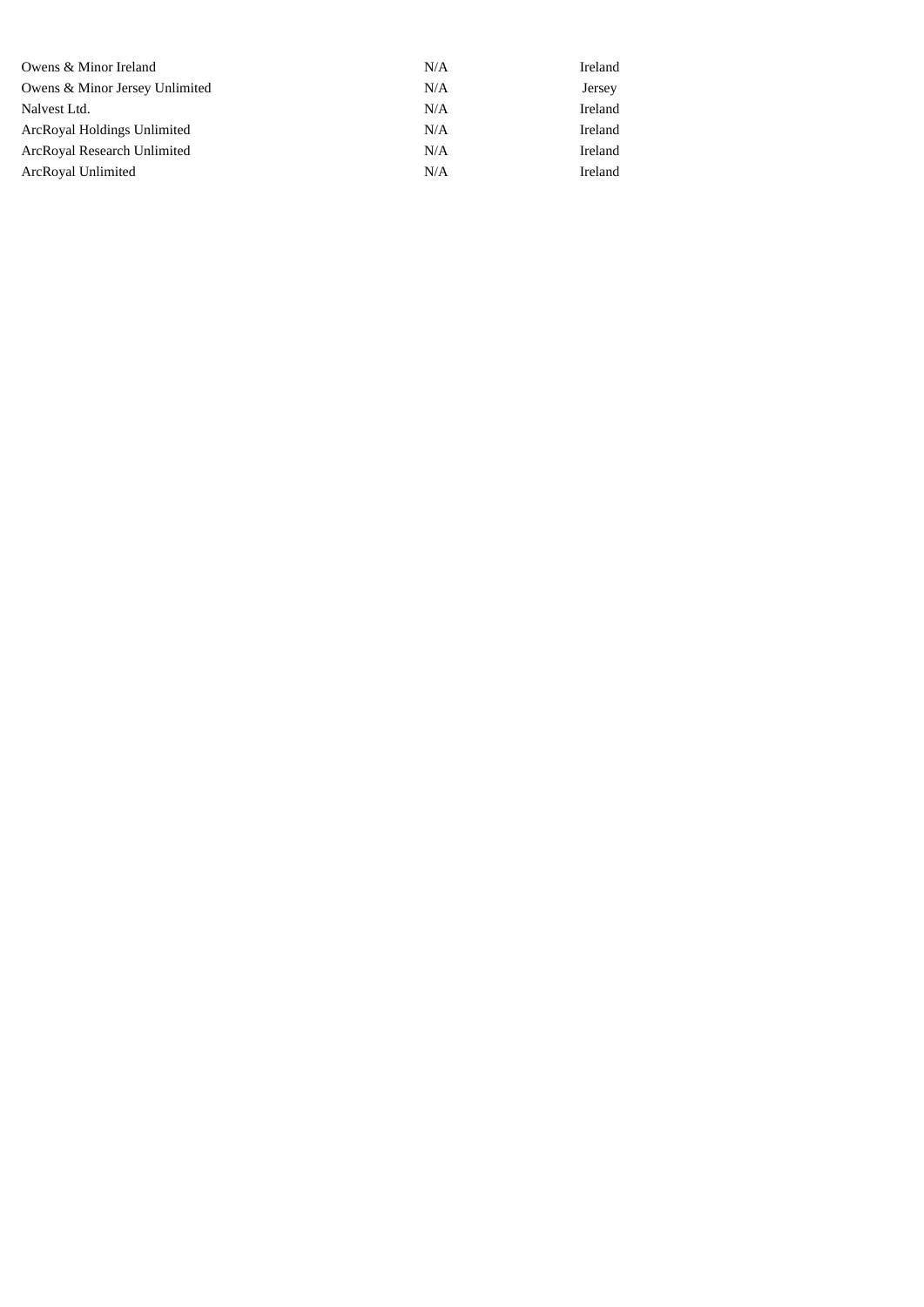### **Consent of Independent Registered Public Accounting Firm**

The Board of Directors Owens & Minor, Inc.:

We consent to the incorporation by reference in the registration statements (Nos. 33-32497, 33-41402, 333-106361, 333-124965, and 333- 142716) on Form S-8 and registration statement (No. 333-198635) on Form S-3 of Owens & Minor, Inc. of our report dated February 23, 2015, with respect to the consolidated balance sheets of Owens & Minor, Inc. and subsidiaries as of December 31, 2014 and 2013, and the related consolidated statements of income, comprehensive income, changes in shareholders' equity, and cash flows for each of the years in the threeyear period ended December 31, 2014, and the effectiveness of internal control over financial reporting as of December 31, 2014, which reports appear in the December 31, 2014 annual report on Form 10-K of Owens & Minor, Inc.

Owens & Minor, Inc. acquired Medical Action Industries, Inc. on October 1, 2014 and ArcRoyal on November 1, 2014, and management excluded from its assessment of the effectiveness of Owens & Minor, Inc.'s internal control over financial reporting as of December 31, 2014, Medical Action Industries, Inc.'s internal control over financial reporting associated with total assets of \$269 million and total revenues of \$40 million and ArcRoyal's internal control over financial reporting associated with total assets of \$71 million and total revenues of \$7 million included in the consolidated financial statements of Owens & Minor, Inc. as of and for the year ended December 31, 2014. Our audit of internal control over financial reporting of Owens & Minor, Inc. also excluded an evaluation of the internal control over financial reporting of Medical Action Industries, Inc. and ArcRoyal.

/s/ KPMG LLP

Richmond, Virginia February 23, 2015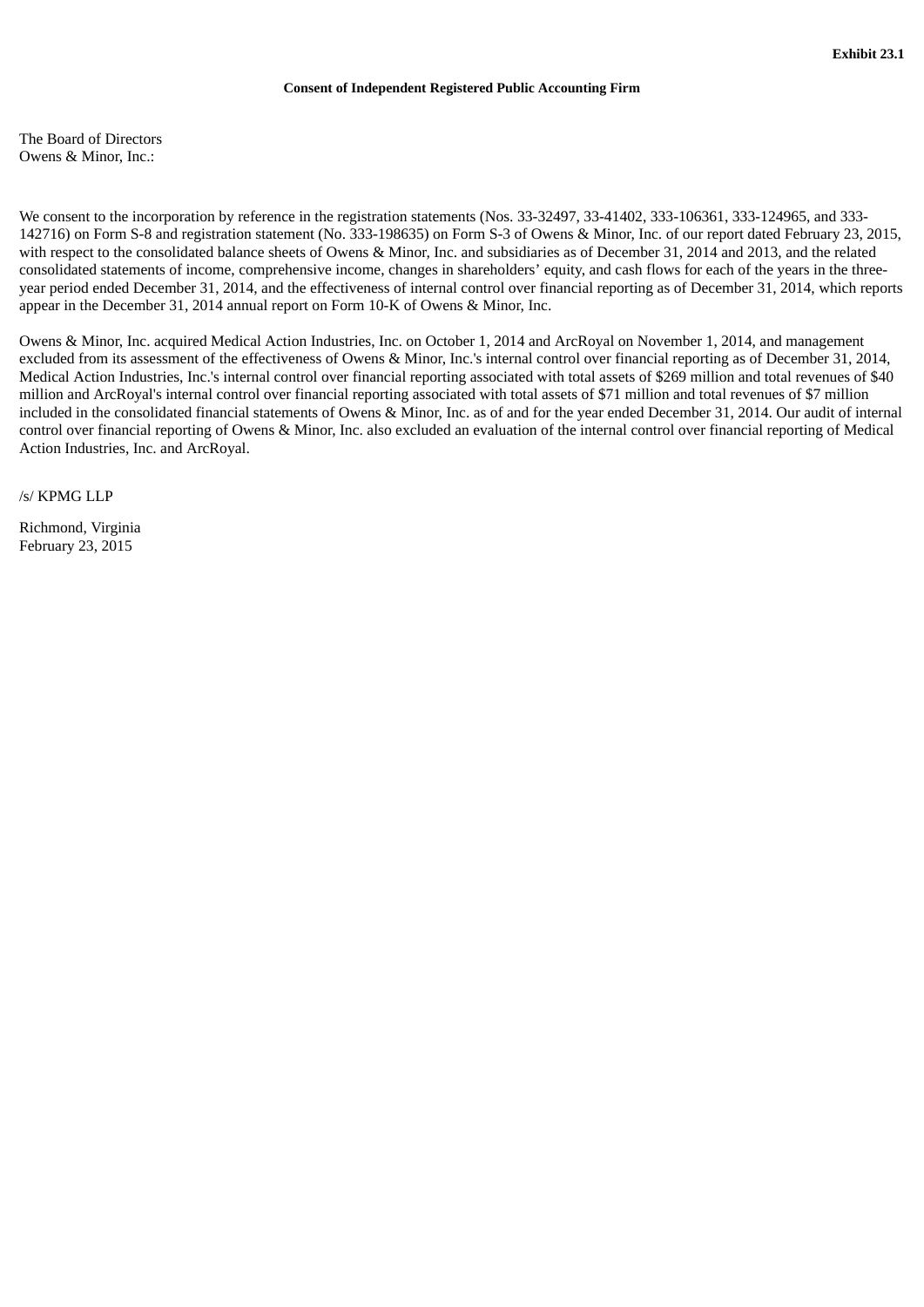## **CERTIFICATION PURSUANT TO RULE 13a-14(a) UNDER THE SECURITIES EXCHANGE ACT OF 1934, AS ADOPTED PURSUANT TO SECTION 302 OF THE SARBANES-OXLEY ACT OF 2002**

I, James L. Bierman, certify that:

1. I have reviewed this Annual Report on Form 10-K for the year ended December 31, 2014, of Owens & Minor, Inc.;

2. Based on my knowledge, this report does not contain any untrue statement of a material fact or omit to state a material fact necessary to make the statements made, in light of the circumstances under which such statements were made, not misleading with respect to the period covered by this report;

3. Based on my knowledge, the financial statements, and other financial information included in this report, fairly present in all material respects the financial condition, results of operations and cash flows of the registrant as of, and for, the periods presented in this report;

4. The registrant's other certifying officer and I are responsible for establishing and maintaining disclosure controls and procedures (as defined in Exchange Act Rules 13a-15(e) and 15d-15(e)) and internal control over financial reporting (as defined in Exchange Act Rules 13a-15(f) and 15d-15(f)) for the registrant and have:

a) Designed such disclosure controls and procedures, or caused such disclosure controls and procedures to be designed under our supervision, to ensure that material information relating to the registrant, including its consolidated subsidiaries, is made known to us by others within those entities, particularly during the period in which this report is being prepared;

b) Designed such internal control over financial reporting, or caused such internal control over financial reporting to be designed under our supervision, to provide reasonable assurance regarding the reliability of financial reporting and the preparation of financial statements for external purposes in accordance with generally accepted accounting principles;

c) Evaluated the effectiveness of the registrant's disclosure controls and procedures and presented in this report our conclusions about the effectiveness of the disclosure controls and procedures, as of the end of the period covered by this report based on such evaluation; and

d) Disclosed in this report any change in the registrant's internal control over financial reporting that occurred during the registrant's most recent fiscal quarter (the registrant's fourth fiscal quarter in the case of an annual report) that has materially affected, or is reasonably likely to materially affect, the registrant's internal control over financial reporting; and

5. The registrant's other certifying officer and I have disclosed, based on our most recent evaluation of internal control over financial reporting, to the registrant's auditors and the audit committee of the registrant's board of directors (or persons performing the equivalent functions):

a) All significant deficiencies and material weaknesses in the design or operation of internal control over financial reporting which are reasonably likely to adversely affect the registrant's ability to record, process, summarize and report financial information; and

b) Any fraud, whether or not material, that involves management or other employees who have a significant role in the registrant's internal control over financial reporting.

Date: February 23, 2015

/s/ James L. Bierman

**James L. Bierman President & Chief Executive Officer Owens & Minor, Inc.**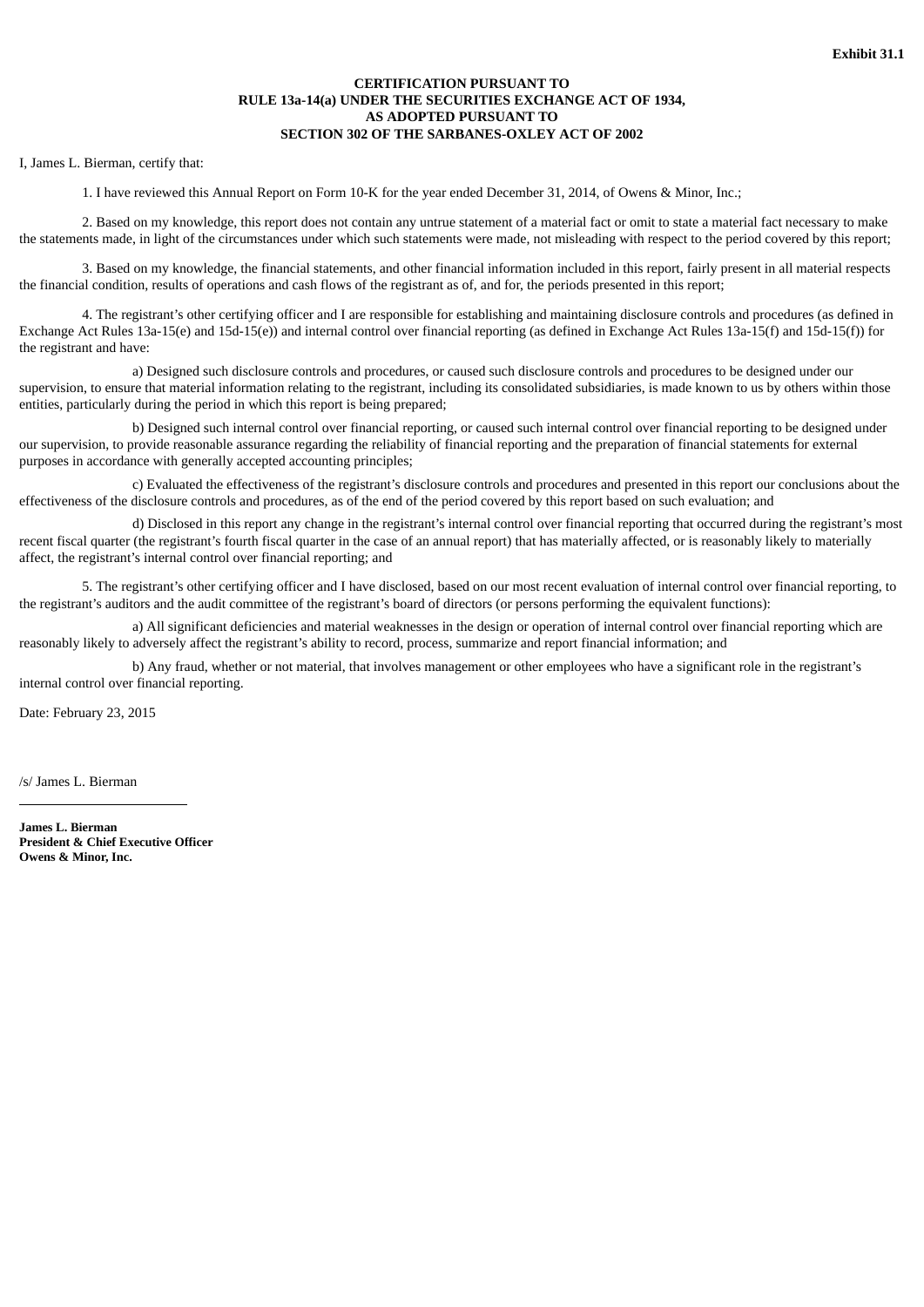## **CERTIFICATION PURSUANT TO RULE 13a-14(a) UNDER THE SECURITIES EXCHANGE ACT OF 1934, AS ADOPTED PURSUANT TO SECTION 302 OF THE SARBANES-OXLEY ACT OF 2002**

I, Richard A. Meier, certify that:

1. I have reviewed this Annual Report on Form 10-K for the year ended December 31, 2014, of Owens & Minor, Inc.;

2. Based on my knowledge, this report does not contain any untrue statement of a material fact or omit to state a material fact necessary to make the statements made, in light of the circumstances under which such statements were made, not misleading with respect to the period covered by this report;

3. Based on my knowledge, the financial statements, and other financial information included in this report, fairly present in all material respects the financial condition, results of operations and cash flows of the registrant as of, and for, the periods presented in this report;

4. The registrant's other certifying officer and I are responsible for establishing and maintaining disclosure controls and procedures (as defined in Exchange Act Rules 13a-15(e) and 15d-15(e)) and internal control over financial reporting (as defined in Exchange Act Rules 13a-15(f) and 15d-15(f)) for the registrant and have:

a) Designed such disclosure controls and procedures, or caused such disclosure controls and procedures to be designed under our supervision, to ensure that material information relating to the registrant, including its consolidated subsidiaries, is made known to us by others within those entities, particularly during the period in which this report is being prepared;

b) Designed such internal control over financial reporting, or caused such internal control over financial reporting to be designed under our supervision, to provide reasonable assurance regarding the reliability of financial reporting and the preparation of financial statements for external purposes in accordance with generally accepted accounting principles;

c) Evaluated the effectiveness of the registrant's disclosure controls and procedures and presented in this report our conclusions about the effectiveness of the disclosure controls and procedures, as of the end of the period covered by this report based on such evaluation; and

d) Disclosed in this report any change in the registrant's internal control over financial reporting that occurred during the registrant's most recent fiscal quarter (the registrant's fourth fiscal quarter in the case of an annual report) that has materially affected, or is reasonably likely to materially affect, the registrant's internal control over financial reporting; and

5. The registrant's other certifying officer and I have disclosed, based on our most recent evaluation of internal control over financial reporting, to the registrant's auditors and the audit committee of the registrant's board of directors (or persons performing the equivalent functions):

a) All significant deficiencies and material weaknesses in the design or operation of internal control over financial reporting which are reasonably likely to adversely affect the registrant's ability to record, process, summarize and report financial information; and

b) Any fraud, whether or not material, that involves management or other employees who have a significant role in the registrant's internal control over financial reporting.

Date: February 23, 2015

/s/ Richard A. Meier

**Richard A. Meier Executive Vice President & Chief Financial Officer Owens & Minor, Inc.**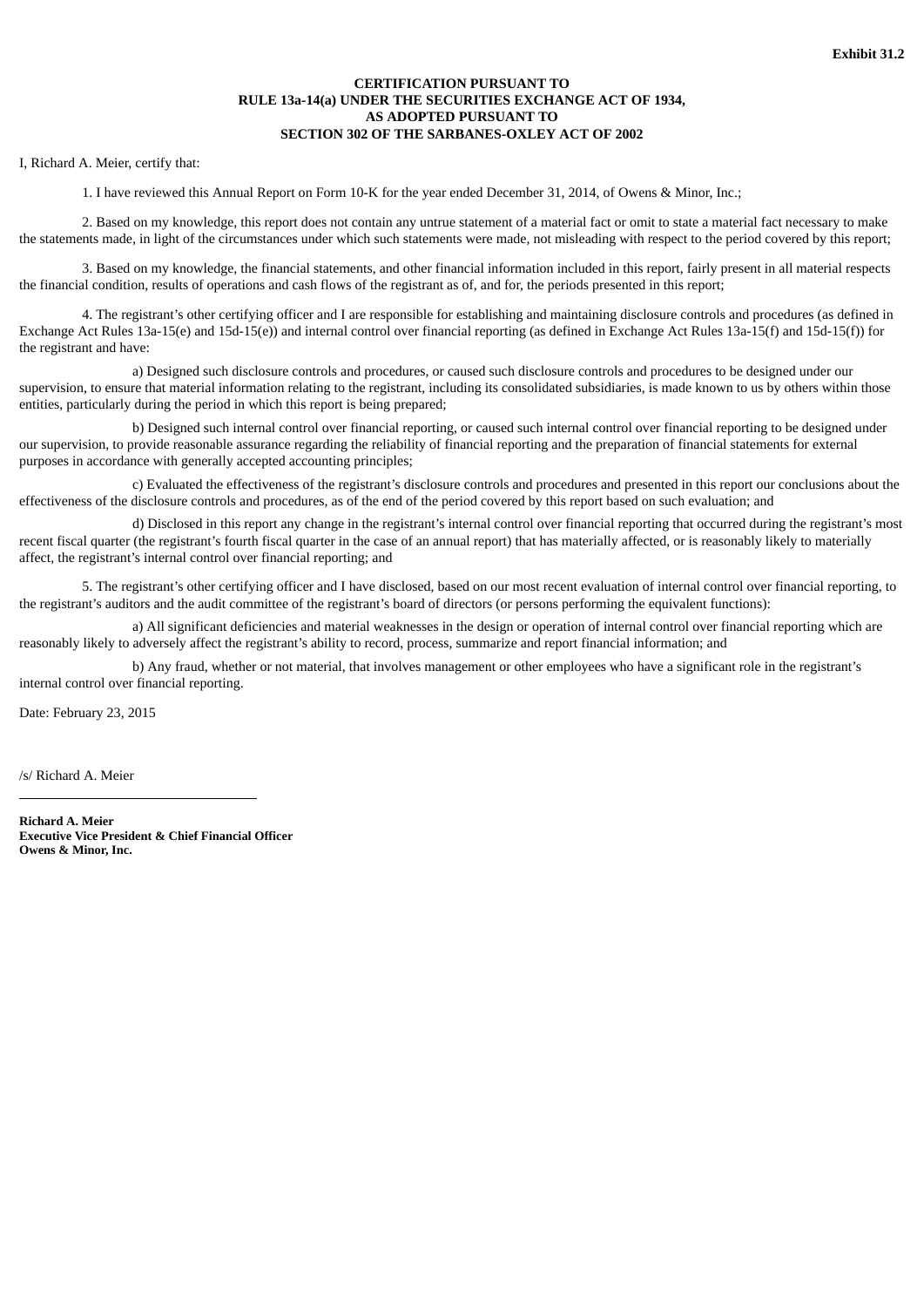## **CERTIFICATION PURSUANT TO 18 U.S.C. SECTION 1350, AS ADOPTED PURSUANT TO SECTION 906 OF THE SARBANES-OXLEY ACT OF 2002**

In connection with the Annual Report of Owens & Minor, Inc. (the "Company") on Form 10-K for the year ended December 31, 2014, as filed with the Securities and Exchange Commission on the date hereof (the "Report"), I, James L. Bierman, President & Chief Executive Officer of the Company, certify, pursuant to 18 U.S.C. Section 1350, as adopted pursuant to Section 906 of the Sarbanes-Oxley Act of 2002, that to the best of my knowledge:

(1) The Report fully complies with the requirements of Section 13(a) or 15(d) of the Securities Exchange Act of 1934, as amended; and

(2) The information contained in the Report fairly presents, in all material respects, the financial condition and results of operations of the Company.

/s/ James L. Bierman

**James L. Bierman President & Chief Executive Officer Owens & Minor, Inc.**

February 23, 2015